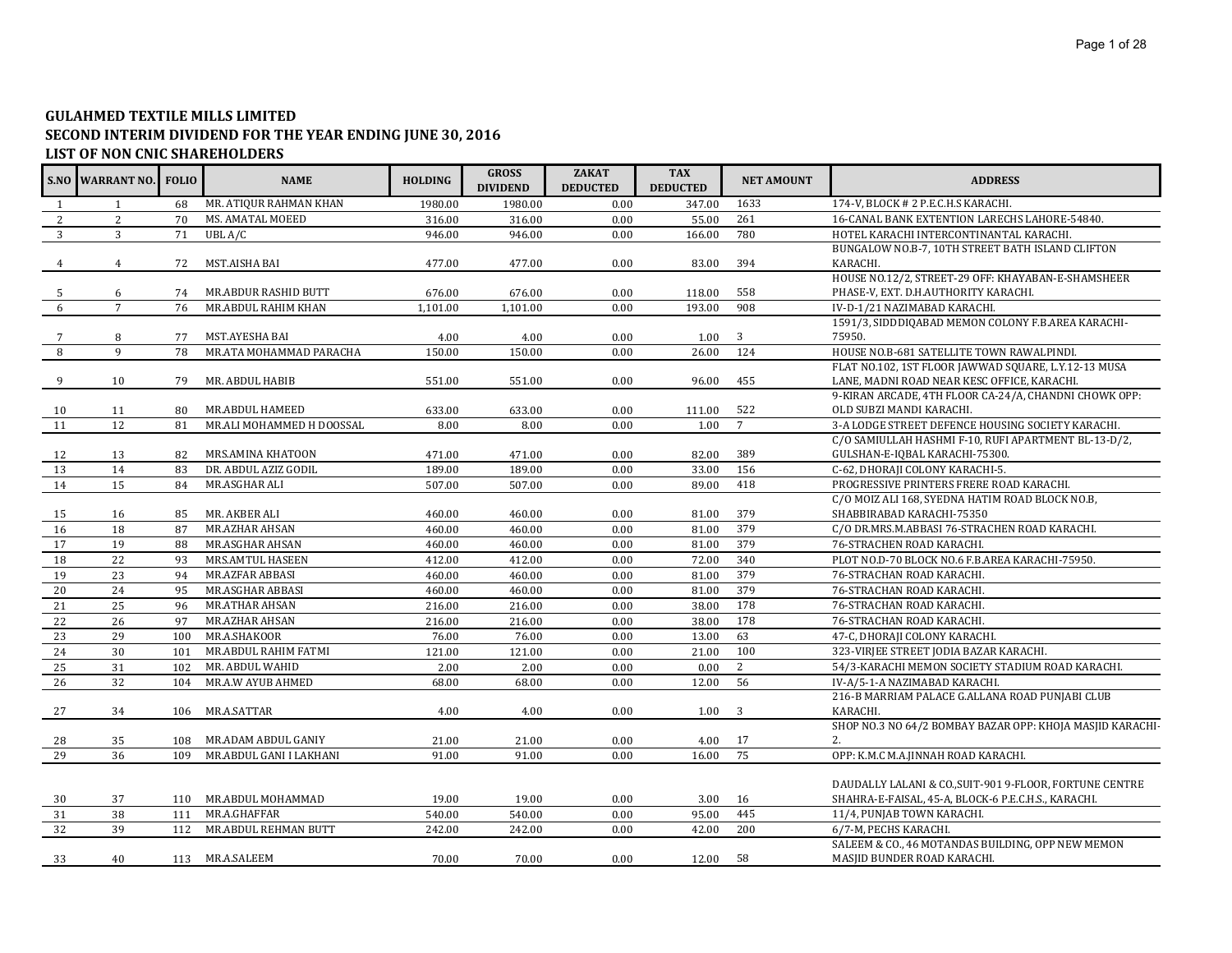|          | <b>S.NO WARRANT NO.</b> | <b>FOLIO</b> | <b>NAME</b>                           | <b>HOLDING</b>    | <b>GROSS</b><br><b>DIVIDEND</b> | <b>ZAKAT</b><br><b>DEDUCTED</b> | <b>TAX</b><br><b>DEDUCTED</b> | <b>NET AMOUNT</b> | <b>ADDRESS</b>                                                                                            |
|----------|-------------------------|--------------|---------------------------------------|-------------------|---------------------------------|---------------------------------|-------------------------------|-------------------|-----------------------------------------------------------------------------------------------------------|
|          |                         |              |                                       |                   |                                 |                                 |                               |                   | C/O A. HAMID MOHAMMED & SONS P.O.BOX # 4385, FADOO<br>BUILDING 302-MUSTAFA CLOTH MARKET M.A. JINNAH ROAD, |
| 34       | 41                      |              | 114 MR. ABDUL HAMID                   | 768.00            | 768.00                          | 0.00                            | 134.00                        | 634               | KARACHI.                                                                                                  |
| 35       | 42                      | 115          | MR.ASIF                               | 946.00            | 946.00                          | 0.00                            | 166.00                        | 780               | 29-ABDARA ROAD UNIVERSITY TOWN PESHAWAR.                                                                  |
|          |                         |              |                                       |                   |                                 |                                 |                               |                   | NO 41/42 NEW KARACHI CO-OP HOUSING SOCIETY SHAHEED-E-                                                     |
| 36       | 43                      | 116          | MR.AHMED                              | 68.00             | 68.00                           | 0.00                            | 12.00                         | 56                | MILLAT ROAD KARACHI.                                                                                      |
|          |                         |              |                                       |                   |                                 |                                 |                               |                   | C/O MR.NAZIR JAFFER ALI 64/B, BLOCK NO.II P.E.C.H.S KARACHI-                                              |
| 37       | 45                      | 118          | MR.ALI RAZA                           | 460.00            | 460.00                          | 0.00                            | 81.00                         | 379               | 29.                                                                                                       |
| 38       | 46                      | 119          | MR. AHMEDDIN                          | 460.00            | 460.00                          | 0.00                            | 81.00                         | 379               | 3-THAKUR DAS BUILDING PAKISTAN CHOWK KUTCHERY ROAD<br>KARACHI.                                            |
|          |                         |              |                                       |                   |                                 |                                 |                               |                   | C/O QADIR H.LAKHANI 80-STOCK EXCHANGE BUILDING KALLIAN                                                    |
| 39       | 47                      | 121          | MR.ABDULLAH                           | 144.00            | 144.00                          | 0.00                            | 25.00                         | 119               | ROAD KARACHI.                                                                                             |
|          |                         |              |                                       |                   |                                 |                                 |                               |                   | SHOP NO.10, MEHRAN MANZIL ZAKARIA LANE JODIA BAZAR                                                        |
| 40       | 48                      | 124          | MR.ABDUL MAJID                        | 460.00            | 460.00                          | 0.00                            | 81.00                         | 379               | KARACHI.                                                                                                  |
| 41       | 50                      | 126          | MR. ALI IMDAD HYDERI                  | 806.00            | 806.00                          | 0.00                            | 141.00                        | 665               | 190/D/2 P.E.C.H.S KARACHI-29.                                                                             |
| 42       | 51                      | 127          | MR.AHMED ZAMAN KHAN                   | 3,950.00          | 3,950.00                        | 0.00                            | 691.00                        | 3259              | 54-J, BLOCK NO.2 KASHMIR ROAD P.E.C.H.S KARACHI.                                                          |
|          |                         |              |                                       |                   |                                 |                                 |                               |                   | 36-MOYYEDI MANZIL, 4TH FLOOR NEAR HOLY FAMILY HOSPITAL                                                    |
| 43       | 53                      | 131          | MR.ADAMJEE                            | 460.00            | 460.00                          | 0.00                            | 81.00                         | 379               | SOLDIER BAZAR KARACHI.                                                                                    |
| 44       | 55                      | 133          | MR. ABDUR RAB                         | 507.00            | 507.00                          | 0.00                            | 89.00                         | 418               | HOUSE NO.10-C, BLOCK-6 P.E.C.H.S (NURSARY) KARACHI-29.                                                    |
| 45       | 56                      | 134          | MS. AMINA NOOR MOHAMMED               | 68.00             | 68.00                           | 0.00                            | 12.00                         | 56                | O.T-8/114, KAGZI BAZAR KARACHI.                                                                           |
|          |                         |              |                                       |                   |                                 |                                 |                               |                   | C/O A E SILET BR 1/56 JAFFERY CHOWK, FADDOO REHMOO LANE,                                                  |
| 46       | 57                      | 135          | MR.AHMED EBRAHIM                      | 647.00            | 647.00                          | 0.00                            | 113.00                        | 534               | KHARADHAR KARACHI.                                                                                        |
|          |                         |              |                                       |                   |                                 |                                 |                               |                   | C/O A GHAFFAR & CO BR 1/56 JAFFERY CHOWK JAFFER RAHMOO                                                    |
| 47       | 58                      | 136          | MR.ABOO BAKER                         | 738.00            | 738.00                          | 0.00                            | 129.00                        | 609               | LANE, KHARADHAR KARACHI.                                                                                  |
| 48       | 59                      | 137          | MR. ABDUL SATTAR                      | 382.00            | 382.00                          | 0.00                            | 67.00                         | 315               | D-18, DAWOOD C.H. SOCIETY OPP: TELEVISION TOWER KARACHI.                                                  |
| 49       | 60                      | 141          | MR.ARSHAD MUHAMMAD KHAN               | 210.00            | 210.00                          | 0.00                            | 37.00                         | 173               | NBP NICOL ROAD BRANCH KARACHI.                                                                            |
|          |                         |              |                                       |                   |                                 |                                 |                               |                   |                                                                                                           |
| 50       | 61                      | 142          | MR.ANIS AHMED                         | 946.00            | 946.00                          | 0.00                            | 166.00                        | 780               | ANIS AHMED & CO. FADOO BUILDING BUNDER ROAD KARACHI.                                                      |
| 51       | 62                      | 143          | MRS.AFROZI BEGUM                      | 460.00            | 460.00                          | 0.00                            | 81.00                         | 379               | HOUSE NO 34, STREET NO 37 F 7/1 SHALIMAR ISLAMABAD.                                                       |
|          |                         |              |                                       |                   |                                 |                                 |                               |                   | 2ND FLOOR, AL AMAN HAJI MOHD YOUSUF ROAD NAWABAD                                                          |
| 52       | 63                      | 144          | MR.AHMAD                              | 460.00            | 460.00                          | 0.00                            | 81.00                         | 379               | KARACHI.                                                                                                  |
|          |                         |              |                                       |                   |                                 |                                 |                               |                   | MR.3/27, SULEMAN STREET NEAR BUKHARI MASJID NEW NAHAM                                                     |
| 53       | 64                      | 145          | MR.ABDUL WAHID MEMON                  | 697.00            | 697.00                          | 0.00                            | 122.00                        | 575               | ROAD KARACHI.                                                                                             |
|          |                         |              |                                       |                   |                                 | 0.00                            | 12.00                         | 56                | PLOT NO.340, BLOCK NO.3 SCHEME NO.16, F. B. AREA KARACHI-<br>75950.                                       |
| 54<br>55 | 65<br>66                | 146<br>147   | MR. AYUB HAJI OSMAN<br>MR.ABDUL KARIM | 68.00<br>1,110.00 | 68.00<br>1,110.00               | 0.00                            | 194.00                        | 916               | HOUSE NO.B-29-1525 CHOTKI GITTI HYDERABAD.                                                                |
|          |                         |              |                                       |                   |                                 |                                 |                               |                   |                                                                                                           |
|          |                         |              |                                       |                   |                                 |                                 |                               |                   | C/O M/S HUSSAIN CORPORATION P.O.BOX NO.5344, 5TH FLOOR                                                    |
| 56       | 68                      | 150          | MST.AISHA BAI ALI MOHD                | 460.00            | 460.00                          | 0.00                            | 81.00                         | 379               | JUBILEE INSURANCE HOUSE I.I.CHUNDRIGAR ROAD, KARACHI.                                                     |
| 57       | 69                      | 152          | MR.AZMAT QURESHI                      | 4.00              | 4.00                            | 0.00                            | 1.00                          | 3                 | ORT NO 380/381, UNIT NO.2 LATIFABAD HYDERABAD.                                                            |
|          |                         |              |                                       |                   |                                 |                                 |                               |                   | NO.5, MANZOOR MANSION MOHAMMED BIN QASSIM ROAD                                                            |
| 58       | 70                      | 153          | MR.ALLAUDDIN                          | 460.00            | 460.00                          | 0.00                            | 81.00                         | 379               | KARACHI.                                                                                                  |
| 59       | 72                      | 157          | MR.ABDUL SHAKOOR                      | 594.00            | 594.00                          | 0.00                            | 104.00                        | 490               | 1018/3, F.B.AREA KARACHI-75950.                                                                           |
| 60       | 73                      | 158          | MR.ABDUL HUSSAIN                      | 460.00            | 460.00                          | 0.00                            | 81.00                         | 379               | SATTAR CHEMBERS WEST WHARF ROAD KARACHI.                                                                  |
| 61       | 74                      | 159          | MR.ABDUL HUSSAIN ESMAILJI             | 460.00            | 460.00                          | 0.00                            | 81.00                         | 379               | SATTER CHEMBERS WEST WHARF ROAD KARACHI.                                                                  |
|          |                         |              |                                       |                   |                                 |                                 |                               |                   | C/O TAKE SIX, MATEEN CENTRE SHOP NO.35 TARIQ ROAD                                                         |
| 62       | 75                      | 161          | MR.ABDUL MAJID                        | 282.00            | 282.00                          | 0.00                            | 49.00                         | 233               | KARACHI.                                                                                                  |
| 63       | 77                      | 163          | MR.ABDUL RAZZAQUE                     | 787.00            | 787.00                          | 0.00                            | 138.00                        | 649               | 48-KARACHI MARKET M.A.JINNAH ROAD KARACHI.                                                                |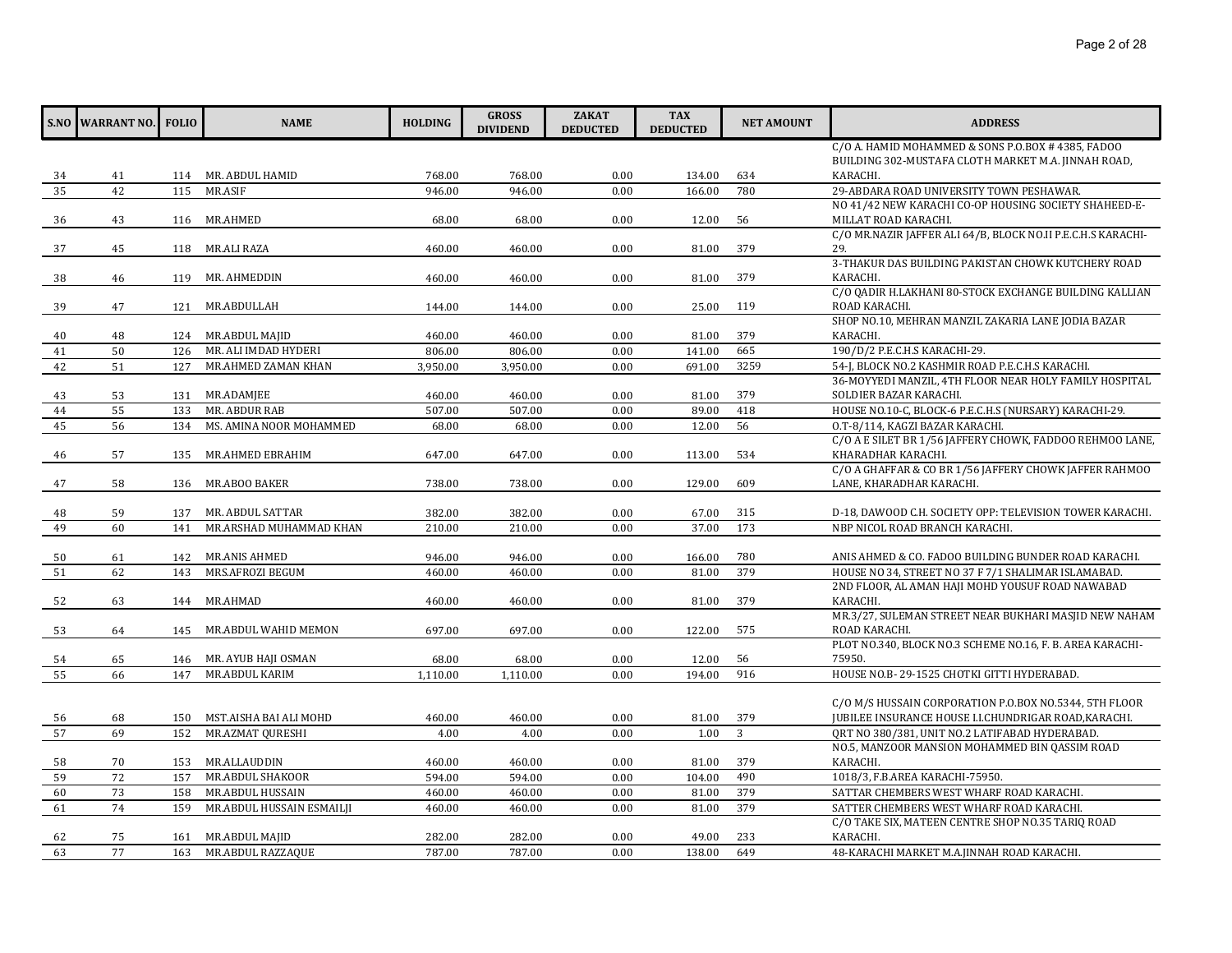|          | <b>S.NO WARRANT NO. FOLIO</b> |            | <b>NAME</b>                             | <b>HOLDING</b> | <b>GROSS</b><br><b>DIVIDEND</b> | <b>ZAKAT</b><br><b>DEDUCTED</b> | <b>TAX</b><br><b>DEDUCTED</b> | <b>NET AMOUNT</b> | <b>ADDRESS</b>                                                                                           |
|----------|-------------------------------|------------|-----------------------------------------|----------------|---------------------------------|---------------------------------|-------------------------------|-------------------|----------------------------------------------------------------------------------------------------------|
|          | 78                            |            | 164 MR.ABDUL RASHID                     | 174.00         | 174.00                          | 0.00                            | 30.00                         | 144               | PLOT NO.R-199-200 JACOB LINES OPP: THANVI MASJID KARACHI.                                                |
| 64       |                               |            |                                         |                |                                 |                                 |                               |                   | C/O AG DALAL 3-STOCK EXCHANGE BUILDING STOCK EXCHANGE                                                    |
| 65       | 79                            | 165        | MR.A.RASHID                             | 301.00         | 301.00                          | 0.00                            | 53.00                         | 248               | ROAD KARACHI-74000.                                                                                      |
|          |                               |            |                                         |                |                                 |                                 |                               |                   |                                                                                                          |
| 66       | 80                            | 166        | MR. A. A. PATEL                         | 694.00         | 694.00                          | 0.00                            | 121.00                        | 573               | 3RD FLOOR, CHAND BIBI ROAD BEHIND CIVIL HOSPITAL KARACHI.                                                |
| 67       | 81                            | 169        | <b>MR.ANIS</b>                          | 460.00         | 460.00                          | 0.00                            | 81.00                         | 379               | 11, RIAZ MANSION KARACHI.                                                                                |
|          |                               |            |                                         |                |                                 |                                 |                               |                   | C/O M/S.KHAWAJA GLASS INDUSTRIES LIMITED G.T. ROAD,                                                      |
| 68       | 82                            | 171        | MR. ASAD MAQBOOL                        | 1638.00        | 1638.00                         | 0.00                            | 287.00                        | 1351              | HASANABAD DISTT. CAMPBELLPUR.                                                                            |
| 69       | 84                            | 173        | MR.AZHAR ABBASI                         | 460.00         | 460.00                          | 0.00                            | 81.00                         | 379               | 76-STRACHEN ROAD KARACHI.                                                                                |
|          |                               |            |                                         |                |                                 |                                 |                               |                   | M/S.HUSSAIN TRADING CO CLOTH MERCHANT & DEALERS M-26                                                     |
| 70       | 85                            | 174        | MR.ABDULLAH ABA HUSSAIN                 | 2,221.00       | 2,221.00                        | 0.00                            | 389.00                        | 1832              | IQBAL CLOTH MARKET M.A JINNAH ROAD, KARACHI.                                                             |
| 71       | 86                            | 176        | <b>MR.ALTAF HUSSAIN</b>                 | 4.00           | 4.00                            | 0.00                            | 1.00                          | 3                 | A M NO.1- NO.7 LODHI MANSION KARACHI.                                                                    |
|          |                               |            |                                         |                |                                 |                                 |                               |                   | C/O M/S. KASAM HUSSAIN TABACO MERCHANT, KAJOOR BAZAR                                                     |
| 72       | 87                            | 177        | MS. ABIDA                               | 272.00         | 272.00                          | 0.00                            | 48.00                         | 224               | JUNA MARKET KARACHI.                                                                                     |
| 73       | 88                            | 178        | MR.ABDUL SATTAR                         | 121.00         | 121.00                          | 0.00                            | 21.00                         | 100               | KHALID HOUSE 233-ADAMJI NAGAR BLOCK NO.B KARACHI.                                                        |
| 74       | 89                            | 179        | MR. AHMED ARBI                          | 460.00         | 460.00                          | 0.00                            | 81.00                         | 379               | 29/B, BLOCK-2 P.E.C.H.S KARACHI-29.                                                                      |
| 75       | 91                            | 183        | MRS.AMNA                                | 121.00         | 121.00                          | 0.00                            | 21.00                         | 100               | KHALID HOUSE 233-BLOCK NO.D ADAMJEE NAGAR KARACHI.<br>C/O MAHMOOD G.H.DADABHOY DAWJEE DADABHOY & CO. 507 |
|          | 92                            | 184        | MR.AHMAD MAHMOOD PARUK                  | 103.00         | 103.00                          | 0.00                            | 18.00                         | 85                | CHAPPAL PLAZA P.O.BOX NO.4015, KARACHI.                                                                  |
| 76       |                               |            |                                         |                |                                 |                                 |                               |                   | C/O AL-AMEEN TRADING CORPORATION (PVT) LTD. 410                                                          |
| 77       | 93                            | 185        | MR.ABDUL REHMAN                         | 252.00         | 252.00                          | 0.00                            | 44.00                         | 208               | UNITOWER BUILDING I.I.CHUNDRIGAR ROAD, KARACHI.                                                          |
|          |                               |            |                                         |                |                                 |                                 |                               |                   | PLOT NO.R-910, BLOCK-17 WATER PUM, F.B.AREA KARACHI-                                                     |
| 78       | 94                            | 186        | MR.AHMED                                | 798.00         | 798.00                          | 0.00                            | 140.00                        | 658               | 75950.                                                                                                   |
| 79       | 95                            | 187        | MR. ABDUL SATTAR                        | 17.00          | 17.00                           | 0.00                            | 3.00                          | 14                | C/O LUCKY COTTON WASTE MOOSA LINE NO.3 KARACHI-2.                                                        |
|          |                               |            |                                         |                |                                 |                                 |                               |                   | ABDULLAH KHANOO MANZIL L-Y 10/80, 2ND FLOOR MOOSA LANE                                                   |
| 80       | 96                            | 188        | MR. ABDUL AZIZ                          | 34.00          | 34.00                           | 0.00                            | 6.00                          | 28                | NO.7 KARACHI.                                                                                            |
|          |                               |            |                                         |                |                                 |                                 |                               |                   |                                                                                                          |
| 81       | 98                            | 191        | MR.AHMED ABBAS                          | 513.00         | 513.00                          | 0.00                            | 90.00                         | 423               | D-17, A.B.C APARTMENT 3RD FLOOR 2C NAZIMABAD KARACHI.                                                    |
|          |                               |            |                                         |                |                                 |                                 |                               |                   | C/O ALLANA SONS NO.74A COCHINWALA MARKET NEW NAHAM                                                       |
| 82       | 99                            | 193        | MR.ABA ALI                              | 210.00         | 210.00                          | 0.00                            | 37.00                         | 173               | ROAD KARACHI.                                                                                            |
|          |                               |            |                                         |                |                                 |                                 |                               |                   | C/O YOUSUF BUMBIYA KARACHI CENTRE, BLOCK-B FLAT NO.5,                                                    |
| 83<br>84 | 100<br>101                    | 194<br>196 | MR.ABDULLAH AHMED<br>MISS.ANISA KHATOON | 49.00          | 49.00                           | 0.00<br>0.00                    | 9.00<br>21.00                 | 40<br>100         | 2ND FLOOR PLOT NO.NJI 3, KARACHI.                                                                        |
|          |                               |            |                                         | 121.00         | 121.00                          |                                 |                               |                   | B-457/13, F.B.AREA KARACHI-75950.                                                                        |
| 85       | 102                           | 197        | MR.ABDUL KADAR                          | 32.00          | 32.00                           | 0.00                            | 6.00                          | 26                | 1196/2, NEAR JAUHARABAD MASJID F.B.AREA KARACHI-75950.                                                   |
| 86       | 104                           | 199        | MR.A KALAM                              | 17.00          | 17.00                           | 0.00                            | 3.00                          | 14                | 11-J, SHALIMAR GARDEN GARDEN WEST KARACHI.                                                               |
|          |                               |            |                                         |                |                                 |                                 |                               |                   |                                                                                                          |
| 87       | 105                           | 200        | MR.ABDUL MAJEED                         | 59.00          | 59.00                           | 0.00                            | 10.00                         | 49                | C/O SHARIF SILK EMPORIUM KAGZI BAZAR TANK NO.5 KARACHI.                                                  |
|          |                               |            |                                         |                |                                 |                                 |                               |                   | DAWJEE DADABHOY & CO. 507, CHAPAL PLAZA P.O.BOX NO.4015                                                  |
| 88       | 106                           | 202        | MR.ABDOOLA MAHOMED LOCKHAT              | 14.00          | 16.00                           | 0.00                            | 4.00                          | 12                | KARACHI.                                                                                                 |
|          |                               |            |                                         |                |                                 |                                 |                               |                   | O.T-3/39, RANGA RAM BUILDING GAW GALI, MITHADHAR                                                         |
| 89       | 107                           |            | 204 MR. ABDUL RAHMAN                    | 108.00         | 108.00                          | 0.00                            | 19.00                         | 89                | KARACHI.                                                                                                 |
| 90       | 108                           | 206        | MR. ABDUL SATTAR HASHIMI                | 252.00         | 252.00                          | 0.00                            | 44.00                         | 208               | KHALID HOUSE 233-ADAMJEE NAGAR BLOCK NO.B KARACHI.                                                       |
|          |                               |            |                                         |                |                                 |                                 |                               |                   | FLAT NO.106, 1ST FLOOR ASLAM MOTIWALA PALACE BOHRI                                                       |
| 91       | 110                           | 208        | MR.AKBAR ALI                            | 19.00          | 19.00                           | 0.00                            | 3.00                          | 16                | ROAD, OPP:CUSTOM HOUSE PUNJABI CLUB, KARACHI.                                                            |
|          |                               |            |                                         |                |                                 |                                 |                               | 595               | C/O WAHID CORPORATION SHOP NO.3, ADAM BUILDING                                                           |
| 92       | 111                           | 209        | MR.ABDUL KADAR                          | 721.00         | 721.00                          | 0.00                            | 126.00                        |                   | MUHAMMAD FEROZ STREET JODIA BAZAR, KARACHI.<br>RAJA MANSION, BLOCK NO.4 FLAT NO 20, 4TH FLOOR YAKOOB     |
| 93       | 112                           |            | 211 MR.A RAZZAK                         | 341.00         | 341.00                          | 0.00                            | 60.00                         | 281               | KHAN ROAD NEAR EIDGAH, KARACHI.                                                                          |
|          |                               |            |                                         |                |                                 |                                 |                               |                   |                                                                                                          |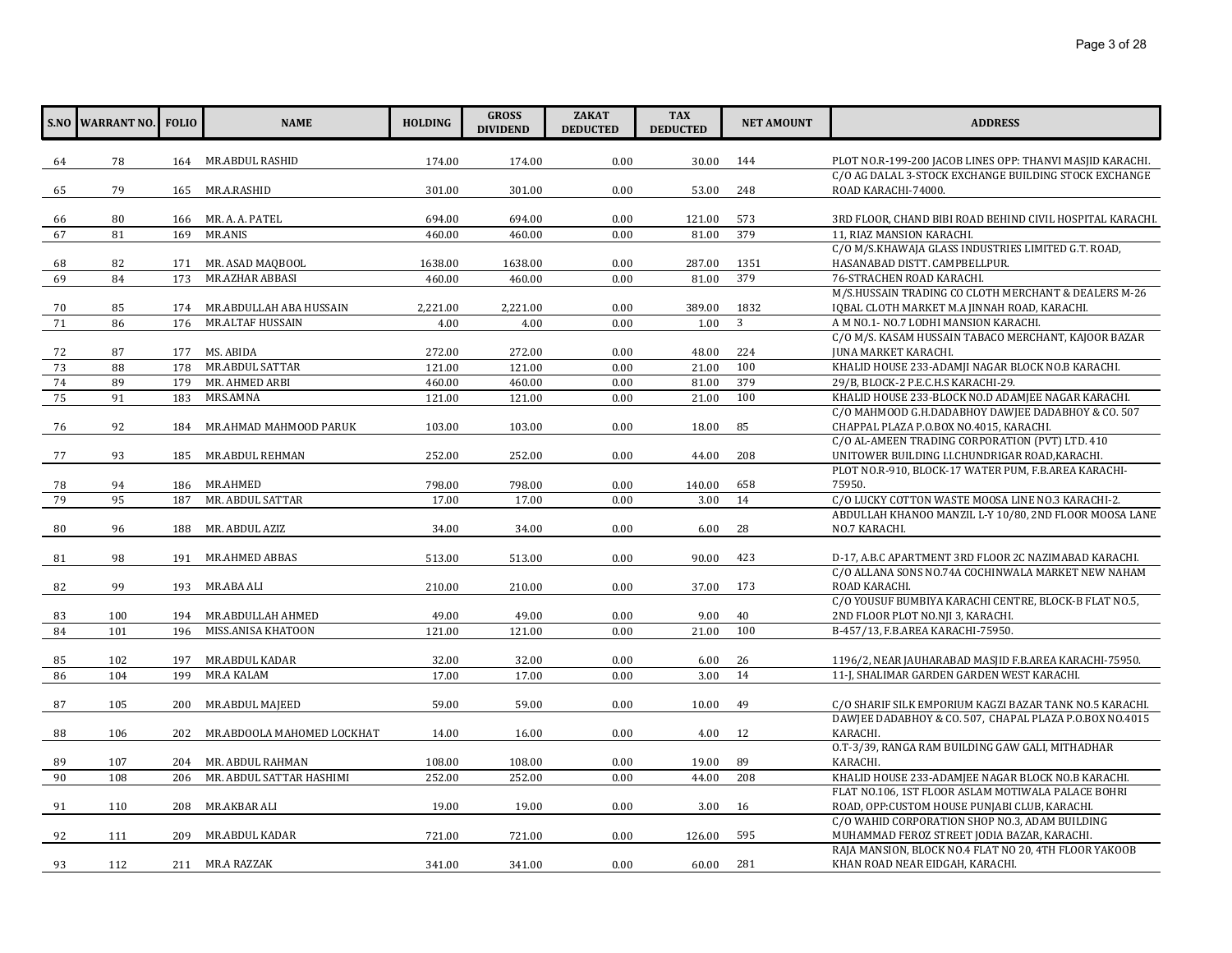|     | <b>S.NO WARRANT NO.</b> FOLIO |     | <b>NAME</b>              | <b>HOLDING</b> | <b>GROSS</b><br><b>DIVIDEND</b> | <b>ZAKAT</b><br><b>DEDUCTED</b> | <b>TAX</b><br><b>DEDUCTED</b> | <b>NET AMOUNT</b> | <b>ADDRESS</b>                                                                                  |
|-----|-------------------------------|-----|--------------------------|----------------|---------------------------------|---------------------------------|-------------------------------|-------------------|-------------------------------------------------------------------------------------------------|
| 94  | 113                           |     | 212 MS. AMINA            | 2,298.00       | 2,298.00                        | 0.00                            | 402.00                        | 1896              | D-18, DAWOOD C.H.SOCIETY OPP: TELEVISION TOWER KARACHI.                                         |
| 95  | 115                           | 214 | MR. AHMED SHAKIL         | 1,294.00       | 1,294.00                        | 0.00                            | 226.00                        | 1068              | 44-A/2, GULBERG-3 LAHORE.                                                                       |
|     |                               |     |                          |                |                                 |                                 |                               |                   |                                                                                                 |
| 96  | 117                           |     | 218 MS. ANISA REHMAN     | 284.00         | 284.00                          | 0.00                            | 50.00                         | 234               | C/O 7/192 SIRAJUDDULLAH ROAD D.M.M.C.H.SOCIETY KARACHI.                                         |
|     |                               |     |                          |                |                                 |                                 |                               |                   | 15-STOCK EXCHANGE BUILDING STOCK EXCHANGE ROAD OFF:                                             |
| 97  | 118                           | 219 | MR. AHMAD HAJI ABDULLAH  | 85.00          | 86.00                           | 0.00                            | 16.00                         | 70                | I.I.CHUNDRIGAR ROAD KARACHI.                                                                    |
| 98  | 119                           | 220 | MR. A. JABBAR            | 4.00           | 4.00                            | 0.00                            | 1.00                          | $\overline{3}$    | O.T.2/95, NAWMAL LANE KAGZI BAZAR KARACHI.                                                      |
|     |                               |     |                          |                |                                 |                                 |                               |                   | O T 4/74, 3RD FLOOR NAFEESA MANZIL NEAR MUBARAK MASJID                                          |
| 99  | 121                           | 222 | MR.ABUBAKAR              | 91.00          | 91.00                           | 0.00                            | 16.00                         | 75                | KARACHI.<br>FOUNTAIN APARTMENTS FLAT NO 27 2ND FLOOR PLOT NO G-21                               |
| 100 | 122                           | 223 | MR.ADAM ALI G MOOSAJI    | 1,623.00       | 1,623.00                        | 0.00                            | 284.00                        | 1339              | BLOCK-5 CLIFTON-5, KARACHI.                                                                     |
|     |                               |     |                          |                |                                 |                                 |                               |                   | 2ND FLOOR, FLAT NO.4,5 G.K.5/19, MACHCHI MIANI ROAD-2                                           |
| 101 | 123                           | 224 | MR. A.GHAFFAR            | 70.00          | 70.00                           | 0.00                            | 12.00                         | 58                | KARACHI-74000.                                                                                  |
|     |                               |     |                          |                |                                 |                                 |                               |                   | AHMAD H ABDULA DURVESH 15-STOCK EXCHANGE BUILDING                                               |
| 102 | 124                           | 225 | MR.AHMED H.ABDULLAH      | 40.00          | 40.00                           | 0.00                            | 7.00                          | 33                | STOCK EXCHANGE ROAD KARACHI-74000.                                                              |
|     |                               |     |                          |                |                                 |                                 |                               |                   | FLAT NO.16, BLOCK-24 KARACHI CENTRE OPP: NEW TOWN                                               |
| 103 | 125                           | 226 | MR. ABDUL HAMID          | 82.00          | 82.00                           | 0.00                            | 14.00                         | 68                | POLICE STATION KARACHI.                                                                         |
| 104 | 127                           | 230 | MR.ABDUL REHMAN KHAN     | 605.00         | 605.00                          | 0.00                            | 106.00                        | 499               | B/345, BLOCK "N" NORTH NAZIMABAD KARACHI-33.                                                    |
|     |                               |     |                          |                |                                 |                                 |                               |                   | M112, 1ST FLOOR CAMBRIDGE MALL BECAGEE STREET NEAR CIA                                          |
| 105 | 128                           | 232 | MR.ANWAR LAKHANI         | 14.00          | 14.00                           | 0.00                            | 2.00                          | 12                | CENTER, SADDAR KARACHI.                                                                         |
|     |                               |     |                          |                |                                 |                                 |                               |                   | 206, BANKERS LODGE BLOCK-K, NORTH NAZIMABAD KARACHI-                                            |
| 106 | 129                           | 233 | MR. ASADULLAH            | 44.00          | 44.00                           | 0.00                            | 8.00                          | 36                | 74700.                                                                                          |
| 107 | 130                           | 234 | MR.SHAKOOR MOOSA         | 3.00           | 3.00                            | 0.00                            | 1.00                          | 2                 | ROOM NO.9, W.O.2/36 NANAKWADA KARACHI.                                                          |
|     |                               |     |                          |                |                                 |                                 |                               |                   | 1ST FLOOR RAHAT MANZIL HARDAS STREET, RANCHORE LINE                                             |
| 108 | 131                           | 235 | MR.AYUB KHAN             | 14.00          | 14.00                           | 0.00                            | 2.00                          | 12                | KARACHI.                                                                                        |
| 109 | 135                           | 239 | MR.ABDUL GAFFAR          | 14.00          | 14.00                           | 0.00                            | 2.00                          | 12                | RUBY TRADERS 1/8, NEW CLOTH MARKET KARACHI.<br>BUNGALOW NO.B-7 10TH STREET, BATH ISLAND CLIFTON |
| 110 | 138                           | 243 | MR. ASHRAF               | 212.00         | 212.00                          | 0.00                            | 37.00                         | 175               | KARACHI.                                                                                        |
|     |                               |     |                          |                |                                 |                                 |                               |                   |                                                                                                 |
| 111 | 139                           | 244 | MR.ABDULLAH              | 59.00          | 59.00                           | 0.00                            | 10.00                         | 49                | BURMA OIL MILLS LIMITED, V.M.PLAZA, WEST WHARF KARACHI.                                         |
|     |                               |     |                          |                |                                 |                                 |                               |                   | FLAT NO.G-2, NOMAN TERRACE II OPP: TECHNICAL BOARD.                                             |
| 112 | 140                           |     | 245 MR.ABDUL HAMEED KHAN | 121.00         | 121.00                          | 0.00                            | 21.00                         | 100               | BLOCK-II GULSHAN-E-IQBAL KARACHI.                                                               |
|     |                               |     |                          |                |                                 |                                 |                               |                   | NO. 263, C.P. BERAR CO-OPERATIVE HOUSING SOCIETY DHORAJI                                        |
| 113 | 142                           | 249 | MR. ABDUL AZIZ           | 361.00         | 361.00                          | 0.00                            | 63.00                         | 298               | COLONY KARACHI.                                                                                 |
| 114 | 143                           | 251 | MR.ABDUL SATTAR          | 163.00         | 163.00                          | 0.00                            | 29.00                         | 134               | O.T.2/95, NAWMAL LANE KAGZI BAZAR KARACHI-2.                                                    |
| 115 | 146                           | 254 | MR.ANWARULLAH            | 248.00         | 248.00                          | 0.00                            | 43.00                         | 205               | L.S.7/19, AL-NOOR SOCIETY F.B.AREA KARACHI-75950.                                               |
|     |                               |     |                          |                |                                 |                                 |                               |                   | 203, 2ND FLOOR MEHRAN EXCELLENCY, F.T. 12/1 OPP CLIFTON                                         |
| 116 | 147                           | 255 | MR.ABDUL HAFIZ           | 19.00          | 19.00                           | 0.00                            | 3.00                          | 16                | <b>BRIDGE CLIFTON KARACHI.</b>                                                                  |
|     |                               |     |                          |                |                                 |                                 |                               |                   | 2ND FLOOR IQBAL MANSION G-K-1/1 PUNJABI CLUB KHARADHAR                                          |
| 117 | 148                           | 256 | MR. AFTAB                | 136.00         | 136.00                          | 0.00                            | 24.00                         | 112               | KARACHI.                                                                                        |
|     |                               |     |                          |                |                                 |                                 |                               |                   | 2ND FLOOR IQBAL MANSION G.K.1/1 PUNJABI CLUB KHARADHAR                                          |
| 118 | 149                           | 257 | MR. AYAZ                 | 19.00          | 19.00                           | 0.00                            | 3.00                          | 16                | KARACHI.<br>C/O 47/3, MANIYA C.H.S.LIMITED SHAHID-E-MILLAT ROAD                                 |
| 119 | 150                           | 258 | MR.ASHRAF                | 4.00           | 4.00                            | 0.00                            | 1.00                          | 3                 | KARACHI.                                                                                        |
|     |                               |     |                          |                |                                 |                                 |                               |                   | C/O ARIF H.YUSUF SAYA 125-STOCK EXCHANGE BUILDING STOCK                                         |
| 120 | 152                           |     | 295 MR. ALI ARIF         | 394.00         | 394.00                          | 0.00                            | 69.00                         | 325               | EXCHANGE ROAD KARACHI.                                                                          |
|     |                               |     |                          |                |                                 |                                 |                               |                   | NOOR CENTRE BLOCK-A FLAT NO.1/3 SHAHWAIULLAH ROAD                                               |
| 121 | 154                           |     | 298 MR.ABDUL JABBAR      | 14.00          | 14.00                           | 0.00                            | 2.00                          | 12                | KHADDA MARKET, KARACHI.                                                                         |
|     |                               |     |                          |                |                                 |                                 |                               |                   |                                                                                                 |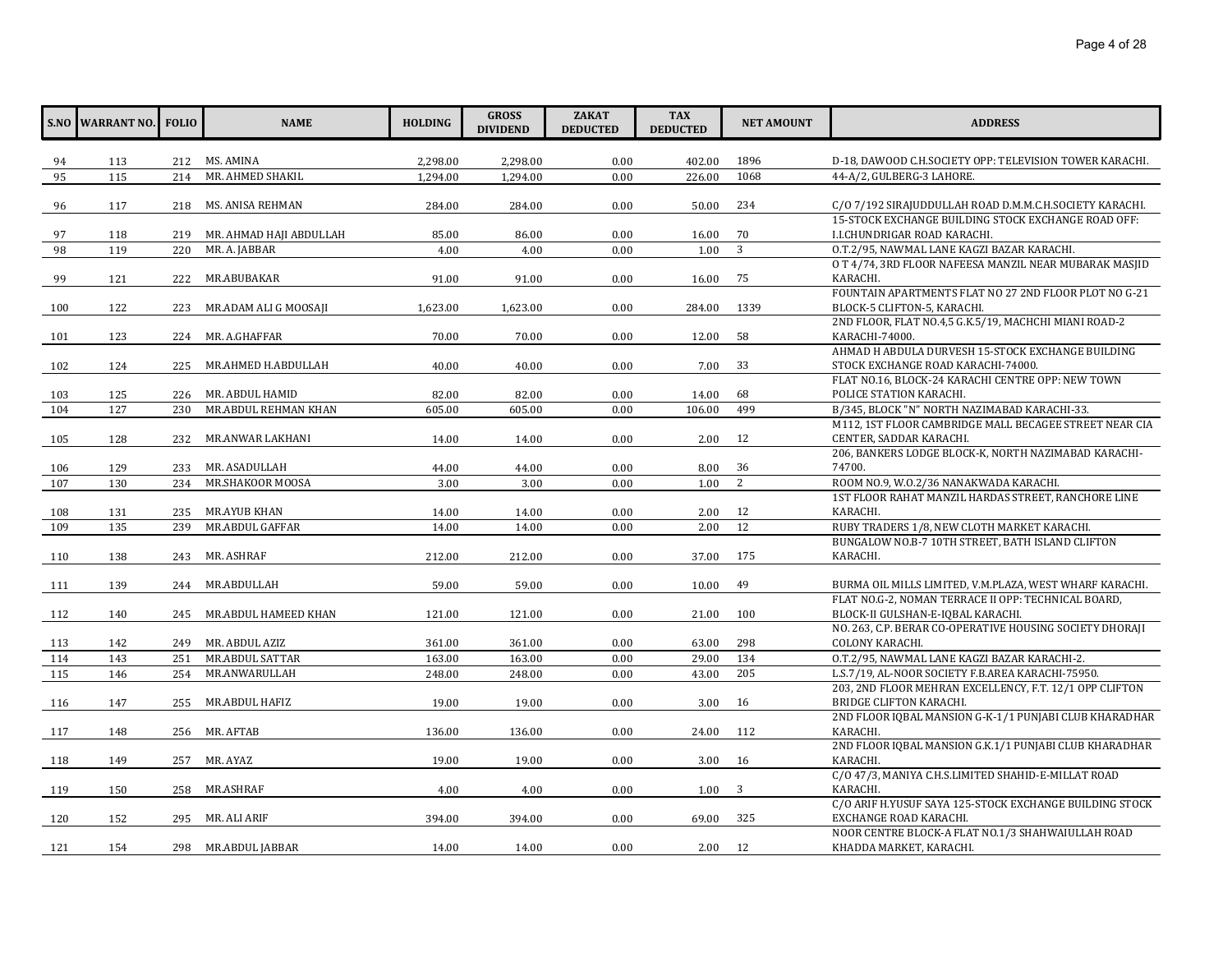|     | <b>S.NO WARRANT NO.</b> | <b>FOLIO</b> | <b>NAME</b>                | <b>HOLDING</b> | <b>GROSS</b><br><b>DIVIDEND</b> | <b>ZAKAT</b><br><b>DEDUCTED</b> | <b>TAX</b><br><b>DEDUCTED</b> | <b>NET AMOUNT</b> | <b>ADDRESS</b>                                                                                |
|-----|-------------------------|--------------|----------------------------|----------------|---------------------------------|---------------------------------|-------------------------------|-------------------|-----------------------------------------------------------------------------------------------|
| 122 | 157                     | 303          | MR. ABDUL RASHID           | 133.00         | 133.00                          | 0.00                            | 23.00                         | 110               | FLAT NO.16, BLOCK-24 KARACHI CENTRE OPP: NEW TOWN<br>POLICE STATION KARACHI.                  |
|     |                         |              |                            |                |                                 |                                 |                               |                   | 72, 2ND FLOOR STOCK EXCHANGE BUILDING STOCK EXCHANGE                                          |
| 123 | 159                     | 306          | MR. MUHAMMAD ANWAR         | 91.00          | 91.00                           | 0.00                            | 16.00                         | 75                | ROAD KARACHI-74000.                                                                           |
|     |                         |              |                            |                |                                 |                                 |                               |                   | FLAT NO.7, 3RD FLOOR PLOT NO.R-H-5/28 UDHADAS STREET,                                         |
| 124 | 162                     | 311          | MR. AMIN                   | 55.00          | 55.00                           | 0.00                            | 10.00                         | 45                | ARAMBAGH KARACHI.                                                                             |
|     |                         |              |                            |                |                                 |                                 |                               |                   | C/O ABOO COTTAGE 2ND FLOOR, BR/1/27 RAMDAS STREET,                                            |
| 125 | 165                     | 345          | MR. ABDUL SATTAR           | 1,222.00       | 1,222.00                        | 0.00                            | 214.00                        | 1008              | KHARADAR KARACHI.                                                                             |
| 126 | 169                     | 364          | MR. ABDUL QAYUM            | 902.00         | 902.00                          | 0.00                            | 158.00                        | 744               | 130-B, L.C.C. HOUSING SOCIETY LAHORE CANTT-13 LAHORE.                                         |
| 127 | 171                     | 403          | MR. ABDUL RAZZAK           | 14.00          | 14.00                           | 0.00                            | 2.00                          | 12                | N.P.8/17, GHULAM SHAH STREET OLD MARKET KARACHI.                                              |
|     |                         |              |                            |                |                                 |                                 |                               |                   | 419/B/7/8 C.P.BERAR HOUSING SOCIETY AMIR KHUSROO ROAD                                         |
| 128 | 172                     | 404          | MR. ABDUL GHAFFAR          | 1,101.00       | 1,101.00                        | 0.00                            | 193.00                        | 908               | KARACHI.                                                                                      |
| 129 | 173                     | 405          | MS. AISHA                  | 19.00          | 19.00                           | 0.00                            | 3.00                          | 16                | 260/3, F.B.AREA KARACHI-75950.                                                                |
| 130 | 178                     | 560          | MR. ANWAR MATEEN CHAWWLA   | 11.00          | 11.00                           | 0.00                            | 2.00                          | 9                 | C/O 462 P.I.B. COLONY KARACHI.                                                                |
|     |                         |              |                            |                |                                 |                                 |                               |                   | A-235, BLOCK NO.5 SAADABAD CO-OP. H. SOCIETY GULISTAN-E-                                      |
| 131 | 179                     | 571          | MR. AFTAB HUSSAIN SIDDIQUI | 2.00           | 2.00                            | 0.00                            | 0.00                          | 2                 | JAUHAR KARACHI-75290.                                                                         |
| 132 | 180                     | 572          | MR. ALTAF                  | 118.00         | 118.00                          | 0.00                            | 21.00                         | 97                | C/O TAKE SIX 35 MATEEN CENTRE, TARIQ ROAD KARACHI.                                            |
|     |                         |              |                            |                |                                 |                                 |                               |                   |                                                                                               |
| 133 | 181                     | 603          | MR. ABDUL GHAFFAR          | 97.00          | 97.00                           | 0.00                            | 17.00                         | 80                | 4/23, ZAKEE MANZIL CHAND BIBI ROAD, NANAKWADA KARACHI.                                        |
| 134 | 182                     | 606          | MR. ABDUL HASHIM MALIK     | 2.00           | 2.00                            | 0.00                            | 0.00                          | 2                 | HOUSE NO 263, STREET NO.17 SHARFABAD KARACHI-5.                                               |
| 135 | 184                     | 609          | MR. ABDUL MAJID            | 85.00          | 85.00                           | 0.00                            | 15.00                         | 70                | 2ND FLOOR, MOHAN ROAD URDU BAZAR KARACHI.                                                     |
|     |                         |              |                            |                |                                 |                                 |                               |                   | C/O FABRIC CENTRE 1ST FLOOR, ROOM NO.3 SHALIMAR MARKET,                                       |
| 136 | 185                     | 613          | <b>MR.AYUB HAROON</b>      | 233.00         | 233.00                          | 0.00                            | 41.00                         | 192               | CHAIWALI GALI NEWNAHAM ROAD, KARACHI.<br>SHOP NO.B-66, MEENA BAZAR EXT. F. B. AREA, KARIMABAD |
| 137 | 186                     | 620          | MR. ABDUL KARIM            | 269.00         | 269.00                          | 0.00                            | 47.00                         | 222               | KARACHI-75950.                                                                                |
|     |                         |              |                            |                |                                 |                                 |                               |                   | IRFAN TERRACE, FLAT NO.9 CHANDNI CHOWK, STADIUM ROAD                                          |
| 138 | 188                     | 626          | MR. ABDUL RASHID           | 497.00         | 497.00                          | 0.00                            | 87.00                         | 410               | KARACHI-74800.                                                                                |
| 139 | 189                     | 650          | MR. ALI SHEHZAD JAFRI      | 2,747.00       | 2,747.00                        | 0.00                            | 481.00                        | 2266              | 197-B, SATELLITE TOWN RAWALPINDI.                                                             |
|     |                         |              |                            |                |                                 |                                 |                               |                   | C/O DAWIEE MOHAMMAD & CO. 507, 5TH FLOOR CHAPEL PLAZA                                         |
| 140 | 192                     | 741          | MR.AHMED ABDUL HAMID KAKA  | 38.00          | 39.00                           | 0.00                            | 6.00                          | 33                | HASRAT MOHANI ROAD KARACHI.                                                                   |
|     |                         |              |                            |                |                                 |                                 |                               |                   | IRFAN TERRACE, FLAT NO.9 2ND FLOOR, CHANDNI CHOWK                                             |
| 141 | 193                     | 743          | MR. ARIF                   | 430.00         | 430.00                          | 0.00                            | 75.00                         | 355               | STADIUM ROAD KARACHI-74800.                                                                   |
| 142 | 194                     | 744          | MR. ASHFAQUE AHMED         | 3,961.00       | 3,961.00                        | 0.00                            | 693.00                        | 3268              | HOUSE NO.A-496, BLOCK-I NORTH NAZIMABAD KARACHI.                                              |
| 143 | 197                     | 813          | MS. BILQUIS BEGUM          | 460.00         | 460.00                          | 0.00                            | 81.00                         | 379               | HASAN SQUARE GULSHAN-E-IQBAL KARACHI.                                                         |
| 144 | 199                     | 816          | MS. BADRUSHAMA             | 282.00         | 282.00                          | 0.00                            | 49.00                         | 233               | 41, AMIL COLONY NO.1 SADHU HIRANAND ROAD KARACHI.                                             |
| 145 | 200                     | 817          | MS. BEGUM AHSAN            | 946.00         | 946.00                          | 0.00                            | 166.00                        | 780               | 76-STRECHAN ROAD KARACHI.                                                                     |
| 146 | 201                     | 818          | MS. BEGUM SAYEEDA ZOHA     | 216.00         | 216.00                          | 0.00                            | 38.00                         | 178               | GARDEN ROAD KARACHI.                                                                          |
|     |                         |              |                            |                |                                 |                                 |                               |                   | C/O A. HAMID MOHAMMED & SONS P.O.BOX #4385, FIDOO                                             |
|     |                         |              |                            |                |                                 |                                 |                               |                   | BUILDING 302-MUSTAFA CLOTH MARKET M.A. JINNAH ROAD,                                           |
| 147 | 202                     | 820          | MS. BILQUIS BANOO          | 326.00         | 326.00                          | 0.00                            | 57.00                         | 269               | KARACHI.                                                                                      |
| 148 | 203                     | 821          | MS. B. J. SUMBAL           | 460.00         | 460.00                          | 0.00                            | 81.00                         | 379               | FLAT NO.12, DAYAL SINDH MANSION THE MALL LAHORE.                                              |
|     |                         |              |                            |                |                                 |                                 |                               |                   |                                                                                               |
| 149 | 207                     | 825          | MR.BADRUDDIN AHMAD         | 272.00         | 272.00                          | 0.00                            | 48.00                         | 224               | 41-B, PORT HOUSE ROAD NEW QUEENS ROAD KARACHI-74000.                                          |
| 150 | 208                     | 826          | MR. BASHIRALI KASSAMALI    | 68.00          | 68.00                           | 0.00                            | 12.00                         | 56                | "DARAKHSHAN", 222 SHARFABAD KARACHI.                                                          |
| 151 | 210                     | 830          | MS. BUSHRA ASHIQ           | 738.00         | 738.00                          | 0.00                            | 129.00                        | 609               | HOUSE NO.202, STREET NO.74 SECTOR I-8/3 ISLAMABAD.                                            |
|     |                         |              |                            |                |                                 |                                 |                               |                   | FLAT NO.402, 4TH FLOOR PLOT NO.FT.2-31, PEARL TOWER                                           |
| 152 | 212                     | 832          | MRS.BILKIS                 | 356.00         | 356.00                          | 0.00                            | 62.00                         | 294               | MCNEIL ROAD FRERE TOWN QUARTER, KHI.                                                          |
|     |                         |              |                            |                |                                 |                                 |                               |                   | KASHANA-E-REHMAT 3/7/E, MOHAMMED ALI SOCIETY KARACHI-                                         |
| 153 | 213                     |              | 848 MISS.BEENISH           | 1,206.00       | 1,206.00                        | 0.00                            | 211.00                        | 995               | 75350.                                                                                        |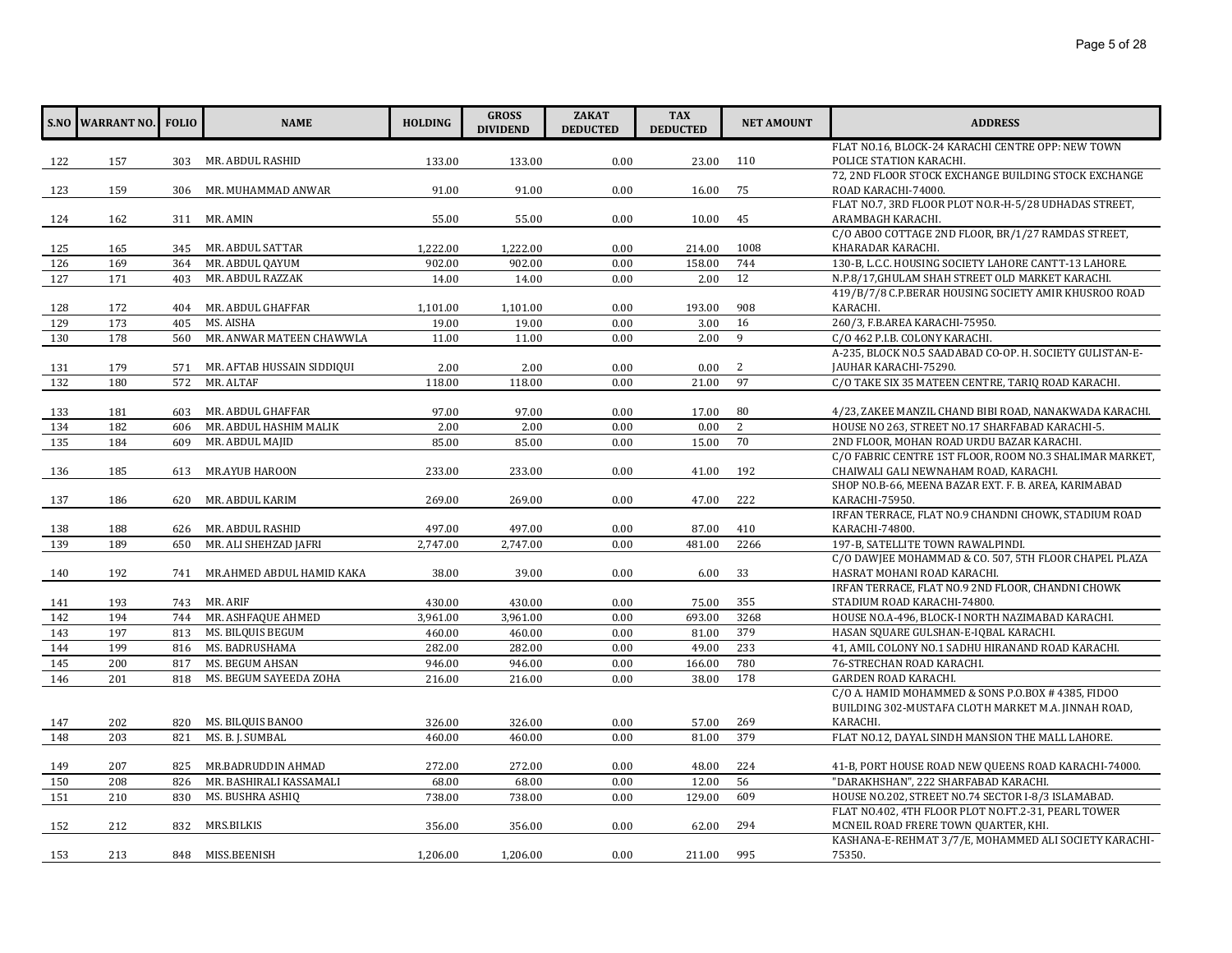|     | <b>S.NO WARRANT NO.</b> | <b>FOLIO</b> | <b>NAME</b>                      | <b>HOLDING</b> | <b>GROSS</b><br><b>DIVIDEND</b> | <b>ZAKAT</b><br><b>DEDUCTED</b> | <b>TAX</b><br><b>DEDUCTED</b> | <b>NET AMOUNT</b> | <b>ADDRESS</b>                                             |
|-----|-------------------------|--------------|----------------------------------|----------------|---------------------------------|---------------------------------|-------------------------------|-------------------|------------------------------------------------------------|
| 154 | 214                     | 849          | MR.B.A.TIRMIZI                   | 55.00          | 55.00                           | 0.00                            | 10.00                         | 45                | A-95, BLOCK-S NORTH NAZIMABAD KARACHI-74700                |
| 155 | 216                     | 861          | MST.BAI HALIMA                   | 412.00         | 412.00                          | 0.00                            | 72.00                         | 340               | F.B.AREA KARACHI-75950                                     |
|     |                         |              |                                  |                |                                 |                                 |                               |                   | SHALIMAR CENTRE ROOM NO.20 3RD FLOOR TARIO ROAD PECHS.     |
| 156 | 217                     | 975          | MR.CHAUDHRY MANSOOR AHMED        | 91.00          | 91.00                           | 0.00                            | 16.00                         | 75                | KARACHI.                                                   |
| 157 | 218                     | 976          | MRS.CHAMAN ABDULLAH              | 216.00         | 216.00                          | 0.00                            | 38.00                         | 178               | 41-C, BLOCK #6 P.E.C.H.S KARACHI-29.                       |
| 158 | 220                     | 978          | CHISTY BIN SUBH-O-MUJAHID        | 816.00         | 816.00                          | 0.00                            | 143.00                        | 673               | C/O AL-UFUQ 6/13-G, P.E.C.H.S KARACHI.                     |
|     |                         |              |                                  |                |                                 |                                 |                               |                   | C/O MAHMOOD G.H.DADABHOY DAWJEE DADABHOY & CO. 507,        |
| 159 | 221                     | 979          | MR.CASSIM ISMAIL VAWDA           | 106.00         | 108.00                          | 0.00                            | 20.00                         | 88                | CHAPPAL PLAZA P.O.BOX NO.4015, KARACHI.                    |
| 160 | 223                     | 1005         | MR.HOSHANG SORABJI MASTER        | 1,256.00       | 1,256.00                        | 0.00                            | 220.00                        | 1036              | KARACHI-4.                                                 |
| 161 | 224                     | 1007         | MR.DAWOOD I.MAJOO                | 293.00         | 293.00                          | 0.00                            | 51.00                         | 242               | A-1, SURAT HOUSE 4F-9/9, NAZIMABAD-4 KARACHI-74600.        |
| 162 | 225                     | 1008         | MRS.DURAINOW                     | 816.00         | 816.00                          | 0.00                            | 143.00                        | 673               | AL UFAQ 6/13 G P.E.C.H.S KARACHI                           |
|     |                         |              |                                  |                |                                 |                                 |                               |                   | FLAT NO.106, 1ST FLOOR ASLAM MOTIWALA PALACE BHORI         |
| 163 | 226                     |              | 1010 MR.DILAWAR HUSSAIN          | 47.00          | 47.00                           | 0.00                            | 8.00                          | 39                | ROAD, OPP: CUSTOM HOUSE PUNJABI CLUB, KARACHI.             |
|     |                         |              |                                  |                |                                 |                                 |                               |                   | C/O THE IMPERIAL TILES 2-C. 26TH STREET. PHASE-V TAUHEED   |
| 164 | 228                     |              | 1071 MR. DILSHAD AHMAD           | 97.00          | 97.00                           | 0.00                            | 17.00                         | 80                | COMMERCIAL AREA D.H.A., KARACHI-75500.                     |
|     |                         |              |                                  |                |                                 |                                 |                               |                   | C/O FLAT C-13 "SURTI CENTRE" FL 11, BLOCK 11 RASHID MINHAS |
| 165 | 230                     |              | 1111 MR. EBRAHIM M. KEE KEE BHAI | 1321.00        | 1321.00                         | 0.00                            | 231.00                        | 1090              | ROAD GULSHAN-E-IQBAL, KARACHI                              |
| 166 | 233                     |              | 1114 MISS.EFAT ABBASSI           | 460.00         | 460.00                          | 0.00                            | 81.00                         | 379               | KARACHI.                                                   |
|     |                         |              |                                  |                |                                 |                                 |                               |                   | C/O MAHMOOD G.H.DADABHOY DAWJEE DADABHOY & CO. 507,        |
| 167 | 234                     |              | 1116 MR.ESSOP AHMED MOOLA        | 757.00         | 757.00                          | 0.00                            | 132.00                        | 625               | CHAPPAL PLAZA P.O.BOX NO.4015, KARACHI                     |
| 168 | 235                     | 1119         | MR.EMAD-UD-DIN AHMED             | 371.00         | 371.00                          | 0.00                            | 65.00                         | 306               | 998/15 DASTAGIR F.B.AREA KARACHI-75950                     |
| 169 | 237                     | 1203         | MS. FARHAT JEHAN BEGUM           | 1980.00        | 1980.00                         | 0.00                            | 347.00                        | 1633              | PECHS KARACHI.                                             |
|     |                         |              |                                  |                |                                 |                                 |                               |                   | 278 DELHI MERCANTILE HOUSING SOCIETY ALAMGIR ROAD          |
| 170 | 239                     |              | 1205 HAJI FAYAZ UDDIN AHMED      | 47.00          | 47.00                           | 0.00                            | 8.00                          | 39                | KARACHI-5                                                  |
| 171 | 243                     | 1212         | MST.F.SUMBAL                     | 460.00         | 460.00                          | 0.00                            | 81.00                         | 379               | DYAL SINGH MANSION THE MALL LAHORE.                        |
|     |                         |              |                                  |                |                                 |                                 |                               |                   | KASHANA-E-REHMAT 24/E/1/3 MOHAMMED ALI C/-OP SOCIETY       |
| 172 | 247                     |              | 1218 MISS.FARIDA                 | 1,071.00       | 1,071.00                        | 0.00                            | 187.00                        | 884               | GHAZI SALAHUDDIN ROAD KARACHI-75350.                       |
| 173 | 248                     | 1219         | MRS.FARIDA                       | 68.00          | 68.00                           | 0.00                            | 12.00                         | 56                | MALBARY & CO SHOP NO 5 BOHRI BAZAR SADDAR KARACHI.         |
| 174 | 250                     | 1221         | MS. FEHMIDA SULTAN               | 367.00         | 367.00                          | 0.00                            | 64.00                         | 303               | 145-, SIR SYED ROAD BLOCK-II P.E.C.H.S KARACHI.            |
| 175 | 251                     | 1222         | MR.FIAZ AHMED KHAN               | 3,174.00       | 3,174.00                        | 0.00                            | 555.00                        | 2619              | TORU MARDAN.                                               |
|     |                         |              |                                  |                |                                 |                                 |                               |                   | C/O KANDAWALA LTD CORNER BUNDER ROAD VICTORIA ROAD         |
| 176 | 252                     | 1223         | MRS.FRENGEESE                    | 68.00          | 68.00                           | 0.00                            | 12.00                         | 56                | KARACHI-3.                                                 |
|     |                         |              |                                  |                |                                 |                                 |                               |                   | PLOT NO. 77-80 AABAPARA MARKET NEAR ICE FACTORY            |
| 177 | 253                     |              | 1224 MST.FEHMIDA                 | 460.00         | 460.00                          | 0.00                            | 81.00                         | 379               | ISLAMABAD.                                                 |
|     |                         |              |                                  |                |                                 |                                 |                               |                   | FOUNTAIN APARTMENTS FLAT NO. 27, 2ND FLOOR PLOT NO. G-21,  |
| 178 | 255                     |              | 1228 MRS.FARIDA A MOOSAJEE       | 367.00         | 367.00                          | 0.00                            | 64.00                         | 303               | BLOCK-5 CLIFTON-5, KARACHI.                                |
|     |                         |              |                                  |                |                                 |                                 |                               |                   | NOOR MOHAMMAD BUILDING NO.256, 1ST FLOOR MOHAMMED          |
| 179 | 257                     |              | 1231 MR.FAKHRUDDIN               | 944.00         | 944.00                          | 0.00                            | 165.00                        | 779               | BIN QASIM ROAD KARACHI.                                    |
|     |                         |              |                                  |                |                                 |                                 |                               |                   | SALEH MOHAMMED STREET FEROZ CHAMBERS OPP: LATIF            |
| 180 | 259                     |              | 1236 MST.FARZANA                 | 180.00         | 180.00                          | 0.00                            | 32.00                         | 148               | MARKET KARACHI-2.                                          |
|     |                         |              |                                  |                |                                 |                                 |                               |                   |                                                            |
|     |                         |              |                                  |                |                                 |                                 |                               |                   | C/O GUL AHMED & COMPANY ROOM # 26 & 27, 1ST FLOOR OLD      |
| 181 | 260                     | 1237         | MST. FIROZA                      | 313.00         | 313.00                          | 0.00                            | 55.00                         | 258               | RALLI BLDG, TALPUR ROAD P.O.BOX #13322, KARACHI-74000      |
| 182 | 262                     | 1239         | MRS.FARIYAL DELAWALA             | 961.00         | 961.00                          | 0.00                            | 168.00                        | 793               | 406, ALZAHRA GARDEN 158, GARDEN EAST KARACHI-74550         |
|     |                         |              |                                  |                |                                 |                                 |                               |                   |                                                            |
| 183 | 264                     |              | 1275 MR.FEROZ AHMED KATHURIA     | 1,188.00       | 1,188.00                        | 0.00                            | 208.00                        | 980               | 297 DEHLI MERCANTILE SOCIETY HAIDERALI ROAD KARACHI        |
|     |                         |              |                                  |                |                                 |                                 |                               |                   | 88-131, STOCK EXCHANG BLDG STOCK EXCHANGE ROAD KARACHI-    |
| 184 | 265                     |              | 1326 MR. FAISAL JAMAL            | 717.00         | 717.00                          | 0.00                            | 125.00                        | 592               | 74000.                                                     |
|     |                         |              |                                  |                |                                 |                                 |                               |                   | C/O MUHAMMAD RAFIQ 13/62 OPP: UNITED BANK LIMITED JUNA     |
| 185 | 269                     |              | 1361 MS. FARHANA                 | 598.00         | 598.00                          | 0.00                            | 105.00                        | 493               | MARKET KARACHI-74000.                                      |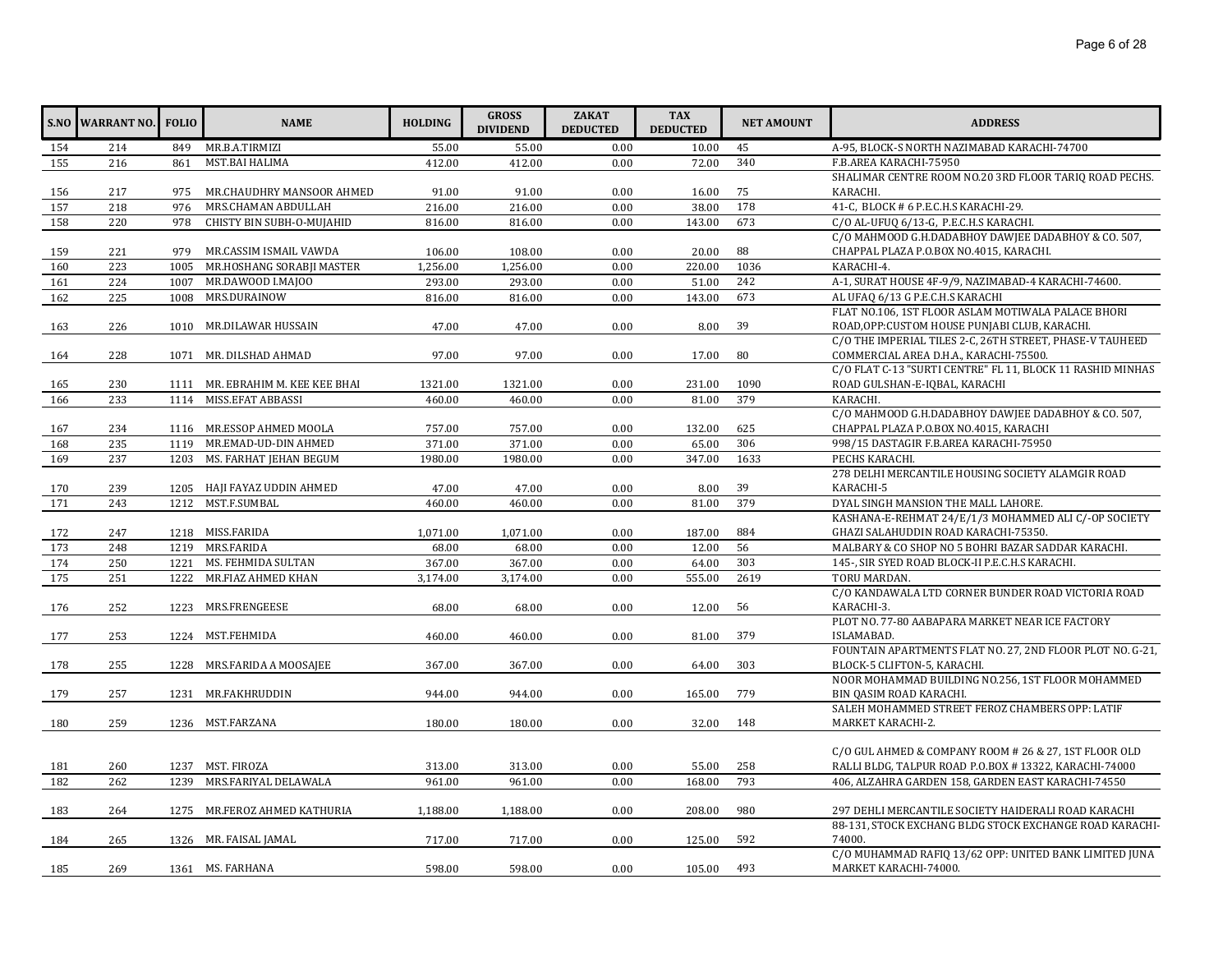|     | <b>S.NO WARRANT NO. FOLIO</b> |      | <b>NAME</b>               | <b>HOLDING</b> | <b>GROSS</b><br><b>DIVIDEND</b> | <b>ZAKAT</b><br><b>DEDUCTED</b> | <b>TAX</b><br><b>DEDUCTED</b> | <b>NET AMOUNT</b> | <b>ADDRESS</b>                                            |
|-----|-------------------------------|------|---------------------------|----------------|---------------------------------|---------------------------------|-------------------------------|-------------------|-----------------------------------------------------------|
|     |                               |      |                           |                |                                 |                                 |                               |                   | SHANGRILLA APARTMENT FLAT # 8&9, 4TH FLOOR, BLOCK-B       |
| 186 | 270                           |      | 1378 MS. FARIDA           | 44.00          | 44.00                           | 0.00                            | 8.00                          | 36                | PLOT NO.JM 824, JAMSHED NO.1 KARACHI.                     |
| 187 | 273                           | 1421 | MR.GHULAM SAFDAR JALLY    | 1.659.00       | 1,659.00                        | 0.00                            | 290.00                        | 1369              | PEPAL MANDI QASR E LARA PESHAWAR CITY                     |
|     |                               |      |                           |                |                                 |                                 |                               |                   | C/O GHOUSIA TRADING COMPANY CHOWK NASIR KHAN              |
| 188 | 274                           |      | 1422 MR.GHULAM FAQIR      | 1,241.00       | 1,241.00                        | 0.00                            | 217.00                        | 1024              | PESHAWAR CITY.                                            |
| 189 | 275                           | 1423 | MR.GULAM AHMAD SHEIKH     | 195.00         | 195.00                          | 0.00                            | 34.00                         | 161               | OPP: HOTHI MARKET JAMILA STREET KARACHI-3.                |
|     |                               |      |                           |                |                                 |                                 |                               |                   | C/O JAN LACE & GENERAL MILLS P.O. BOX # 4691, MEMON       |
| 190 | 276                           |      | 1424 MR. GULLU JAN        | 210.00         | 210.00                          | 0.00                            | 37.00                         | 173               | COLONY MITHADAR KARACHI.                                  |
|     |                               |      |                           |                |                                 |                                 |                               |                   | 104-JIVANI GARDEN 208 J.M. BEHIND AZA KHANA ZEHRA, AMIL   |
| 191 | 278                           |      | 1426 MR.GULAM RAZA        | 5,496.00       | 5,496.00                        | 0.00                            | 962.00                        | 4534              | COLONY NEAR HAKIM JAMSHED, KARACHI                        |
|     |                               |      |                           |                |                                 |                                 |                               |                   | C-26, DAWOOD CO-OP. HOUSING SOCIETY, BESIDE T. V. STATION |
| 192 | 280                           |      | 1428 MR.GUL MOHAMMED      | 456.00         | 456.00                          | 0.00                            | 80.00                         | 376               | NATIONAL STADIUM ROAD KARACHI-5.                          |
| 193 | 281                           | 1429 | MR.GULAM MUSTAFA KHAN     | 3,430.00       | 3,430.00                        | 0.00                            | 600.00                        | 2830              | 124, BLOCK-E UNIT NO.6, LATIFABAD HYDERABAD.              |
|     |                               |      |                           |                |                                 |                                 |                               |                   | PLOT NO. 50, BLOCK NO. 3 KMCHS, BEHIND AMJADIA MASJID     |
|     |                               |      |                           |                |                                 |                                 |                               |                   | AMINA SCHOOL, OPP: KMC LADIES PARK ENTERANCE GATE,        |
| 194 | 282                           |      | 1430 MR.GUL A.SATTAR      | 2,677.00       | 2,677.00                        | 0.00                            | 468.00                        | 2209              | KARACHI.                                                  |
|     |                               |      |                           |                |                                 |                                 |                               |                   |                                                           |
|     |                               |      |                           |                |                                 |                                 |                               |                   | HOUSE # R-24, AL-HILAL SOCIETY BLOCK NO.4&5, SCHEME NO.7  |
| 195 | 284                           |      | 1432 MR. GUL MOHAMMED     | 590.00         | 590.00                          | 0.00                            | 103.00                        | 487               | NEAR MILESTONE SCHOOL OPP: SUBZI MANDI, KARACHI.          |
| 196 | 285                           | 1435 | MR. GULAM AHMED           | 1,579.00       | 1,579.00                        | 0.00                            | 276.00                        | 1303              | 194/K, BLOCK NO.2 P.E.C.H.S KARACHI-75400.                |
|     |                               |      | MR.GHULAM MOHAMMED        |                |                                 |                                 |                               |                   |                                                           |
| 197 | 287                           |      | 1437 ADENWALA             | 17.00          | 17.00                           | 0.00                            | 3.00                          | 14                | BLOCK NO.7, ABDULLAH BUNGALOWS F.B.AREA KARACHI-75950     |
|     |                               |      |                           |                |                                 |                                 |                               |                   | 13, MOTANDAS BUILDING 1ST FLOOR, OPP:NEW MEMON MASJID     |
| 198 | 288                           |      | 1442 MRS.GULBANO A SALEEM | 424.00         | 424.00                          | 0.00                            | 74.00                         | 350               | M.A.JINNAH ROAD KARACHI-74000.                            |
| 199 | 289                           | 1443 | MR.GHULAM ALI MOHAMMED    | 2.00           | 2.00                            | 0.00                            | 0.00                          | 2                 | 144-AMYNABAD OFF MARTIN ROAD KARACHI-5                    |
| 200 | 290                           | 1444 | MR. GHULAM MOHAMMAD MALIK | 2,259.00       | 2,259.00                        | 0.00                            | 395.00                        | 1864              | X-508, DEFENSE HOUSING AUTHORITY LAHORE CANT.             |
|     |                               |      |                           |                |                                 |                                 |                               |                   | F-4, KARIM PLAZA 447/C, ADAMJEE NAGAR BLOCK-C, K.C.H.S    |
| 201 | 293                           |      | 1537 MS. HALIMA BAI       | 528.00         | 528.00                          | 0.00                            | 92.00                         | 436               | KARACHI-75350                                             |
| 202 | 294                           | 1538 | MST.HAJRA BAI             | 460.00         | 460.00                          | 0.00                            | 81.00                         | 379               | B-969, MARICH BAZAR SUKKUR                                |
| 203 | 295                           | 1539 | MR. HAZOOR MOHAMMED       | 4.00           | 4.00                            | 0.00                            | 1.00                          | $\overline{3}$    | 1073-KHUSHAL COLONY NOWSHERA CANTT.                       |
| 204 | 297                           | 1541 | MST.HAJRA BIBI            | 4.00           | 4.00                            | 0.00                            | 1.00                          | 3                 | JEHANGIR ROAD NEAR GURU MANDIR KARACHI.                   |
|     |                               |      |                           |                |                                 |                                 |                               |                   | SAJID CLOTH STORE WOODBURN STREET BHORI BAZAR, SADDAR     |
| 205 | 298                           |      | 1543 MR.HATIM BHOY        | 1,900.00       | 1,900.00                        | 0.00                            | 333.00                        | 1567              | KARACHI                                                   |
|     |                               |      |                           |                |                                 |                                 |                               |                   |                                                           |
| 206 | 299                           |      | 1544 MRS.HAJRA BIBI       | 305.00         | 305.00                          | 0.00                            | 53.00                         | 252               | A-30, MUNIR GARDEN BLOCK-18 GULISTAN-E-JOHAR KARACHI      |
|     |                               |      |                           |                |                                 |                                 |                               |                   | B.C.C.I. OVERSEAS LIMITED GENERAL MANAGER, SHAHDIN BLDG.  |
| 207 | 300                           |      | 1547 MS. HOOR BANO KHAN   | 415.00         | 415.00                          | 0.00                            | 73.00                         | 342               | SHARAH-E-QUAID-E-AZAM LAHORE.                             |
|     |                               |      |                           |                |                                 |                                 |                               |                   | 7-MORISWALA BLDG OPP: DISTRICT COURT M.A.JINNAH ROAD      |
| 208 | 301                           |      | 1548 MR.HAMZA             | 301.00         | 301.00                          | 0.00                            | 53.00                         | 248               | KARACHI.                                                  |
|     |                               |      |                           |                |                                 |                                 |                               |                   | ROOM NO.23, 2ND FLOOR NADIA TERRACE OPP RESALA POLICE     |
| 209 | 302                           |      | 1549 HAJI ABDUL GAFFAR    | 8.00           | 8.00                            | 0.00                            | 1.00                          | $7\phantom{.0}$   | STATION NISHTAR ROAD, KARACHI.                            |
| 210 | 305                           | 1553 | MST.HAWABAI LAKHANI       | 74.00          | 74.00                           | 0.00                            | 13.00                         | 61                | OPP: K.M.C M.A.JINNAH ROAD KARACHI.                       |
|     |                               |      |                           |                |                                 |                                 |                               |                   | 6, MANIYA COOPERATIVE HOUSING SOCIETY SHAHEED-E-MILLAT    |
| 211 | 306                           | 1554 | MS. HALIMA A. RAZZAK      | 115.00         | 115.00                          | 0.00                            | 20.00                         | 95                | ROAD KARACHI.                                             |
| 212 | 308                           | 1556 | MISS.HANIFA               | 460.00         | 460.00                          | 0.00                            | 81.00                         | 379               | 3-A, GOHSALA BUILDING MULJI STREET KARACHI                |
|     |                               |      |                           |                |                                 |                                 |                               |                   | FLAT NO.708, 7TH FLOOR, REHMAN PLAZA, DEPOT LINE BEHIND   |
| 213 | 309                           | 1557 | MRS.HAWA                  | 299.00         | 299.00                          | 0.00                            | 52.00                         | 247               | PRINCE CINEMA KARACHI                                     |
|     |                               |      |                           |                |                                 |                                 |                               |                   | BHARDA SONS, BR-1/56 JAFFERY CHOWK FADOO REHMOO LANE      |
| 214 | 310                           |      | 1558 MISS.HALIMA BAI      | 148.00         | 148.00                          | 0.00                            | 26.00                         | 122               | KHARADHAR, KARACHI                                        |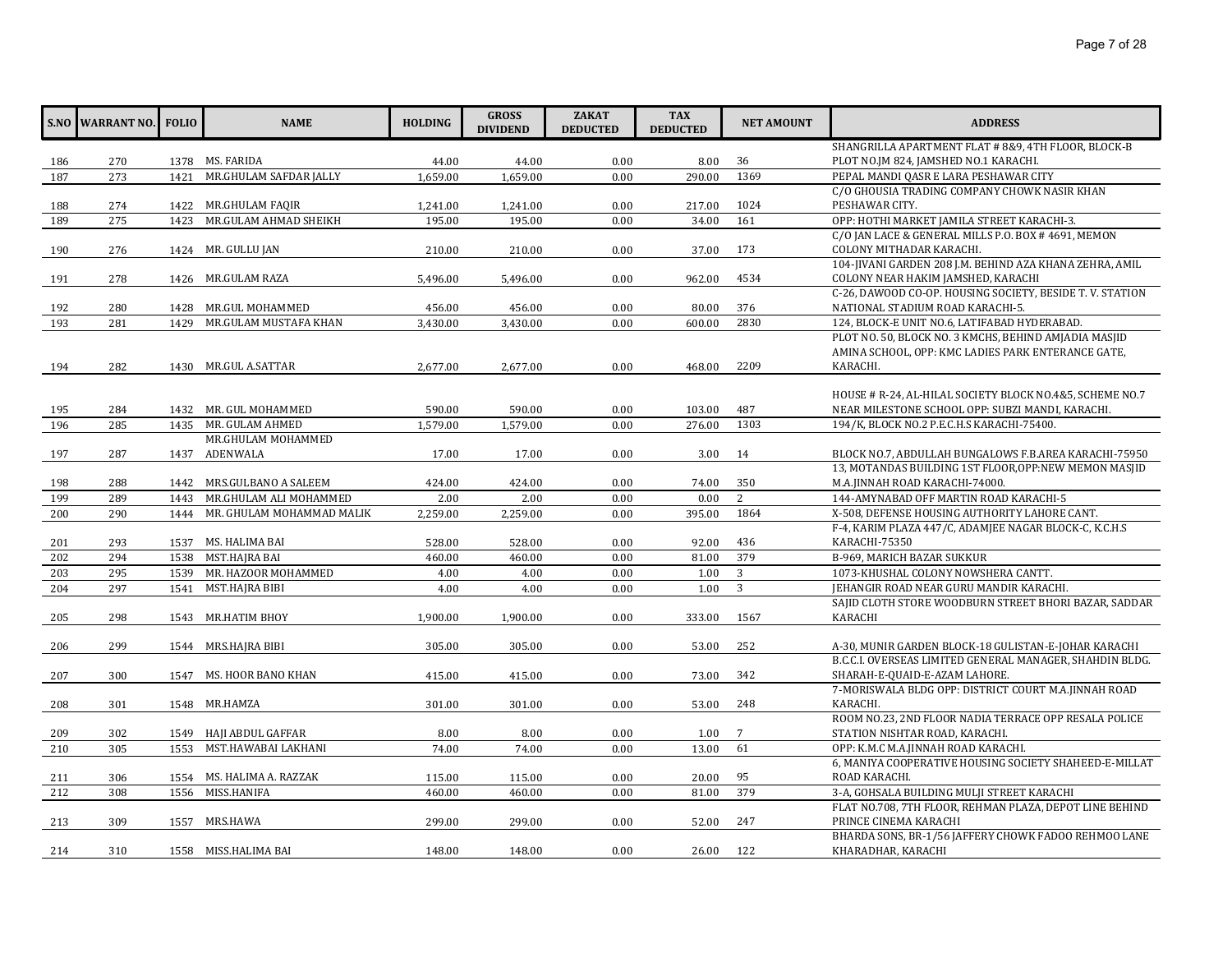|     | <b>S.NO WARRANT NO. FOLIO</b> |      | <b>NAME</b>                       | <b>HOLDING</b> | <b>GROSS</b><br><b>DIVIDEND</b> | <b>ZAKAT</b><br><b>DEDUCTED</b> | <b>TAX</b><br><b>DEDUCTED</b> | <b>NET AMOUNT</b> | <b>ADDRESS</b>                                                                                               |
|-----|-------------------------------|------|-----------------------------------|----------------|---------------------------------|---------------------------------|-------------------------------|-------------------|--------------------------------------------------------------------------------------------------------------|
|     |                               |      |                                   |                |                                 |                                 |                               |                   | NP 1/48/155, 1ST FLOOR ALI AKBER MANSION HAJI ABDULLAH                                                       |
| 215 | 312                           |      | 1560 HAJI EBRAHIM                 | 460.00         | 460.00                          | 0.00                            | 81.00                         | 379               | STREET MITHADHAR, KARACHI                                                                                    |
|     |                               |      |                                   |                |                                 |                                 |                               |                   | C/O KAZI MOHAMMAD SHAKIL 3, AWAN CLOTH MARKET                                                                |
| 216 | 313                           |      | 1561 MST.HAFIZA BEGUM             | 17.00          | 17.00                           | 0.00                            | 3.00                          | 14                | GORDOWARA STREET NO.3 KATCHERY BAZAR, FAISALABAD                                                             |
|     |                               |      |                                   |                |                                 |                                 |                               |                   | BEHIND GAFOOR CHAMBERS OFF: VICTORIA ROAD SADDAR<br><b>KARACHI</b>                                           |
| 217 | 314                           |      | 1562 HAJIANI ZUBEDA A.MAJEED      | 68.00          | 68.00                           | 0.00                            | 12.00                         | 56                | 1/5 HYDRAI CHAMBERS BEHIND GAFOOR CHAMBERS OFF                                                               |
| 218 | 315                           |      | 1563 MR.H.A.MAJEED A.LATIF        | 68.00          | 68.00                           | 0.00                            | 12.00                         | 56                | VICTORIA ROAD, SADDAR KARACHI                                                                                |
|     |                               |      |                                   |                |                                 |                                 |                               |                   | 1/5, HYDRAI CHAMBERS BEHIND GAFOOR CHAMBERS OFF                                                              |
| 219 | 316                           | 1564 | HAJI ABDUL MAJEED                 | 68.00          | 68.00                           | 0.00                            | 12.00                         | 56                | VICTORIA ROAD, SADDAR KARACHI                                                                                |
| 220 | 317                           | 1565 | MR.HASANALI BELGAMWALA            | 732.00         | 732.00                          | 0.00                            | 128.00                        | 604               | F.B.AREA KARACHI-75950                                                                                       |
|     |                               |      |                                   |                |                                 |                                 |                               |                   |                                                                                                              |
| 221 | 318                           |      | 1566 MRS.HALIMA BAI               | 68.00          | 68.00                           | 0.00                            | 12.00                         | 56                | D/95, BLOCK-4 KDA SCHEME NO.16 F.B.AREA KARACHI-75950                                                        |
|     |                               |      |                                   |                |                                 |                                 |                               |                   | C/O ABDUL AZIZ LATIF & CO. NO.38, LATIF CLOTH MARKET                                                         |
| 222 | 319                           | 1567 | MISS.HAWA BAI                     | 2,862.00       | 2,862.00                        | 0.00                            | 501.00                        | 2361              | M.A.JINNAH ROAD BUNDER ROAD, KARACHI                                                                         |
|     |                               |      |                                   |                |                                 |                                 |                               |                   | SOOBHASHAH INDUSTRIES C-25/A S.I.T.E. MARIPUR ROAD                                                           |
| 223 | 320                           | 1569 | MR.HAROON                         | 97.00          | 97.00                           | 0.00                            | 17.00                         | 80                | KARACHI-28                                                                                                   |
| 224 | 321                           | 1571 | MR.HAROON KHANNANI                | 216.00         | 216.00                          | 0.00                            | 38.00                         | 178               | STOCK EXCHANGE ROAD KARACHI.                                                                                 |
|     |                               |      | 1572 MR.HABIB                     |                |                                 |                                 |                               | 196               |                                                                                                              |
| 225 | 322                           |      |                                   | 237.00         | 237.00                          | 0.00                            | 41.00                         |                   | 329/B S ADAMJI NAGAR 2ND FLOOR K.C.H. SOCIETY KARACHI<br>O T 6/5, 2ND FLOOR AISHA MANZIL KAGZI BAZAR KARACHI |
| 226 | 323                           | 1573 | MR.HASHAM                         | 1,018.00       | 1,018.00                        | 0.00                            | 178.00                        | 840               | SIDCO A/7/4 AVENUE APARTMENT 264, R.A.LINE, INGLE ROAD                                                       |
| 227 | 325                           | 1575 | MR.HAJI SALEH MOHAMMED            | 4.00           | 4.00                            | 0.00                            | 1.00                          | 3                 | KARACHI.                                                                                                     |
| 228 | 326                           | 1576 | MR.HUSSAIN IMAM                   | 787.00         | 787.00                          | 0.00                            | 138.00                        | 649               | 7 VICTORIA MANSION ABDULLAH HAROON ROAD KARACHI                                                              |
| 229 | 327                           | 1578 | MRS.HALIMA                        | 121.00         | 121.00                          | 0.00                            | 21.00                         | 100               | KHALID HOUSE 233 BLOCK B ADAMJEE NAGAR KARACHI-8                                                             |
|     |                               |      |                                   |                |                                 |                                 |                               |                   | NO 2 DAYANAND COLLEGE ROAD NEAR DISTRICT COURT LAHORE-                                                       |
| 230 | 328                           | 1579 | MR.HABIB AHMED KHAN               | 787.00         | 787.00                          | 0.00                            | 138.00                        | 649               | $\mathbf{1}$                                                                                                 |
| 231 | 329                           | 1580 | MR.HAMID                          | 121.00         | 121.00                          | 0.00                            | 21.00                         | 100               | KHALID HOUSE 233 BLOCK-B ADAMIEE NAGAR KARACHI                                                               |
|     |                               |      |                                   |                |                                 |                                 |                               |                   | N.P-13/78, BAGAWANJI BUILDING MUHAMMAD SHAH STREET                                                           |
| 232 | 330                           | 1581 | MR. HOOSEN EBRAHIM                | 178.00         | 178.00                          | 0.00                            | 31.00                         | 147               | JODIA BAZAR KARACHI-2.                                                                                       |
| 233 | 331                           | 1583 | MST.HALIMA BAI                    | 59.00          | 59.00                           | 0.00                            | 10.00                         | 49                | 52 F MULTIM DHORAJI COLONY KARACHI                                                                           |
|     |                               |      |                                   |                |                                 |                                 |                               |                   |                                                                                                              |
| 234 | 332                           | 1584 | MISS.HAFIZA                       | 14.00          | 14.00                           | 0.00                            | 2.00                          | 12                | 1196/2, F.B.AREA NEAR JAUHARABAD MASJID KARACHI-75950.                                                       |
| 235 | 333                           | 1585 | MST.HALIMA BAI                    | 59.00          | 59.00                           | 0.00                            | 10.00                         | 49                | KARACHI.                                                                                                     |
|     |                               |      |                                   |                |                                 |                                 |                               |                   | B/3 FALAKNAMA FLATES UNIVERSITY ROAD GULSHAN-E-IQBAL                                                         |
| 236 | 334                           | 1587 | MR.HAROON                         | 150.00         | 150.00                          | 0.00                            | 26.00                         | 124               | SCHEME 24 KARACHI.                                                                                           |
| 237 | 337                           | 1591 | MISS.HAFEEZUNNISA                 | 415.00         | 415.00                          | 0.00                            | 73.00                         | 342               | 88 HYDERABAD COLONY B.Y.J. ROAD KARACHI                                                                      |
|     |                               |      |                                   |                |                                 |                                 |                               |                   | C/O HAROON A DADABHOY 203, CTC BUILDING, G - 6, BLOCK - 8,                                                   |
| 238 | 338                           | 1599 | MRS.HAFSA ESSOP MOHAMMEDY         | 4,455.00       | 4,455.00                        | 0.00                            | 780.00                        | 3675              | MAIN CLIFTON ROAD CLIFTON, KARACHI-75600.                                                                    |
|     |                               |      |                                   |                |                                 |                                 |                               |                   | C/O FABRIC CENTRE 1/2 SALIMAR MARKET NEAR PARACHA                                                            |
| 239 | 339                           |      | 1600 MR.HAROON SULEMAN            | 861.00         | 861.00                          | 0.00                            | 151.00                        | 710               | MARKET NEWNEHAM ROAD, KARACHI<br>SALEH MOHAMMED STREET FEROZ CHAMBERS OPP: LATIF                             |
|     | 342                           |      | 1614 MR.HASHAM                    | 180.00         | 180.00                          | 0.00                            | 32.00                         | 148               | MARKET KARACHI-2.                                                                                            |
| 240 |                               |      |                                   |                |                                 |                                 |                               |                   |                                                                                                              |
| 241 | 343                           |      | 1615 MR.HAFIZ A.HANNAN            | 115.00         | 115.00                          | 0.00                            | 20.00                         | 95                | A-30, BLOCK-18 MUNIR GARDEN GULISTAN-E-JOHAR KARACHI                                                         |
| 242 | 344                           | 1619 | MR.HAJI ABDUL REHMAN DADA         | 3,519.00       | 3,519.00                        | 0.00                            | 616.00                        | 2903              | COTTON EXCHANGE BUILDING KARACHI.                                                                            |
|     |                               |      |                                   |                |                                 |                                 |                               |                   | 1ST FLOOR, RASHID MANZIL ROOM 6, MASJID-E-TAYBA CHAND                                                        |
| 243 | 345                           |      | 1630 MR.HAJI SULEMAN AHMED JANGDA | 91.00          | 91.00                           | 0.00                            | 16.00                         | 75                | BIBI ROAD KARACHI                                                                                            |
|     |                               |      |                                   |                |                                 |                                 |                               |                   | C/O ABOO COTTAGE 2ND FLOOR, BR 1/27 RAMDAS STREET,                                                           |
| 244 | 346                           |      | 1631 MR.HAJI GHAFFAR              | 1,332.00       | 1,332.00                        | 0.00                            | 233.00                        | 1099              | KHARADAR KARACHI                                                                                             |
|     |                               |      |                                   |                |                                 |                                 |                               |                   |                                                                                                              |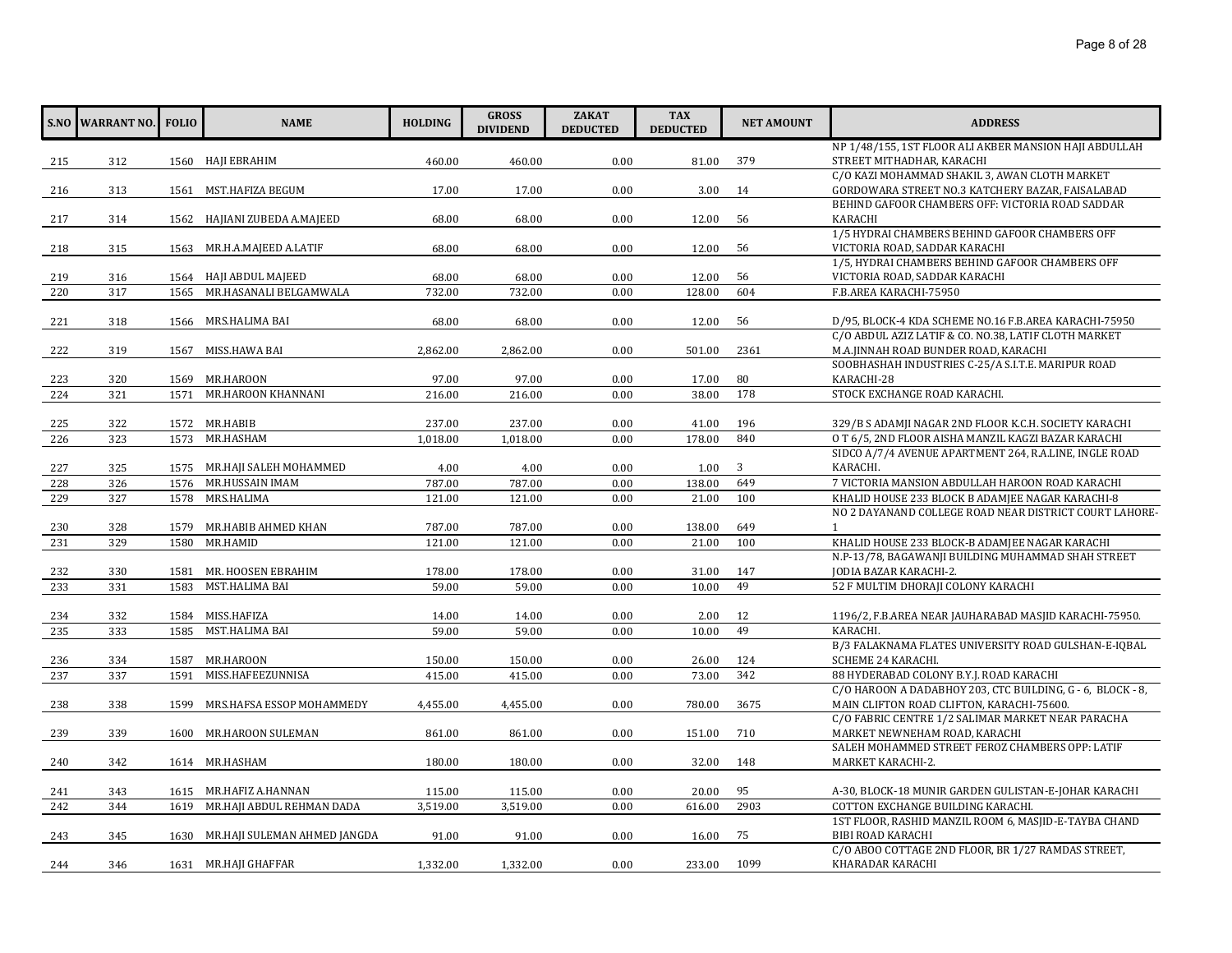|     | <b>S.NO WARRANT NO.</b> | <b>FOLIO</b> | <b>NAME</b>                       | <b>HOLDING</b> | <b>GROSS</b><br><b>DIVIDEND</b> | <b>ZAKAT</b><br><b>DEDUCTED</b> | <b>TAX</b><br><b>DEDUCTED</b> | <b>NET AMOUNT</b> | <b>ADDRESS</b>                                                       |
|-----|-------------------------|--------------|-----------------------------------|----------------|---------------------------------|---------------------------------|-------------------------------|-------------------|----------------------------------------------------------------------|
|     |                         |              |                                   |                |                                 |                                 |                               |                   | A/7/4 SIDCO AVENUE APARTMENT 264 R.A.LINE, INGLE ROAD                |
| 245 | 349                     |              | 1636 HAJI SALEH MOHAMMED          | 386.00         | 386.00                          | 0.00                            | 68.00                         | 318               | <b>KARACHI</b>                                                       |
|     |                         |              |                                   |                |                                 |                                 |                               |                   | HUSAIN CENTRE DARYALAL STREET P.O. BOX 5690, JODIA BAZAR             |
| 246 | 350                     |              | 1641 HAJI GHAFFAR JANOO           | 180.00         | 180.00                          | 0.00                            | 32.00                         | 148               | <b>KARACHI</b><br>ROOM NO. 72,2ND FLOOR KARACHI STOCK EXCHANGE BLDG. |
| 247 | 353                     |              | 1750 MR.HAROON                    | 74.00          | 74.00                           | 0.00                            | 13.00                         | 61                | KARACHI STOCK EXCHANGE ROAD KARACHI                                  |
| 248 | 354                     | 1751         | <b>HAJI SULEMAN</b>               | 11.00          | 11.00                           | 0.00                            | 2.00                          | 9                 | C-47 DHORAJI COLONY KARACHI.                                         |
| 249 | 358                     | 1840         | MR. ISHTIAQ AHMED KHALIL          | 19.00          | 19.00                           | 0.00                            | 3.00                          | 16                | 228-C, BLOCK NO.A NORTH NAZIMABAD KARACHI.                           |
|     |                         |              |                                   |                |                                 |                                 |                               |                   | C/O. M/S. GORENNS LIMITED 6TH FLOOR, COMMERCE CENTRE                 |
| 250 | 360                     |              | 1842 MRS. ISMAT HASNE             | 513.00         | 513.00                          | 0.00                            | 90.00                         | 423               | HASRAT MOHANI ROAD KARACHI                                           |
|     |                         |              |                                   |                |                                 |                                 |                               |                   | KHAYABAN-E-BADBAN-43/1, PHASE-V PAKISTAN DEFENCE                     |
| 251 | 361                     |              | 1843 MR. IFTIKHAR HASAN KIZILBASH | 118.00         | 118.00                          | 0.00                            | 21.00                         | 97                | OFFICERS HOUSING AUTHORITY KARACHI                                   |
|     |                         |              |                                   |                |                                 |                                 |                               |                   | C/O MR R H FAROOQUI 22 COURT CHAMBERS OPP: CITY COURT                |
| 252 | 362                     |              | 1844 MR.IRFANUL HASSAN FAROOQI    | 68.00          | 68.00                           | 0.00                            | 12.00                         | 56                | KARACHI                                                              |
| 253 | 363                     | 1847         | MST.I A SUMBAL                    | 248.00         | 248.00                          | 0.00                            | 43.00                         | 205               | DYAL SINGH MANSION THE MALL LAHORE                                   |
| 254 | 364                     | 1848         | MST.IRAM SUMBAL                   | 460.00         | 460.00                          | 0.00                            | 81.00                         | 379               | DYAL SINGH MANSION THE MALL LAHORE.                                  |
|     |                         |              |                                   |                |                                 |                                 |                               |                   | PLOT NO.17, FLAT NO.203, MARY VIEW APARTMENTS, 2ND FLOOR             |
| 255 | 365                     |              | 1849 MR.IBRAHIM ABDUL QADIR       | 2.00           | 2.00                            | 0.00                            | 0.00                          | 2                 | MOHAMMED ALI BOGRA ROAD KARACHI.                                     |
| 256 | 367                     | 1853         | MR. IQBAL AHMED SUHAIL            | 558.00         | 558.00                          | 0.00                            | 98.00                         | 460               | 308/2, F.B.AREA KARACHI-75950                                        |
|     |                         |              |                                   |                |                                 |                                 |                               |                   |                                                                      |
| 257 | 368                     |              | 1854 MR.IFTIKHAR AHMED KASHMIRWAL | 68.00          | 68.00                           | 0.00                            | 12.00                         | 56                | 5-T, BLOCK-VI P.E.C.H.S. KARACHI                                     |
|     |                         |              |                                   |                |                                 |                                 |                               |                   | C/O S.A.ENTERPRISES D-17, A.B.C. APPARTMENT 3RD FLOOR 2C,            |
| 258 | 369                     |              | 1855 MR.IDRIS ABBAS               | 619.00         | 619.00                          | 0.00                            | 108.00                        | 511               | NAZIMABAD-4 KARACHI                                                  |
|     |                         |              |                                   |                |                                 |                                 |                               |                   | C/O S A ENTERPRISES D-17, A.B.C. APPARTMENT 3RD FLOOR 2C,            |
| 259 | 370                     |              | 1856 MR.ILYAS ABBAS               | 619.00         | 619.00                          | 0.00                            | 108.00                        | 511               | NAZIMABAD-4 KARACHI                                                  |
|     |                         |              |                                   |                |                                 |                                 |                               |                   |                                                                      |
| 260 | 371                     |              | 1857 MR.ISMAIL GUL                | 623.00         | 623.00                          | 0.00                            | 109.00                        | 514               | C/O SOUTHERN CO-OP. H.SOCIETY 106 DEPOT LINE KARACHI-3               |
| 261 | 372                     | 1858         | MR. IBRAHIM                       | 1,213.00       | 1,213.00                        | 0.00                            | 212.00                        | 1001              | 411-B, ADAMJEE NAGAR K.C.H. SOCIETY KARACHI.                         |
| 262 | 373                     |              | 1859 MR. ISMAIL                   | 59.00          | 59.00                           | 0.00                            | 10.00                         | 49                | 16/14, FIRDOUS COLONY 2ND FLOOR, NAZIMABAD KARACHI-18.               |
|     |                         |              |                                   |                |                                 |                                 |                               |                   | 15TH ISMAIL MANSION PAKISTAN CHOWK OFF: STRENCHEN                    |
| 263 | 374                     |              | 1860 MR. ISMAIL                   | 2,036.00       | 2,036.00                        | 0.00                            | 356.00                        | 1680              | ROAD KARACHI.                                                        |
| 264 | 375                     | 1861         | MR. IOBAL                         | 267.00         | 267.00                          | 0.00                            | 47.00                         | 220               | A-157/17, F.B. AREA KARACHI.                                         |
|     |                         |              |                                   |                |                                 |                                 |                               |                   | 1ST FLOOR, RAHAT MANZIL HARDUS STREET, RANSHORE LANE                 |
| 265 | 376                     |              | 1864 MR. IQBAL KHAN               | 14.00          | 14.00                           | 0.00                            | 2.00                          | 12                | KARACHI.                                                             |
|     |                         |              |                                   |                |                                 |                                 |                               |                   | 1ST FLOOR, RAHAT MANZIL HARDUS STREET, RANSHORE LANE                 |
| 266 | 377                     |              | 1865 MR. IBRAHIM KHAN             | 14.00          | 14.00                           | 0.00                            | 2.00                          | 12                | KARACHI.                                                             |
|     |                         |              |                                   |                |                                 |                                 |                               |                   | AL-KARAM GARDEN, FLAT NO. 502 PLOT NO. 385, GARDEN EAST              |
| 267 | 379                     | 1867         | MR. ISMAIL NOOR MOHAMMED          | 626.00         | 626.00                          | 0.00                            | 110.00                        | 516               | KARACHI.                                                             |
| 268 | 380                     | 1880         | MR. INTESAR AHMED TIRMIZI         | 17.00          | 17.00                           | 0.00                            | 3.00                          | 14                | A-95, BLOCK-S NORTH NAZIMABAD KARACHI-74700.                         |
| 269 | 381                     | 1887         | MR. IRFAN ZAKI                    | 144.00         | 144.00                          | 0.00                            | 25.00                         | 119               | 168/7, DMCHS KARACHI-5.                                              |
|     |                         |              |                                   |                |                                 |                                 |                               |                   | A-235, BLOCK NO.5 SAADABAD CO-OP. H. SOCIETY GULISTAN-E-             |
| 270 | 382                     |              | 1905 MR. IQBAL HUSSAIN SIDDIQUI   | 8.00           | 8.00                            | 0.00                            | 1.00                          | 7                 | JAUHAR KARACHI-75290.                                                |
|     |                         |              |                                   |                |                                 |                                 |                               |                   | A/156/C SAIFY CO-OPERATIVE H. SOCIETY NORTH NAZIMABAD                |
| 271 | 384                     | 1933         | MR. IRFAN SABIR ALI               | 4.00           | 4.00                            | 0.00                            | 1.00                          | 3                 | KARACHI-74700.                                                       |
|     |                         |              |                                   |                |                                 |                                 |                               |                   |                                                                      |
| 272 | 386                     |              | 1950 MR. ISTEFA KHURSHEED         | 38.00          | 38.00                           | 0.00                            | 7.00                          | 31                | 73-KOKAN HOUSING SOCIETY HYDER ALI ROAD KARACHI-74800.               |
|     |                         |              |                                   |                |                                 |                                 |                               |                   | B-495, SECTOR 11-A TOWNSHIP, NORTH KARACHI KARACHI-                  |
| 273 | 387                     |              | 1954 MR. ISHTIAQUE AHMED          | 356.00         | 356.00                          | 0.00                            | 62.00                         | 294               | 75850.                                                               |
| 274 | 388                     |              | 1955 MR. IRFANULLAH TUNIO         | 32.00          | 32.00                           | 0.00                            | 6.00                          | 26                | F-1/B-2 BLOCK NO 7 CLIFTON KARACHI.                                  |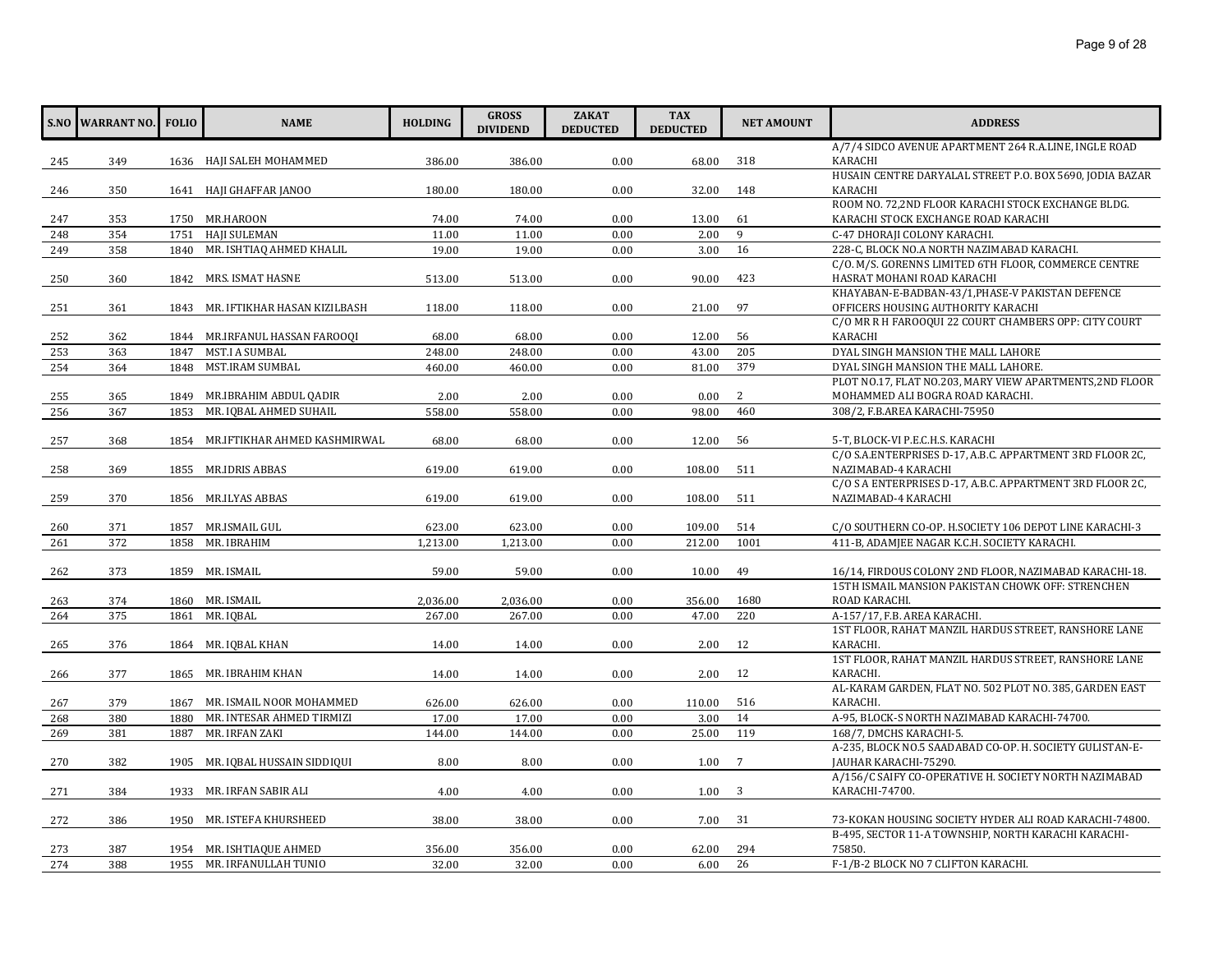|     | <b>S.NO WARRANT NO.</b> | <b>FOLIO</b> | <b>NAME</b>                  | <b>HOLDING</b> | <b>GROSS</b><br><b>DIVIDEND</b> | <b>ZAKAT</b><br><b>DEDUCTED</b> | <b>TAX</b><br><b>DEDUCTED</b> | <b>NET AMOUNT</b> | <b>ADDRESS</b>                                             |
|-----|-------------------------|--------------|------------------------------|----------------|---------------------------------|---------------------------------|-------------------------------|-------------------|------------------------------------------------------------|
| 275 | 389                     |              | 1972 MR.IBRAHIM BAIG         | 819.00         | 819.00                          | 0.00                            | 144.00                        | 675               | C/O M.EBRAHIM 271/3 BAHADURABAD KARACHI-5.                 |
|     |                         |              |                              |                |                                 |                                 |                               |                   | METRO PALACE, F/304 J.M.713/3, FATIMA JINNAH COLONY        |
| 276 | 390                     | 1999         | MR.IBRAHIM                   | 2.00           | 2.00                            | 0.00                            | 0.00                          | 2                 | JAMSHED ROAD, KARACHI.                                     |
| 277 | 391                     | 2021         | MRS.JAWARIYA MIR             | 150.00         | 150.00                          | 0.00                            | 26.00                         | 124               | 16-CANAL BANK EXTENTION LARECHS LAHORE-54840.              |
|     |                         |              |                              |                |                                 |                                 |                               |                   |                                                            |
| 278 | 394                     |              | 2024 MS. JUBEDA BAI A.REHMAN | 352.00         | 352.00                          | 0.00                            | 62.00                         | 290               | 1454/3, SIDDIQABAD MEMON COLONY, F.B.AREA KARACHI-75950.   |
|     |                         |              |                              |                |                                 |                                 |                               |                   | C-8 CUTCHI MEMON CO-OP. HOUSING SOCIETY, BLOCK-4/5 KDA     |
| 279 | 396                     |              | 2026 MRS.JIMBHU BAI          | 460.00         | 460.00                          | 0.00                            | 81.00                         | 379               | SCHEME NO. 7 KARACHI.                                      |
| 280 | 398                     | 2028         | MISS.J V GAJRIA              | 507.00         | 507.00                          | 0.00                            | 89.00                         | 418               | 85 S.N. TEMPLE ESTATE BUNDER ROAD KARACHI.                 |
|     |                         |              |                              |                |                                 |                                 |                               |                   | C/O ABDUL GHAFFAR IRFAN TERRACE, FLAT NO.9 2ND             |
| 281 | 400                     | 2031         | MRS.JAMILA EBRAHIM           | 585.00         | 585.00                          | 0.00                            | 102.00                        | 483               | FLOOR, CHANDNI CHOWK KARACHI.                              |
| 282 | 402                     | 2033         | MR. JUNAID HAJI YAKOOB       | 106.00         | 106.00                          | 0.00                            | 19.00                         | 87                | KUKASWADIA TRADING CO. JODIA BAZAR KARACHI.                |
|     |                         |              |                              |                |                                 |                                 |                               |                   | 8-B 6TH, CENTRAL LANE DEFENCE SERVICES H. SOCIETY          |
| 283 | 403                     |              | 2034 MRS.JOSEPHINE FALICITY  | 460.00         | 460.00                          | 0.00                            | 81.00                         | 379               | <b>KARACHI</b>                                             |
|     |                         |              |                              |                |                                 |                                 |                               |                   | 319/3, BIHAR MUSLIM SOCIETY SHARAFABAD ROAD NO.19          |
| 284 | 404                     |              | 2035 MR. JAN MOHAMMED        | 460.00         | 460.00                          | 0.00                            | 81.00                         | 379               | KARACHI.                                                   |
| 285 | 405                     | 2036         | MR. JAVED AHMED              | 68.00          | 68.00                           | 0.00                            | 12.00                         | 56                | 94/D/1, GULBERG III LAHORE.                                |
|     |                         |              |                              |                |                                 |                                 |                               |                   |                                                            |
| 286 | 406                     | 2039         | MS. JALIS FATIMA GHORI       | 297.00         | 297.00                          | 0.00                            | 52.00                         | 245               | C/O K.M.R.GHORI D-138, BLOCK-7 GULSHAN-E-IQBAL KARACHI-47. |
|     |                         |              |                              |                |                                 |                                 |                               |                   | FLAT NO.3 IST FLOOR MAULA BAKHSH MANZIL MOHD SHAH          |
| 287 | 407                     |              | 2041 MR.JAWEED               | 121.00         | 121.00                          | 0.00                            | 21.00                         | 100               | STREET JODIA BAZAR KARACHI                                 |
| 288 | 408                     |              | 2043 MISS.JAMILLUNNISA       | 415.00         | 415.00                          | 0.00                            | 73.00                         | 342               | 88 HYDERABAD COLONY B.Y.J. ROAD KARACHI-5                  |
| 289 | 410                     | 2046         | MR.JAWED ANWAR               | 55.00          | 55.00                           | 0.00                            | 10.00                         | 45                | 93, AL-HAMRA SOCIETY OFF: TIPPU SULTAN ROAD KARACHI        |
|     |                         |              |                              |                |                                 |                                 |                               |                   | MEMON HEIGHTS, ROOM #305 3RD FLOOR, PLOT NO.3/13 QAZI      |
| 290 | 411                     |              | 2047 MR.JAWED                | 108.00         | 108.00                          | 0.00                            | 19.00                         | 89                | A.AZIZ STREET, LEA MARKET KARACHI.                         |
|     |                         |              |                              |                |                                 |                                 |                               |                   | C/O ABBOO COTTAGE 2ND FLOOR BR 1/27 RAMDAS STREET,         |
| 291 | 412                     |              | 2062 MR.JABBAR               | 1,332.00       | 1,332.00                        | 0.00                            | 233.00                        | 1099              | KHARADAR KARACHI                                           |
|     |                         |              |                              |                |                                 |                                 |                               |                   | 154-STOCK EXCHANGE BUILDING STOCK EXCHANGE ROAD            |
| 292 | 413                     |              | 2112 MR. JAWED A.GHAFFAR     | 11.00          | 11.00                           | 0.00                            | 2.00                          | 9                 | I.I.CHUNDRIGAR ROAD KARACHI-74000.                         |
| 293 | 414                     |              | 2132 MR. M. JUNAID           | 11.00          | 11.00                           | 0.00                            | 2.00                          | 9                 | B/5, 2ND FLOOR ISLAM PLAZA CIVIL HOSPITAL ROAD KARACHI.    |
| 294 | 417                     |              | 2144 MST.KARIMUNNISA BEGUM   | 462.00         | 462.00                          | 0.00                            | 81.00                         | 381               | C/O M.IBRAHIM BAIG 271/37 BAHADURABAD KARACHI-5.           |
| 295 | 418                     |              | 2145 MRS.KHATIJA HAROON      | 590.00         | 590.00                          | 0.00                            | 103.00                        | 487               | AMIL COLONY NO.2 KARACHI-5.                                |
|     |                         |              |                              |                |                                 |                                 |                               |                   | FLAT NO.5A, 2ND FLOOR 180/A BLOCK, ADAMIEE NAGAR K.C.H.S., |
| 296 | 420                     | 2147         | MST.KHATIJA BAI GANI         | 254.00         | 254.00                          | 0.00                            | 44.00                         | 210               | BLOCK-7-8, KARACHI-8                                       |
| 297 | 424                     | 2151         | MISS.KAUSAR SALAHUDDIN       | 1,256.00       | 1,256.00                        | 0.00                            | 220.00                        | 1036              | 65 -C (I) GULBERG III LAHORE                               |
|     |                         |              |                              |                |                                 |                                 |                               |                   |                                                            |
|     |                         |              |                              |                |                                 |                                 |                               |                   | C/O NAGARIA TEXTILE MILLS LTD. BUSINESS CENTRE, ROOM       |
| 298 | 426                     |              | 2153 MS. KHAIRUNNISA         | 1710.00        | 1710.00                         | 0.00                            | 299.00                        | 1411              | NO.712 DUNOLLY ROAD, OFF: I.I.CHUNDRIGAR ROAD, KARACHI     |
|     |                         |              |                              |                |                                 |                                 |                               |                   | HOUSE NO.A-35, BLOCK-A KDA OFFICERS CO-OP. H.SOCIETY       |
| 299 | 427                     |              | 2154 MR. KAMAL MOBIN         | 290.00         | 290.00                          | 0.00                            | 51.00                         | 239               | P.O.NATIONAL CEMENT INDUSTRY KARACHI.                      |
| 300 | 428                     |              | 2155 MR.KHALID A HAKIM       | 946.00         | 946.00                          | 0.00                            | 166.00                        | 780               | 209, SHAH JAMAL LAHORE                                     |
|     |                         |              |                              |                |                                 |                                 |                               |                   | C/O A. HAMID MOHAMMED & SONS P.O.BOX # 4385, FIDOO         |
|     |                         |              |                              |                |                                 |                                 |                               |                   | BUILDING 302, MUSTAFA CLOTH MARKET M.A. JINNAH ROAD,       |
| 301 | 429                     |              | 2156 MS. KAUSAR BANOO        | 326.00         | 326.00                          | 0.00                            | 57.00                         | 269               | KARACHI.                                                   |
|     |                         |              |                              |                |                                 |                                 |                               |                   | C/O AKBERALI YOUSUFALI RAMBARTI STREET JODIA BAZAR,        |
| 302 | 431                     |              | 2158 MRS.KULSUMBAI           | 1,987.00       | 1,987.00                        | 0.00                            | 348.00                        | 1639              | P.O.BOX # 9974, KARACHI 2                                  |
|     |                         |              |                              |                |                                 |                                 |                               |                   | C/O A. HAMID MOHAMMED & SONS P.O.BOX # 4385, FIDOO         |
|     |                         |              |                              |                |                                 |                                 |                               |                   | BUILDING 302, MUSTAFA CLOTH MARKET M.A. JINNAH ROAD,       |
| 303 | 432                     |              | 2159 MS. KULSUM BAI          | 326.00         | 326.00                          | 0.00                            | 57.00                         | 269               | KARACHI.                                                   |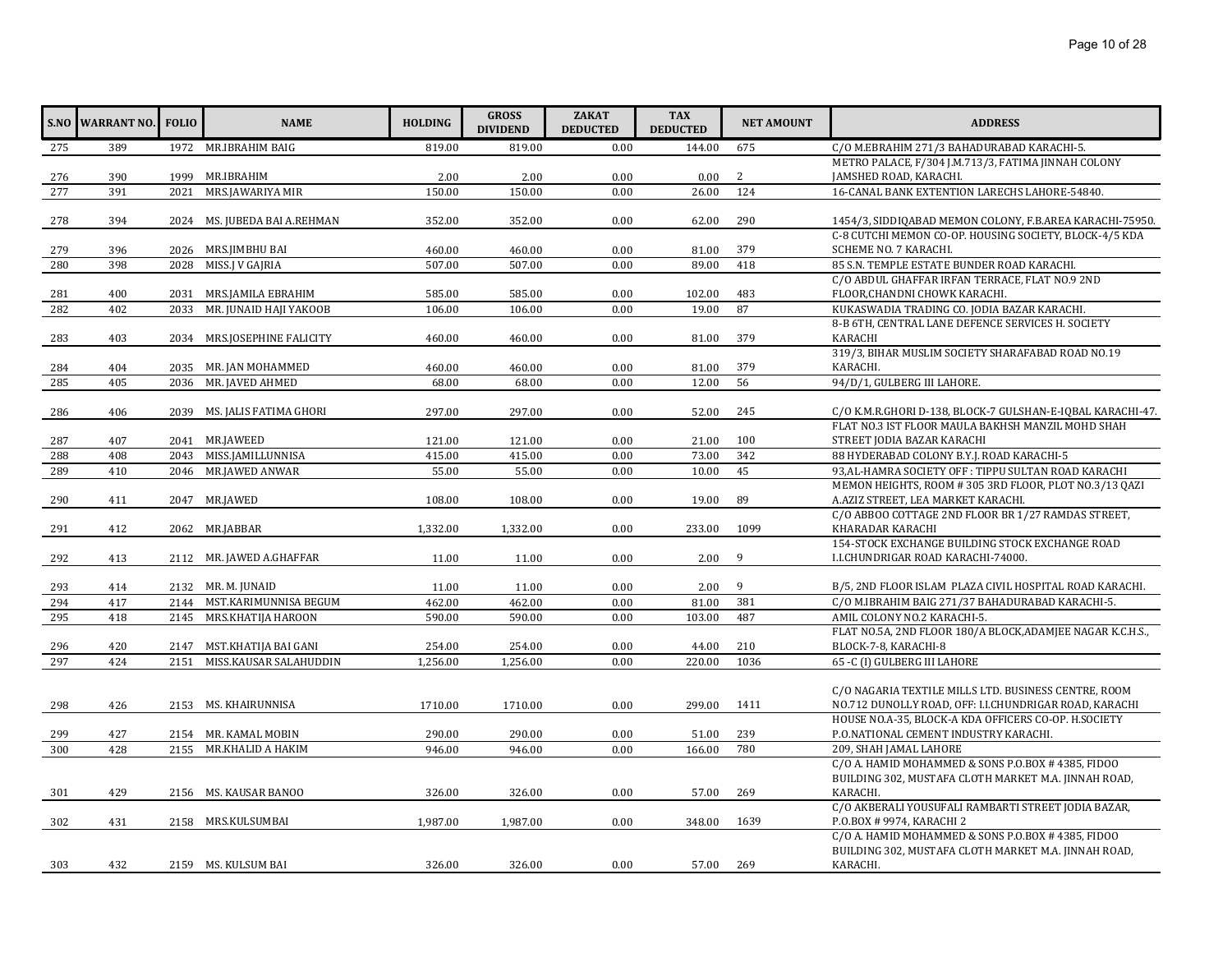|     | S.NO WARRANT NO. FOLIO |      | <b>NAME</b>                  | <b>HOLDING</b> | <b>GROSS</b><br><b>DIVIDEND</b> | <b>ZAKAT</b><br><b>DEDUCTED</b> | <b>TAX</b><br><b>DEDUCTED</b> | <b>NET AMOUNT</b> | <b>ADDRESS</b>                                                   |
|-----|------------------------|------|------------------------------|----------------|---------------------------------|---------------------------------|-------------------------------|-------------------|------------------------------------------------------------------|
| 304 | 433                    |      | 2160 MS. KHADIJA             | 772.00         | 772.00                          | 0.00                            | 135.00                        | 637               | 60/2, SHIKARPUR COLONY KARACHI-5.                                |
|     |                        |      |                              |                |                                 |                                 |                               |                   | "HIRA TERRACE", 1ST FLOOR FLAT NO.101, PLOT NO.68/3              |
| 305 | 434                    |      | 2162 KHAWAJA ABDUL RAZAO     | 74.00          | 74.00                           | 0.00                            | 13.00                         | 61                | C.P.BERAR CO-OP. H. SOCIETY KARACHI-74800.                       |
| 306 | 435                    | 2164 | MS. KULSOOM JEHAN SHAIKH     | 946.00         | 946.00                          | 0.00                            | 166.00                        | 780               | NAZIMABAD NO.2 KARACHI-18.                                       |
| 307 | 436                    |      | 2165 MRS.KULSUM ADAMJEE      | 460.00         | 460.00                          | 0.00                            | 81.00                         | 379               | NEAR HOLY FAMILY HOSPITAL SOLDIER BAZAR KARACHI-3.               |
| 308 | 438                    |      | 2168 MS. KULSUM              | 543.00         | 543.00                          | 0.00                            | 95.00                         | 448               | C-47, VILLA ABIDA NEAR MASJID HABIBIA DHORAJI COLONY<br>KARACHI. |
|     |                        |      |                              |                |                                 |                                 |                               |                   | C/O M/S GENERAL MOTOR CO. JAMILA STREET OPP SAEED                |
| 309 | 439                    |      | 2169 MRS.KHALIDA             | 608.00         | 608.00                          | 0.00                            | 106.00                        | 502               | MANZIL KARACHI 3                                                 |
|     |                        |      |                              |                |                                 |                                 |                               |                   | C/O PREMIER CRAFTS BOHRI BAZAR SOMMERSET STREET                  |
| 310 | 440                    |      | 2170 MISS.KHALIDA NAZ        | 460.00         | 460.00                          | 0.00                            | 81.00                         | 379               | <b>KARACHI</b>                                                   |
|     |                        |      |                              |                |                                 |                                 |                               |                   | C/O BISMILLAH STORES ISMAILJEE BUILDING MARRIOT ROAD             |
| 311 | 441                    |      | 2171 MS. KHADIJA BAI         | 254.00         | 254.00                          | 0.00                            | 44.00                         | 210               | KARACHI                                                          |
|     |                        |      |                              |                |                                 |                                 |                               |                   | HOUSE NO.A-35, BLOCK-A KDA OFFICERS CO-OP. H.SOCIETY             |
| 312 | 442                    |      | 2172 MR. KAMAL MOBIN         | 319.00         | 319.00                          | 0.00                            | 56.00                         | 263               | P.O.NATIONAL CEMENT INDUSTRY KARACHI.                            |
| 313 | 443                    |      | 2173 MR. KHALID              | 121.00         | 121.00                          | 0.00                            | 21.00                         | 100               | KHALID HOUSE 233, BLOCK NO.B ADAMJEE NAGAR KARACHI.              |
|     |                        |      |                              |                |                                 |                                 |                               |                   | BRIGHT PALACE, FLAT # B1, 1ST FLOOR, NO.5, CA-15, CHANDNI        |
|     |                        |      |                              |                |                                 |                                 |                               |                   | CHOWK, BEHIND CHANDNI CINEMA, NEAR SABZI MANDI,                  |
| 314 | 444                    |      | 2175 MS. KHAIRUNNISA         | 4499.00        | 4499.00                         | 0.00                            | 787.00                        | 3712              | KARACHI.                                                         |
| 315 | 446                    | 2179 | MR. KHALID                   | 252.00         | 252.00                          | 0.00                            | 44.00                         | 208               | KHALID HOUSE 233, BLOCK-B ADAMJEE NAGAR KARACHI                  |
|     |                        |      |                              |                |                                 |                                 |                               |                   | C/O A.G. DALAL & BROS. 3-STOCK EXCHANGE BUILDING STOCK           |
| 316 | 447                    |      | 2181 MS. KHATIZA             | 233.00         | 233.00                          | 0.00                            | 41.00                         | 192               | EXCHANGE ROAD KARACHI-74000.                                     |
| 317 | 448                    |      | 2182 MR.KAMRAN ANWAR         | 352.00         | 352.00                          | 0.00                            | 62.00                         | 290               | 93-AL-HAMRA SOCIETY OPP: TIPU SULTAN ROAD KARACHI.               |
|     |                        |      |                              |                |                                 |                                 |                               |                   | SALEH MOHAMMED STREET FEROZ CHAMBERS OPP: LATIF                  |
| 318 | 449                    |      | 2191 MS. KASHMINA            | 180.00         | 180.00                          | 0.00                            | 32.00                         | 148               | MARKET KARACHI-2.                                                |
| 319 | 451                    | 2258 | MS. KHURSHED JAL SIDHWA      | 34.00          | 33.00                           | 0.00                            | 6.00                          | 27                | 6-JAMSHED BAUGH SOLDIER BAZAR KARACHI-3.                         |
| 320 | 452                    | 2281 | MS. KHATIJA HAJIANI          | 174.00         | 174.00                          | 0.00                            | 30.00                         | 144               | III-F-6/14-A NAZIMABAD KARACHI-74600.                            |
| 321 | 455                    | 2362 | MR. LATIF                    | 460.00         | 460.00                          | 0.00                            | 81.00                         | 379               | 3-A GOUSALA BUILDING MULJI STREET KARACHI-2.                     |
|     |                        |      |                              |                |                                 |                                 |                               |                   | EXECUTIVE DIR (ADM/FINANCE) ADBP, HEAD OFFICE P.O.BOX #          |
| 322 | 457                    |      | 2422 MR. MAIN AMJAD QURESHI  | 460.00         | 460.00                          | 0.00                            | 81.00                         | 379               | 1139 ISLAMABAD.                                                  |
| 323 | 458                    | 2423 | DR. MOHAMMED ZARIF           | 626.00         | 626.00                          | 0.00                            | 110.00                        | 516               | PESHAWAR.                                                        |
|     |                        |      |                              |                |                                 |                                 |                               |                   | C/O M/S.PAKISTAN TEXTILE MILLS MANGHOPIR ROAD S.I.T.E            |
| 324 | 459                    |      | 2424 HAJI MOHAMMED           | 68.00          | 68.00                           | 0.00                            | 12.00                         | 56                | KARACHI-16.                                                      |
| 325 | 460                    |      | 2426 MR. MOHAMMED IMRAN BAIG | 129.00         | 129.00                          | 0.00                            | 23.00                         | 106               | 271/3 BAHADURABAD KARACHI-5.                                     |
| 326 | 462                    |      | 2428 MR.MUKHTAR ALI          | 460.00         | 460.00                          | 0.00                            | 81.00                         | 379               | C/O NATIONAL BANK OF PAKISTAN G.H.Q RAWALPINDI.                  |
| 327 | 464                    | 2430 | MR.MOHAMMED SALIM KHAN       | 676.00         | 676.00                          | 0.00                            | 118.00                        | 558               | FEDERAL CAPITAL AREA KARACHI-38.                                 |
| 328 | 466                    |      | 2433 MR. MUHAMMAD WAZIR KHAN | 834.00         | 834.00                          | 0.00                            | 146.00                        | 688               | GULSHAN-E-IOBAL, BLOCK-3 KARACHI.                                |
| 329 | 470                    | 2437 | MR.MOHAMMED ANWAR-UL-HAQ     | 460.00         | 460.00                          | 0.00                            | 81.00                         | 379               | NAZIMABAD KARACHI-18.                                            |
| 330 | 471                    | 2438 | MR. MUHAMMAD WAZIR KHAN      | 475.00         | 475.00                          | 0.00                            | 83.00                         | 392               | GULSHAN-E-IQBAL, BLOCK-3 KARACHI.                                |
|     |                        |      |                              |                |                                 |                                 |                               |                   | 160/7, B.K.TRUST BUILDING DENSO HALL BUNDER ROAD                 |
| 331 | 472                    |      | 2439 MR.MOHAMMED NASIR       | 68.00          | 68.00                           | 0.00                            | 12.00                         | 56                | KARACHI.                                                         |
| 332 | 474                    | 2441 | MR. MUSHTAQ HAJI KALIM       | 59.00          | 59.00                           | 0.00                            | 10.00                         | 49                | 91/B-1, GULBERG-3 LAHORE.                                        |
| 333 | 475                    |      | 2443 MR.M. ANWAR QURESHI     | 460.00         | 460.00                          | 0.00                            | 81.00                         | 379               | B-26 WAHDAI COLONY TAXILA.                                       |
| 334 | 477                    | 2445 | MR.MOHAMMAD IOBAL            | 460.00         | 460.00                          | 0.00                            | 81.00                         | 379               | 2/24, PECHS KARACHI.                                             |
| 335 | 478                    | 2447 | MR.MOHAMMED HANIF PANWALA    | 129.00         | 129.00                          | 0.00                            | 23.00                         | 106               | O.T. 9/43 HAJI ILYAS MANZIL KAGZI BAZAR KARACHI.                 |
| 336 | 479                    | 2448 | MR. MIRZA MANZOOR BAIG       | 1,188.00       | 1,188.00                        | 0.00                            | 208.00                        | 980               | B-370/10 FEDERAL "B" AREA KARACHI-75950                          |
| 337 | 480                    | 2449 | DR. MOHAMMED ABBASI          | 946.00         | 946.00                          | 0.00                            | 166.00                        | 780               | 76, STRECHEN ROAD KARACHI.                                       |
| 338 | 481                    | 2450 | MR. MANZOOR AHMED            | 216.00         | 216.00                          | 0.00                            | 38.00                         | 178               | 60, GARDEN ROAD RAWALPINDI.                                      |
| 339 | 482                    |      | 2452 MR.MOHAMMED IQBAL       | 91.00          | 91.00                           | 0.00                            | 16.00                         | 75                | O.T/7/80 KAGZI BAZAR KARACHI.                                    |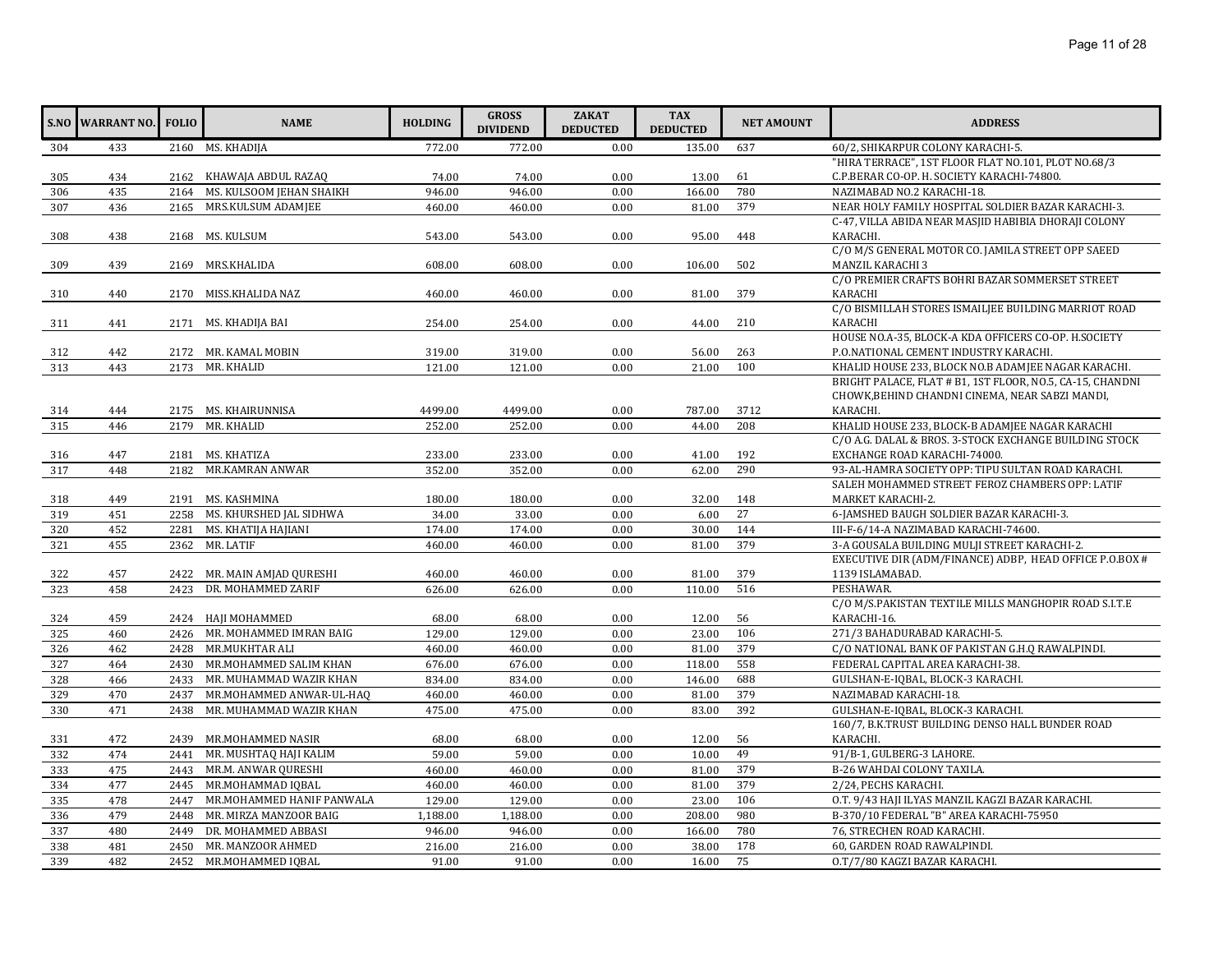|     | <b>S.NO WARRANT NO.</b> | <b>FOLIO</b> | <b>NAME</b>                    | <b>HOLDING</b> | <b>GROSS</b><br><b>DIVIDEND</b> | <b>ZAKAT</b><br><b>DEDUCTED</b> | <b>TAX</b><br><b>DEDUCTED</b> | <b>NET AMOUNT</b> | <b>ADDRESS</b>                                           |
|-----|-------------------------|--------------|--------------------------------|----------------|---------------------------------|---------------------------------|-------------------------------|-------------------|----------------------------------------------------------|
|     |                         |              |                                |                |                                 |                                 |                               |                   | C/O HABIB BANK LIMITED BANK SQUARE SHAHRAH-E-QUID-E-     |
| 340 | 483                     |              | 2453 MR.MOHAMMED ZIAULLAH KHAN | 460.00         | 460.00                          | 0.00                            | 81.00                         | 379               | AZAM LAHORE.                                             |
| 341 | 485                     | 2455         | MR.MUMTAZUDDIN                 | 676.00         | 676.00                          | 0.00                            | 118.00                        | 558               | 16/20, WAHAB ARCADE DENSO HALL KARACHI.                  |
|     |                         |              |                                |                |                                 |                                 |                               |                   | M/S JAN LACE & GENERAL MILLS P.O.BOX NO 4691 MITHADHAR   |
| 342 | 486                     |              | 2456 MR.MANZOOR AHMED          | 1,553.00       | 1,553.00                        | 0.00                            | 272.00                        | 1281              | KARACHI-74000.                                           |
|     |                         |              |                                |                |                                 |                                 |                               |                   | M/S JAN LACE & GENERAL MILLS P.O.BOX NO.4691 MITHADHAR   |
| 343 | 487                     |              | 2457 MR.MUSHTAQ AHMED          | 1,553.00       | 1,553.00                        | 0.00                            | 272.00                        | 1281              | KARACHI-74000.                                           |
|     |                         |              |                                |                |                                 |                                 |                               |                   | IQBAL MANZIL, FLAT NO.9 CAMPBELL ROAD OFF: BURNS ROAD    |
| 344 | 489                     |              | 2459 MR.MOHAMMED USMAN         | 5,057.00       | 5,057.00                        | 0.00                            | 885.00                        | 4172              | KARACHI-1.                                               |
|     |                         |              |                                |                |                                 |                                 |                               |                   | I-A/I-A II GIZRI STREET DEFENCE HOUSING SOCIETY PHASE-IV |
| 345 | 491                     |              | 2461 MR.MOHAMMAD NOOR ALAM     | 549.00         | 549.00                          | 0.00                            | 96.00                         | 453               | KARACHI.                                                 |
|     |                         |              |                                |                |                                 |                                 |                               |                   | A-214 BLOCK-8 KARACHI ADMINISTRATION HOUSING SOCIETY     |
| 346 | 492                     |              | 2462 MR.MOHAMMAD AFZAL SERAJ   | 1,519.00       | 1,519.00                        | 0.00                            | 266.00                        | 1253              | KARACHI-8                                                |
|     |                         |              |                                |                |                                 |                                 |                               |                   | HOUSE NO.80/1 STREET NO.30 OFF: KHAYABAN-E-SAHAR         |
| 347 | 493                     |              | 2463 MR. MIRZA AFTAB-I-ALAM    | 40.00          | 40.00                           | 0.00                            | 7.00                          | 33                | DEFENCE .H.A, PHASE-VI KARACHI-75500.                    |
| 348 | 494                     |              | 2464 MR. M. ZAFARUDDIN QUADRI  | 1,048.00       | 1,048.00                        | 0.00                            | 183.00                        | 865               | IST EAST STREET, PHASE-I D.H.A. SOCIETY KARACHI.         |
| 349 | 495                     | 2465         | MR.MAHMOOD RAZA                | 163.00         | 163.00                          | 0.00                            | 29.00                         | 134               | HOUSE NO.R-307 SECTOR 7-D-1 NORTH KARACHI KARACHI.       |
|     |                         |              |                                |                |                                 |                                 |                               |                   | 98, OVERSEAS C.HOUSING SOCIETY OFF: HYDERALI ROAD BLOCK- |
| 350 | 496                     |              | 2467 MS. MARYAM                | 1,718.00       | 1,718.00                        | 0.00                            | 301.00                        | 1417              | 7 & 8, KINDEY HILL AREA KARACHI.                         |
| 351 | 497                     | 2469         | MR. MOHAMMAD RAFIQ             | 806.00         | 806.00                          | 0.00                            | 141.00                        | 665               | HOUSE NO. M-4, STREET NO.27 MODEL COLONY KARACHI.        |
| 352 | 500                     | 2473         | MR.MOHAMMED AFTAB              | 34.00          | 34.00                           | 0.00                            | 6.00                          | 28                | 3/1, FAKHR-E-ALAM ROAD P.O.BOX NO.23 PESHAWAR CANTT.     |
| 353 | 501                     |              | 2475 MR.MOHAMMAD ARIF          | 460.00         | 460.00                          | 0.00                            | 81.00                         | 379               | C/O G.A. JALLY ADVACATE CHOWK YADGAR PESHAWAR CITY.      |
|     |                         |              |                                |                |                                 |                                 |                               |                   | C/O H.ISLAMUDDIN SHUJAUDDIN 142, M.A.JINNAH ROAD         |
| 354 | 502                     |              | 2477 MR.MUQIMUDDIN             | 284.00         | 284.00                          | 0.00                            | 50.00                         | 234               | KARACHI.                                                 |
|     |                         |              |                                |                |                                 |                                 |                               |                   | C/O H.ISLAMUDDIN SHUJAUDDIN 142, M.A.JINNAH ROADD        |
| 355 | 503                     | 2478         | MR.MUNIRUDDIN                  | 237.00         | 237.00                          | 0.00                            | 41.00                         | 196               | KARACHI.                                                 |
| 356 | 504                     | 2479         | MR.MOHAMMED SIDDIQ LAKHANI     | 91.00          | 91.00                           | 0.00                            | 16.00                         | 75                | OPP: K.M.C M.A.JINNAH ROAD KARACHI.                      |
|     |                         |              |                                |                |                                 |                                 |                               |                   | HAFIZ H SODAGAR BASHIR MANZIL, R.B. 3-22/1 DEMELO ROAD   |
| 357 | 505                     | 2481         | MR.MOHAMMED BASHIR SAIGAL      | 2,049.00       | 2,049.00                        | 0.00                            | 359.00                        | 1690              | KARACHI.                                                 |
|     |                         |              |                                |                |                                 |                                 |                               |                   | D/2, AMBER HEIGHTS LAL MOHAMMED CHAUDHRY ROAD BLOCK      |
| 358 | 506                     |              | 2482 MR.MOHAMMAD SIDDIQ        | 89.00          | 89.00                           | 0.00                            | 16.00                         | 73                | #7/8, K.M.C.H.S KARACHI.                                 |
|     |                         |              |                                |                |                                 |                                 |                               |                   |                                                          |
| 359 | 507                     |              | 2483 MR.MOIZUDDIN              | 1,987.00       | 1,987.00                        | 0.00                            | 348.00                        | 1639              | RAMBHARTI STREET JODIA BAZAR, P.O.BOX # 9974 KARACHI-2.  |
|     |                         |              |                                |                |                                 |                                 |                               |                   | 2ND FLOOR, HAJIANI HANIFA BAI MANZIL, JAMES TERRACE ROAD |
| 360 | 508                     |              | 2484 MR.MOHAMMED RAFIO         | 17.00          | 17.00                           | 0.00                            | 3.00                          | 14                | OPP: PAN MANDI, NANAKWADA KARACHI.                       |
| 361 | 509                     | 2485         | MR.MOHAMMED ANWAR              | 2.00           | 2.00                            | 0.00                            | 0.00                          | 2                 | <b>12 HUSSAINI ROAD SUKKUR</b>                           |
|     |                         |              |                                |                |                                 |                                 |                               |                   | C/O A. HAMID MOHAMMED & SONS P.O.BOX # 4385, FIDOO       |
|     |                         |              |                                |                |                                 |                                 |                               |                   | BUILDING 302, MUSTAFA CLOTH MARKET M.A. JINNAH ROAD,     |
| 362 | 510                     |              | 2486 MR. MOHAMMED IQBAL        | 575.00         | 575.00                          | 0.00                            | 101.00                        | 474               | KARACHI.                                                 |
|     |                         |              |                                |                |                                 |                                 |                               |                   | C/O A. HAMID MOHAMMED & SONS P.O.BOX #4385, FIDOO        |
|     |                         |              |                                |                |                                 |                                 |                               |                   | BUILDING 302, MUSTAFA CLOTH MARKET M.A. JINNAH ROAD,     |
| 363 | 511                     |              | 2487 MS. MARIAM BAI            | 326.00         | 326.00                          | 0.00                            | 57.00                         | 269               | KARACHI.                                                 |
|     |                         |              |                                |                |                                 |                                 |                               |                   | C/O A. HAMID MOHAMMED & SONS P.O.BOX #4385, FIDOO        |
|     |                         |              |                                |                |                                 |                                 |                               |                   | BUILDING 302, MUSTAFA CLOTH MARKET M.A. JINNAH ROAD,     |
| 364 | 512                     |              | 2488 MR. MOHAMMAD HANIF        | 676.00         | 676.00                          | 0.00                            | 118.00                        | 558               | KARACHI.                                                 |
|     |                         |              | MR.MOHAMMED HABIBULLAH         |                |                                 |                                 |                               |                   |                                                          |
| 365 | 513                     | 2489         | SUMBAL                         | 460.00         | 460.00                          | 0.00                            | 81.00                         | 379               | THE MALL LAHORE                                          |
| 366 | 514                     |              | 2490 MR.M.A.U. SUMBAL          | 460.00         | 460.00                          | 0.00                            | 81.00                         | 379               | THE MALL LAHORE                                          |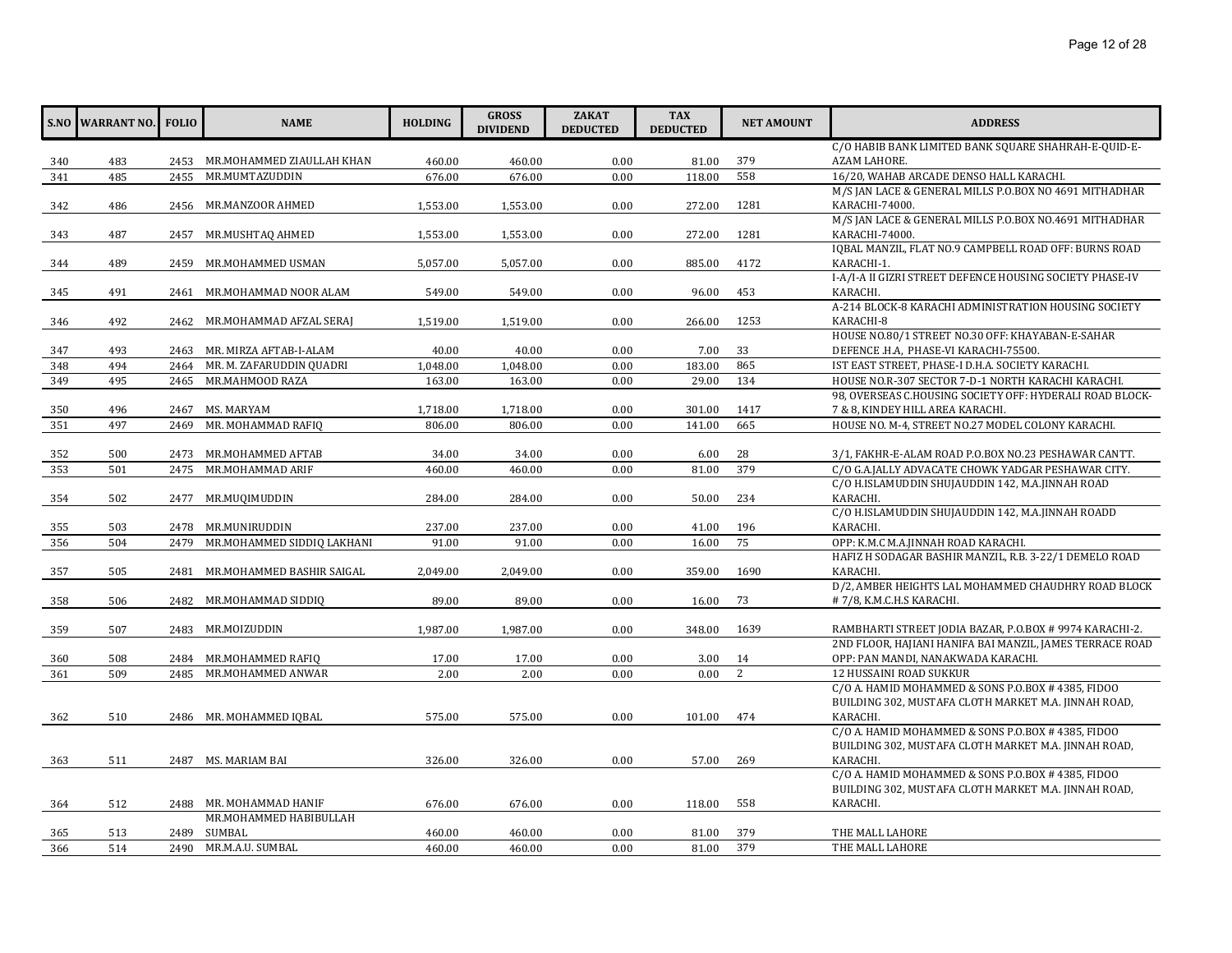|     | <b>S.NO WARRANT NO.</b> | <b>FOLIO</b> | <b>NAME</b>                    | <b>HOLDING</b> | <b>GROSS</b><br><b>DIVIDEND</b> | <b>ZAKAT</b><br><b>DEDUCTED</b> | <b>TAX</b><br><b>DEDUCTED</b> | <b>NET AMOUNT</b> | <b>ADDRESS</b>                                            |
|-----|-------------------------|--------------|--------------------------------|----------------|---------------------------------|---------------------------------|-------------------------------|-------------------|-----------------------------------------------------------|
| 367 | 515                     |              | 2492 MR.MOHAMMED AHMED         | 507.00         | 507.00                          | 0.00                            | 89.00                         | 418               | 316, DELHI MERCANTILE MUSLIM HOUSING SOCIETY KARACHI.     |
|     |                         |              |                                |                |                                 |                                 |                               |                   | CLAYTON GARDEN, FLAT NO.3 BLOCK-A, MEZZANINE FLOOR JM-    |
| 368 | 516                     |              | 2498 MR. MAHMOOD MODAN         | 1843.00        | 1844.00                         | 0.00                            | 322.00                        | 1522              | 194, CLAYTON ROAD KARACHI.                                |
| 369 | 517                     | 2499         | MR.MOHAMMED AHSAN KHAN         | 129.00         | 129.00                          | 0.00                            | 23.00                         | 106               | 129 P 2, PECHS KARACHI-29.                                |
| 370 | 518                     | 2501         | MST.MARIAM HAJIANI             | 2,286.00       | 2,286.00                        | 0.00                            | 400.00                        | 1886              | E-36, BLOCK NO.8 GULSHAN-E-IQBAL KARACHI.                 |
| 371 | 519                     | 2502         | MR.MOHAMMAD AMIN               | 5,467.00       | 5,467.00                        | 0.00                            | 957.00                        | 4510              | GULSHAN-E-IQBAL KARACHI.                                  |
| 372 | 520                     | 2503         | MR.MOHAMMAD SIDDIQUE           | 1,148.00       | 1,148.00                        | 0.00                            | 201.00                        | 947               | KUKASWADIA TRADING COMPANY JODIA BAZAR KARACHI.           |
| 373 | 521                     | 2504         | MR.MOHAMMAD IOBAL              | 293.00         | 293.00                          | 0.00                            | 51.00                         | 242               | KAKASWADIA TRADING COMPANY JODIA BAZAR KARACHI.           |
|     |                         |              |                                |                |                                 |                                 |                               |                   |                                                           |
|     |                         |              |                                |                |                                 |                                 |                               |                   | C/O AHMED A.R GANI PROPRIETOR, GANI TEA COMPANY GROUND    |
| 374 | 523                     |              | 2507 MR.MOHAMMED FAROOQ        | 619.00         | 619.00                          | 0.00                            | 108.00                        | 511               | FLOOR, VICTORIA CHAMBER ABDULLAH HAROON ROAD, KARACHI     |
| 375 | 525                     | 2509         | MR.MOHAMMED SHAMEEM            | 74.00          | 74.00                           | 0.00                            | 13.00                         | 61                | B/G.O.R.11 BHAWALPUR HOUSE LAHORE.                        |
|     |                         |              |                                |                |                                 |                                 |                               |                   | C/O AMIWALA STATE AGENCY 182, FRERE MARKET, FRERE ROAD    |
| 376 | 526                     |              | 2514 MR. MUHAMMAD YAKOOB       | 575.00         | 575.00                          | 0.00                            | 101.00                        | 474               | OFF: SHARIF MASJID, RATAN TALAO KARACHI.                  |
| 377 | 528                     | 2517         | MR. MOHAMMED HAFIZ HASHMI      | 460.00         | 460.00                          | 0.00                            | 81.00                         | 379               | 21-9, MUSLI LEAGUE QRT NAZIMABAD NO.1 KARACHI-18.         |
| 378 | 529                     | 2519         | MR. MOHAMMAD NASEEM AFTAB      | 144.00         | 144.00                          | 0.00                            | 25.00                         | 119               | 222-B, BLOCK-2 P.E.C.H.S KARACHI-75400.                   |
|     |                         |              |                                |                |                                 |                                 |                               |                   | AL-FALAH SOCIETY, COLONY GATE MARKET, DRIGH COLONY        |
| 379 | 530                     |              | 2520 MR.MOHAMMED YAKOOB        | 507.00         | 507.00                          | 0.00                            | 89.00                         | 418               | KARACHI-25.                                               |
| 380 | 531                     | 2521         | MR.MOHAMMED AYUB KHAN          | 1,534.00       | 1,534.00                        | 0.00                            | 268.00                        | 1266              | 5-D, 13/3, NAZIMABAD KARACHI-74600.                       |
| 381 | 533                     |              | 2525 MR.MOHAMMED SARWAR KHAN   | 74.00          | 74.00                           | 0.00                            | 13.00                         | 61                | F.B.AREA KARACHI-75950.                                   |
| 382 | 534                     |              | 2526 MAJ. MOHAMMAD MOIN ALAM   | 162.00         | 162.00                          | 0.00                            | 28.00                         | 134               | NO.224-A, F-10/4 STREET NO.50 ISLAMABAD-44000.            |
| 383 | 537                     |              | 2529 MR.MOHAMMED NAZIR SAIGAL  | 460.00         | 460.00                          | 0.00                            | 81.00                         | 379               | KATCHI GALI NO.1 MARRIOT ROAD KARACHI.                    |
| 384 | 539                     | 2531         | MST.MARIAM USMAN               | 1,020.00       | 1,020.00                        | 0.00                            | 179.00                        | 841               | KARACHI-5.                                                |
| 385 | 540                     |              | 2532 MR.MASROOR AHMED SIDDIQUI | 198.00         | 198.00                          | 0.00                            | 35.00                         | 163               | C-178, BLOCK #10 FEDERAL "B" AREA KARACHI-75950.          |
| 386 | 542                     |              | 2534 MR.MOHAMMAD AZHAR         | 507.00         | 507.00                          | 0.00                            | 89.00                         | 418               | 2-FAIZ CLOTH MARKET PESHAWAR CITY.                        |
| 387 | 544                     |              | 2536 MR.MOOSA                  | 68.00          | 68.00                           | 0.00                            | 12.00                         | 56                | 73/S/2, PECHS KARACHI-29.                                 |
| 388 | 545                     | 2537         | MR.MOHAMMED ZIAUL HAQUE        | 121.00         | 121.00                          | 0.00                            | 21.00                         | 100               | 43-M/6, PECHS KARACHI-29.                                 |
| 389 | 548                     | 2541         | MR.MOHAMMAD SULEMAN KHAN       | 460.00         | 460.00                          | 0.00                            | 81.00                         | 379               | BARRACK NO 66 JACOB LINES KARACHI                         |
|     |                         |              |                                |                |                                 |                                 |                               |                   | 25 SAIFY BUILDING NISHTER ROAD ZOOLOGICAL GARDEN          |
| 390 | 549                     |              | 2542 MR.MOHSIN                 | 272.00         | 272.00                          | 0.00                            | 48.00                         | 224               | <b>KARACHI</b>                                            |
| 391 | 550                     |              | 2544 MR.MOHAMMAD IQBAL         | 76.00          | 76.00                           | 0.00                            | 13.00                         | 63                | 705-A, P.I.B. COLONY OPP: MAKRANI MASJID KARACHI.         |
|     |                         |              |                                |                |                                 |                                 |                               |                   | C/O Y.J.REHMANI, D/25, D.C.H.SOCIETY, SHAHRAFABAD NEAR TV |
| 392 | 553                     |              | 2548 MS. MARIAM A. FAIZI       | 507.00         | 507.00                          | 0.00                            | 89.00                         | 418               | STATION KARACHI-5.                                        |
|     |                         |              |                                |                |                                 |                                 |                               |                   | C/O HABIB EXECUTORS & TRUSTEES CO. LTD. BANK HOUSE HABIB  |
| 393 | 554                     |              | 2549 MR.MOHOMMED JAFFAR        | 121.00         | 120.00                          | 0.00                            | 21.00                         | 99                | SQUARE, M.A.JINNAH ROAD KARACHI.                          |
| 394 | 555                     | 2551         | MAJ.SYED KHURSHED ALI          | 664.00         | 664.00                          | 0.00                            | 116.00                        | 548               | B-144/W NORTH NAZIMABAD KARACHI-33.                       |
|     |                         |              |                                |                |                                 |                                 |                               |                   | 10, JETHA GOKAL BUILDING TAJ MOHAMMAD STREET OFF:         |
| 395 | 556                     |              | 2552 MST.MARIAM BAI            | 460.00         | 460.00                          | 0.00                            | 81.00                         | 379               | MOHABBAT KHANJI ROAD KARACHI-2.                           |
| 396 | 557                     | 2555         | MR.MOHAMMAD                    | 4.00           | 4.00                            | 0.00                            | 1.00                          | 3                 | A. M. NO.1-7 LODHI MANSION KARACHI-1.                     |
| 397 | 558                     | 2556         | MR.MASOOD KAMIL                | 4.00           | 4.00                            | 0.00                            | 1.00                          | 3                 | III-B 13/3 NAZIMABAD KARACHI.                             |
|     |                         |              |                                |                |                                 |                                 |                               |                   |                                                           |
|     |                         |              |                                |                |                                 |                                 |                               | 21                | 535-536, STOCK EXCHANGE BLDG 5TH FLOOR, STOCK EXCHANGE    |
| 398 | 559                     |              | 2557 MR.M. YOUNUS              | 25.00          | 25.00                           | 0.00                            | 4.00                          | 14                | ROAD OFF: I.I.CHUNDRIGAR ROAD KARACHI-74000.              |
| 399 | 560                     |              | 2558 MR. M RAFIQUE SHEIKHA     | 17.00          | 17.00                           | 0.00                            | 3.00                          |                   | P.O.BOX NO.7429 KARACHI-3                                 |
| 400 | 561                     |              | 2561 MR.MOHAMMAD YOUSUF        | 68.00          | 68.00                           | 0.00                            | 12.00                         | 56                | SHOP NO.5, BHORI BAZAR SADDAR KARACHI.                    |
| 401 | 562                     |              | 2562 MR.MAHMOOD                | 68.00          | 68.00                           | 0.00                            | 12.00                         | 56                | C/O M.EBRAHIM & CO 67/2, NEWNAHAM ROAD KARACHI-2          |
| 402 | 564                     | 2564         | MR.MOHAMMED ABUBAKAR           | 2,677.00       | 2,677.00                        | 0.00                            | 468.00                        | 2209              | CAMPBELL ROAD OFF: BURNS ROAD KARACHI.                    |
| 403 | 566                     |              | 2567 MR.MOHAMMAD IBRAHIM       | 252.00         | 252.00                          | 0.00                            | 44.00                         | 208               | JAMSHED QUARTERS KARACHI.                                 |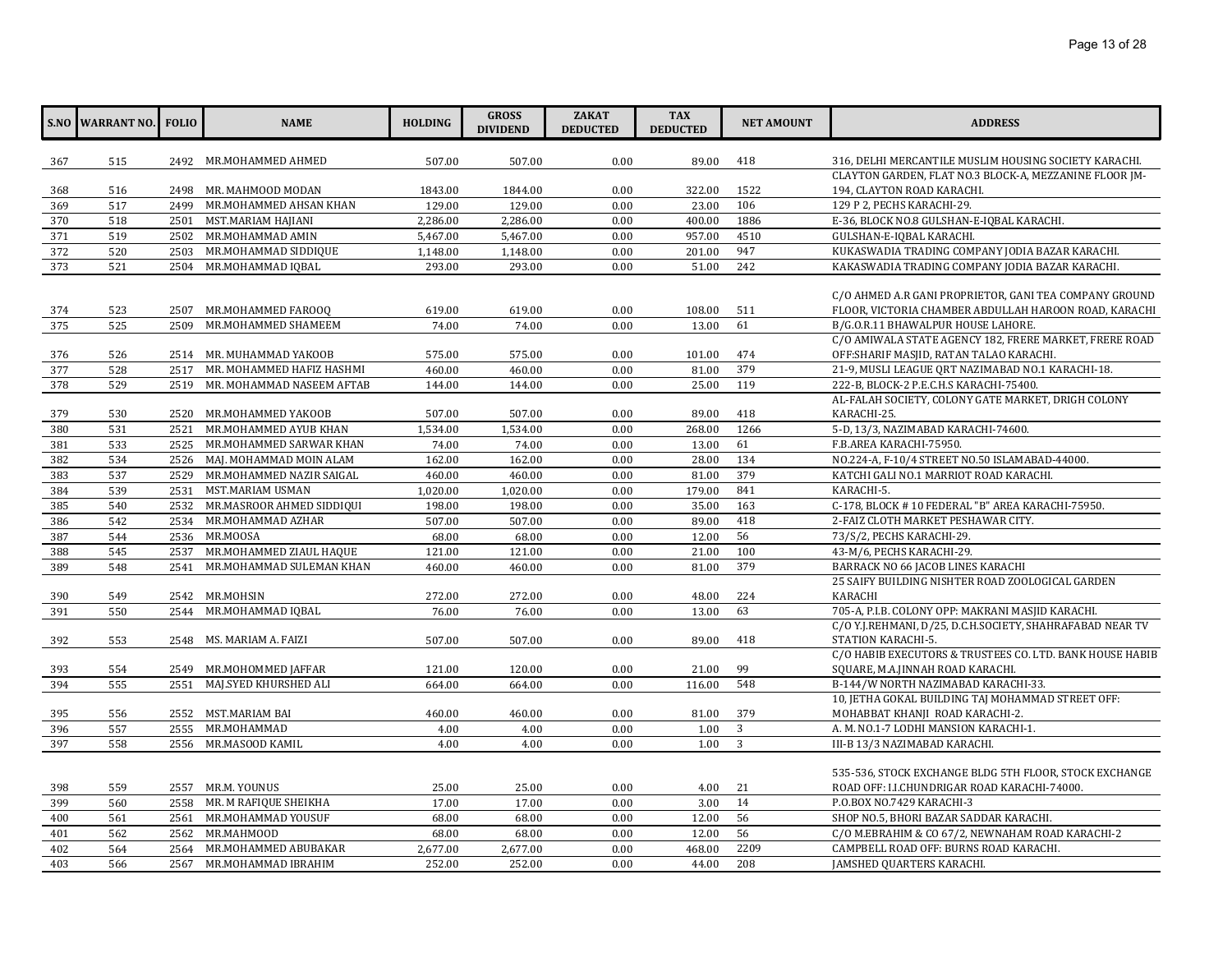|     | <b>S.NO WARRANT NO. FOLIO</b> |      | <b>NAME</b>                | <b>HOLDING</b> | <b>GROSS</b><br><b>DIVIDEND</b> | <b>ZAKAT</b><br><b>DEDUCTED</b> | <b>TAX</b><br><b>DEDUCTED</b> | <b>NET AMOUNT</b> | <b>ADDRESS</b>                                                                           |
|-----|-------------------------------|------|----------------------------|----------------|---------------------------------|---------------------------------|-------------------------------|-------------------|------------------------------------------------------------------------------------------|
|     |                               |      |                            |                |                                 |                                 |                               |                   | 119, ZOHRA MANZIL 2ND FLOOR, MULJI STREET KHARADAR                                       |
| 404 | 567                           |      | 2568 MR.MOHAMMAD IMRAN     | 103.00         | 103.00                          | 0.00                            | 18.00                         | 85                | KARACHI.                                                                                 |
|     |                               |      |                            |                |                                 |                                 |                               |                   | STOCK EXCHANGE ROAD OFF: I.I.CHUNDRIGAR ROAD KARACHI-                                    |
| 405 | 568                           | 2569 | MR.MALIK K.AWAN            | 29.00          | 29.00                           | 0.00                            | 5.00                          | 24                | 74000.                                                                                   |
|     |                               |      |                            |                |                                 |                                 |                               |                   | C/O BUMBIYA PALACE C-63, BLOCK NO.4 F.B.AREA KARACHI-                                    |
| 406 | 569                           | 2571 | MR.MOHAMMED YUSUF ABDULLAH | 4.00           | 4.00                            | 0.00                            | 1.00                          | 3                 | 75950.                                                                                   |
|     |                               |      |                            |                |                                 |                                 |                               |                   | C/O YUSUF BUMBIYA MEMON PLAZA FL-3 BLOCK NO.13-B, FLAT                                   |
| 407 | 570                           | 2572 | MR.M.U.A. AHMED            | 4.00           | 4.00                            | 0.00                            | 1.00                          | 3                 | NO.15-C KARACHI.<br>C/O YOUSUF BUMBIYA 2ND FLOOR, FLAT NO.5, BLOCK-B PLOT #              |
| 408 | 574                           | 2578 | MR.MOHAMMED YOUSUF         | 3795.00        | 3795.00                         | 0.00                            | 664.00                        | 3131              | NJI-3, KARACHI CENTRE KARACHI.                                                           |
|     |                               |      |                            |                |                                 |                                 |                               |                   | 2ND FLOOR, PLOT NO. 877-878 BLOCK 3, HUSSAINABAD-1                                       |
| 409 | 575                           |      | 2580 MR.M. HAROON BHESANIA | 8.00           | 8.00                            | 0.00                            | 1.00                          | 7                 | FEDERAL "B" AREA KARACHI-75950.                                                          |
|     |                               |      |                            |                |                                 |                                 |                               |                   | CHUNNI MANSION 5TH FLOOR, ROOM NO.7 RATAN STREET                                         |
| 410 | 576                           | 2582 | MR. MOHAMMED ASLAM         | 89.00          | 89.00                           | 0.00                            | 16.00                         | 73                | KARACHI.                                                                                 |
| 411 | 577                           | 2583 | MR.MOHAMMED SALIM OURESHI  | 55.00          | 55.00                           | 0.00                            | 10.00                         | 45                | KARACHI.                                                                                 |
| 412 | 579                           | 2585 | MRS.MARIAM BAI             | 108.00         | 108.00                          | 0.00                            | 19.00                         | 89                | 1694/3, F.B.AREA KARACHI-75950                                                           |
| 413 | 580                           | 2586 | MR.MOHAMMED ASLAM          | 183.00         | 183.00                          | 0.00                            | 32.00                         | 151               | 119/E, JAHANGIR ROAD-2(WEST) KARACHI-3.                                                  |
|     |                               |      |                            |                |                                 |                                 |                               |                   | 4TH FLOOR, BABOOWALI BUILDING NEAR GARI KHATA MEMON                                      |
| 414 | 581                           | 2588 | MR.MOHAMMED YOUSUF         | 121.00         | 121.00                          | 0.00                            | 21.00                         | 100               | MASJID KARACHI.                                                                          |
|     |                               |      |                            |                |                                 |                                 |                               |                   | M/S RAZKI AGENCIES CORPORATION MADHA CHAMBERS M.A.                                       |
| 415 | 582                           | 2590 | MISS.MOTI                  | 121.00         | 121.00                          | 0.00                            | 21.00                         | 100               | <b>JINNAH ROAD KARACHI-2.</b>                                                            |
|     |                               |      |                            |                |                                 |                                 |                               |                   | M/S RAZKI AGENCIES CORPORATION MADHA CHAMBERS M.A.                                       |
| 416 | 583                           | 2591 | MR.MUNAWARALI              | 121.00         | 121.00                          | 0.00                            | 21.00                         | 100               | JINNAH ROAD KARACHI-2.                                                                   |
|     |                               |      |                            |                |                                 |                                 |                               |                   | C/O YUSUF BUMBIYA, MEMON PLAZA FL-3, BLOCK #13-B FLAT #                                  |
| 417 | 584                           |      | 2592 MR.MOHAMMED YOUSUF    | 537.00         | 537.00                          | 0.00                            | 94.00                         | 443               | 15-C, GULSHAN-E-IOBAL KARACHI-47.<br>C/O YOUSUF BUMBIYA, 2ND FLOOR KARACHI CENTRE, FLAT- |
|     |                               |      |                            |                |                                 |                                 |                               |                   | 5, BLOCK-B PLOT-NJI-3, UNIVERSITY ROAD NEAR PRINTING                                     |
| 418 | 585                           | 2593 | MR.MOHAMMED YOUSUF         | 101.00         | 102.00                          | 0.00                            | 18.00                         | 84                | CORP.OF PAK, KYC                                                                         |
|     |                               |      |                            |                |                                 |                                 |                               |                   | C/O YOUSUF BUMBIYA, 2ND FLOOR KARACHI CENTRE, FLAT-                                      |
|     |                               |      |                            |                |                                 |                                 |                               |                   | 5, BLOCK-B PLOT-NJI-3, UNIVERSITY ROAD NEAR PRINTING                                     |
| 419 | 586                           |      | 2594 MR.MOHAMMED YOUSUF    | 137.00         | 138.00                          | 0.00                            | 24.00                         | 114               | CORP.OF PAK, KYC                                                                         |
| 420 | 588                           | 2596 | MR.MOHAMMED AMIN SETHI     | 329.00         | 329.00                          | 0.00                            | 58.00                         | 271               | C/O M/S SETHI BROTHER LTD RAHWALI GUJRANWALA                                             |
| 421 | 589                           | 2597 | MR.MOHAMMED RASHEED SETHI  | 394.00         | 394.00                          | 0.00                            | 69.00                         | 325               | C/O M/S SETHI BROTHERS LTD RAHWALI GUJRANWALA                                            |
| 422 | 590                           | 2598 | MR.MOHAMMED ZAHID SETHI    | 493.00         | 493.00                          | 0.00                            | 86.00                         | 407               | C/O M/S SETHI BROTHERS LTD RAHWALI GUJRANWALA                                            |
| 423 | 591                           | 2599 | MR.MOHAMMED SIDDIQ SETHI   | 2,108.00       | 2,108.00                        | 0.00                            | 369.00                        | 1739              | C/O M/S SETHI BROTHERS LTD RAHWALI GUIRANWALA                                            |
|     |                               |      |                            |                |                                 |                                 |                               |                   | FLAT NO.16, BLOCK-24 KARACHI CENTRE OPP: NEW TOWN                                        |
| 424 | 594                           |      | 2605 MR. MOHAMMAD ARIF     | 11.00          | 11.00                           | 0.00                            | 2.00                          | 9                 | POLICE STATION KARACHI.                                                                  |
|     |                               |      |                            |                |                                 |                                 |                               |                   | LAIQUE MANZIL PICTURE HOUSE CINEMA STREET IST FLOOR,                                     |
| 425 | 595                           |      | 2606 MR.MOHAMMAD SIDDIQUE  | 54.00          | 54.00                           | 0.00                            | 9.00                          | 45                | M.A. JINNAH ROAD KARACHI.                                                                |
| 426 | 596                           | 2607 | DR.MEHRU ABBASI            | 460.00         | 460.00                          | 0.00                            | 81.00                         | 379               | KARACHI.                                                                                 |
| 427 | 597                           | 2608 | MR.MOHAMMAD YAKOOB         | 59.00          | 59.00                           | 0.00                            | 10.00                         | 49                | O.T.NO.9/2, MARIUM MANZIL KAGZI BAZAR KARACHI-2.                                         |
| 428 | 598                           | 2609 | MR.M. LATIF CHUGHTAI       | 676.00         | 676.00                          | 0.00                            | 118.00                        | 558               | 197-D, BLOCK-2, PECHS KARACHI.                                                           |
| 429 | 599                           | 2610 | MR.MOHAMMAD ANIS           | 2.00           | 2.00                            | 0.00                            | 0.00                          | 2                 | 316-B, MARIAM PALACE G.ALLANA ROAD, KHARADHAR KARACHI.                                   |
|     |                               |      |                            |                |                                 |                                 |                               |                   | 216-B, MARIAM PALACE PUNJABI CLUB OFF: G.ALLANA ROAD                                     |
| 430 | 600                           | 2611 | MR.MOHAMMAD RAFIQ          | 14.00          | 14.00                           | 0.00                            | 2.00                          | 12                | KARACHI.                                                                                 |
|     |                               |      |                            |                |                                 |                                 |                               |                   | FLAT #6,3RD FLOOR, QASR-E-YASIN ABOVE U.B.L. ELIES STREET                                |
| 431 | 601                           |      | 2613 MR.MOHAMMAD HANEEF    | 117.00         | 117.00                          | 0.00                            | 20.00                         | 97                | KHARADAR, P.O.BOX NO.6932 KARACHI                                                        |
|     |                               |      |                            |                |                                 |                                 |                               |                   | KUKASAWADIA TRADING CO. DARYALAL STREET JODIA BAZAR                                      |
| 432 | 603                           |      | 2615 MR.MOHAMMAD BILAL     | 15,936.00      | 15,936.00                       | 0.00                            | 2,789.00                      | 13147             | KARACHI                                                                                  |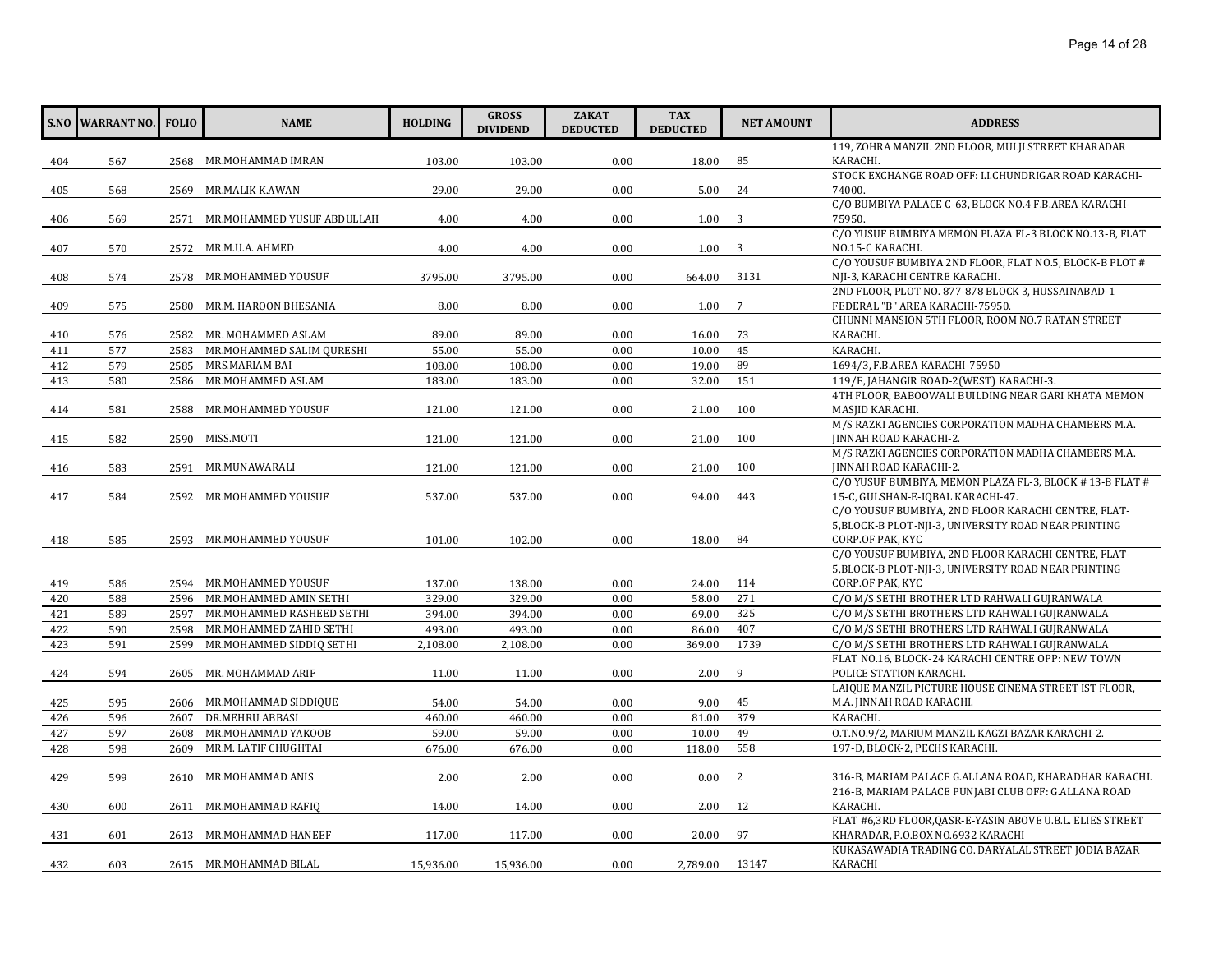|     | S.NO WARRANT NO. | <b>FOLIO</b> | <b>NAME</b>                  | <b>HOLDING</b> | <b>GROSS</b><br><b>DIVIDEND</b> | <b>ZAKAT</b><br><b>DEDUCTED</b> | <b>TAX</b><br><b>DEDUCTED</b> | <b>NET AMOUNT</b> | <b>ADDRESS</b>                                                                          |
|-----|------------------|--------------|------------------------------|----------------|---------------------------------|---------------------------------|-------------------------------|-------------------|-----------------------------------------------------------------------------------------|
|     |                  |              |                              |                |                                 |                                 |                               |                   | C/O MUHAMMAD SHABBIR RUFI PARADISE, APPTT # D-406                                       |
| 433 | 605              |              | 2619 MR.MOHAMMED AMIN        | 97.00          | 97.00                           | 0.00                            | 17.00                         | 80                | BLOCK-18, GULISTAN-E-JAUHAR KARACHI.                                                    |
|     |                  |              |                              |                |                                 |                                 |                               |                   | 44-NEW STOCK EXCHANGE BLDG STOCK EXCHANGE ROAD OFF:                                     |
| 434 | 606              | 2621         | MR.MOHAMMED YASIN            | 123.00         | 123.00                          | 0.00                            | 22.00                         | 101               | I.I.CHUNDRIGAR ROAD KARACHI-74000.                                                      |
|     |                  |              |                              |                |                                 |                                 |                               |                   | C/O SUPER SERVICES (PVT) LTD. 2ND FLOOR, HAKIM SONS                                     |
| 435 | 607              |              | 2622 MR.MOHAMMED ISHAQ KARIM | 4.00           | 4.00                            | 0.00                            | 1.00                          | 3                 | BUILDING WEST WHARF ROAD KARACHI.                                                       |
|     |                  |              |                              |                |                                 |                                 |                               |                   | M/S RUBY TRADERS 1/8, NEW CLOTH MARKET M.A. JINNAH ROAD                                 |
| 436 | 608              |              | 2623 MR.MAQSOOD AHMED        | 14.00          | 14.00                           | 0.00                            | 2.00                          | 12                | KARACHI                                                                                 |
| 437 | 609              | 2624         | MR.MOHAMMED HUSSAIN          | 14.00          | 14.00                           | 0.00                            | 2.00                          | 12                | NEW CLOTH MARKET M.A.JINNAH ROAD KARACHI.                                               |
|     |                  |              |                              |                |                                 |                                 |                               |                   | C/O ABDUL GHAFFAR HABIB IRFAN TERRACE, 2ND FLOOR, FL-9                                  |
| 438 | 610              |              | 2626 MR.AMIN                 | 549.00         | 549.00                          | 0.00                            | 96.00                         | 453               | CHANDNI CHOWK, SCHEME NO.7 STADIUM ROAD, KARACHI-<br>74800.                             |
| 439 | 611              | 2627         | MR.MOHAMMED SHAFI            | 8.00           | 8.00                            | 0.00                            | 1.00                          | $7\overline{ }$   | 29-B, SHAH ALAM MARKET LAHORE.                                                          |
|     |                  |              |                              |                |                                 |                                 |                               |                   | BURMA OIL MILLS LIMITED, V.M.PLAZA, WEST WHARF ROAD                                     |
| 440 | 613              | 2629         | MR.MOHAMMED AMIN             | 59.00          | 59.00                           | 0.00                            | 10.00                         | 49                | P.O.BOX NO.4066 KARACHI                                                                 |
|     |                  |              |                              |                |                                 |                                 |                               |                   | PLOT NO. W-O-3/29, HAJIANI KHATIJA BAI BUILDING, R-NO. 38-B,                            |
|     |                  |              |                              |                |                                 |                                 |                               |                   | 5TH FLOOR, NAJAMUDDIN STREET, NANAKWARA, KARACHI -                                      |
| 441 | 614              |              | 2630 MR.MOHAMMED RAFIQUE     | 30.00          | 30.00                           | 0.00                            | 5.00                          | 25                | 74200.                                                                                  |
|     |                  |              |                              |                |                                 |                                 |                               |                   | BURMA OIL MILLS LIMITED SHARES DEPARTMENT, V.M.PLAZA 20-                                |
| 442 | 615              |              | 2631 MR.MAJAZULLAH SHAIKH    | 17.00          | 17.00                           | 0.00                            | 3.00                          | 14                | WEST WHARF ROAD, 5TH FLOOR KARACHI                                                      |
|     |                  |              |                              |                |                                 |                                 |                               |                   | FLAT NO.G-2, NOMAN TERRACE II OPP: TECHNICAL BOARD                                      |
| 443 | 616              |              | 2632 MR.MOHAMMED ZAKIR KHAN  | 121.00         | 121.00                          | 0.00                            | 21.00                         | 100               | KARACHI.                                                                                |
|     |                  |              |                              |                |                                 |                                 |                               |                   |                                                                                         |
| 444 | 617              |              | 2635 MR.MOHAMMED ASHRAF      | 2.00           | 2.00                            | 0.00                            | 0.00                          | 2                 | 23, HANIF TERRACE JAFFAR FADDOO ROAD KHARADHAR KARACHI                                  |
|     |                  |              |                              |                |                                 |                                 |                               |                   | C/O AMOD SONS(TAILORE) SHOP # 9 KAUSAR MANZIL A.M.18                                    |
| 445 | 618              |              | 2636 MR.MOHAMMED FAROOQ      | 79.00          | 79.00                           | 0.00                            | 14.00                         | 65                | NEAR PREEDY QUARTERS KARACHI-1                                                          |
|     |                  |              |                              |                |                                 |                                 |                               |                   | P.O.BOX NO.17852 GULSHAN-E-IQBAL HEAD POST OFFICE                                       |
| 446 | 619              | 2637         | MR. MOHAMMAD FAZAL AHMED     | 2.00           | 2.00                            | 0.00                            | 0.00                          | 2                 | KARACHI-75300.                                                                          |
|     |                  |              |                              |                |                                 |                                 |                               |                   | 2ND FLOOR, PLOT NO 877-878 BLOCK NO. 3, HUSSAINABAD                                     |
| 447 | 620              |              | 2638 MR.MOHAMMED ASHRAF      | 85.00          | 85.00                           | 0.00                            | 15.00                         | 70                | FEDERAL "B" AREA KARACHI-75950.<br>13-DHEDI MANSION, 5TH FLOOR PLOT NO. 396-397/K 54323 |
| 448 | 621              | 2639         | MR.MOHAMMED SIDDIQ           | 17.00          | 17.00                           | 0.00                            | 3.00                          | 14                | MIRAPIR GALI NO.2 KARACHI.                                                              |
| 449 | 622              | 2640         | MR.MOHAMMED ASHRAF           | 59.00          | 59.00                           | 0.00                            | 10.00                         | 49                | 11-AISHA MANZIL BURNS ROAD KARACHI.                                                     |
|     |                  |              |                              |                |                                 |                                 |                               |                   | TOWER NO.2, SHAHEEN TOWER 713/6, FATIMA JINNAH COLONY                                   |
| 450 | 623              | 2641         | MR.MOHAMMED DAWOOD           | 225.00         | 225.00                          | 0.00                            | 39.00                         | 186               | JAMSHED QUARTERS KARACHI.                                                               |
|     |                  |              |                              |                |                                 |                                 |                               |                   | IST FLOOR, FATIMA MANZIL SHAH WALIULLAH ROAD STREET #                                   |
| 451 | 624              |              | 2642 MR.HANIF                | 11.00          | 11.00                           | 0.00                            | 2.00                          | 9                 | 16, NAWABAD KARACHI.                                                                    |
|     |                  |              |                              |                |                                 |                                 |                               |                   | IST FLOOR, FATIMA MANZIL SHAHWALIULLAH ROAD STREET #                                    |
| 452 | 625              |              | 2643 MR.M. KHALIL            | 11.00          | 11.00                           | 0.00                            | 2.00                          | 9                 | 16, NAWABAD KARACHI-2.                                                                  |
|     |                  |              |                              |                |                                 |                                 |                               |                   | SIEMENS PAKISTAN ENGG.CO.LTD. ILACO HOUSE ABDULLAH                                      |
| 453 | 627              |              | 2647 MR.MOHAMMED ZAFAR KHAN  | 688.00         | 688.00                          | 0.00                            | 120.00                        | 568               | HAROON ROAD KARACHI-74400.                                                              |
|     |                  |              |                              |                |                                 |                                 |                               |                   | C/O M.HANIF TAYAB, FLAT NO.2 1ST FLOOR, HAJIANI HALEEMA                                 |
|     |                  |              |                              |                |                                 |                                 |                               |                   | BLDG W/O 2/29, NAJMUDDIN STREET NANAKWADA, KARACHI-                                     |
| 454 | 628              |              | 2652 MR. MOHAMMAD YASEEN     | 2.00           | 2.00                            | 0.00                            | 0.00                          | 2                 | 74200                                                                                   |
| 455 | 629              | 2653         | MR.MOHAMMED AJAZ             | 4.00           | 4.00                            | 0.00                            | 1.00                          | $\overline{3}$    | O.T.NO.9/68 YUSUF MANZIL KAGZI BAZAR KARACHI.                                           |
|     |                  |              |                              |                |                                 |                                 |                               |                   |                                                                                         |
| 456 | 632              |              | 2673 MR.MOHAMMED IDREES      | 17.00          | 17.00                           | 0.00                            | 3.00                          | 14                | N.P.I., 34/2 1ST FLOOR, YOUSUF STREET SARAFA BAZAR KARACHI                              |
| 457 | 634              | 2675         | MR. MUHAMMAD KHALIQ          | 575.00         | 575.00                          | 0.00                            | 101.00                        | 474               | 1328/3, 2ND FLOOR SIDDIQABAD, F.B.AREA KARACHI-75950.                                   |
|     |                  |              |                              |                |                                 |                                 |                               |                   | SALEH MOHAMMED STREET FEROZ CHAMBERS OPP: LATIF                                         |
| 458 | 635              |              | 2676 MST.MANHAL              | 180.00         | 180.00                          | 0.00                            | 32.00                         | 148               | MARKET KARACHI-2.                                                                       |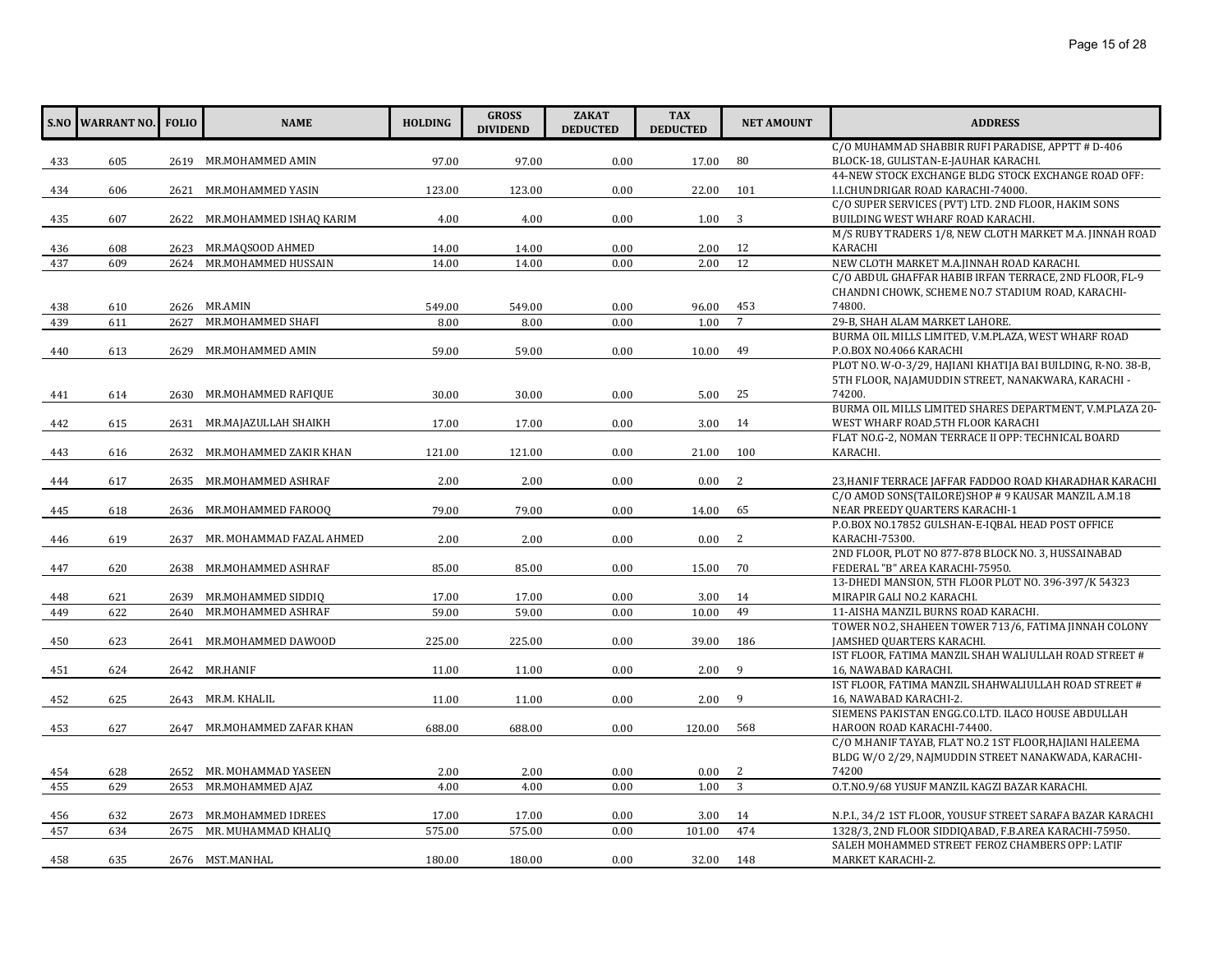|     | S.NO WARRANT NO. FOLIO |      | <b>NAME</b>                     | <b>HOLDING</b> | <b>GROSS</b><br><b>DIVIDEND</b> | <b>ZAKAT</b><br><b>DEDUCTED</b> | <b>TAX</b><br><b>DEDUCTED</b> | <b>NET AMOUNT</b> | <b>ADDRESS</b>                                                                                      |
|-----|------------------------|------|---------------------------------|----------------|---------------------------------|---------------------------------|-------------------------------|-------------------|-----------------------------------------------------------------------------------------------------|
|     |                        |      |                                 |                |                                 |                                 |                               |                   | ROOM # 710, 7TH FLOOR PORTWAY TRADE CENTER PLOT #                                                   |
|     |                        |      |                                 |                |                                 |                                 |                               |                   | 189/A, S.M.C.H.S., OPP. CDC HOUSE MAIN SHAHRA-E-FAISAL                                              |
| 459 | 636                    |      | 2677 MR.M.IMTIAZ                | 127.00         | 127.00                          | 0.00                            | 22.00                         | 105               | KARACHI.                                                                                            |
|     |                        |      | MR.M. HAROON ISMAIL             |                |                                 |                                 |                               | 2                 | FLAT NO:B-1, FIRST FLOOR PLOT NO.D-2, BLOCK #13-D FRIENDS<br>GARDEN NEAR ERUM GARDEN, KARACHI       |
| 460 | 637                    | 2680 |                                 | 2.00           | 2.00                            | 0.00                            | 0.00                          |                   | KASHANA-E-REHMAT 3/7/E, MOHAMMED ALI SOCIETY KARACHI-                                               |
| 461 | 639                    | 2682 | MR.MOHAMMED AYAZ                | 2,008.00       | 2,008.00                        | 0.00                            | 351.00                        | 1657              | 75350.                                                                                              |
|     |                        |      |                                 |                |                                 |                                 |                               |                   | FLAT # 6, 2ND FLOOR REHMAT MANZIL, JUMME GALI WOOD                                                  |
| 462 | 640                    |      | 2684 MR.MOHAMMED KHALID         | 112.00         | 112.00                          | 0.00                            | 20.00                         | 92                | MARKET STREET, SADDAR KARACHI.                                                                      |
|     |                        |      |                                 |                |                                 |                                 |                               |                   |                                                                                                     |
|     |                        |      |                                 |                |                                 |                                 |                               |                   | SB-2/52, FLAT NO.10, 5TH FLOOR HANIFA BAI MANZIL, SADDAR                                            |
| 463 | 641                    | 2685 | MR. MANSOOR GHULAM ABBAS        | 329.00         | 329.00                          | 0.00                            | 58.00                         | 271               | NEAR 555 POLICE STATION SHAHRA-E-IRAQ, KARACHI.                                                     |
| 464 | 643                    | 2687 | MR. MUHAMMAD ABBAS              | 331.00         | 331.00                          | 0.00                            | 58.00                         | 273               | 48-H, MODEL TOWN LAHORE.                                                                            |
| 465 | 645                    | 2694 | MR.MOHAMMED ZUBAIR              | 55.00          | 55.00                           | 0.00                            | 10.00                         | 45                | A-10, AL-BAQIR APARTMENTS 350 GARDEN EAST KARACHI.                                                  |
| 466 | 646                    | 2696 | MR.M.DAWOOD                     | 44.00          | 44.00                           | 0.00                            | 8.00                          | 36                | FLAT NO.15, 3RD FLOOR PAK CENTRE ARAM BAGH KARACHI.                                                 |
|     |                        |      |                                 |                |                                 |                                 |                               |                   | C/O NATIONAL MOLASES CO 32 NAWAB MAHABAT KHANJI ROAD                                                |
| 467 | 647                    | 2697 | MR.MOHAMMED ISMAIL              | 29.00          | 29.00                           | 0.00                            | 5.00                          | 24                | LEA MARKET KARACHI                                                                                  |
|     |                        |      |                                 |                |                                 |                                 |                               |                   | O T 9/14, SALI RAZA BUILDING NAUMAL LANE OLD TOWN                                                   |
| 468 | 648                    | 2698 | MR.MOHAMMED SHAHID              | 2.00           | 2.00                            | 0.00                            | 0.00                          | 2                 | KARACHI KARACHI.<br>C/O USMAN AHMED 3 CO 2ND FLOOR, DADA CHAMBER MERE                               |
| 469 | 649                    | 2699 | MR. MOHAMMAD FAROOK DHEDI       | 4.00           | 4.00                            | 0.00                            | 1.00                          | 3                 | WATHER TOWER M.A. JINNAH ROAD, KARACHI.                                                             |
| 470 | 650                    | 2700 | MR.MIR HABIBUR REHMAN           | 8.142.00       | 8.142.00                        | 0.00                            | 1.425.00                      | 6717              | 76/A, BLOCK # 6 P.E.C.H.S KARACHI-2907.                                                             |
|     |                        |      |                                 |                |                                 |                                 |                               |                   | 401, RUBI CENTRE OFF: CITY POST OFFICE BOULTAN MARKET                                               |
| 471 | 653                    |      | 2705 MR.MOHAMMED IQBAL          | 872.00         | 872.00                          | 0.00                            | 153.00                        | 719               | KARACHI.                                                                                            |
| 472 | 654                    | 2706 | MR.MOHAMMED ABDULLAH            | 2.00           | 2.00                            | 0.00                            | 0.00                          | $\overline{2}$    | 110, BAHADURABAD BLOCK NO.3 ALAMGIR ROAD KARACHI.                                                   |
|     |                        |      |                                 |                |                                 |                                 |                               |                   |                                                                                                     |
| 473 | 656                    | 2708 | MR.MOHAMMED HANIF               | 55.00          | 55.00                           | 0.00                            | 10.00                         | 45                | 43-HUSAIN CENTRE DARYALAL STREET JODIA BAZAR KARACHI.                                               |
|     |                        |      |                                 |                |                                 |                                 |                               |                   | O.T.9/158, 3RD FLOOR QASR-E-MARIAM, KAGZI BAZAR OPP:                                                |
| 474 | 658                    |      | 2713 MR.M.SIDDIQ H.A.KARIM      | 605.00         | 605.00                          | 0.00                            | 106.00                        | 499               | HILAL MARKET KARACHI.                                                                               |
|     |                        |      |                                 |                |                                 |                                 |                               |                   | O.T.9/158, 3RD FLOOR QASR-E-MARIAM, KAGZI BAZAR OPP:                                                |
| 475 | 659                    |      | 2714 MR.M.HANIF H.A.KARIM       | 602.00         | 602.00                          | 0.00                            | 105.00                        | 497               | HILAL MARKET KARACHI.                                                                               |
|     |                        |      |                                 |                |                                 |                                 |                               |                   | O.T.0/158, 3RD FLOOR QASR-E-MARIAM, KAGZI BAZAR OPP: HILAL                                          |
| 476 | 660                    |      | 2715 MR.M.SHAFI H.A.KARIM       | 664.00         | 664.00                          | 0.00                            | 116.00                        | 548               | MARKET KARACHI.                                                                                     |
| 477 | 661                    |      | 2716 MR.M.YASIN H.A.KARIM       | 623.00         | 623.00                          | 0.00                            | 109.00                        | 514               | O.T.9/158, 3RD FLOOR QASR-E-MARIAM, KAGZI BAZAR OPP: HILAL<br>MARKET KARACHI.                       |
|     |                        |      |                                 |                |                                 |                                 |                               |                   | O.T.9/158, 3RD FLOOR QASR-E-MARIAM, KAGZI BAZAR OPP: HILAL                                          |
| 478 | 662                    |      | 2717 MR.M.ZUBAIR ABOOBAKER      | 619.00         | 619.00                          | 0.00                            | 108.00                        | 511               | MARKET KARACHI                                                                                      |
|     |                        |      |                                 |                |                                 |                                 |                               |                   | FLAT # 5, BLOCK NO.B,2ND FLOOR PLOT NO.NJI-3, KARACHI                                               |
| 479 | 663                    |      | 2718 MR.MOHAMMED YUSUF          | 1830.00        | 1830.00                         | 0.00                            | 320.00                        | 1510              | <b>CENTRE KARACHI.</b>                                                                              |
|     |                        |      |                                 |                |                                 |                                 |                               |                   | ROOM NO.7, 4TH FLOOR BAGSRA SOUARE-B, G.ALLANA ROAD                                                 |
| 480 | 664                    |      | 2719 MR. MUHAMMAD IDRIS         | 4.00           | 4.00                            | 0.00                            | 1.00                          | 3                 | NEAR MCB KHARADAR BRANCH KARACHI-74000                                                              |
|     |                        |      |                                 |                |                                 |                                 |                               |                   | O.T.4/50 HAJI NOOR MOHAMMED BUILDING KAGZI BAZAR                                                    |
| 481 | 666                    |      | 2744 MR.MOHAMMED ARIF           | 2.00           | 2.00                            | 0.00                            | 0.00                          | <sup>2</sup>      | KARACHI.                                                                                            |
|     |                        |      |                                 |                |                                 |                                 |                               |                   | FLAT NO.13, SURGERS MANZIL 3RD FLOOR, NAZIMUDDIN STREET-                                            |
| 482 | 667                    |      | 2745 MR.MOHAMMED IQBAL          | 4.00           | 4.00                            | 0.00                            | 1.00                          | 3                 | 1 NANAKWARA KARACHI.                                                                                |
|     |                        |      |                                 |                |                                 |                                 |                               |                   | C/O HAROON A.DADABHOY 203, CTC BUILDING, G - 6 BLOCK - 8,                                           |
| 483 | 669                    |      | 2747 MS. MARIAM ISMAIL MAHOMEDY | 4,519.00       | 4,519.00                        | 0.00                            | 791.00                        | 3728              | MAIN CLIFTON ROAD, CLIFTON, KARACHI -75600.<br>C/O ALLANA SONS NO. 74/A COCHINWALA MARKET NEW NEHAM |
| 484 | 670                    |      | 2748 MR. MOHAMMED ALTAF         | 157.00         | 157.00                          | 0.00                            | 27.00                         | 130               | ROAD KARACHI                                                                                        |
|     |                        |      |                                 |                |                                 |                                 |                               |                   |                                                                                                     |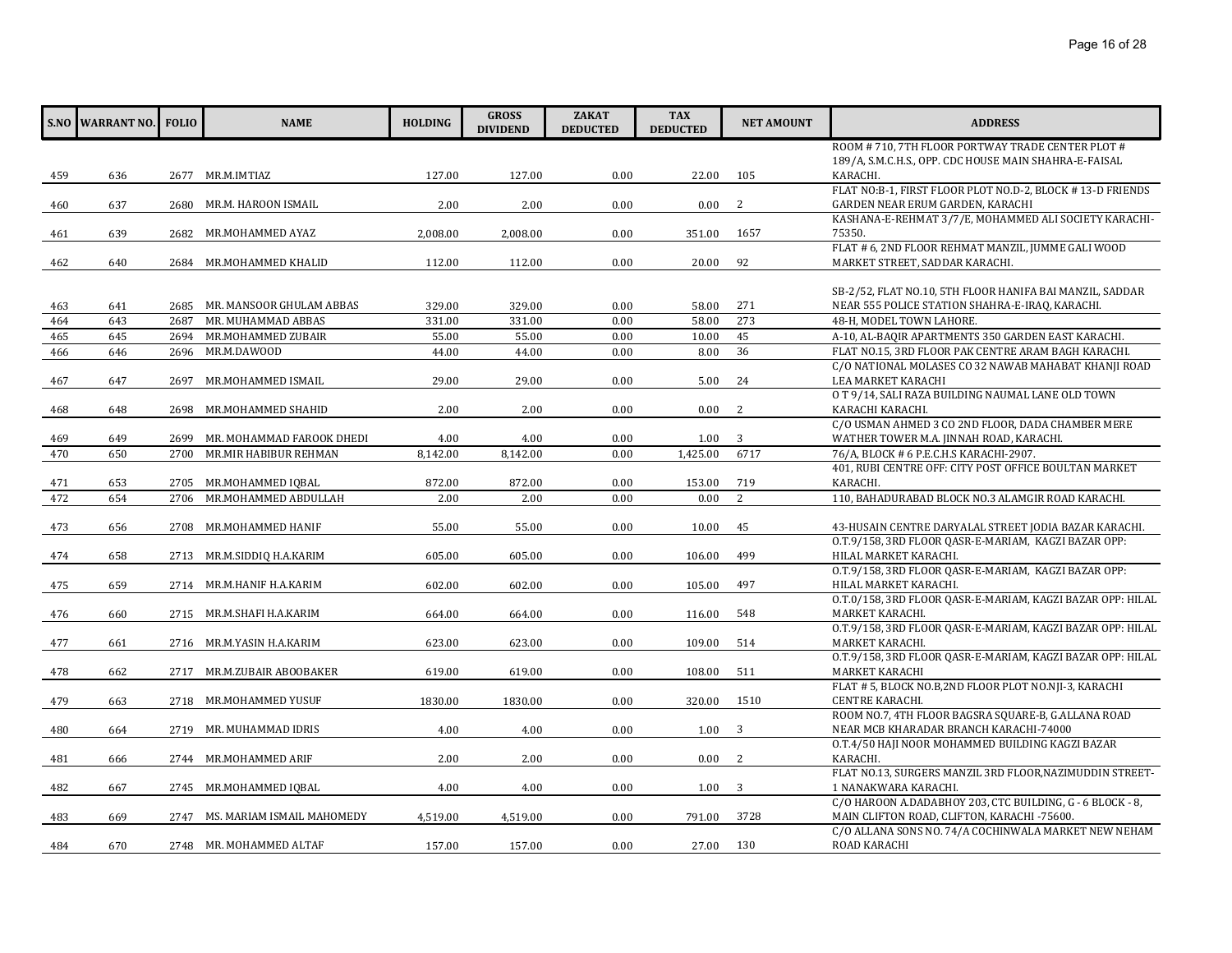|     | <b>S.NO WARRANT NO.</b> | <b>FOLIO</b> | <b>NAME</b>                   | <b>HOLDING</b> | <b>GROSS</b><br><b>DIVIDEND</b> | <b>ZAKAT</b><br><b>DEDUCTED</b> | <b>TAX</b><br><b>DEDUCTED</b> | <b>NET AMOUNT</b> | <b>ADDRESS</b>                                                                          |
|-----|-------------------------|--------------|-------------------------------|----------------|---------------------------------|---------------------------------|-------------------------------|-------------------|-----------------------------------------------------------------------------------------|
|     |                         |              |                               |                |                                 |                                 |                               |                   | 31/1, ABDUL KARAM AZAD ROAD AMIL COLONY NO. 2 JAMSHED                                   |
| 485 | 673                     |              | 2762 MR. MOHAMMED TAUFIO      | 227.00         | 228.00                          | 0.00                            | 40.00                         | 188               | ROAD KARACHI-5                                                                          |
| 486 | 674                     | 2767         | MS. MARIAM BAI                | 287.00         | 287.00                          | 0.00                            | 50.00                         | 237               | 124/3, FARAN CO-OPERATIVE HOUSING SOCIETY KARACHI.                                      |
|     |                         |              |                               |                |                                 |                                 |                               |                   | 1ST FLOOR, ROMM NO.6 RASHID MANZIL, MASJID-E-TAYYABA                                    |
| 487 | 675                     | 2768         | MR.MOHAMMAD AMEEN             | 55.00          | 55.00                           | 0.00                            | 10.00                         | 45                | CHAND BIBI ROAD KARACHI                                                                 |
|     |                         |              |                               |                |                                 |                                 |                               |                   | AIMERI CONFECTIONERY STORE BURNEL CHOWK JODIA BAZAR                                     |
| 488 | 677                     | 2770         | MR.MOHAMMAD ARIF              | 11.00          | 11.00                           | 0.00                            | 2.00                          | 9                 | KARACHI                                                                                 |
|     |                         |              |                               |                |                                 |                                 |                               |                   | FLAT NO. 304, 3RD FLOOR AHMED "B" MANSION CHAND BIBI                                    |
| 489 | 681                     |              | 2775 MR.MUHAMMED ARIF         | 13.00          | 14.00                           | 0.00                            | 2.00                          | 12                | ROAD, NANAKWARA KARACHI.                                                                |
|     |                         |              |                               |                |                                 |                                 |                               |                   | 1ST FLOOR, FATIMA MANZIL STREET-16, SHAHWALIULLAH ROAD                                  |
| 490 | 682                     | 2807         | MR.MOHAMMED HANIF             | 17.00          | 17.00                           | 0.00                            | 3.00                          | 14                | NAWABAD KARACHI.                                                                        |
|     |                         |              |                               |                |                                 |                                 |                               |                   | 1ST FLOOR, FATIMA MANZIL STREET-16, SHAHWALIULLAH ROAD                                  |
| 491 | 683                     |              | 2808 MR.MOHAMMED KHALIL       | 17.00          | 17.00                           | 0.00                            | 3.00                          | 14                | NAWABAD KARACHI.                                                                        |
|     |                         |              |                               |                |                                 |                                 |                               |                   | A-214, BLOCK 8 KARACHI ADMINISTRATION EMPLOYEE CO-OP.                                   |
| 492 | 684                     |              | 2812 MR.M.AFSER SIRAI         | 691.00         | 691.00                          | 0.00                            | 121.00                        | 570               | H.SOCEITY KARACHI-8                                                                     |
| 493 | 685                     | 2813         | MR.MAQBOOL AHMED KHAN         | 2,583.00       | 2,583.00                        | 0.00                            | 452.00                        | 2131              | 124, BLOCK-E UNIT NO.6, LATIFABAD HYDERABAD.                                            |
|     |                         |              |                               |                |                                 |                                 |                               |                   |                                                                                         |
|     |                         |              |                               |                |                                 |                                 |                               |                   | C/O YOUSUF BUMBIYA FLAT NO.5,2ND FLOOR, BLOCK B KARACHI                                 |
| 494 | 687                     | 2817         | MR.MOHAMMAD YUSUF             | 1128.00        | 1128.00                         | 0.00                            | 197.00                        | 931               | CENTRE, NEAR PRINTING CORP. OF PAKISTAN, KARACHI                                        |
| 495 | 688                     | 2819         | MR.MOHAMMAD ILYAS             | 1,725.00       | 1,725.00                        | 0.00                            | 302.00                        | 1423              | MARRIOT ROAD KARACHI.                                                                   |
|     |                         |              |                               |                |                                 |                                 |                               |                   | D-23, 2ND FLOOR, MEMON PLAZA PHASE-II, PLOT NO. FL-2 BLOCK-                             |
| 496 | 689                     | 2822         | MR.MOHAMMED AMIN              | 2.00           | 2.00                            | 0.00                            | 0.00                          | 2                 | 13/B, GULSHAN-E-IQBAL KARACHI-75300.                                                    |
|     |                         |              |                               |                |                                 |                                 |                               |                   | FLAT NO 10-A, 2ND FLOOR AL-HAMD CENTRE MISSION ROAD                                     |
| 497 | 690                     |              | 2826 MR.MOHAMMAD AMIN         | 178.00         | 178.00                          | 0.00                            | 31.00                         | 147               | KARACHI-74200.                                                                          |
|     |                         |              |                               |                |                                 |                                 |                               |                   | SIDCO AVENUE APARTMENT A/7/4, 264, R.A.LINES INGLE ROAD                                 |
| 498 | 692                     |              | 2840 MR.MOHAMMAD MUNIR        | 172.00         | 172.00                          | 0.00                            | 30.00                         | 142               | <b>KARACHI</b>                                                                          |
|     |                         |              |                               |                |                                 |                                 |                               |                   | 519-520, 5TH FLOOR CLIFTON CENTRE KHAYABAN-E-ROOMI                                      |
| 499 | 694                     | 2843         | MR.MOHAMMAD RASHID JAMAL      | 282.00         | 282.00                          | 0.00                            | 49.00                         | 233               | KARACHI-75600                                                                           |
|     |                         |              |                               |                |                                 |                                 |                               |                   | FLAT NO.9, 2ND FLOOR IRFAN TERRACE, CHANDI CHOWK                                        |
| 500 | 695                     |              | 2844 MR.MOHAMMAD HANIF        | 497.00         | 497.00                          | 0.00                            | 87.00                         | 410               | STADIUM ROAD KARACHI-74800                                                              |
|     |                         |              |                               |                |                                 |                                 |                               |                   | C/O HAJI ISMAIL YAKOOB & CO. ZAKARIA BLDG., OLD MARKET                                  |
| 501 | 696                     |              | 2846 MR.MOHAMMED FAROOQ       | 94.00          | 94.00                           | 0.00                            | 16.00                         | 78                | ROAD JODIA BAZAR KARACHI                                                                |
|     |                         |              |                               |                |                                 |                                 |                               |                   | C/O WAHID CORPORATION SHOP NO.3, ADAM BUILDING                                          |
| 502 | 697                     | 2849         | MR.MOHAMMED IOBAL LAKHANI     | 133.00         | 133.00                          | 0.00                            | 23.00                         | 110               | MUHAMMAD FEROZ STREET JODIA BAZAR, KARACHI.                                             |
|     | 699                     |              | 2851 MISS.MAHJABEEN           |                | 371.00                          |                                 |                               | 306               |                                                                                         |
| 503 | 700                     | 2852         | MS. MUKHTAR BEGUM             | 371.00         |                                 | 0.00                            | 65.00                         | 1043              | 5-MANZOOR MANSION MOHAMMED BIN QASIM ROAD KARACHI.                                      |
| 504 |                         |              |                               | 1,264.00       | 1,264.00                        | 0.00                            | 221.00                        | 37                | VILLAGE TORU DISTRICT MARDAN N.W.F.P.                                                   |
| 505 | 701                     | 2861         | MR.MUHAMMAD RAZA RAJANI       | 45.00          | 45.00                           | 0.00                            | 8.00                          |                   | 202, AFSHAN ARCADE BRITTO ROAD KARACHI-74800                                            |
|     |                         |              |                               |                |                                 |                                 |                               | 9                 | AL-KARAM MANSION 2ND FLOOR, B-1 MAMA ROAD SHOE                                          |
| 506 | 702<br>707              | 2869         | MR.MUHAMMAD BILAL             | 11.00<br>13.00 | 11.00                           | 0.00<br>0.00                    | 2.00<br>2.00                  | 11                | MARKET KARACHI                                                                          |
| 507 |                         | 2929         | MR.MOHAMMED AHMED             |                | 13.00                           |                                 |                               |                   | SHOP NO.2 FEROZ MARKET MARRIOT ROAD KARACHI.                                            |
|     |                         |              |                               |                |                                 |                                 |                               |                   | 303-A, SHAMA ARCADE TIRRATH DASS STREET 263, GARDEN                                     |
| 508 | 709                     | 2932         | MR.MOHAMMED IMRAN AHMED       | 433.00         | 433.00                          | 0.00                            | 76.00                         | 357               | EAST KARACHI-74550.                                                                     |
| 509 | 710                     | 2933         | MR.MOHAMMED FAROOQ            | 2.00           | 2.00                            | 0.00                            | 0.00                          | 2                 | A-353/8 K.A.E.C.H.S. KARACHI.<br>FT-3. PLOT NO.23. FLAT NO.215 CLIFTON VIEW APPARTMENTS |
|     |                         |              |                               | 2.00           | 2.00                            |                                 |                               | 2                 |                                                                                         |
| 510 | 711                     |              | 2935 MR.MOHAMMED AMIN HUSSAIN |                |                                 | 0.00                            | 0.00                          |                   | FRERE TOWN, CLIFTON KARACHI.                                                            |
| 511 | 712                     | 2940         | MR.MOHAMMED ALI               | 14.00          | 14.00                           | 0.00                            | 2.00                          | 12                | 8TH FLOOR, DAWOOD CENTRE KARACHI.                                                       |
| 512 | 713                     | 2941         | MR.MOHAMMED AHMED             | 17.00          | 17.00                           | 0.00                            | 3.00                          | 14                | 8TH FLOOR, DAWOOD CENTRE KARACHI.                                                       |
|     |                         |              |                               |                |                                 |                                 |                               |                   | C/O LAMBAT & CO VALIKA CHAMBERS ALTAF HUSSAIN ROAD                                      |
| 513 | 715                     |              | 2978 MISS.NASSEM LAMBAT       | 460.00         | 460.00                          | 0.00                            | 81.00                         | 379               | KARACHI.                                                                                |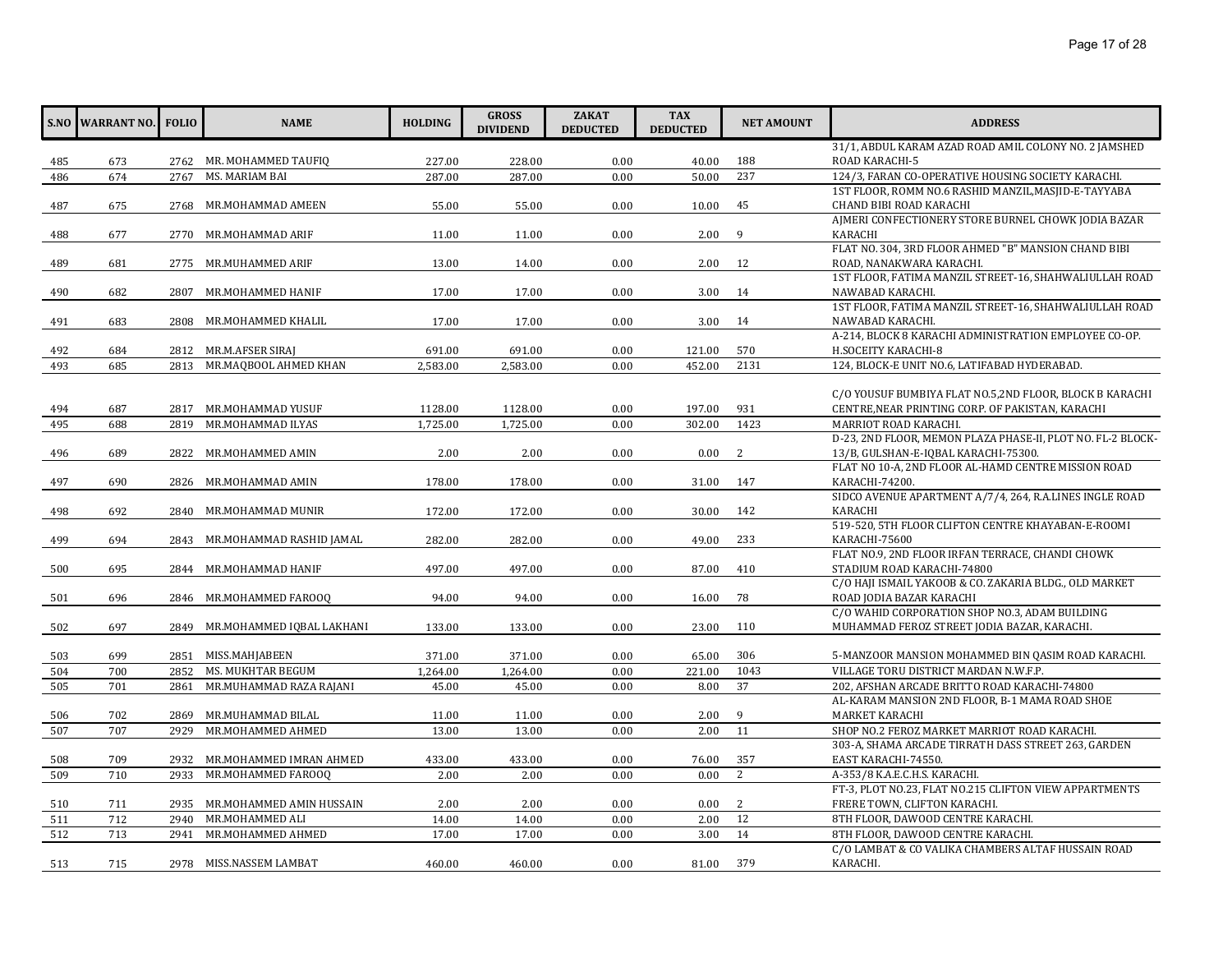| S - 31, LANE NO. 12 KHAYABAN-E-BADBAN PHASE - 4, D.H.A<br>2980 MS. NASIM<br>31.00<br>31.00<br>0.00<br>5.00<br>26<br>KARACHI.<br>716<br>514<br>68.00<br>68.00<br>0.00<br>12.00<br>515<br>717<br>2983<br>MISS.NIGHAT REHANA<br>56<br>ROOM # 5, SUB BLOCK A BLOCK II, PLOT "II" NAZIMABAD KARACHI<br>2984 MR.NASIR AHMED<br>85.00<br>0.00<br>70<br>PLOT # D/70 BLOCK NO.6 FEDERAL "B" AREA KARACHI-75950.<br>516<br>718<br>85.00<br>15.00<br>A/98, 2524, DAUDPOTA HOUSE JACOB ROAD NEAR NOOR<br>460.00<br>0.00<br>379<br>517<br>719<br>2986 MR.NABI BAKSH<br>460.00<br>81.00<br>MOHAMMED SCHOOL HYDERABAD.<br>MRS.NAFISA HUSSAIN<br>1967<br>P.E.C.H.S. KARACHI.<br>720<br>2990<br>2,384.00<br>2,384.00<br>0.00<br>417.00<br>518<br>VICTORIA CHAMBERS NO.2 2ND FLOOR, VICTORIA ROAD SADDAR<br>519<br>721<br>2991<br>MISS.NASIMA<br>545.00<br>545.00<br>0.00<br>95.00<br>450<br>KARACHI-3.<br>C/O A.HAYEE SIDDIQUE TRADING COMPANY NEW CHALLI<br>2992 MR.NOORULLAH SIDDIQUI<br>68.00<br>12.00<br>KARACHI-2.<br>520<br>722<br>68.00<br>0.00<br>56<br>379<br>DYAL SINGH MANSION THE MALL LAHORE<br>MR.NAVED U.SUMBAL<br>0.00<br>521<br>723<br>2993<br>460.00<br>460.00<br>81.00<br>C/O. MUMTAZ SONS S - 10, 2ND FLOOR THE CENTRE SADDAR<br>KARACHI NEAR REX CENTRE, ABDULLAH HAROON ROAD<br>676.00<br>676.00<br>0.00<br>558<br>522<br>724<br>2995 MRS. NAIMAT BI<br>118.00<br>KARACHI.<br>7, ZAUFESHON MORRE STREET QUTRAM ROAD KARACHI-1<br>2996 MST.NISAR FATIMA<br>1501<br>725<br>1,820.00<br>1,820.00<br>0.00<br>319.00<br>523<br>1188<br>NEW GARDEN TOWN LAHORE<br>DR.NOORUL HASAN<br>1,440.00<br>0.00<br>252.00<br>524<br>727<br>3000<br>1,440.00<br>3719<br>MR.NIAZ AHMED<br>TORU MARDAN.<br>525<br>729<br>4,508.00<br>4,508.00<br>0.00<br>789.00<br>3002<br>M112, 1ST FLOOR CAMBRIDGE MALL BECAGEE STREET NEAR CIA<br>3008 MR.NAIEM LAKHANI<br>122<br>CENTRE, SADDAR KARACHI.<br>732<br>148.00<br>148.00<br>0.00<br>26.00<br>526<br>379<br>MRS.NAFISHA ZAKI<br>527<br>735<br>460.00<br>460.00<br>0.00<br>81.00<br>KARACHI.<br>3019<br>THE NAZIR HIGH COURT OF SINDH<br>3023 KARACHI<br>371<br>528<br>737<br>450.00<br>450.00<br>0.00<br>79.00<br>HIGH COURT OF SINDH KARACHI.<br>C/O YOUSUF BUMBIYA KARACHI CENTRE, 2ND FLOOR FLAT # 5<br>529<br>MISS.NEELUM<br>59.00<br>59.00<br>0.00<br>10.00<br>49<br>BLOCK # B, PLOT-NJI-3 KARACHI<br>738<br>3027<br>SHERATON GARDEN PLOT # 519 A/6 2ND FLOOR GARDEN EAST<br>85<br>KARACHI<br>3042 MR.NISAR ABBAS<br>103.00<br>103.00<br>0.00<br>18.00<br>530<br>740<br>C/O YOUSUF BUMBIYA KARACHI CRNTRE, 2ND FLOOR FLAT-5,<br>0.00<br>742<br>3050<br>MISS.NEELUM YOUSUF<br>551.00<br>551.00<br>96.00<br>455<br>BLOCK # B, PLOT-NJI-3 P.I.B COLONY, KARACHI-74800.<br>531<br>14<br>743<br>MRS.NEELUM BELA YOSUF<br>17.00<br>17.00<br>0.00<br>FLAT B-5, PLOT NJI-3 PIB COLONY KARACHI-74800.<br>532<br>3065<br>3.00<br>39<br>744<br>MR.NASIR AZIZ<br>47.00<br>0.00<br>AL FALAH HOUSING PROJECT MALIR HALT KARACHI<br>533<br>3094<br>47.00<br>8.00<br>C-8, CUTCHI MEMON COOPERATIVE HOUSING SOCIETY 4/5, K.D.A<br>3106 MR.OSMAN<br>460.00<br>460.00<br>0.00<br>81.00<br>379<br>534<br>746<br>SCHEME # 7 KARACHI-5<br>8, SACHOOMLA KATOOMAL BUILDING AMIL ROAD OFF: FRERE<br>0.00<br>379<br>535<br>747<br>3107 MR.OMER NAGDA<br>460.00<br>460.00<br>81.00<br>ROAD KARACHI-1<br>PRINCE AMYN MOHAMMED AGA<br>3123 KHAN<br>22,794.00<br>0.00<br>3,989.00<br>18805<br>536<br>748<br>22,794.00<br>5TH FLOOR, I.I.CHUNDRIGAR ROAD KARACHI-74000.<br>0.00<br>558<br>537<br>752<br>3150 MR.QUTUB-UD-DIN<br>676.00<br>676.00<br>118.00<br>RAWALPINDI CIRCLE 20, HABIB BANK PLAZA KARACHI-74000.<br>56<br>A.A/469, WORKSHOP MOHALLAH STRET NO.7 RAWALPINDI.<br>753<br>MR.QAISAR LATIF DAR<br>538<br>3151<br>68.00<br>68.00<br>0.00<br>12.00<br>379<br>3152 MR.QAZI MUHIB-UR-REHMAN<br>KARACHI.<br>539<br>754<br>460.00<br>460.00<br>0.00<br>81.00<br>540<br>755<br>MRS.QAMRUNNISA<br>106<br>12, SIDDIK MANZIL ARAMBAGH ROAD KARACHI-1.<br>3153<br>129.00<br>129.00<br>0.00<br>23.00<br>757<br>380<br>541<br>3157<br>MST.QAMAR YASIN<br>460.00<br>460.00<br>0.00<br>80.00<br>4-N/6, PECHS NURSERY KARACHI.<br>511<br>MST.QAYADAT ARA<br>F.B .AREA KARACHI-75950.<br>542<br>758<br>3158<br>619.00<br>619.00<br>0.00<br>108.00<br>600<br>AL-HABIB APARTMENTS CLIFTON KARACHI.<br>543<br>760<br>3160 MRS.QAMAR AHMED<br>727.00<br>727.00<br>0.00<br>127.00<br>A-311, SECTOR-14/B SHADMAN TOWN NORTH KARACHI<br>153.00<br>153.00<br>0.00<br>27.00<br>126<br>KARACHI.<br>544<br>762<br>3180 DR.QAMAR-UZ-ZAMAN | <b>S.NO WARRANT NO.</b> | <b>FOLIO</b> | <b>NAME</b> | <b>HOLDING</b> | <b>GROSS</b><br><b>DIVIDEND</b> | <b>ZAKAT</b><br><b>DEDUCTED</b> | <b>TAX</b><br><b>DEDUCTED</b> | <b>NET AMOUNT</b> | <b>ADDRESS</b> |
|----------------------------------------------------------------------------------------------------------------------------------------------------------------------------------------------------------------------------------------------------------------------------------------------------------------------------------------------------------------------------------------------------------------------------------------------------------------------------------------------------------------------------------------------------------------------------------------------------------------------------------------------------------------------------------------------------------------------------------------------------------------------------------------------------------------------------------------------------------------------------------------------------------------------------------------------------------------------------------------------------------------------------------------------------------------------------------------------------------------------------------------------------------------------------------------------------------------------------------------------------------------------------------------------------------------------------------------------------------------------------------------------------------------------------------------------------------------------------------------------------------------------------------------------------------------------------------------------------------------------------------------------------------------------------------------------------------------------------------------------------------------------------------------------------------------------------------------------------------------------------------------------------------------------------------------------------------------------------------------------------------------------------------------------------------------------------------------------------------------------------------------------------------------------------------------------------------------------------------------------------------------------------------------------------------------------------------------------------------------------------------------------------------------------------------------------------------------------------------------------------------------------------------------------------------------------------------------------------------------------------------------------------------------------------------------------------------------------------------------------------------------------------------------------------------------------------------------------------------------------------------------------------------------------------------------------------------------------------------------------------------------------------------------------------------------------------------------------------------------------------------------------------------------------------------------------------------------------------------------------------------------------------------------------------------------------------------------------------------------------------------------------------------------------------------------------------------------------------------------------------------------------------------------------------------------------------------------------------------------------------------------------------------------------------------------------------------------------------------------------------------------------------------------------------------------------------------------------------------------------------------------------------------------------------------------------------------------------------------------------------------------------------------------------------------------------------------------------------------------------------------------------------------------------------------------------------------------------------------------------------------------------------------------------------------------------------------------------------------------------------------------------------------------------------------------------------------------------------------------------------------------------------------|-------------------------|--------------|-------------|----------------|---------------------------------|---------------------------------|-------------------------------|-------------------|----------------|
|                                                                                                                                                                                                                                                                                                                                                                                                                                                                                                                                                                                                                                                                                                                                                                                                                                                                                                                                                                                                                                                                                                                                                                                                                                                                                                                                                                                                                                                                                                                                                                                                                                                                                                                                                                                                                                                                                                                                                                                                                                                                                                                                                                                                                                                                                                                                                                                                                                                                                                                                                                                                                                                                                                                                                                                                                                                                                                                                                                                                                                                                                                                                                                                                                                                                                                                                                                                                                                                                                                                                                                                                                                                                                                                                                                                                                                                                                                                                                                                                                                                                                                                                                                                                                                                                                                                                                                                                                                                                                                                                  |                         |              |             |                |                                 |                                 |                               |                   |                |
|                                                                                                                                                                                                                                                                                                                                                                                                                                                                                                                                                                                                                                                                                                                                                                                                                                                                                                                                                                                                                                                                                                                                                                                                                                                                                                                                                                                                                                                                                                                                                                                                                                                                                                                                                                                                                                                                                                                                                                                                                                                                                                                                                                                                                                                                                                                                                                                                                                                                                                                                                                                                                                                                                                                                                                                                                                                                                                                                                                                                                                                                                                                                                                                                                                                                                                                                                                                                                                                                                                                                                                                                                                                                                                                                                                                                                                                                                                                                                                                                                                                                                                                                                                                                                                                                                                                                                                                                                                                                                                                                  |                         |              |             |                |                                 |                                 |                               |                   |                |
|                                                                                                                                                                                                                                                                                                                                                                                                                                                                                                                                                                                                                                                                                                                                                                                                                                                                                                                                                                                                                                                                                                                                                                                                                                                                                                                                                                                                                                                                                                                                                                                                                                                                                                                                                                                                                                                                                                                                                                                                                                                                                                                                                                                                                                                                                                                                                                                                                                                                                                                                                                                                                                                                                                                                                                                                                                                                                                                                                                                                                                                                                                                                                                                                                                                                                                                                                                                                                                                                                                                                                                                                                                                                                                                                                                                                                                                                                                                                                                                                                                                                                                                                                                                                                                                                                                                                                                                                                                                                                                                                  |                         |              |             |                |                                 |                                 |                               |                   |                |
|                                                                                                                                                                                                                                                                                                                                                                                                                                                                                                                                                                                                                                                                                                                                                                                                                                                                                                                                                                                                                                                                                                                                                                                                                                                                                                                                                                                                                                                                                                                                                                                                                                                                                                                                                                                                                                                                                                                                                                                                                                                                                                                                                                                                                                                                                                                                                                                                                                                                                                                                                                                                                                                                                                                                                                                                                                                                                                                                                                                                                                                                                                                                                                                                                                                                                                                                                                                                                                                                                                                                                                                                                                                                                                                                                                                                                                                                                                                                                                                                                                                                                                                                                                                                                                                                                                                                                                                                                                                                                                                                  |                         |              |             |                |                                 |                                 |                               |                   |                |
|                                                                                                                                                                                                                                                                                                                                                                                                                                                                                                                                                                                                                                                                                                                                                                                                                                                                                                                                                                                                                                                                                                                                                                                                                                                                                                                                                                                                                                                                                                                                                                                                                                                                                                                                                                                                                                                                                                                                                                                                                                                                                                                                                                                                                                                                                                                                                                                                                                                                                                                                                                                                                                                                                                                                                                                                                                                                                                                                                                                                                                                                                                                                                                                                                                                                                                                                                                                                                                                                                                                                                                                                                                                                                                                                                                                                                                                                                                                                                                                                                                                                                                                                                                                                                                                                                                                                                                                                                                                                                                                                  |                         |              |             |                |                                 |                                 |                               |                   |                |
|                                                                                                                                                                                                                                                                                                                                                                                                                                                                                                                                                                                                                                                                                                                                                                                                                                                                                                                                                                                                                                                                                                                                                                                                                                                                                                                                                                                                                                                                                                                                                                                                                                                                                                                                                                                                                                                                                                                                                                                                                                                                                                                                                                                                                                                                                                                                                                                                                                                                                                                                                                                                                                                                                                                                                                                                                                                                                                                                                                                                                                                                                                                                                                                                                                                                                                                                                                                                                                                                                                                                                                                                                                                                                                                                                                                                                                                                                                                                                                                                                                                                                                                                                                                                                                                                                                                                                                                                                                                                                                                                  |                         |              |             |                |                                 |                                 |                               |                   |                |
|                                                                                                                                                                                                                                                                                                                                                                                                                                                                                                                                                                                                                                                                                                                                                                                                                                                                                                                                                                                                                                                                                                                                                                                                                                                                                                                                                                                                                                                                                                                                                                                                                                                                                                                                                                                                                                                                                                                                                                                                                                                                                                                                                                                                                                                                                                                                                                                                                                                                                                                                                                                                                                                                                                                                                                                                                                                                                                                                                                                                                                                                                                                                                                                                                                                                                                                                                                                                                                                                                                                                                                                                                                                                                                                                                                                                                                                                                                                                                                                                                                                                                                                                                                                                                                                                                                                                                                                                                                                                                                                                  |                         |              |             |                |                                 |                                 |                               |                   |                |
|                                                                                                                                                                                                                                                                                                                                                                                                                                                                                                                                                                                                                                                                                                                                                                                                                                                                                                                                                                                                                                                                                                                                                                                                                                                                                                                                                                                                                                                                                                                                                                                                                                                                                                                                                                                                                                                                                                                                                                                                                                                                                                                                                                                                                                                                                                                                                                                                                                                                                                                                                                                                                                                                                                                                                                                                                                                                                                                                                                                                                                                                                                                                                                                                                                                                                                                                                                                                                                                                                                                                                                                                                                                                                                                                                                                                                                                                                                                                                                                                                                                                                                                                                                                                                                                                                                                                                                                                                                                                                                                                  |                         |              |             |                |                                 |                                 |                               |                   |                |
|                                                                                                                                                                                                                                                                                                                                                                                                                                                                                                                                                                                                                                                                                                                                                                                                                                                                                                                                                                                                                                                                                                                                                                                                                                                                                                                                                                                                                                                                                                                                                                                                                                                                                                                                                                                                                                                                                                                                                                                                                                                                                                                                                                                                                                                                                                                                                                                                                                                                                                                                                                                                                                                                                                                                                                                                                                                                                                                                                                                                                                                                                                                                                                                                                                                                                                                                                                                                                                                                                                                                                                                                                                                                                                                                                                                                                                                                                                                                                                                                                                                                                                                                                                                                                                                                                                                                                                                                                                                                                                                                  |                         |              |             |                |                                 |                                 |                               |                   |                |
|                                                                                                                                                                                                                                                                                                                                                                                                                                                                                                                                                                                                                                                                                                                                                                                                                                                                                                                                                                                                                                                                                                                                                                                                                                                                                                                                                                                                                                                                                                                                                                                                                                                                                                                                                                                                                                                                                                                                                                                                                                                                                                                                                                                                                                                                                                                                                                                                                                                                                                                                                                                                                                                                                                                                                                                                                                                                                                                                                                                                                                                                                                                                                                                                                                                                                                                                                                                                                                                                                                                                                                                                                                                                                                                                                                                                                                                                                                                                                                                                                                                                                                                                                                                                                                                                                                                                                                                                                                                                                                                                  |                         |              |             |                |                                 |                                 |                               |                   |                |
|                                                                                                                                                                                                                                                                                                                                                                                                                                                                                                                                                                                                                                                                                                                                                                                                                                                                                                                                                                                                                                                                                                                                                                                                                                                                                                                                                                                                                                                                                                                                                                                                                                                                                                                                                                                                                                                                                                                                                                                                                                                                                                                                                                                                                                                                                                                                                                                                                                                                                                                                                                                                                                                                                                                                                                                                                                                                                                                                                                                                                                                                                                                                                                                                                                                                                                                                                                                                                                                                                                                                                                                                                                                                                                                                                                                                                                                                                                                                                                                                                                                                                                                                                                                                                                                                                                                                                                                                                                                                                                                                  |                         |              |             |                |                                 |                                 |                               |                   |                |
|                                                                                                                                                                                                                                                                                                                                                                                                                                                                                                                                                                                                                                                                                                                                                                                                                                                                                                                                                                                                                                                                                                                                                                                                                                                                                                                                                                                                                                                                                                                                                                                                                                                                                                                                                                                                                                                                                                                                                                                                                                                                                                                                                                                                                                                                                                                                                                                                                                                                                                                                                                                                                                                                                                                                                                                                                                                                                                                                                                                                                                                                                                                                                                                                                                                                                                                                                                                                                                                                                                                                                                                                                                                                                                                                                                                                                                                                                                                                                                                                                                                                                                                                                                                                                                                                                                                                                                                                                                                                                                                                  |                         |              |             |                |                                 |                                 |                               |                   |                |
|                                                                                                                                                                                                                                                                                                                                                                                                                                                                                                                                                                                                                                                                                                                                                                                                                                                                                                                                                                                                                                                                                                                                                                                                                                                                                                                                                                                                                                                                                                                                                                                                                                                                                                                                                                                                                                                                                                                                                                                                                                                                                                                                                                                                                                                                                                                                                                                                                                                                                                                                                                                                                                                                                                                                                                                                                                                                                                                                                                                                                                                                                                                                                                                                                                                                                                                                                                                                                                                                                                                                                                                                                                                                                                                                                                                                                                                                                                                                                                                                                                                                                                                                                                                                                                                                                                                                                                                                                                                                                                                                  |                         |              |             |                |                                 |                                 |                               |                   |                |
|                                                                                                                                                                                                                                                                                                                                                                                                                                                                                                                                                                                                                                                                                                                                                                                                                                                                                                                                                                                                                                                                                                                                                                                                                                                                                                                                                                                                                                                                                                                                                                                                                                                                                                                                                                                                                                                                                                                                                                                                                                                                                                                                                                                                                                                                                                                                                                                                                                                                                                                                                                                                                                                                                                                                                                                                                                                                                                                                                                                                                                                                                                                                                                                                                                                                                                                                                                                                                                                                                                                                                                                                                                                                                                                                                                                                                                                                                                                                                                                                                                                                                                                                                                                                                                                                                                                                                                                                                                                                                                                                  |                         |              |             |                |                                 |                                 |                               |                   |                |
|                                                                                                                                                                                                                                                                                                                                                                                                                                                                                                                                                                                                                                                                                                                                                                                                                                                                                                                                                                                                                                                                                                                                                                                                                                                                                                                                                                                                                                                                                                                                                                                                                                                                                                                                                                                                                                                                                                                                                                                                                                                                                                                                                                                                                                                                                                                                                                                                                                                                                                                                                                                                                                                                                                                                                                                                                                                                                                                                                                                                                                                                                                                                                                                                                                                                                                                                                                                                                                                                                                                                                                                                                                                                                                                                                                                                                                                                                                                                                                                                                                                                                                                                                                                                                                                                                                                                                                                                                                                                                                                                  |                         |              |             |                |                                 |                                 |                               |                   |                |
|                                                                                                                                                                                                                                                                                                                                                                                                                                                                                                                                                                                                                                                                                                                                                                                                                                                                                                                                                                                                                                                                                                                                                                                                                                                                                                                                                                                                                                                                                                                                                                                                                                                                                                                                                                                                                                                                                                                                                                                                                                                                                                                                                                                                                                                                                                                                                                                                                                                                                                                                                                                                                                                                                                                                                                                                                                                                                                                                                                                                                                                                                                                                                                                                                                                                                                                                                                                                                                                                                                                                                                                                                                                                                                                                                                                                                                                                                                                                                                                                                                                                                                                                                                                                                                                                                                                                                                                                                                                                                                                                  |                         |              |             |                |                                 |                                 |                               |                   |                |
|                                                                                                                                                                                                                                                                                                                                                                                                                                                                                                                                                                                                                                                                                                                                                                                                                                                                                                                                                                                                                                                                                                                                                                                                                                                                                                                                                                                                                                                                                                                                                                                                                                                                                                                                                                                                                                                                                                                                                                                                                                                                                                                                                                                                                                                                                                                                                                                                                                                                                                                                                                                                                                                                                                                                                                                                                                                                                                                                                                                                                                                                                                                                                                                                                                                                                                                                                                                                                                                                                                                                                                                                                                                                                                                                                                                                                                                                                                                                                                                                                                                                                                                                                                                                                                                                                                                                                                                                                                                                                                                                  |                         |              |             |                |                                 |                                 |                               |                   |                |
|                                                                                                                                                                                                                                                                                                                                                                                                                                                                                                                                                                                                                                                                                                                                                                                                                                                                                                                                                                                                                                                                                                                                                                                                                                                                                                                                                                                                                                                                                                                                                                                                                                                                                                                                                                                                                                                                                                                                                                                                                                                                                                                                                                                                                                                                                                                                                                                                                                                                                                                                                                                                                                                                                                                                                                                                                                                                                                                                                                                                                                                                                                                                                                                                                                                                                                                                                                                                                                                                                                                                                                                                                                                                                                                                                                                                                                                                                                                                                                                                                                                                                                                                                                                                                                                                                                                                                                                                                                                                                                                                  |                         |              |             |                |                                 |                                 |                               |                   |                |
|                                                                                                                                                                                                                                                                                                                                                                                                                                                                                                                                                                                                                                                                                                                                                                                                                                                                                                                                                                                                                                                                                                                                                                                                                                                                                                                                                                                                                                                                                                                                                                                                                                                                                                                                                                                                                                                                                                                                                                                                                                                                                                                                                                                                                                                                                                                                                                                                                                                                                                                                                                                                                                                                                                                                                                                                                                                                                                                                                                                                                                                                                                                                                                                                                                                                                                                                                                                                                                                                                                                                                                                                                                                                                                                                                                                                                                                                                                                                                                                                                                                                                                                                                                                                                                                                                                                                                                                                                                                                                                                                  |                         |              |             |                |                                 |                                 |                               |                   |                |
|                                                                                                                                                                                                                                                                                                                                                                                                                                                                                                                                                                                                                                                                                                                                                                                                                                                                                                                                                                                                                                                                                                                                                                                                                                                                                                                                                                                                                                                                                                                                                                                                                                                                                                                                                                                                                                                                                                                                                                                                                                                                                                                                                                                                                                                                                                                                                                                                                                                                                                                                                                                                                                                                                                                                                                                                                                                                                                                                                                                                                                                                                                                                                                                                                                                                                                                                                                                                                                                                                                                                                                                                                                                                                                                                                                                                                                                                                                                                                                                                                                                                                                                                                                                                                                                                                                                                                                                                                                                                                                                                  |                         |              |             |                |                                 |                                 |                               |                   |                |
|                                                                                                                                                                                                                                                                                                                                                                                                                                                                                                                                                                                                                                                                                                                                                                                                                                                                                                                                                                                                                                                                                                                                                                                                                                                                                                                                                                                                                                                                                                                                                                                                                                                                                                                                                                                                                                                                                                                                                                                                                                                                                                                                                                                                                                                                                                                                                                                                                                                                                                                                                                                                                                                                                                                                                                                                                                                                                                                                                                                                                                                                                                                                                                                                                                                                                                                                                                                                                                                                                                                                                                                                                                                                                                                                                                                                                                                                                                                                                                                                                                                                                                                                                                                                                                                                                                                                                                                                                                                                                                                                  |                         |              |             |                |                                 |                                 |                               |                   |                |
|                                                                                                                                                                                                                                                                                                                                                                                                                                                                                                                                                                                                                                                                                                                                                                                                                                                                                                                                                                                                                                                                                                                                                                                                                                                                                                                                                                                                                                                                                                                                                                                                                                                                                                                                                                                                                                                                                                                                                                                                                                                                                                                                                                                                                                                                                                                                                                                                                                                                                                                                                                                                                                                                                                                                                                                                                                                                                                                                                                                                                                                                                                                                                                                                                                                                                                                                                                                                                                                                                                                                                                                                                                                                                                                                                                                                                                                                                                                                                                                                                                                                                                                                                                                                                                                                                                                                                                                                                                                                                                                                  |                         |              |             |                |                                 |                                 |                               |                   |                |
|                                                                                                                                                                                                                                                                                                                                                                                                                                                                                                                                                                                                                                                                                                                                                                                                                                                                                                                                                                                                                                                                                                                                                                                                                                                                                                                                                                                                                                                                                                                                                                                                                                                                                                                                                                                                                                                                                                                                                                                                                                                                                                                                                                                                                                                                                                                                                                                                                                                                                                                                                                                                                                                                                                                                                                                                                                                                                                                                                                                                                                                                                                                                                                                                                                                                                                                                                                                                                                                                                                                                                                                                                                                                                                                                                                                                                                                                                                                                                                                                                                                                                                                                                                                                                                                                                                                                                                                                                                                                                                                                  |                         |              |             |                |                                 |                                 |                               |                   |                |
|                                                                                                                                                                                                                                                                                                                                                                                                                                                                                                                                                                                                                                                                                                                                                                                                                                                                                                                                                                                                                                                                                                                                                                                                                                                                                                                                                                                                                                                                                                                                                                                                                                                                                                                                                                                                                                                                                                                                                                                                                                                                                                                                                                                                                                                                                                                                                                                                                                                                                                                                                                                                                                                                                                                                                                                                                                                                                                                                                                                                                                                                                                                                                                                                                                                                                                                                                                                                                                                                                                                                                                                                                                                                                                                                                                                                                                                                                                                                                                                                                                                                                                                                                                                                                                                                                                                                                                                                                                                                                                                                  |                         |              |             |                |                                 |                                 |                               |                   |                |
|                                                                                                                                                                                                                                                                                                                                                                                                                                                                                                                                                                                                                                                                                                                                                                                                                                                                                                                                                                                                                                                                                                                                                                                                                                                                                                                                                                                                                                                                                                                                                                                                                                                                                                                                                                                                                                                                                                                                                                                                                                                                                                                                                                                                                                                                                                                                                                                                                                                                                                                                                                                                                                                                                                                                                                                                                                                                                                                                                                                                                                                                                                                                                                                                                                                                                                                                                                                                                                                                                                                                                                                                                                                                                                                                                                                                                                                                                                                                                                                                                                                                                                                                                                                                                                                                                                                                                                                                                                                                                                                                  |                         |              |             |                |                                 |                                 |                               |                   |                |
|                                                                                                                                                                                                                                                                                                                                                                                                                                                                                                                                                                                                                                                                                                                                                                                                                                                                                                                                                                                                                                                                                                                                                                                                                                                                                                                                                                                                                                                                                                                                                                                                                                                                                                                                                                                                                                                                                                                                                                                                                                                                                                                                                                                                                                                                                                                                                                                                                                                                                                                                                                                                                                                                                                                                                                                                                                                                                                                                                                                                                                                                                                                                                                                                                                                                                                                                                                                                                                                                                                                                                                                                                                                                                                                                                                                                                                                                                                                                                                                                                                                                                                                                                                                                                                                                                                                                                                                                                                                                                                                                  |                         |              |             |                |                                 |                                 |                               |                   |                |
|                                                                                                                                                                                                                                                                                                                                                                                                                                                                                                                                                                                                                                                                                                                                                                                                                                                                                                                                                                                                                                                                                                                                                                                                                                                                                                                                                                                                                                                                                                                                                                                                                                                                                                                                                                                                                                                                                                                                                                                                                                                                                                                                                                                                                                                                                                                                                                                                                                                                                                                                                                                                                                                                                                                                                                                                                                                                                                                                                                                                                                                                                                                                                                                                                                                                                                                                                                                                                                                                                                                                                                                                                                                                                                                                                                                                                                                                                                                                                                                                                                                                                                                                                                                                                                                                                                                                                                                                                                                                                                                                  |                         |              |             |                |                                 |                                 |                               |                   |                |
|                                                                                                                                                                                                                                                                                                                                                                                                                                                                                                                                                                                                                                                                                                                                                                                                                                                                                                                                                                                                                                                                                                                                                                                                                                                                                                                                                                                                                                                                                                                                                                                                                                                                                                                                                                                                                                                                                                                                                                                                                                                                                                                                                                                                                                                                                                                                                                                                                                                                                                                                                                                                                                                                                                                                                                                                                                                                                                                                                                                                                                                                                                                                                                                                                                                                                                                                                                                                                                                                                                                                                                                                                                                                                                                                                                                                                                                                                                                                                                                                                                                                                                                                                                                                                                                                                                                                                                                                                                                                                                                                  |                         |              |             |                |                                 |                                 |                               |                   |                |
|                                                                                                                                                                                                                                                                                                                                                                                                                                                                                                                                                                                                                                                                                                                                                                                                                                                                                                                                                                                                                                                                                                                                                                                                                                                                                                                                                                                                                                                                                                                                                                                                                                                                                                                                                                                                                                                                                                                                                                                                                                                                                                                                                                                                                                                                                                                                                                                                                                                                                                                                                                                                                                                                                                                                                                                                                                                                                                                                                                                                                                                                                                                                                                                                                                                                                                                                                                                                                                                                                                                                                                                                                                                                                                                                                                                                                                                                                                                                                                                                                                                                                                                                                                                                                                                                                                                                                                                                                                                                                                                                  |                         |              |             |                |                                 |                                 |                               |                   |                |
|                                                                                                                                                                                                                                                                                                                                                                                                                                                                                                                                                                                                                                                                                                                                                                                                                                                                                                                                                                                                                                                                                                                                                                                                                                                                                                                                                                                                                                                                                                                                                                                                                                                                                                                                                                                                                                                                                                                                                                                                                                                                                                                                                                                                                                                                                                                                                                                                                                                                                                                                                                                                                                                                                                                                                                                                                                                                                                                                                                                                                                                                                                                                                                                                                                                                                                                                                                                                                                                                                                                                                                                                                                                                                                                                                                                                                                                                                                                                                                                                                                                                                                                                                                                                                                                                                                                                                                                                                                                                                                                                  |                         |              |             |                |                                 |                                 |                               |                   |                |
|                                                                                                                                                                                                                                                                                                                                                                                                                                                                                                                                                                                                                                                                                                                                                                                                                                                                                                                                                                                                                                                                                                                                                                                                                                                                                                                                                                                                                                                                                                                                                                                                                                                                                                                                                                                                                                                                                                                                                                                                                                                                                                                                                                                                                                                                                                                                                                                                                                                                                                                                                                                                                                                                                                                                                                                                                                                                                                                                                                                                                                                                                                                                                                                                                                                                                                                                                                                                                                                                                                                                                                                                                                                                                                                                                                                                                                                                                                                                                                                                                                                                                                                                                                                                                                                                                                                                                                                                                                                                                                                                  |                         |              |             |                |                                 |                                 |                               |                   |                |
|                                                                                                                                                                                                                                                                                                                                                                                                                                                                                                                                                                                                                                                                                                                                                                                                                                                                                                                                                                                                                                                                                                                                                                                                                                                                                                                                                                                                                                                                                                                                                                                                                                                                                                                                                                                                                                                                                                                                                                                                                                                                                                                                                                                                                                                                                                                                                                                                                                                                                                                                                                                                                                                                                                                                                                                                                                                                                                                                                                                                                                                                                                                                                                                                                                                                                                                                                                                                                                                                                                                                                                                                                                                                                                                                                                                                                                                                                                                                                                                                                                                                                                                                                                                                                                                                                                                                                                                                                                                                                                                                  |                         |              |             |                |                                 |                                 |                               |                   |                |
|                                                                                                                                                                                                                                                                                                                                                                                                                                                                                                                                                                                                                                                                                                                                                                                                                                                                                                                                                                                                                                                                                                                                                                                                                                                                                                                                                                                                                                                                                                                                                                                                                                                                                                                                                                                                                                                                                                                                                                                                                                                                                                                                                                                                                                                                                                                                                                                                                                                                                                                                                                                                                                                                                                                                                                                                                                                                                                                                                                                                                                                                                                                                                                                                                                                                                                                                                                                                                                                                                                                                                                                                                                                                                                                                                                                                                                                                                                                                                                                                                                                                                                                                                                                                                                                                                                                                                                                                                                                                                                                                  |                         |              |             |                |                                 |                                 |                               |                   |                |
|                                                                                                                                                                                                                                                                                                                                                                                                                                                                                                                                                                                                                                                                                                                                                                                                                                                                                                                                                                                                                                                                                                                                                                                                                                                                                                                                                                                                                                                                                                                                                                                                                                                                                                                                                                                                                                                                                                                                                                                                                                                                                                                                                                                                                                                                                                                                                                                                                                                                                                                                                                                                                                                                                                                                                                                                                                                                                                                                                                                                                                                                                                                                                                                                                                                                                                                                                                                                                                                                                                                                                                                                                                                                                                                                                                                                                                                                                                                                                                                                                                                                                                                                                                                                                                                                                                                                                                                                                                                                                                                                  |                         |              |             |                |                                 |                                 |                               |                   |                |
|                                                                                                                                                                                                                                                                                                                                                                                                                                                                                                                                                                                                                                                                                                                                                                                                                                                                                                                                                                                                                                                                                                                                                                                                                                                                                                                                                                                                                                                                                                                                                                                                                                                                                                                                                                                                                                                                                                                                                                                                                                                                                                                                                                                                                                                                                                                                                                                                                                                                                                                                                                                                                                                                                                                                                                                                                                                                                                                                                                                                                                                                                                                                                                                                                                                                                                                                                                                                                                                                                                                                                                                                                                                                                                                                                                                                                                                                                                                                                                                                                                                                                                                                                                                                                                                                                                                                                                                                                                                                                                                                  |                         |              |             |                |                                 |                                 |                               |                   |                |
|                                                                                                                                                                                                                                                                                                                                                                                                                                                                                                                                                                                                                                                                                                                                                                                                                                                                                                                                                                                                                                                                                                                                                                                                                                                                                                                                                                                                                                                                                                                                                                                                                                                                                                                                                                                                                                                                                                                                                                                                                                                                                                                                                                                                                                                                                                                                                                                                                                                                                                                                                                                                                                                                                                                                                                                                                                                                                                                                                                                                                                                                                                                                                                                                                                                                                                                                                                                                                                                                                                                                                                                                                                                                                                                                                                                                                                                                                                                                                                                                                                                                                                                                                                                                                                                                                                                                                                                                                                                                                                                                  |                         |              |             |                |                                 |                                 |                               |                   |                |
|                                                                                                                                                                                                                                                                                                                                                                                                                                                                                                                                                                                                                                                                                                                                                                                                                                                                                                                                                                                                                                                                                                                                                                                                                                                                                                                                                                                                                                                                                                                                                                                                                                                                                                                                                                                                                                                                                                                                                                                                                                                                                                                                                                                                                                                                                                                                                                                                                                                                                                                                                                                                                                                                                                                                                                                                                                                                                                                                                                                                                                                                                                                                                                                                                                                                                                                                                                                                                                                                                                                                                                                                                                                                                                                                                                                                                                                                                                                                                                                                                                                                                                                                                                                                                                                                                                                                                                                                                                                                                                                                  |                         |              |             |                |                                 |                                 |                               |                   |                |
|                                                                                                                                                                                                                                                                                                                                                                                                                                                                                                                                                                                                                                                                                                                                                                                                                                                                                                                                                                                                                                                                                                                                                                                                                                                                                                                                                                                                                                                                                                                                                                                                                                                                                                                                                                                                                                                                                                                                                                                                                                                                                                                                                                                                                                                                                                                                                                                                                                                                                                                                                                                                                                                                                                                                                                                                                                                                                                                                                                                                                                                                                                                                                                                                                                                                                                                                                                                                                                                                                                                                                                                                                                                                                                                                                                                                                                                                                                                                                                                                                                                                                                                                                                                                                                                                                                                                                                                                                                                                                                                                  |                         |              |             |                |                                 |                                 |                               |                   |                |
|                                                                                                                                                                                                                                                                                                                                                                                                                                                                                                                                                                                                                                                                                                                                                                                                                                                                                                                                                                                                                                                                                                                                                                                                                                                                                                                                                                                                                                                                                                                                                                                                                                                                                                                                                                                                                                                                                                                                                                                                                                                                                                                                                                                                                                                                                                                                                                                                                                                                                                                                                                                                                                                                                                                                                                                                                                                                                                                                                                                                                                                                                                                                                                                                                                                                                                                                                                                                                                                                                                                                                                                                                                                                                                                                                                                                                                                                                                                                                                                                                                                                                                                                                                                                                                                                                                                                                                                                                                                                                                                                  |                         |              |             |                |                                 |                                 |                               |                   |                |
|                                                                                                                                                                                                                                                                                                                                                                                                                                                                                                                                                                                                                                                                                                                                                                                                                                                                                                                                                                                                                                                                                                                                                                                                                                                                                                                                                                                                                                                                                                                                                                                                                                                                                                                                                                                                                                                                                                                                                                                                                                                                                                                                                                                                                                                                                                                                                                                                                                                                                                                                                                                                                                                                                                                                                                                                                                                                                                                                                                                                                                                                                                                                                                                                                                                                                                                                                                                                                                                                                                                                                                                                                                                                                                                                                                                                                                                                                                                                                                                                                                                                                                                                                                                                                                                                                                                                                                                                                                                                                                                                  |                         |              |             |                |                                 |                                 |                               |                   |                |
|                                                                                                                                                                                                                                                                                                                                                                                                                                                                                                                                                                                                                                                                                                                                                                                                                                                                                                                                                                                                                                                                                                                                                                                                                                                                                                                                                                                                                                                                                                                                                                                                                                                                                                                                                                                                                                                                                                                                                                                                                                                                                                                                                                                                                                                                                                                                                                                                                                                                                                                                                                                                                                                                                                                                                                                                                                                                                                                                                                                                                                                                                                                                                                                                                                                                                                                                                                                                                                                                                                                                                                                                                                                                                                                                                                                                                                                                                                                                                                                                                                                                                                                                                                                                                                                                                                                                                                                                                                                                                                                                  |                         |              |             |                |                                 |                                 |                               |                   |                |
|                                                                                                                                                                                                                                                                                                                                                                                                                                                                                                                                                                                                                                                                                                                                                                                                                                                                                                                                                                                                                                                                                                                                                                                                                                                                                                                                                                                                                                                                                                                                                                                                                                                                                                                                                                                                                                                                                                                                                                                                                                                                                                                                                                                                                                                                                                                                                                                                                                                                                                                                                                                                                                                                                                                                                                                                                                                                                                                                                                                                                                                                                                                                                                                                                                                                                                                                                                                                                                                                                                                                                                                                                                                                                                                                                                                                                                                                                                                                                                                                                                                                                                                                                                                                                                                                                                                                                                                                                                                                                                                                  |                         |              |             |                |                                 |                                 |                               |                   |                |
|                                                                                                                                                                                                                                                                                                                                                                                                                                                                                                                                                                                                                                                                                                                                                                                                                                                                                                                                                                                                                                                                                                                                                                                                                                                                                                                                                                                                                                                                                                                                                                                                                                                                                                                                                                                                                                                                                                                                                                                                                                                                                                                                                                                                                                                                                                                                                                                                                                                                                                                                                                                                                                                                                                                                                                                                                                                                                                                                                                                                                                                                                                                                                                                                                                                                                                                                                                                                                                                                                                                                                                                                                                                                                                                                                                                                                                                                                                                                                                                                                                                                                                                                                                                                                                                                                                                                                                                                                                                                                                                                  |                         |              |             |                |                                 |                                 |                               |                   |                |
|                                                                                                                                                                                                                                                                                                                                                                                                                                                                                                                                                                                                                                                                                                                                                                                                                                                                                                                                                                                                                                                                                                                                                                                                                                                                                                                                                                                                                                                                                                                                                                                                                                                                                                                                                                                                                                                                                                                                                                                                                                                                                                                                                                                                                                                                                                                                                                                                                                                                                                                                                                                                                                                                                                                                                                                                                                                                                                                                                                                                                                                                                                                                                                                                                                                                                                                                                                                                                                                                                                                                                                                                                                                                                                                                                                                                                                                                                                                                                                                                                                                                                                                                                                                                                                                                                                                                                                                                                                                                                                                                  |                         |              |             |                |                                 |                                 |                               |                   |                |
|                                                                                                                                                                                                                                                                                                                                                                                                                                                                                                                                                                                                                                                                                                                                                                                                                                                                                                                                                                                                                                                                                                                                                                                                                                                                                                                                                                                                                                                                                                                                                                                                                                                                                                                                                                                                                                                                                                                                                                                                                                                                                                                                                                                                                                                                                                                                                                                                                                                                                                                                                                                                                                                                                                                                                                                                                                                                                                                                                                                                                                                                                                                                                                                                                                                                                                                                                                                                                                                                                                                                                                                                                                                                                                                                                                                                                                                                                                                                                                                                                                                                                                                                                                                                                                                                                                                                                                                                                                                                                                                                  |                         |              |             |                |                                 |                                 |                               |                   |                |
|                                                                                                                                                                                                                                                                                                                                                                                                                                                                                                                                                                                                                                                                                                                                                                                                                                                                                                                                                                                                                                                                                                                                                                                                                                                                                                                                                                                                                                                                                                                                                                                                                                                                                                                                                                                                                                                                                                                                                                                                                                                                                                                                                                                                                                                                                                                                                                                                                                                                                                                                                                                                                                                                                                                                                                                                                                                                                                                                                                                                                                                                                                                                                                                                                                                                                                                                                                                                                                                                                                                                                                                                                                                                                                                                                                                                                                                                                                                                                                                                                                                                                                                                                                                                                                                                                                                                                                                                                                                                                                                                  |                         |              |             |                |                                 |                                 |                               |                   |                |
|                                                                                                                                                                                                                                                                                                                                                                                                                                                                                                                                                                                                                                                                                                                                                                                                                                                                                                                                                                                                                                                                                                                                                                                                                                                                                                                                                                                                                                                                                                                                                                                                                                                                                                                                                                                                                                                                                                                                                                                                                                                                                                                                                                                                                                                                                                                                                                                                                                                                                                                                                                                                                                                                                                                                                                                                                                                                                                                                                                                                                                                                                                                                                                                                                                                                                                                                                                                                                                                                                                                                                                                                                                                                                                                                                                                                                                                                                                                                                                                                                                                                                                                                                                                                                                                                                                                                                                                                                                                                                                                                  |                         |              |             |                |                                 |                                 |                               |                   |                |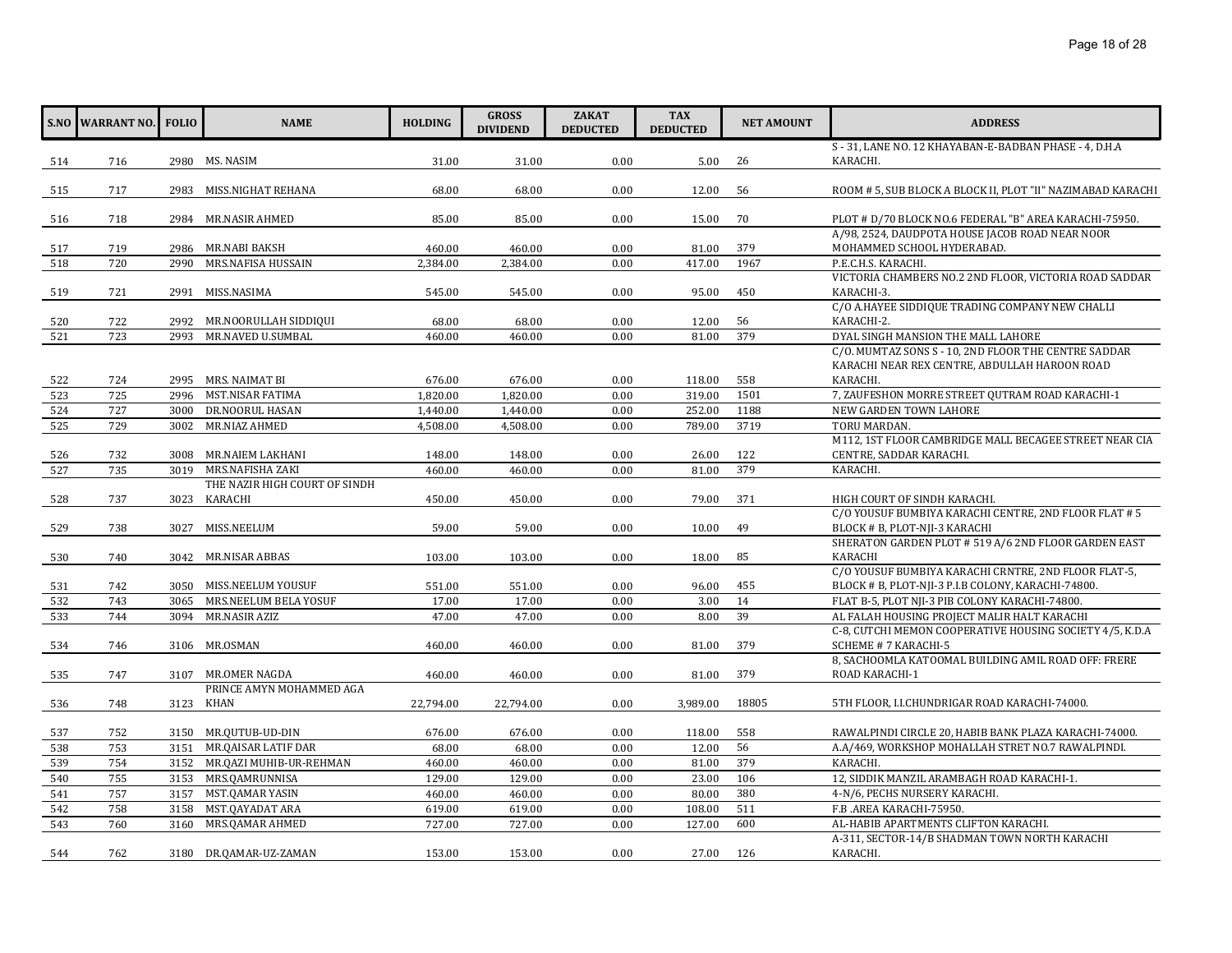|     | <b>S.NO WARRANT NO.</b> | <b>FOLIO</b> | <b>NAME</b>                      | <b>HOLDING</b>   | <b>GROSS</b><br><b>DIVIDEND</b> | <b>ZAKAT</b><br><b>DEDUCTED</b> | <b>TAX</b><br><b>DEDUCTED</b> | <b>NET AMOUNT</b> | <b>ADDRESS</b>                                             |
|-----|-------------------------|--------------|----------------------------------|------------------|---------------------------------|---------------------------------|-------------------------------|-------------------|------------------------------------------------------------|
|     |                         |              |                                  |                  |                                 |                                 |                               |                   | VILLAGE & POST OFFICE SHAIDOO TEHSIL NOWSERHA DISTT        |
| 545 | 763                     |              | 3197 MRS.RASHMINAI               | 460.00           | 460.00                          | 0.00                            | 81.00                         | 379               | PESHAWAR                                                   |
| 546 | 764                     | 3200         | MISS.RAFAT AHSAN                 | 460.00           | 460.00                          | 0.00                            | 81.00                         | 379               | 76, STRACHEN ROAD KARACHI-1.                               |
| 547 | 765                     | 3201         | MR.REHAN-UL-HASAN FAROOOI        | 68.00            | 68.00                           | 0.00                            | 12.00                         | 56                | 22, COURT CHAMBERS OPP: CTY COURT KARACHI.                 |
| 548 | 766                     | 3202         | MR.RASHID                        | 17.00            | 17.00                           | 0.00                            | 3.00                          | 14                | 83, AZIZABAD F.B.AREA KARACHI-75950.                       |
|     |                         |              |                                  |                  |                                 |                                 |                               |                   | HOUSE NO.A-208 CLIFTON GARDEN-I BLOCK NO.3, CLIFTON        |
| 549 | 767                     |              | 3204 MS. RUNAQ NOMANI            | 4,584.00         | 4,584.00                        | 0.00                            | 802.00                        | 3782              | KARACHI.                                                   |
|     |                         |              |                                  |                  |                                 |                                 |                               |                   | C/O MUMTAZ SONS 11 SIRAJ CLOTH MARKET TAJPAL STREET,       |
| 550 | 769                     |              | 3207 MR.RIAZUDDIN                | 676.00           | 676.00                          | 0.00                            | 118.00                        | 558               | <b>BOMBAY BAZAR KARACHI</b>                                |
|     |                         |              |                                  |                  |                                 |                                 |                               |                   | BHARUCHA & CO., BOMBAY LIFE BUILDING WOOD STREET,          |
| 551 | 771                     |              | 3209 MRS.RAZIA                   | 558.00           | 558.00                          | 0.00                            | 98.00                         | 460               | P.O.BOX #414 KARACHI-2                                     |
| 552 | 772                     |              | 3210 MISS.RAFAT                  | 460.00           | 460.00                          | 0.00                            | 81.00                         | 379               | 76, STRACHEN ROAD KARACHI.                                 |
| 553 | 773                     | 3211         | MR.RAZZAK MOHAMMED               | 955.00           | 955.00                          | 0.00                            | 167.00                        | 788               | O.T.7/80, KAGZI BAZAR KARACHI.                             |
|     |                         |              |                                  |                  |                                 |                                 |                               |                   | C/O MALKA MASJID NASHEMAN IST FLOOR 301/2, GARDEN EAST     |
| 554 | 774                     |              | 3213 MRS.ROSHAN KHANOO           | 129.00           | 129.00                          | 0.00                            | 23.00                         | 106               | KARACHI-3                                                  |
|     |                         |              | 3215 MISS.REHANA BANO            |                  |                                 |                                 |                               | 511               | C/O S.A. ENTERPRISES D-17 A.B.C. APPARTMENT 3RD FLOOR 2C,  |
| 555 | 775<br>776              | 3217         | MRS.RAZYA YAWERALI               | 619.00<br>507.00 | 619.00<br>507.00                | 0.00<br>0.00                    | 108.00<br>89.00               | 418               | NAZIMABAD-4 KARACHI<br><b>FILANES KARACHI.</b>             |
| 556 |                         |              |                                  |                  |                                 |                                 |                               |                   | C/O M/S GENERAL MOTORS CO., JAMILA STREET OPP: SAEED       |
|     | 777                     |              | 3218 MR.RIAZ AHMED               | 608.00           | 608.00                          | 0.00                            | 106.00                        | 502               | <b>MANZIL KARACHI-3</b>                                    |
| 557 |                         |              |                                  |                  |                                 |                                 |                               |                   | B-1 AL-HILAL CO-OPERATIVE HOUSING SOCIETY LTD UNIVERSITY   |
| 558 | 779                     | 3220         | MR.RAFIQ                         | 11.00            | 11.00                           | 0.00                            | 2.00                          | 9                 | ROAD KARACHI                                               |
| 559 | 781                     | 3223         | MR.RAHMATULLAH                   | 32.00            | 32.00                           | 0.00                            | 6.00                          | 26                | 42 SALEMOHAMMAD STREET KARACHI-2                           |
| 560 | 782                     | 3225         | MR. RIAZ AHMED KHAN              | 5,261.00         | 5,261.00                        | 0.00                            | 921.00                        | 4340              | TORU MARDAN.                                               |
| 561 | 784                     | 3227         | MST.RAZIA SULTANA                | 148.00           | 148.00                          | 0.00                            | 26.00                         | 122               | B 457/13 F.B.AREA KARACHI-75950.                           |
|     |                         |              |                                  |                  |                                 |                                 |                               |                   | 34-B, CIRCULAR STREET 14TH CENTRAL STREET DEFENCE          |
| 562 | 785                     | 3229         | DR. RAFAT HUSSAIN                | 465.00           | 465.00                          | 0.00                            | 81.00                         | 384               | HOUSING SOCIETY KARACHI-75500.                             |
|     |                         |              |                                  |                  |                                 |                                 |                               |                   | C/O HAROON A.DADABHOY 203, CTC BUILDING, G - 6, BLOCK - 8, |
| 563 | 786                     | 3230         | MRS.RUQAIYA AHMED                | 3,640.00         | 3,640.00                        | 0.00                            | 637.00                        | 3003              | MAIN CLIFTON ROAD CLIFTON, KARACHI-75600                   |
| 564 | 788                     | 3232         | MRS.ROSHAN BANO                  | 74.00            | 74.00                           | 0.00                            | 13.00                         | 61                | 1694/3, F.B.AREA KARACHI-75950.                            |
|     |                         |              |                                  |                  |                                 |                                 |                               |                   | FLAT NO.7 3RD FLOOR, PLOT NO.R-B, 5/28 UDHADAS STREET,     |
| 565 | 789                     |              | 3238 MR.REHMATULLAH              | 55.00            | 55.00                           | 0.00                            | 10.00                         | 45                | ARAMBAGH KARACHI.                                          |
|     |                         |              |                                  |                  |                                 |                                 |                               |                   |                                                            |
| 566 | 790                     |              | 3240 MR.RUSTOM CAWASJI DEGAMWALA | 55.00            | 55.00                           | 0.00                            | 10.00                         | 45                | 52-JAMSHEED BAGH SOLDIER BAZAR KARACHI-3.                  |
| 567 | 791                     | 3252         | MRS.ROSHAN H. ABUBAKAR           | 4.00             | 4.00                            | 0.00                            | 1.00                          | 3                 | 260/3 MEMON COLONY FEDERAL "B" AREA KARACHI.               |
|     |                         |              |                                  |                  |                                 |                                 |                               |                   |                                                            |
| 568 | 793                     |              | 3261 MS. ROZINA                  | 3019.00          | 3019.00                         | 0.00                            | 528.00                        | 2491              | A-25, ALI SQUARE BLOCK # 7 FEDERAL "B" AREA KARACHI-75950. |
|     |                         |              |                                  |                  |                                 |                                 |                               |                   | C/O SARWAR JAHAN BEGUM H.NO.12, FIDA HUSSAIN BUILDING      |
| 569 | 795                     | 3307         | MST.SARWAR JEHAN BEGUM           | 79.00            | 79.00                           | 0.00                            | 14.00                         | 65                | FAYYAZ ROAD, ANARKALI LAHORE.                              |
| 570 | 796                     | 3308         | MISS.SEEMA SATTAR                | 1,306.00         | 1,306.00                        | 0.00                            | 229.00                        | 1077              | A/3/A, KDA SCHEME NO.1 KARACHI.                            |
|     |                         |              |                                  |                  |                                 |                                 |                               |                   | MEHRAN APARTMENTS BLOCK NO.16 GULSHAN-E-IQBAL              |
| 571 | 798                     |              | 3312 SYED NAWAB AKHTAR JAFRI     | 2,007.00         | 2,007.00                        | 0.00                            | 351.00                        | 1656              | KARACHI.                                                   |
| 572 | 799                     | 3313         | MR.SHAH HAMID SULAIMAN           | 133.00           | 133.00                          | 0.00                            | 23.00                         | 110               | 14-8-F-IV, NAZIMABAD KARACHI-74600.                        |
| 573 | 800                     | 3314         | MR.SHAH HAMID SULAIMAN           | 133.00           | 133.00                          | 0.00                            | 23.00                         | 110               | 14-8-F-IV, NAZIMABAD KARACHI-74600.                        |
|     |                         |              |                                  |                  |                                 |                                 |                               |                   |                                                            |
| 574 | 801                     |              | 3315 MR.SALAHUDDIN JALALUDDIN    | 91.00            | 91.00                           | 0.00                            | 16.00                         | 75                | 6-MEHRAN BUILDING 2ND FLOOR AM.2 FRERE ROAD KARACHI-1.     |
|     |                         |              |                                  |                  |                                 |                                 |                               |                   | KHAYABAN-E-BADBAN-43/1, PHASE-V PAKISTAN DEFENCE           |
| 575 | 802                     |              | 3317 MRS.SALMA KHATOON KIZILBASH | 252.00           | 252.00                          | 0.00                            | 44.00                         | 208               | OFFICERS HOUSING AUTHORITY KARACHI.                        |
| 576 | 803                     |              | 3320 MR.SHAMEEM AHMED            | 68.00            | 68.00                           | 0.00                            | 12.00                         | 56                | 2/E, 3/11 NAZIMABAD KARACHI.                               |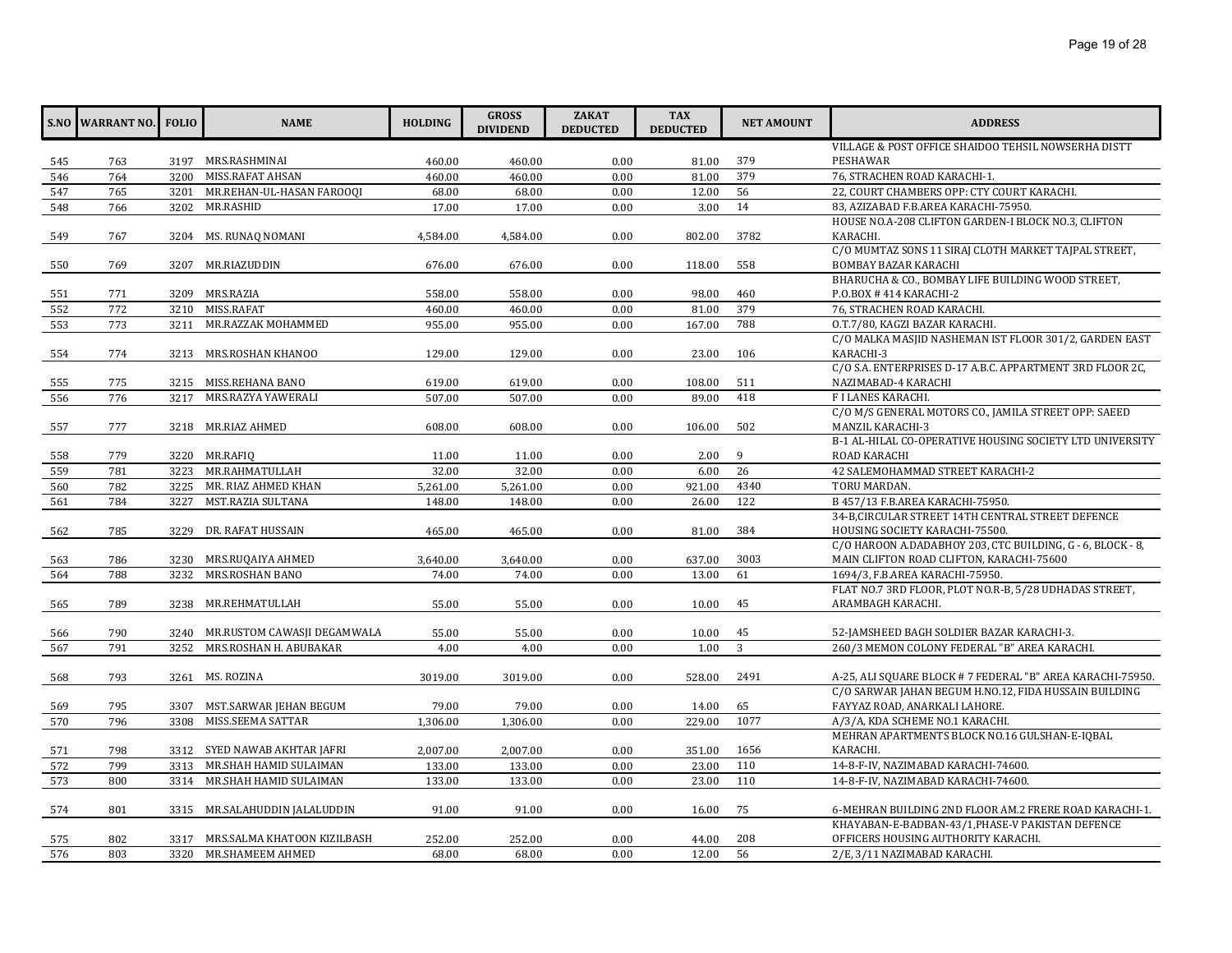|     | <b>S.NO WARRANT NO.</b> FOLIO |      | <b>NAME</b>                        | <b>HOLDING</b> | <b>GROSS</b><br><b>DIVIDEND</b> | <b>ZAKAT</b><br><b>DEDUCTED</b> | <b>TAX</b><br><b>DEDUCTED</b> | <b>NET AMOUNT</b> | <b>ADDRESS</b>                                                                                                   |
|-----|-------------------------------|------|------------------------------------|----------------|---------------------------------|---------------------------------|-------------------------------|-------------------|------------------------------------------------------------------------------------------------------------------|
|     |                               |      |                                    |                |                                 |                                 |                               |                   | 19/5, STATION ROAD LODHI HOUSE, KHALO POST OFFICE GHAZI                                                          |
| 577 | 804                           |      | 3321 MR.SARDAR KHAN                | 25.00          | 25.00                           | 0.00                            | 4.00                          | 21                | DISTT: HARIPUR.                                                                                                  |
|     |                               |      |                                    |                |                                 |                                 |                               |                   |                                                                                                                  |
| 578 | 806                           |      | 3323 MR.SORABJI DHUNJI SHAW MASTE  | 619.00         | 619.00                          | 0.00                            | 108.00                        | 511               | KARACHI-4.                                                                                                       |
|     |                               |      |                                    |                |                                 |                                 |                               | 460               | VADLA SYED VOLUNTEER CORPS KAGZI BAZAR MITHADHAR<br>KARACHI.                                                     |
| 579 | 807                           |      | 3324 SYED GHULAM MURTAZA           | 558.00         | 558.00                          | 0.00                            | 98.00                         |                   | C/O MOIZ ALI 168, SYEDNA HATIM ROAD BLOCK NO.B,                                                                  |
| 580 | 809                           |      | 3326 MS. SUKAN BAI                 | 460.00         | 460.00                          | 0.00                            | 81.00                         | 379               | SHABBIRABAD KARACHI-75350                                                                                        |
| 581 | 811                           | 3329 | MR.SALIMUDDIN SIDDIQUI             | 68.00          | 68.00                           | 0.00                            | 12.00                         | 56                | 73-A, BLOCK NO.2 P.E.C.H.S KARACHI.                                                                              |
| 582 | 812                           | 3331 | MR.SHAH MOHAMMAD                   | 100.00         | 100.00                          | 0.00                            | 18.00                         | 82                | 30-B, BLOCK-E, UNIT-6 LATIFABAD HYDERABAD.                                                                       |
| 583 | 814                           | 3333 | MR.SHAMEEN AHMED                   | 68.00          | 68.00                           | 0.00                            | 12.00                         | 56                | 2/E, 3/11, NAZIMABAD KARACHI.                                                                                    |
|     |                               |      |                                    |                |                                 |                                 |                               |                   | MAYMAR VIEW APARTMENT F-2/IV, BLOCK NO.17 GULESHAN-E-                                                            |
| 584 | 815                           |      | 3334 MRS.SHER BANO AHMED BASHIR    | 605.00         | 605.00                          | 0.00                            | 106.00                        | 499               | IQBAL KARACHI.                                                                                                   |
| 585 | 816                           | 3335 | MR. SAMIULLAH                      | 806.00         | 806.00                          | 0.00                            | 141.00                        | 665               | HOUSE NO.A-125, BLOCK-L NORTH NAZIMABAD KARACHI.                                                                 |
|     |                               |      |                                    |                |                                 |                                 |                               |                   |                                                                                                                  |
| 586 | 817                           |      | 3336 MR.SAMI AHMED                 | 507.00         | 507.00                          | 0.00                            | 89.00                         | 418               | QUARTER NO.93 BLOCK NO.36/E LANDHI COLONY NO.6 KARACHI.                                                          |
| 587 | 818                           | 3338 | MRS.SHAMIM A SHAFIQUE              | 100.00         | 100.00                          | 0.00                            | 18.00                         | 82                | STREET NO.53, SECTOR F-8/1 ISLAMABAD.                                                                            |
| 588 | 819                           | 3339 | MR.SHEIKH NAWABUDDIN               | 3,424.00       | 3,424.00                        | 0.00                            | 599.00                        | 2825              | MARRIOT ROAD KARACHI.                                                                                            |
| 589 | 820                           | 3343 | MST.SARFRAZ FATIMA                 | 946.00         | 946.00                          | 0.00                            | 166.00                        | 780               | C-81, BLOCK NO.4 F.B.AREA KARACHI-75950.                                                                         |
|     |                               |      |                                    |                |                                 |                                 |                               |                   | C/O SAIID CLOTH STORE WOODBURNS STREET BOHRA BAZAR,                                                              |
| 590 | 821                           |      | 3344 MR. SAIFUDDIN                 | 1267.00        | 1267.00                         | 0.00                            | 222.00                        | 1045              | SADDAR KARACHI.                                                                                                  |
| 591 | 824                           | 3349 | SYED ABDUL QADIR                   | 1,366.00       | 1,366.00                        | 0.00                            | 239.00                        | 1127              | 263, BEHADURABAD KARACHI.                                                                                        |
|     |                               |      |                                    |                |                                 |                                 |                               |                   | III-E-1, GULSHAN E KARIM FLAT NO.C-1 NAZIMABAD NO-3                                                              |
| 592 | 826                           |      | 3351 MR.SHABIR ALI                 | 460.00         | 460.00                          | 0.00                            | 81.00                         | 379               | KARACHI.                                                                                                         |
|     |                               |      |                                    |                |                                 |                                 |                               |                   | C/O ASLAM BROTHERS 15/A, LAKSHMI BUILDING KASUR STREET,                                                          |
| 593 | 827                           |      | 3352 MS.SALMA BEGUM                | 252.00         | 252.00                          | 0.00                            | 44.00                         | 208               | MARRIOT ROAD KARACHI-74000                                                                                       |
| 594 | 828                           | 3353 | MRS.SHERBANO                       | 1,145.00       | 1,145.00                        | 0.00                            | 200.00                        | 945               | YOUNUS MANZIL IV-B 3/15, NAZIMABAD KARACHI.                                                                      |
| 595 | 829                           |      | 3354 MR. SHEIKH M. ALI METCHESWALA | 17.00          | 17.00                           | 0.00                            | 3.00                          | 14                | 7, SERVICES CLUB MEREWEATHER ROAD KARACHI.                                                                       |
| 596 | 830                           | 3355 | MR.SHAMIM-UR-REHMAN                | 76.00          | 76.00                           | 0.00                            | 13.00                         | 63                | 46. ZEENAT MANSION MACLOAD ROAD KARACHI.                                                                         |
|     |                               |      |                                    |                |                                 |                                 |                               |                   | C/O WAHEED & CO 14, ALAM MARKET SELEH MOHAMMAD                                                                   |
| 597 | 831                           |      | 3356 MR.SHUJAUDDIN                 | 68.00          | 68.00                           | 0.00                            | 12.00                         | 56                | STREET KARACHI.                                                                                                  |
|     |                               |      |                                    |                |                                 |                                 |                               |                   | C/O M/S WAHEED & CO 14, ALAM MARKET SALEH MOHAMMED                                                               |
| 598 | 832                           | 3357 | MR.SHAMSUDDIN                      | 144.00         | 144.00                          | 0.00                            | 25.00                         | 119               | STREET KARACHI.                                                                                                  |
| 599 | 834                           | 3359 | MST. S. SUMBAL                     | 248.00         | 248.00                          | 0.00                            | 43.00                         | 205               | DYAL SINGH MANSION THE MALL LAHORE.                                                                              |
|     |                               |      |                                    |                |                                 |                                 |                               |                   | D-3 KUTCHI MEMON SOCIETY BAHADUR SHAH ZAFAR ROAD                                                                 |
| 600 | 835                           |      | 3361 MRS.SIRAJ SADAR ALI KHAN      | 460.00         | 460.00                          | 0.00                            | 81.00                         | 379               | KARACHI.                                                                                                         |
|     |                               |      |                                    |                |                                 |                                 |                               |                   | FLAT NO.305, 3RD FLOOR BLOCK NO.C JIGAR MURADABADI ROAD                                                          |
| 601 | 836                           |      | 3363 MRS.SABIRA AZIZ               | 456.00         | 456.00                          | 0.00                            | 80.00                         | 376               | KARACHI.                                                                                                         |
| 602 | 837                           | 3364 | MR. S. ABBAS                       | 17.00          | 18.00                           | 0.00                            | 4.00                          | 14                | 14, CYRYS COLONY PARSI GATE MAHMUDABAD KARACHI.                                                                  |
|     |                               |      |                                    |                |                                 |                                 |                               |                   | 11, OVERSEAS HOUSING SOCIETY BLOCK # 7 & 8 OFF: AMIR                                                             |
| 603 | 838                           |      | 3365 MST.SAFIA KHANUM              | 1,746.00       | 1,746.00                        | 0.00                            | 306.00                        | 1440              | KHUSRO ROAD KARACHI.                                                                                             |
| 604 | 839                           | 3366 | MR. S. SHAHID ALI                  | 81.00          | 81.00                           | 0.00                            | 14.00                         | 67                | A-505, BLOCK-5 GULSHAN-E-IOBAL KARACHI.                                                                          |
|     |                               |      |                                    |                |                                 |                                 |                               |                   |                                                                                                                  |
| 605 | 840                           | 3367 | MR.SULEMAN ABDULLAH                | 424.00         | 424.00                          | 0.00                            | 74.00                         | 350               | O.T.6/5, 2ND FLOOR AYESHA MANZIL, KAGZI BAZAR KARACHI.<br>C/O MALEKA MASJID NASEMAN 1ST FLOOR 301/2, GARDEN EAST |
| 606 | 841                           |      | 3368 MR.SHAMSHER ALI               | 129.00         | 129.00                          | 0.00                            | 23.00                         | 106               | KARACHI.                                                                                                         |
|     |                               |      |                                    |                |                                 |                                 |                               |                   |                                                                                                                  |
| 607 | 843                           |      | 3370 SYED FAZLE ALI MIRZA          | 946.00         | 946.00                          | 0.00                            | 166.00                        | 780               | 8-B, 6TH CENTRAL LANE DEFENCE HOUSING SOCIETY KARACHI.                                                           |
| 608 | 844                           |      | 3371 MRS.SAYEEDA KHATOON           | 2.384.00       | 2,384.00                        | 0.00                            | 417.00                        | 1967              | B 106, BLOCK # N NORTH NAZIMABAD KARACHI.                                                                        |
|     |                               |      |                                    |                |                                 |                                 |                               |                   |                                                                                                                  |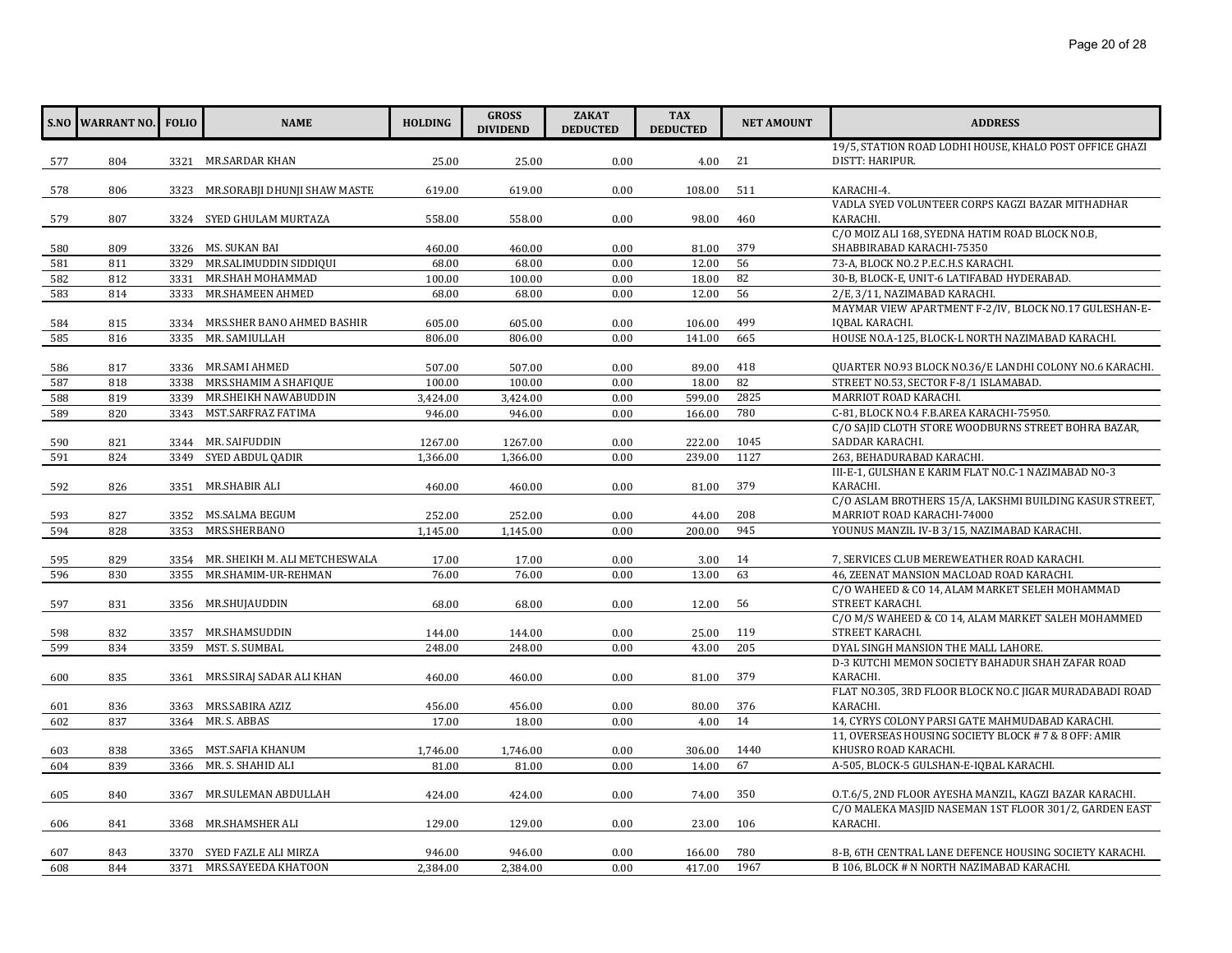|     | <b>S.NO WARRANT NO.</b> | <b>FOLIO</b> | <b>NAME</b>                      | <b>HOLDING</b> | <b>GROSS</b><br><b>DIVIDEND</b> | <b>ZAKAT</b><br><b>DEDUCTED</b> | <b>TAX</b><br><b>DEDUCTED</b> | <b>NET AMOUNT</b> | <b>ADDRESS</b>                                                                 |
|-----|-------------------------|--------------|----------------------------------|----------------|---------------------------------|---------------------------------|-------------------------------|-------------------|--------------------------------------------------------------------------------|
| 609 | 845                     |              | 3372 MRS.SHAMIM QURESHI          | 4.00           | 4.00                            | 0.00                            | 1.00                          | 3                 | QUARTER NO.380/381 UNIT NO.2, LATIFABAD HYDERABAD.                             |
| 610 | 846                     |              | 3373 MR. S.A. GHANI              | 91.00          | 91.00                           | 0.00                            | 16.00                         | 75                | 265/B, LATIF CLOTH MARKET 1ST FLOOR KARACHI.                                   |
| 611 | 847                     |              | 3374 MISS.SABIHA                 | 129.00         | 129.00                          | 0.00                            | 23.00                         | 106               | 5-T/VI P.E.C.H.S KARACHI.                                                      |
| 612 | 849                     |              | 3378 MRS.SABIHA SHAMSI           | 129.00         | 129.00                          | 0.00                            | 23.00                         | 106               | 204, HYDERABAD COLONY KARACHI.                                                 |
| 613 | 850                     | 3379         | MR.S.M.ALI ADIL                  | 68.00          | 68.00                           | 0.00                            | 12.00                         | 56                | 740/8, AZIZABAD F.B.AREA KARACHI-75950.                                        |
|     |                         |              |                                  |                |                                 |                                 |                               |                   | C/O PERVEZ TEXTILE MILLS LTD. SALEHMOHAMMED STREET                             |
| 614 | 851                     | 3380         | MR. SOHAIL INAM                  | 174.00         | 174.00                          | 0.00                            | 30.00                         | 144               | KARACHI.                                                                       |
| 615 | 852                     | 3381         | MR.SHAFIQ AHMED KHAN             | 816.00         | 816.00                          | 0.00                            | 143.00                        | 673               | B/61, BLOCK NO.17 F.B.AREA KARACHI-75950.                                      |
| 616 | 854                     |              | 3385 MR.SIDDIQUE ZUBAIR          | 180.00         | 180.00                          | 0.00                            | 32.00                         | 148               | C/O TRANSPAK CORPORATION LTD DAWOOD CENTRE 8TH FLOOR<br>M T KHAN ROAD KARACHI. |
|     |                         |              |                                  |                |                                 |                                 |                               |                   | D/25, DAWOOD COOPERATIVE HOUSING SOCIETY SHARFABAD                             |
| 617 | 855                     |              | 3386 MR. SHIRAJ RAHMANI          | 460.00         | 460.00                          | 0.00                            | 81.00                         | 379               | KARACHI.                                                                       |
| 618 | 857                     | 3388         | SYED MUSTAQ ALI                  | 210.00         | 210.00                          | 0.00                            | 37.00                         | 173               | SECTOR-E, BLOCK # A 1-15/6 QASBA COLONY KARACHI.                               |
| 619 | 858                     |              | 3389 MR.S.MOAZZAM ALI            | 507.00         | 507.00                          | 0.00                            | 89.00                         | 418               | NORTH NAZIMABAD KARACHI.                                                       |
| 620 | 859                     | 3390         | MISS.SOPHIA LATIF                | 153.00         | 153.00                          | 0.00                            | 27.00                         | 126               | 5-ABBASI BUILDING NISHTAR ROAD KARACHI.                                        |
|     |                         |              |                                  |                |                                 |                                 |                               |                   |                                                                                |
| 621 | 860                     |              | 3393 MR.SALIM MAHMOOD DADABHOY   | 121.00         | 121.00                          | 0.00                            | 21.00                         | 100               | ZAM ZAM CHAMBERS DUNOLLY ROAD P.O.BOX #4015 KARACHI.                           |
| 622 | 861                     | 3394         | MRS.SALIMA FAROOQUI              | 365.00         | 365.00                          | 0.00                            | 64.00                         | 301               | SHADMAN-3 LAHORE.                                                              |
| 623 | 863                     | 3396         | MR.SHER ZAMAN KHAN               | 68.00          | 68.00                           | 0.00                            | 12.00                         | 56                | <b>BANU</b>                                                                    |
| 624 | 865                     | 3398         | <b>MR.SALIM</b>                  | 361.00         | 361.00                          | 0.00                            | 63.00                         | 298               | B 48, K.D.A SCHEME NO.1 KARACHI.                                               |
|     |                         |              |                                  |                |                                 |                                 |                               |                   | C/O HAROON A.DADABHOY 203, CTC BUILDING, G - 6, BLOCK - 8,                     |
| 625 | 869                     | 3403         | MST.SARAH                        | 594.00         | 594.00                          | 0.00                            | 104.00                        | 490               | MAIN CLIFTON ROAD CLIFTON, KARACHI-75600.                                      |
|     |                         |              |                                  |                |                                 |                                 |                               |                   | C/O HAROON A.DADABHOY 203, CTC BUILDING, G - 6, BLOCK - 8,                     |
| 626 | 870                     |              | 3404 MST.SHAMEENA ABDUL KHALIQUE | 356.00         | 356.00                          | 0.00                            | 62.00                         | 294               | MAIN CLIFTON ROAD CLIFTON, KARACHI-75600.                                      |
| 627 | 872                     | 3407         | MR. SAIFUDDIN                    | 902.00         | 902.00                          | 0.00                            | 158.00                        | 744               | 44-A/2, GULBERG-3 LAHORE.                                                      |
| 628 | 873                     | 3408         | MS. SARFRAZ BEGUM                | 605.00         | 605.00                          | 0.00                            | 106.00                        | 499               | 44-A/2, GULBERG-3 LAHORE.                                                      |
|     |                         |              |                                  |                |                                 |                                 |                               |                   | FLAT NO.16, BLOCK-24 KARACHI CENTRE OPP: NEW TOWN                              |
| 629 | 874                     |              | 3409 MR.SULEMAN MOHAMMAD         | 70.00          | 70.00                           | 0.00                            | 12.00                         | 58                | POLICE STATION KARACHI.                                                        |
| 630 | 876                     |              | 3411 MISS.SOPHIA SETHI           | 430.00         | 430.00                          | 0.00                            | 75.00                         | 355               | C/O M/S.SETHI BROTHERS LTD RAHWALI GUJRANWALA                                  |
|     |                         |              |                                  |                |                                 |                                 |                               |                   |                                                                                |
|     |                         |              |                                  |                |                                 |                                 |                               |                   | 132-STOCK EXCHANGE BUILDING 3-FLOOR, STOCK EXCHANGE                            |
| 631 | 877                     |              | 3414 MR.SIDDIO PATEL             | 855.00         | 855.00                          | 0.00                            | 150.00                        | 705               | ROAD OPP: I.I.CHUNDRIGAR ROAD KARCHI-74000.                                    |
| 632 | 878                     |              | 3415 MR.SAEED UD DIN KHAN        | 382.00         | 382.00                          | 0.00                            | 67.00                         | 315               | LAHORE.<br>A-14 NOORABAD HOUSING SOCIETY F.L.10, BLOCKNO. 14                   |
|     | 879                     |              | 3417 MR.SHAHBUDDIN AHMED         | 14.00          |                                 | 0.00                            | 2.00                          | 12                | GULSHAN-E-IQBAL KARACHI.                                                       |
| 633 |                         |              |                                  |                | 14.00                           |                                 |                               |                   | RAHAT MANZIL, 1ST FLOOR HARDAS STREET RAANCHORE LINE                           |
| 634 | 880                     |              | 3418 MR.SHAMSHER KHAN            | 14.00          | 14.00                           | 0.00                            | 2.00                          | 12                | <b>KARACHI</b>                                                                 |
| 635 | 881                     |              | 3419 MR. S. WIQAR HUSSAIN JAFREY | 44.00          | 44.00                           | 0.00                            | 8.00                          | 36                | SATTAR CHEMBERS WEST WHARF ROAD KARACHI.                                       |
| 636 | 882                     | 3423         | MR.SAEED AHMED MALIK             | 11.00          | 11.00                           | 0.00                            | 2.00                          | 9                 | 122-A S.M.C.H.SOCIETY KARACHI.                                                 |
| 637 | 883                     |              | 3424 MR.SALIM AHMED              | 14.00          | 14.00                           | 0.00                            | 2.00                          | 12                | 1/8, NEW CLOTH MARKET M.A.JINNAH ROAD KARACHI.                                 |
|     |                         |              |                                  |                |                                 |                                 |                               |                   |                                                                                |
| 638 | 884                     |              | 3426 MRS.SHAMIM MUZZAFAR         | 1,668.00       | 1,668.00                        | 0.00                            | 292.00                        | 1376              | 610, 6TH FLOOR, KASHIF CENTRE SHAHRAH-E-FAISAL KARACHI.                        |
| 639 | 885                     | 3427         | MR.S.M.SHUJA                     | 4.00           | 4.00                            | 0.00                            | 1.00                          | 3                 | 1782/2, AZIZABAD, F.B.AREA KARACHI-75950.                                      |
|     |                         |              |                                  |                |                                 |                                 |                               |                   | HOUSE NO. R-444 BLOCK NO.17 FEDERAL "B" AREA KARACHI-                          |
| 640 | 887                     |              | 3429 MR.ALI NASIR                | 59.00          | 59.00                           | 0.00                            | 10.00                         | 49                | 75950                                                                          |
| 641 | 889                     | 3431         | <b>SYED JAWAID</b>               | 59.00          | 59.00                           | 0.00                            | 10.00                         | 49                | IMAMBARA STREET KHARADAR KARACHI.                                              |
| 642 | 891                     | 3451         | MR.S.M.KHALID                    | 738.00         | 738.00                          | 0.00                            | 129.00                        | 609               | 287 DEHLI MERCANTLE HOUSING BLOCK NO.3 KARACHI                                 |
|     |                         |              |                                  |                |                                 |                                 |                               |                   | SALEH MOHAMMED STREET FEROZ CHAMBERS OPP: LATIF                                |
| 643 | 892                     |              | 3452 MST.SHABANA                 | 180.00         | 180.00                          | 0.00                            | 32.00                         | 148               | MARKET KARACHI-2.                                                              |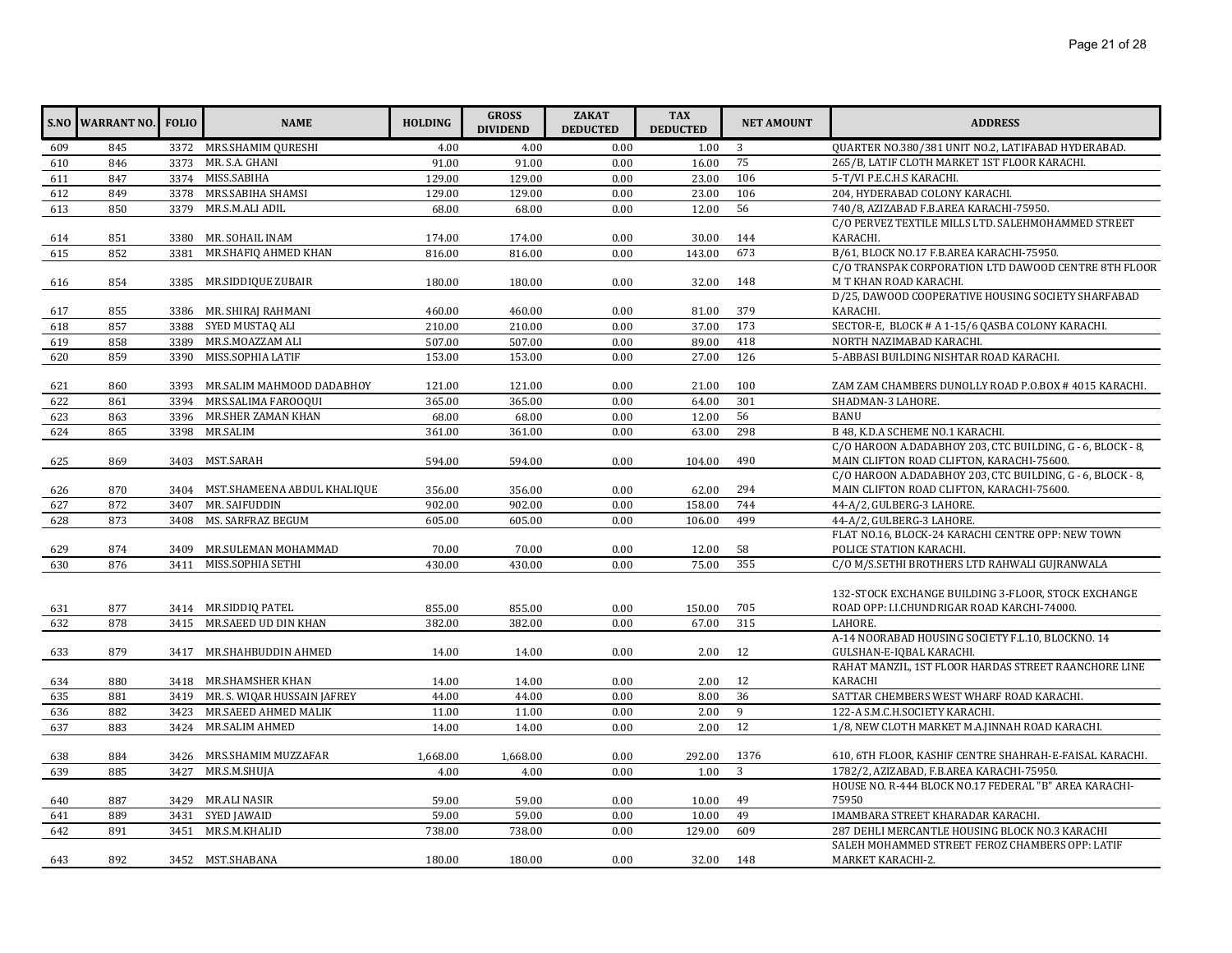|     | <b>S.NO WARRANT NO.</b> | <b>FOLIO</b> | <b>NAME</b>               | <b>HOLDING</b> | <b>GROSS</b><br><b>DIVIDEND</b> | <b>ZAKAT</b><br><b>DEDUCTED</b> | <b>TAX</b><br><b>DEDUCTED</b> | <b>NET AMOUNT</b> | <b>ADDRESS</b>                                                                                          |
|-----|-------------------------|--------------|---------------------------|----------------|---------------------------------|---------------------------------|-------------------------------|-------------------|---------------------------------------------------------------------------------------------------------|
|     |                         |              |                           |                |                                 |                                 |                               |                   | SALEH MOHAMMED STREET FEROZ CHAMBERS OPP: LATIF                                                         |
| 644 | 893                     |              | 3453 MST.SHAMIM           | 180.00         | 180.00                          | 0.00                            | 32.00                         | 148               | MARKET KARACHI-2.                                                                                       |
| 645 | 894                     | 3458         | MR.SHARIF ALI DELAWALLA   | 272.00         | 272.00                          | 0.00                            | 48.00                         | 224               | 406, ALZAHRA GARDEN 158, GARDEN EAST KARACHI-74550                                                      |
|     |                         |              |                           |                |                                 |                                 |                               |                   | FLAT NO 7 3RD FLOOR PLOT # R-B 5/28, UDHDAS STREET                                                      |
| 646 | 895                     | 3459         | MR.SIDDIQ REHMATULLAH     | 55.00          | 55.00                           | 0.00                            | 10.00                         | 45                | ARAMBAGH KARACHI                                                                                        |
| 647 | 897                     | 3461         | MS. SHAHEEN ABID SHABAN   | 216.00         | 216.00                          | 0.00                            | 38.00                         | 178               | C/O SHABAN & CO., ADVOCATES SUITE 207-208, LANDMARK<br>PLAZA I.I. CHUNDRIGAR ROAD, KARACHI-74200.       |
| 648 | 898                     | 3462         | MR.SHAUKAT RASOOL CHAUDRY | 320.00         | 320.00                          | 0.00                            | 56.00                         | 264               | 75 NISAR ROAD LAHORE CANTT.                                                                             |
| 649 | 899                     |              | 3464 MR.SHARAFAT ALI      | 4.00           | 4.00                            | 0.00                            | 1.00                          | 3                 | H. NO 2782, G NO 20 SIDDIQ WAHAB ROAD GHAZI NAGAR<br>KARACHI                                            |
| 650 | 900                     |              | 3465 MISS.SAFIA           | 1,222.00       | 1,222.00                        | 0.00                            | 214.00                        | 1008              | 2ND FLOOR BR 1/27 RAMDAS STREET, KHARADAR KARACHI-2.                                                    |
| 651 | 901                     |              | 3466 MR.SOHAIL            | 430.00         | 430.00                          | 0.00                            | 75.00                         | 355               | C/O ABOO COTTAGE 2ND FLOOR BR 1/27 RAMDAS STREET.<br>KHARADAR KARACHI.                                  |
|     |                         |              |                           |                |                                 |                                 |                               |                   | C/O ABOO COTTAGE 2ND FLOOR BR 1/27, RAMDAS STREET                                                       |
| 652 | 902                     |              | 3467 MR.SHAFI             | 430.00         | 430.00                          | 0.00                            | 75.00                         | 355               | KHARADAR KARACHI                                                                                        |
|     |                         |              |                           |                |                                 |                                 |                               |                   | 93-AL-HAMRA COOPERATIVE HOUSING SOCIETY OFF: TIPU                                                       |
| 653 | 903                     |              | 3468 MS. SHAZIA           | 1,012.00       | 1,012.00                        | 0.00                            | 177.00                        | 835               | SULTAN ROAD KARACHI.                                                                                    |
| 654 | 904                     | 3470         | SYED NEHAL ABBAS          | 4.00           | 4.00                            | 0.00                            | 1.00                          | 3                 | A-282, BLOCK-I KARACHI-74700.                                                                           |
|     |                         |              |                           |                |                                 |                                 |                               |                   | C/O YOUSUF BUNBIYA, 2ND FLOOR KARACHI CENTRE, FLAT-                                                     |
|     |                         |              |                           |                |                                 |                                 |                               |                   | 5, BLOCK-B PLOT-NJI-3, UNIVERSITY ROAD NEAR PRINTING                                                    |
| 655 | 906                     |              | 3472 MRS.SHAMA            | 59.00          | 59.00                           | 0.00                            | 10.00                         | 49                | CORP.OF PAK. KYC                                                                                        |
| 656 | 907                     | 3486         | SYED WAQAR AHMED          | 110.00         | 110.00                          | 0.00                            | 19.00                         | 91                | R-468/9, F.B.AREA KARACHI-75950.                                                                        |
| 657 | 908                     | 3487         | MRS.SULTANI BAIGUM        | 12.00          | 12.00                           | 0.00                            | 2.00                          | 10                | R-726/15-A-2, BUFFER ZONE NORTH KARACHI KARACHI                                                         |
| 658 | 912                     | 3550         | MRS.SHAHIDA IDRIS VAID    | 857.00         | 857.00                          | 0.00                            | 150.00                        | 707               | D-17 ABC APPARTMENT NAZIMABAD NO. 4 KARACHI                                                             |
| 659 | 913                     | 3551         | MISS.SYEEDA BINA ALI      | 263.00         | 263.00                          | 0.00                            | 46.00                         | 217               | 190-D/2 P.E.C.H.S. KARACHI                                                                              |
| 660 | 914                     | 3556         | MR.SALAHUDDIN             | 89.00          | 89.00                           | 0.00                            | 16.00                         | 73                | 95-MOQADDAS PARK MULTAN ROAD LAHORE                                                                     |
| 661 | 915                     | 3557         | MR.SALEEM SHIEKH          | 2.00           | 2.00                            | 0.00                            | 0.00                          | 2                 | R-98 SECTOR 15-A.5 BUFFER ZONE KARACHI-30.                                                              |
| 662 | 916                     | 3558         | MISS.SHAHIDA SHUJA        | 11.00          | 11.00                           | 0.00                            | 2.00                          | 9                 | 64-D, BLOCK #4 FEDERAL "B" AREA KARACHI-75950                                                           |
| 663 | 917                     | 3559         | MRS.SHAHIDA IDRIS VAID    | 558.00         | 558.00                          | 0.00                            | 98.00                         | 460               | D-17 ABC APARTMENT NAZIMABAD NO 4 KARACHI.                                                              |
|     |                         |              |                           |                |                                 |                                 |                               |                   | HOUSE NO.168-169 BANTVA NAGAR, LIAQUATABAD OFF: SIR                                                     |
| 664 | 918                     |              | 3560 MS. SHARIFA BIBI     | 172.00         | 172.00                          | 0.00                            | 30.00                         | 142               | SHAH SULEMAN ROAD KARACHI.                                                                              |
| 665 | 920                     | 3563         | SYED MAZHAR ABBAS         | 40.00          | 40.00                           | 0.00                            | 7.00                          | 33                | 1787/5, SHAH FAISAL COLONY KARACHI.                                                                     |
| 666 | 921                     | 3566         | MRS.SAMINA NIGHAT MINHAS  | 366.00         | 366.00                          | 0.00                            | 64.00                         | 302               | HOUSE NO.297, STREET NO.76 G-9/3 ISLAMABAD.<br>HOUSE NO.A-342, BLOCK NO.07 SCHEME-36, GULISTAN-E-JOUHAR |
| 667 | 922                     | 3567         | MS. SHAMIM RIZVI          | 400.00         | 400.00                          | 0.00                            | 70.00                         | 330               | KARACHI-5.                                                                                              |
| 668 | 924                     | 3573         | MRS.SALMA RAJANI          | 45.00          | 45.00                           | 0.00                            | 8.00                          | 37                | 202, AFSHAN ARCADE BRITTO ROAD KARACHI-74800.                                                           |
|     |                         |              |                           |                |                                 |                                 |                               |                   | SALEEM & COMPANY 12-13 MOTANDAS BUILDING 1ST                                                            |
| 669 | 925                     |              | 3616 MR.SOHAIL SALEEM     | 38.00          | 38.00                           | 0.00                            | 7.00                          | 31                | FLOOR, OPP:NEW MEMON MASJID KARACHI                                                                     |
|     |                         |              |                           |                |                                 |                                 |                               |                   | H.NO.59 ST.NO.12 SEC.NO.1 HAROON BAHRIA CO-OPERATIVE                                                    |
| 670 | 927                     | 3618         | SYED SAIR HASNAIN BUKHARI | 2.00           | 2.00                            | 0.00                            | 0.00                          | 2                 | HOUSING SOCIETY HUB RIVER ROAD, KARACHI                                                                 |
| 671 | 928                     | 3619         | MR. SHAIKH AFTABUDDIN     | 311.00         | 311.00                          | 0.00                            | 54.00                         | 257               | 83, BLOCK NO.7/8 B.M.C.H.S KARACHI.                                                                     |
|     |                         |              |                           |                |                                 |                                 |                               |                   |                                                                                                         |
|     |                         |              |                           |                |                                 |                                 |                               |                   | GUL AHMED & COMPANY ROOM # 26 & 27, 1ST FLOOR OLD RALLI                                                 |
| 672 | 933                     |              | 3625 MST.SAMINA           | 144.00         | 144.00                          | 0.00                            | 25.00                         | 119               | BLDG, TALPUR ROAD P.O.BAX # 13322, KARACHI-74000                                                        |
|     |                         |              |                           |                |                                 |                                 |                               |                   | C/O ANZ GRINDLAYS BANK PLC. MAIN BRANCH I.I.CHUNDRIGAR                                                  |
| 673 | 934                     | 3627         | MR.SARFARAZ AHMED KHAN    | 394.00         | 394.00                          | 0.00                            | 69.00                         | 325               | ROAD KARACHI-74000                                                                                      |
|     |                         |              |                           |                |                                 |                                 |                               |                   | FLAT NO.302, 3RD FLOOR SABAH ARCADE, 125-A S. M. C. H. S.                                               |
| 674 | 936                     | 3680         | MR.TAHIR MOHAMMAD ISMAIL  | 777.00         | 777.00                          | 0.00                            | 136.00                        | 641               | KARACHI-74400                                                                                           |
| 675 | 939                     |              | 3683 MISS.TAHIRA KAUSER   | 64.00          | 64.00                           | 0.00                            | 11.00                         | 53                | PLOT NO. D/70, BLOCK # 6 F.B.AREA KARACHI-75950.                                                        |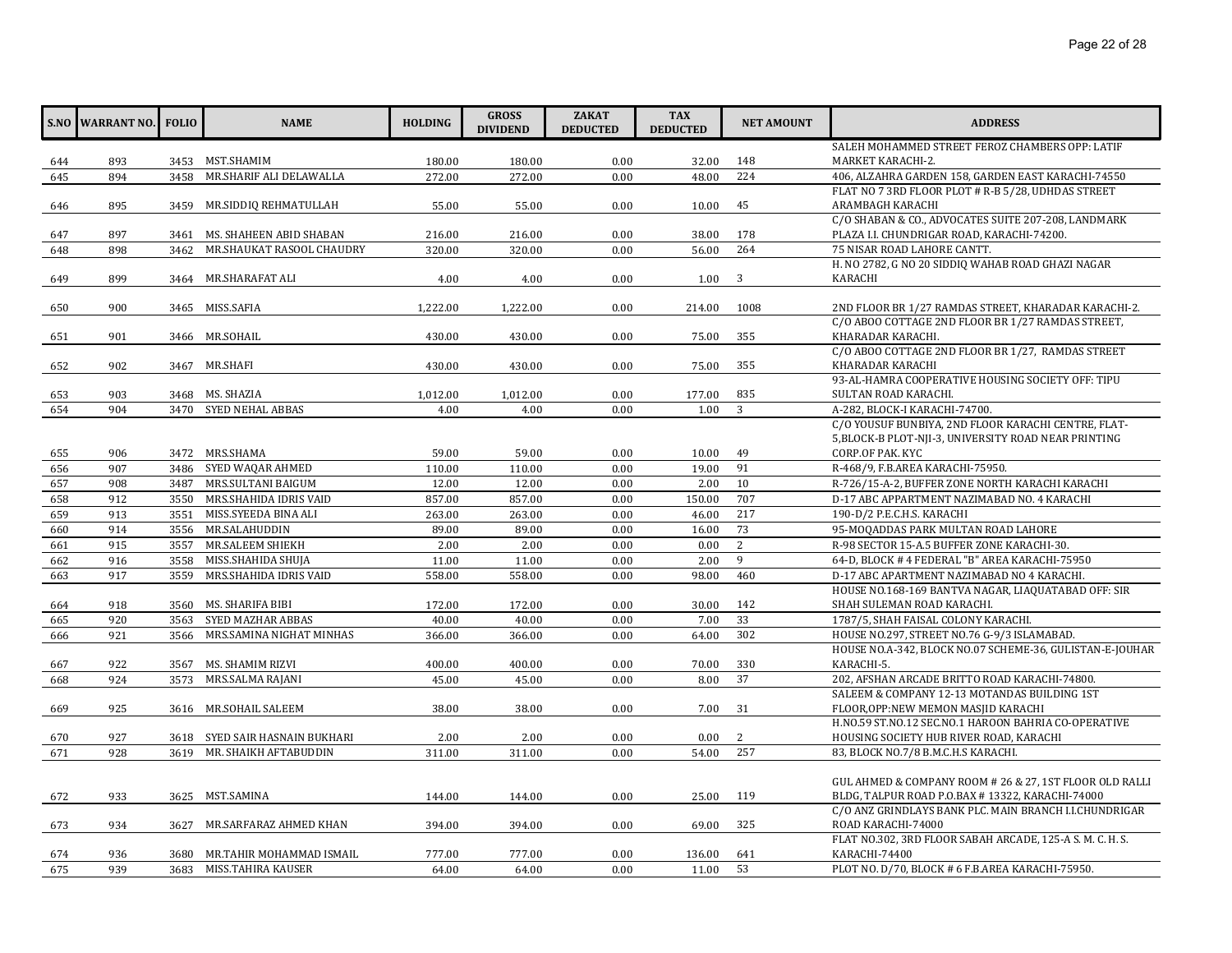|     | S.NO WARRANT NO. FOLIO |              | <b>NAME</b>                            | <b>HOLDING</b> | <b>GROSS</b><br><b>DIVIDEND</b> | <b>ZAKAT</b><br><b>DEDUCTED</b> | <b>TAX</b><br><b>DEDUCTED</b> | <b>NET AMOUNT</b> | <b>ADDRESS</b>                                                                                                  |
|-----|------------------------|--------------|----------------------------------------|----------------|---------------------------------|---------------------------------|-------------------------------|-------------------|-----------------------------------------------------------------------------------------------------------------|
| 676 | 940                    | 3684         | MISS.TEHMINA KAUSER                    | 74.00          | 74.00                           | 0.00                            | 13.00                         | 61                | PLOT NO. D/70, BLOCK # 6 F.B.AREA KARACHI-75950.                                                                |
| 677 | 942                    | 3686         | MR.T.M.SUMBAL                          | 248.00         | 248.00                          | 0.00                            | 43.00                         | 205               | THE MALL LAHORE.                                                                                                |
| 678 | 943                    |              | 3687 MR.TAHIR MOHAMMED                 | 334.00         | 334.00                          | 0.00                            | 58.00                         | 276               | C/O GUL AHMED & COMPANY ROOM # 26 & 27, 1ST FLOOR OLD<br>RALLI BLDG., TALPUR ROAD P.O.BOX #13322, KARACHI-74000 |
| 679 | 944                    | 3688         | MR.TAUSEEQUDDIN                        | 460.00         | 460.00                          | 0.00                            | 81.00                         | 379               | KARACHI UNIVERSITY KARACHI.                                                                                     |
| 680 | 945                    | 3689         | MR.TAHIR AKHTER                        | 70.00          | 70.00                           | 0.00                            | 12.00                         | 58                | 170, DMCHS, ROAD NO.11 KARACHI.                                                                                 |
| 681 | 946                    |              | 3691 MR.TANWEER                        | 216.00         | 216.00                          | 0.00                            | 38.00                         | 178               | C/O 10/3 MODERN H. SOCIETY SHAHEED-E-MILLAT ROAD<br><b>KARACHI</b>                                              |
| 682 | 948                    |              | 3695 MR.TAIYOOB                        | 379.00         | 379.00                          | 0.00                            | 66.00                         | 313               | C/O M.IBRAHIM & COMPANY NO. 2, LOTUS MANZIL NEW NEHAM<br>ROAD KARACHI                                           |
| 683 | 949                    | 3696         | MR. TOSEEF AHMED                       | 605.00         | 605.00                          | 0.00                            | 106.00                        | 499               | 44-A/2, GULBERG-3 LAHORE.                                                                                       |
| 684 | 950<br>951             | 3697<br>3699 | MR.TARIQ SULTAN                        | 38.00          | 38.00                           | 0.00<br>0.00                    | 7.00                          | 31                | FLAT NO.N-12, GROUND FLOOR IQRA COMPLEX, BLOCK NO.17<br>HASSAN ALI EFFENDI ROAD GULISTAN-E-JAUHOR, KARACHI      |
| 685 |                        |              | <b>MR.TAUQIR HUSSAIN</b>               | 3,365.00       | 3,365.00                        |                                 | 589.00                        | 2776              | 3/0, BLOCK-6 P.E.C.H.S. KARACHI-29<br>PLOT NO.442, FLAT NO.306 3RD FLOOR, SELLANI CENTRE GHAZI                  |
|     | 952                    |              | 3700 MS.TASNEEM                        | 513.00         | 513.00                          | 0.00                            | 90.00                         | 423               | SALAHUDDIN ROAD KARACHI-75350                                                                                   |
| 686 |                        |              |                                        |                |                                 |                                 |                               |                   |                                                                                                                 |
| 687 | 955                    |              | 3716 MR.TUFAIL                         | 1,502.00       | 1,502.00                        | 0.00                            | 263.00                        | 1239              | F-51/1, BLOCK-8 SCHEME NO.5 KEHKASHAN, CLIFTON KARACHI                                                          |
| 688 | 956                    |              | 3752 MST.UMA SAKINA                    | 129.00         | 129.00                          | 0.00                            | 23.00                         | 106               | VICTORIA ROAD KARACHI-3.                                                                                        |
| 689 | 957                    |              | 3756 MR.USMAN                          | 64.00          | 64.00                           | 0.00                            | 11.00                         | 53                | ROOM NO.433, 4TH FLOOR STOCK EXCHANGE BUILDING STOCK<br>EXCHANGE ROAD KARACHI-74000.                            |
| 690 | 958                    | 3757         | MR.USMAN HAJI NOOR MOHAMMED            | 74.00          | 74.00                           | 0.00                            | 13.00                         | 61                | AIMERI CONFECTIONERY STORE BURNEL CHOWK JODIA BAZAR<br>KARACHI.                                                 |
| 691 | 959                    |              | 3768 MR.VALIMOHAMMED                   | 246.00         | 246.00                          | 0.00                            | 43.00                         | 203               | HOUSE #14, STREET 30 PHASE 5 DEFENCE HOUSING AUTHORITY<br>KARACHI.                                              |
| 692 | 960                    | 3772         | MR.WAHID-UD-DIN                        | 68.00          | 68.00                           | 0.00                            | 12.00                         | 56                | KARACHI.                                                                                                        |
| 693 | 961                    | 3773         | MR.WAHID A G                           | 460.00         | 460.00                          | 0.00                            | 81.00                         | 379               | KARACHI.                                                                                                        |
|     |                        |              |                                        |                |                                 |                                 |                               |                   | 3, THAKURDAS BUILDING PAKISTAN CHOWK KUTCHERY ROAD                                                              |
| 694 | 962                    |              | 3774 MR.WAZIRUDDIN                     | 460.00         | 460.00                          | 0.00                            | 81.00                         | 379<br>1266       | KARACHI                                                                                                         |
| 695 | 963                    | 3775         | MR.WAQAR MOHAMMAD<br>MS. WALAYAT BEGUM | 1,534.00       | 1,534.00                        | 0.00                            | 268.00                        | 499               | KUKASWADIA TRADING COMPANY JODIA BAZAR KARACHI<br>44-A/2, GULBERG-3 LAHORE.                                     |
| 696 | 964                    | 3776         |                                        | 605.00         | 605.00                          | 0.00                            | 106.00                        | $\overline{7}$    |                                                                                                                 |
| 697 | 965                    | 3787         | MR.WAHEEDUDDIN                         | 8.00           | 8.00                            | 0.00                            | 1.00                          |                   | 214, SALEH MOHAMMED STREET KARACHI                                                                              |
| 698 | 967                    |              | 3803 MR.YAQOOB                         | 178.00         | 178.00                          | 0.00                            | 31.00                         | 147               | D-9, BAGH-E-RIZWAN FLAT NO.13/14, BLOCK-16 GULSHAN-E-<br><b>IOBAL KARACHI</b>                                   |
| 699 | 968                    | 3804         | MISS.YASMIN                            | 91.00          | 91.00                           | 0.00                            | 16.00                         | 75                | 47-C, DHORAJI COLONY KARACHI-5                                                                                  |
| 700 | 970                    | 3806         | MISS.YASMIN LAKHANI                    | 91.00          | 91.00                           | 0.00                            | 16.00                         | 75                | OPP: KMC, M.A.JINNAH ROAD KARACHI.                                                                              |
| 701 | 971                    | 3808         | MISS.YASMIN HAJI MOHD                  | 460.00         | 460.00                          | 0.00                            | 81.00                         | 379               | PRATHNA SAMAJ ROAD THATTAI COMPOUND KARACHI.                                                                    |
| 702 | 973                    | 3810         | MR. YOUSUF                             | 598.00         | 598.00                          | 0.00                            | 105.00                        | 493               | SATTAR CHEMBERS WEST WHARF ROAD KARACHI.                                                                        |
| 703 | 974                    | 3812         | MR. YUSUF J. REHMANI                   | 1033.00        | 1033.00                         | 0.00                            | 181.00                        | 852               | D/25, DAWOOD CO-OP. H. SOCIETY SHARAFABAD KARACHI.                                                              |
|     |                        |              |                                        |                |                                 |                                 |                               |                   | C/O KASSAM HUSSAIN TOBACCO MARCHANT KHOJOOR BAZAR                                                               |
| 704 | 975                    |              | 3813 MST.YASMEEN                       | 272.00         | 272.00                          | 0.00                            | 48.00                         | 224               | KARACHI                                                                                                         |
| 705 | 976                    |              | 3814 MR.YASIN                          | 68.00          | 68.00                           | 0.00                            | 12.00                         | 56                | 3RD FLOOR, ROOM NO. 5 SADRUDDIN BLDG. G.K. 4/4 KASIM<br>STREET, KHARADHAR KARACHI                               |
| 706 | 977                    |              | 3816 MR.YUSUF                          | 14.00          | 14.00                           | 0.00                            | 2.00                          | 12                | A-157/17 FEDERAL "B" AREA KARACHI-75950.                                                                        |
| 707 | 978                    |              | 3817 MR. YAKOOB                        | 108.00         | 108.00                          | 0.00                            | 19.00                         | 89                | O.T. 3/39, GANGA RAM BUILDING GAW GALI, MITHADHAR<br>KARACHI.                                                   |
|     |                        |              |                                        |                |                                 |                                 |                               |                   |                                                                                                                 |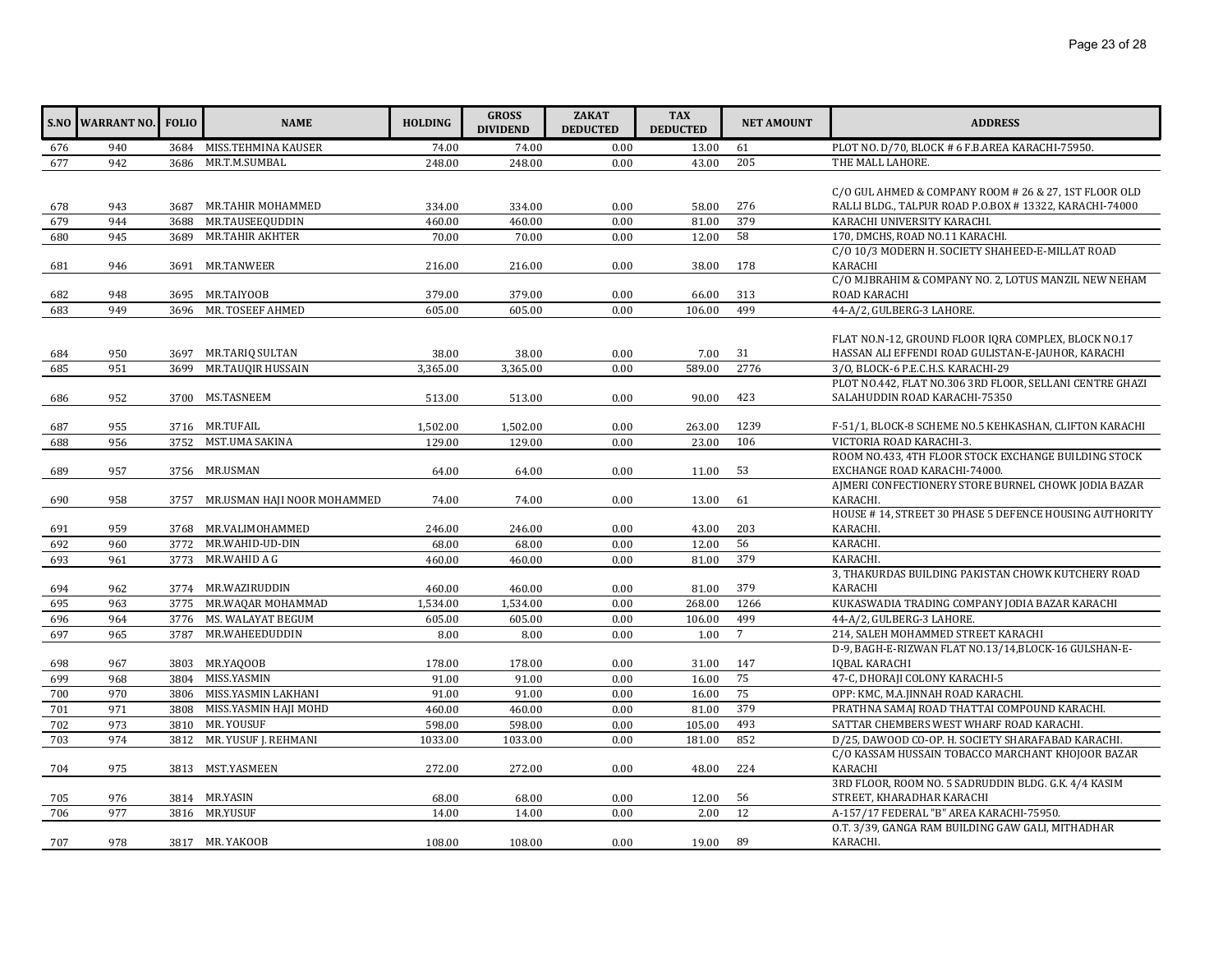|     | <b>S.NO WARRANT NO.</b> | <b>FOLIO</b> | <b>NAME</b>             | <b>HOLDING</b> | <b>GROSS</b><br><b>DIVIDEND</b> | <b>ZAKAT</b><br><b>DEDUCTED</b> | <b>TAX</b><br><b>DEDUCTED</b> | <b>NET AMOUNT</b> | <b>ADDRESS</b>                                                   |
|-----|-------------------------|--------------|-------------------------|----------------|---------------------------------|---------------------------------|-------------------------------|-------------------|------------------------------------------------------------------|
|     |                         |              |                         |                |                                 |                                 |                               |                   | FLAT NO. 106, 1ST FLOOR ASLAM MOTIWALA PALACE BHORI              |
| 708 | 979                     |              | 3819 MR.YAQUB ALI       | 19.00          | 19.00                           | 0.00                            | 3.00                          | 16                | ROAD, OPP: CUSTOM HOUSE PUNJABI CLUB, KHARADAR, KARACHI          |
| 709 | 980                     | 3820         | MR.YAQOOB MOHAMMED      | 163.00         | 163.00                          | 0.00                            | 29.00                         | 134               | GREY PRINTERS NEW NEHAM ROAD KHARADHAR KARACHI.                  |
| 710 | 981                     |              | 3822 MRS.YASMIN         | 129.00         | 129.00                          | 0.00                            | 23.00                         | 106               | 7/192 SIRAJUDULLA ROAD D M C H S KARACHI                         |
|     |                         |              |                         |                |                                 |                                 |                               |                   | D-2, 4TH FLOOR HAJI GUL HASSAN BUILDING MOOSA LANE               |
| 711 | 982                     |              | 3823 MR.YAQOOB AHMAD    | 14.00          | 14.00                           | 0.00                            | 2.00                          | 12                | KARACHI                                                          |
|     |                         |              |                         |                |                                 |                                 |                               |                   | FLATE NO. 6, 3RD FLOOR QASR-E-YASIN ABOVE UBL ELLIS              |
| 712 | 983                     |              | 3824 MR.YOUNUS ABDULLAH | 299.00         | 299.00                          | 0.00                            | 52.00                         | 247               | STREET BRANCH KHARADHAR, KARACHI                                 |
|     |                         |              |                         |                |                                 |                                 |                               |                   | SALEH MOHAMMAD STREET FEROZ CHAMBERS OPP: LATIF                  |
| 713 | 984                     |              | 3830 MR.YOUNUS          | 180.00         | 180.00                          | 0.00                            | 32.00                         | 148               | MARKET KARACHI-2.                                                |
|     |                         |              |                         |                |                                 |                                 |                               |                   | 3RD FLOOR.O.T.9/158 QASRE MARIAM, OPP: HILAL MARKET KAGZI        |
| 714 | 985                     |              | 3838 MISS.YASMIN        | 598.00         | 598.00                          | 0.00                            | 105.00                        | 493               | BAZAR KARACHI.                                                   |
|     |                         |              |                         |                |                                 |                                 |                               |                   | HOUSE NO.168-169 BANTVA NAGAR, LIAQUATABAD OFF: SIR              |
| 715 | 986                     | 3849         | MS. YASMEEN             | 84.00          | 84.00                           | 0.00                            | 15.00                         | 69                | SHAH SULEMAN ROAD KARACHI.                                       |
|     |                         |              |                         |                |                                 |                                 |                               |                   | VICE PRESIDENT, NBP MAIN BRANCH, I.I.CHUNDRIGAR ROAD             |
| 716 | 988                     | 3872         | MRS.ZUBAIDA AKHTAR      | 4.00           | 4.00                            | 0.00                            | 1.00                          | 3                 | KARACHI-74000.                                                   |
|     |                         |              |                         |                |                                 |                                 |                               |                   |                                                                  |
| 717 | 990                     |              | 3874 MST.ZARINA BAI     | 1,470.00       | 1,470.00                        | 0.00                            | 257.00                        | 1213              | 1591/3, SIDDIQABAD MEMON COLONY F.B.AREA KARACHI-75950.          |
| 718 | 992                     | 3876         | MRS.ZUBEDA              | 32.00          | 32.00                           | 0.00                            | 6.00                          | 26                | 3-A LODGE STREET DEFENCE HOUSING SOCIETY KARACHI                 |
| 719 | 993                     | 3877         | MRS.ZAHIDA              | 195.00         | 195.00                          | 0.00                            | 34.00                         | 161               | B-146, NORTH NAZIMABAD KARACHI.                                  |
| 720 | 994                     | 3878         | HAJIANI ZULEKHA         | 1,050.00       | 1,050.00                        | 0.00                            | 184.00                        | 866               | C/40, DHORAJI COLONY KARACHI                                     |
|     |                         |              |                         |                |                                 |                                 |                               |                   |                                                                  |
| 721 | 995                     | 3879         | MR.ZIAULLAH SHAIKH      | 157.00         | 157.00                          | 0.00                            | 27.00                         | 130               | HOUSE NO.695 STREET NO.3 CHAKLALA-III RAWALPINDI CANTT.          |
| 722 | 996                     | 3880         | MISS.ZAINAB             | 619.00         | 619.00                          | 0.00                            | 108.00                        | 511               | C/O HAJI ABDULLAH SONS 137 LAXMIDAS STREET KARACHI               |
| 723 | 997                     | 3881         | MISS.ZAHIDA             | 79.00          | 79.00                           | 0.00                            | 14.00                         | 65                | A-469, WORKSHOP MOHALLAH STREET NO-7 RAWALPINDI                  |
|     |                         |              |                         |                |                                 |                                 |                               |                   | C/O A. HAMID MOHAMMED & SONS P.O.BOX #4385, FIDOO                |
|     |                         |              |                         |                |                                 |                                 |                               |                   | BUILDING 302, MUSTAFA CLOTH MARKET M.A. JINNAH ROAD,             |
| 724 | 998                     |              | 3883 MS. ZAIN-UL-ABEDIN | 326.00         | 326.00                          | 0.00                            | 57.00                         | 269               | KARACHI.                                                         |
|     |                         |              |                         |                |                                 |                                 |                               |                   | C/O A. HAMID MOHAMMED & SONS P.O.BOX # 4385, FIDOO               |
| 725 | 999                     |              | 3884 MS. ZAIBUN BAI     | 326.00         | 326.00                          | 0.00                            | 57.00                         | 269               | BUILDING 302, MUSTAFA CLOTH MARKET M.A. JINNAH ROAD,<br>KARACHI. |
| 726 | 1000                    | 3885         | MS. ZUBEDA BAI          | 1,247.00       | 1,247.00                        | 0.00                            | 218.00                        | 1029              | PLOT NO.C-73 DHORAJI COLONY KARACHI.                             |
|     |                         |              |                         |                |                                 |                                 |                               |                   |                                                                  |
| 727 | 1001                    | 3888         | MR.ZAMAN ALI GARDEZI    | 195.00         | 195.00                          | 0.00                            | 34.00                         | 161               | ABBOOSHAW VILLA 13-15, ALTAF TOWN TARIQ ROAD MULTAN              |
|     |                         |              |                         |                |                                 |                                 |                               |                   | FLAT #101-102, SUNYA ARCADE J.M.2/189, CLAYTON ROAD AMIL         |
| 728 | 1002                    | 3889         | MRS.ZOHRA HAJIANI       | 492.00         | 492.00                          | 0.00                            | 86.00                         | 406               | COLONY, SOLDIER BAZAR KARACHI                                    |
|     |                         |              |                         |                |                                 |                                 |                               |                   | C/O AHMED A R GANI PROPRIETOR, GANI TEA COMPANY GROUND           |
|     |                         |              |                         |                |                                 |                                 |                               |                   | FLOOR, VICTORIA CHAMBERS ABDULLAH HAROON ROAD,                   |
| 729 | 1003                    | 3890         | MRS.ZULEKHA             | 619.00         | 619.00                          | 0.00                            | 108.00                        | 511               | KARACHI                                                          |
|     |                         |              |                         |                |                                 |                                 |                               |                   | C/O NOOR MOHAMMED A.KARIM 0.T.8/114 KAGZI BAZAR                  |
| 730 | 1004                    | 3891         | MST.ZUBAIDA             | 460.00         | 460.00                          | 0.00                            | 81.00                         | 379               | KARACHI                                                          |
|     |                         |              |                         |                |                                 |                                 |                               |                   | 419/F, BLOCK #7&8CP BERAR HOUSING SOCIETY AMIR KHUSRO            |
| 731 | 1005                    |              | 3892 MRS.ZOHRA SULTANA  | 68.00          | 68.00                           | 0.00                            | 12.00                         | 56                | ROAD KARACHI                                                     |
| 732 | 1006                    | 3893         | MISS.ZAINAB             | 460.00         | 460.00                          | 0.00                            | 81.00                         | 379               | NP 4/2 EMBANKMENT ROAD KARACHI                                   |
| 733 | 1009                    |              | 3896 MST. ZAITOON       | 183.00         | 183.00                          | 0.00                            | 32.00                         | 151               | A/14, 1224, NAYABAD LANE MARKET ROAD HYDERABAD.                  |
| 734 | 1010                    | 3897         | MISS.ZUBEIDA            | 2,677.00       | 2,677.00                        | 0.00                            | 468.00                        | 2209              | A-575, BLOCK # L NORTH NAZIMABAD KARACHI-74700                   |
| 735 | 1011                    | 3898         | MR.ZULFIQAR ALI         | 100.00         | 100.00                          | 0.00                            | 18.00                         | 82                | 723, GREEN BUNGALOW JAMSHED ROAD KARACHI                         |
|     |                         |              |                         |                |                                 |                                 |                               |                   | ISMAIL MANSION, FLAT # 18 PAKISTAN CHOWK STRACHEN ROAD           |
| 736 | 1012                    |              | 3899 MRS.ZUBEDA         | 68.00          | 68.00                           | 0.00                            | 12.00                         | 56                | KARACHI-2                                                        |
|     |                         |              |                         |                |                                 |                                 |                               |                   |                                                                  |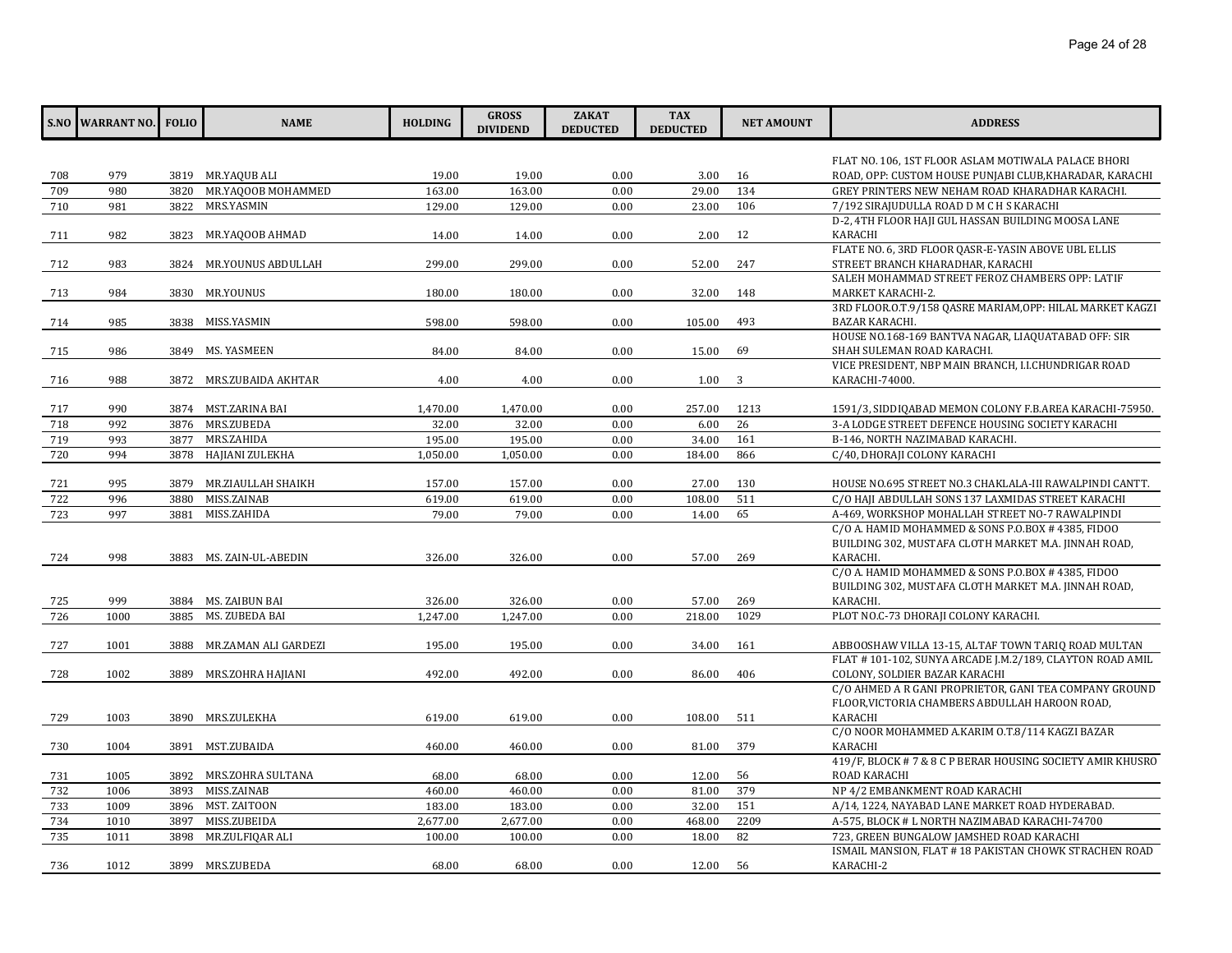| 1013<br>3901 MR. ZAFFARUL AHSAN<br>51.00<br>51.00<br>0.00<br>42<br>160-0/3, P.E.C.H.S KARACHI.<br>737<br>9.00<br>NO 14 MARIYAM MANZIL OVERSEAS CO-OP HOUS SOCIETY<br>3903 MISS.ZEENAT<br>56<br>68.00<br>68.00<br>0.00<br>ALAMGIR ROAD KARACHI<br>738<br>1014<br>12.00<br>16/14 FIRDOUS COLONY 2ND FL AIWAN E MOHAMMAD<br>59.00<br>739<br>1015<br>3906 MISS.ZUBEDA<br>59.00<br>0.00<br>10.00<br>49<br>NAZIMABAD KARACHI.<br>C/O YOUSUF BUMBIYA, FLAT # 5 BLOCK-B, 2ND FLOOR PLOT<br>NO.NJI-3, KARACHI CENTRE KARACHI<br>MR.ZAKARIA A SATTAR<br>14.00<br>0.00<br>2.00<br>12<br>740<br>1016<br>3909<br>14.00<br>FIRST FLOOR ROOM NO 6 RASHID MANZIL NEAR MASJID E<br>3911 MISS.ZOHRA<br>55.00<br>55.00<br>0.00<br>10.00<br>45<br>TAYYABA CHAND BIBI ROAD, KARACHI<br>1017<br>741<br>C/O HAROON A.DADABHOY 203, CTC BUILDING, G - 6, BLOCK - 8,<br>3912 MST.ZULEKHA ESSOP MOHAMMEDY<br>0.00<br>294<br>MAIN CLIFTON ROAD CLIFTON, KARACHI-75600.<br>742<br>1018<br>356.00<br>356.00<br>62.00<br>C/O M.IBRAHIM & CO NO.2 LOTUS MANZIL NEW NEHAM ROAD<br>KARACHI.<br>3913 MISS.ZARINA<br>2<br>1019<br>2.00<br>2.00<br>0.00<br>0.00<br>743<br>3917 MS. ZEENAT<br>58<br>25, MUSLIMABAD KARACHI<br>744<br>1020<br>70.00<br>70.00<br>0.00<br>12.00<br>MEMON PLAZA FL-3 BLOCK-13-B-F.NO 15-C/1 GULSHAN-E-IQBAL<br>1025<br>3931 MR.ZAKARIA<br>14.00<br>14.00<br>0.00<br>2.00<br>12<br>KARACHI<br>745<br>KASHANA-E-REHMAT, 24/E/1/3 MOHAMMED ALI CO-OP SOCIETY<br>1027<br>194.00<br>GHAZI SALAHUDDIN ROAD KARACHI-8<br>3933 MISS.ZULEKHA<br>1,107.00<br>1,107.00<br>0.00<br>913<br>746<br>C/O M.IBRAHIM & CO NO.2, LOTUS MANZIL NEW NEHAM ROAD<br>KARACHI.<br>3935 MISS.ZARINA<br>2.00<br>2.00<br>0.00<br>0.00<br>2<br>747<br>1028<br>C/O ABOO COTTAGE 2ND FLOOR, BR 1/27 RAMDAS STREET,<br>1099<br>KHARADAR KARACHI.<br>3936 MRS.ZARINA<br>1,332.00<br>1029<br>1,332.00<br>0.00<br>233.00<br>748<br>33-HANGING GARDEN KHAYABAN-E-ROOMI KEHKASHAN<br>3938 MS. ZARINA SALEH<br>61.00<br>0.00<br>11.00<br>50<br><b>CLIFTON KARACHI.</b><br>749<br>1031<br>61.00<br>A-K-I 65/15 GALI NO.1 SHAHWALIULLAH ROAD LIAQUAT COLONY<br>75<br>1032<br>3947 MISS.ZULEKHA<br>91.00<br>KARACHI.<br>91.00<br>0.00<br>16.00<br>750<br>HOUSE NO.168-169 BANTVA NAGAR, LIAQUATABAD OFF: SIR<br>14.00<br>0.00<br>SHAH SULEMAN ROAD KARACHI.<br>751<br>1033<br>3953 MR. Z. N. JANGDA<br>14.00<br>2.00<br>12<br>ROOM # 26 & 27, 1ST FLOOR OLD RALLI BLDG., TALPUR ROAD<br>1036<br>0.00<br>166<br>P.O.BOX #13322 KARACHI-74000.<br>752<br>3981 MS. ZUBAIDA TAHIR<br>201.00<br>201.00<br>35.00<br>2ND FLOOR, QURESHI MANZIL FAKHR-E-MATRI ROAD, KHARADAR<br>278.00<br>229<br>P.O.BOX-6387, CITY POST OFFICE KARACHI-74000.<br>1038<br>4004 MISS.KHATIJA<br>278.00<br>0.00<br>49.00<br>753<br>17, JAMSHED BAUG OPP: HOLY FAMILY HOSPITAL SOLDIER BAZAR<br>4006 MRS.MEHROO D.BOMANJI<br>46<br>KARACHI.<br>1039<br>55.00<br>56.00<br>0.00<br>10.00<br>754<br>MRS.RUBINA<br>224<br>1144/3, HUSSAINABAD FEDERAL "B" AREA KARACHI-75950.<br>1042<br>272.00<br>272.00<br>0.00<br>48.00<br>755<br>4011<br>756<br>1043<br>335.00<br>335.00<br>59.00<br>276<br>1454/3, SIDDIOABAD FEDERAL "B' AREA KARACHI-75950.<br>4012<br>MRS.RAFIQA<br>0.00<br>C/O GUL AHMED & COMPANY ROOM # 26 & 27, 1ST FLOOR OLD<br>212.00<br>175<br>RALLI BLDG, TULPUR ROAD P.O.BOX #13322, KARACHI.<br>757<br>1045<br>4014 MISS. NAILA<br>212.00<br>0.00<br>37.00<br>7TH HANIFA BAI MANZIL 4TH FLOOR, S.B.2/52 SHAHRAH-E-IRAQ,<br>3<br>4016 MR.MUHAMMED ALI<br>4.00<br>4.00<br>0.00<br>1.00<br>SADDAR KARACHI-74400.<br>758<br>1046<br>H.NO.4/26, PUNJABI STREET JINNAHABAD NO.2, EYE HOSPITAL<br>759<br>1053<br>1.00<br>1.00<br>0.00<br>0.00<br>LEA MARKET KARACHI.<br>4038 MR.JAMALUDDIN<br>1<br>MANAGER FINANCE C/O AL-NOOR GROUP OF COMPANIES 96-A,<br>S.M.H.SOCIETY KARACHI.<br>MR.MOHAMMED AMIN HUSSAIN<br>4.00<br>4.00<br>3<br>760<br>1054<br>4040<br>0.00<br>1.00<br>FLAT NO.402, 4TH FLOOR PLOT NO.FT.2-31, PEARL TOWER<br>MCNEIL ROAD FRERE TOWN QUARTER, KHI.<br>1055<br>4042 MR.M.HANIF<br>356.00<br>356.00<br>0.00<br>62.00<br>294<br>761<br>HOUSE NO. 6TH STREET, PHASE V DEFENCE HOUSING AUTHORITY<br>4046 MR.ARIF JAMIL<br>70<br>KARACHI.<br>762<br>1056<br>85.00<br>85.00<br>0.00<br>15.00 | <b>S.NO WARRANT NO.</b> | <b>FOLIO</b> | <b>NAME</b> | <b>HOLDING</b> | <b>GROSS</b><br><b>DIVIDEND</b> | <b>ZAKAT</b><br><b>DEDUCTED</b> | <b>TAX</b><br><b>DEDUCTED</b> | <b>NET AMOUNT</b> | <b>ADDRESS</b> |
|---------------------------------------------------------------------------------------------------------------------------------------------------------------------------------------------------------------------------------------------------------------------------------------------------------------------------------------------------------------------------------------------------------------------------------------------------------------------------------------------------------------------------------------------------------------------------------------------------------------------------------------------------------------------------------------------------------------------------------------------------------------------------------------------------------------------------------------------------------------------------------------------------------------------------------------------------------------------------------------------------------------------------------------------------------------------------------------------------------------------------------------------------------------------------------------------------------------------------------------------------------------------------------------------------------------------------------------------------------------------------------------------------------------------------------------------------------------------------------------------------------------------------------------------------------------------------------------------------------------------------------------------------------------------------------------------------------------------------------------------------------------------------------------------------------------------------------------------------------------------------------------------------------------------------------------------------------------------------------------------------------------------------------------------------------------------------------------------------------------------------------------------------------------------------------------------------------------------------------------------------------------------------------------------------------------------------------------------------------------------------------------------------------------------------------------------------------------------------------------------------------------------------------------------------------------------------------------------------------------------------------------------------------------------------------------------------------------------------------------------------------------------------------------------------------------------------------------------------------------------------------------------------------------------------------------------------------------------------------------------------------------------------------------------------------------------------------------------------------------------------------------------------------------------------------------------------------------------------------------------------------------------------------------------------------------------------------------------------------------------------------------------------------------------------------------------------------------------------------------------------------------------------------------------------------------------------------------------------------------------------------------------------------------------------------------------------------------------------------------------------------------------------------------------------------------------------------------------------------------------------------------------------------------------------------------------------------------------------------------------------------------------------------------------------------------------------------------------------------------------------------------------------------------------------------------------------------------------------------------|-------------------------|--------------|-------------|----------------|---------------------------------|---------------------------------|-------------------------------|-------------------|----------------|
|                                                                                                                                                                                                                                                                                                                                                                                                                                                                                                                                                                                                                                                                                                                                                                                                                                                                                                                                                                                                                                                                                                                                                                                                                                                                                                                                                                                                                                                                                                                                                                                                                                                                                                                                                                                                                                                                                                                                                                                                                                                                                                                                                                                                                                                                                                                                                                                                                                                                                                                                                                                                                                                                                                                                                                                                                                                                                                                                                                                                                                                                                                                                                                                                                                                                                                                                                                                                                                                                                                                                                                                                                                                                                                                                                                                                                                                                                                                                                                                                                                                                                                                                                                                                                                       |                         |              |             |                |                                 |                                 |                               |                   |                |
|                                                                                                                                                                                                                                                                                                                                                                                                                                                                                                                                                                                                                                                                                                                                                                                                                                                                                                                                                                                                                                                                                                                                                                                                                                                                                                                                                                                                                                                                                                                                                                                                                                                                                                                                                                                                                                                                                                                                                                                                                                                                                                                                                                                                                                                                                                                                                                                                                                                                                                                                                                                                                                                                                                                                                                                                                                                                                                                                                                                                                                                                                                                                                                                                                                                                                                                                                                                                                                                                                                                                                                                                                                                                                                                                                                                                                                                                                                                                                                                                                                                                                                                                                                                                                                       |                         |              |             |                |                                 |                                 |                               |                   |                |
|                                                                                                                                                                                                                                                                                                                                                                                                                                                                                                                                                                                                                                                                                                                                                                                                                                                                                                                                                                                                                                                                                                                                                                                                                                                                                                                                                                                                                                                                                                                                                                                                                                                                                                                                                                                                                                                                                                                                                                                                                                                                                                                                                                                                                                                                                                                                                                                                                                                                                                                                                                                                                                                                                                                                                                                                                                                                                                                                                                                                                                                                                                                                                                                                                                                                                                                                                                                                                                                                                                                                                                                                                                                                                                                                                                                                                                                                                                                                                                                                                                                                                                                                                                                                                                       |                         |              |             |                |                                 |                                 |                               |                   |                |
|                                                                                                                                                                                                                                                                                                                                                                                                                                                                                                                                                                                                                                                                                                                                                                                                                                                                                                                                                                                                                                                                                                                                                                                                                                                                                                                                                                                                                                                                                                                                                                                                                                                                                                                                                                                                                                                                                                                                                                                                                                                                                                                                                                                                                                                                                                                                                                                                                                                                                                                                                                                                                                                                                                                                                                                                                                                                                                                                                                                                                                                                                                                                                                                                                                                                                                                                                                                                                                                                                                                                                                                                                                                                                                                                                                                                                                                                                                                                                                                                                                                                                                                                                                                                                                       |                         |              |             |                |                                 |                                 |                               |                   |                |
|                                                                                                                                                                                                                                                                                                                                                                                                                                                                                                                                                                                                                                                                                                                                                                                                                                                                                                                                                                                                                                                                                                                                                                                                                                                                                                                                                                                                                                                                                                                                                                                                                                                                                                                                                                                                                                                                                                                                                                                                                                                                                                                                                                                                                                                                                                                                                                                                                                                                                                                                                                                                                                                                                                                                                                                                                                                                                                                                                                                                                                                                                                                                                                                                                                                                                                                                                                                                                                                                                                                                                                                                                                                                                                                                                                                                                                                                                                                                                                                                                                                                                                                                                                                                                                       |                         |              |             |                |                                 |                                 |                               |                   |                |
|                                                                                                                                                                                                                                                                                                                                                                                                                                                                                                                                                                                                                                                                                                                                                                                                                                                                                                                                                                                                                                                                                                                                                                                                                                                                                                                                                                                                                                                                                                                                                                                                                                                                                                                                                                                                                                                                                                                                                                                                                                                                                                                                                                                                                                                                                                                                                                                                                                                                                                                                                                                                                                                                                                                                                                                                                                                                                                                                                                                                                                                                                                                                                                                                                                                                                                                                                                                                                                                                                                                                                                                                                                                                                                                                                                                                                                                                                                                                                                                                                                                                                                                                                                                                                                       |                         |              |             |                |                                 |                                 |                               |                   |                |
|                                                                                                                                                                                                                                                                                                                                                                                                                                                                                                                                                                                                                                                                                                                                                                                                                                                                                                                                                                                                                                                                                                                                                                                                                                                                                                                                                                                                                                                                                                                                                                                                                                                                                                                                                                                                                                                                                                                                                                                                                                                                                                                                                                                                                                                                                                                                                                                                                                                                                                                                                                                                                                                                                                                                                                                                                                                                                                                                                                                                                                                                                                                                                                                                                                                                                                                                                                                                                                                                                                                                                                                                                                                                                                                                                                                                                                                                                                                                                                                                                                                                                                                                                                                                                                       |                         |              |             |                |                                 |                                 |                               |                   |                |
|                                                                                                                                                                                                                                                                                                                                                                                                                                                                                                                                                                                                                                                                                                                                                                                                                                                                                                                                                                                                                                                                                                                                                                                                                                                                                                                                                                                                                                                                                                                                                                                                                                                                                                                                                                                                                                                                                                                                                                                                                                                                                                                                                                                                                                                                                                                                                                                                                                                                                                                                                                                                                                                                                                                                                                                                                                                                                                                                                                                                                                                                                                                                                                                                                                                                                                                                                                                                                                                                                                                                                                                                                                                                                                                                                                                                                                                                                                                                                                                                                                                                                                                                                                                                                                       |                         |              |             |                |                                 |                                 |                               |                   |                |
|                                                                                                                                                                                                                                                                                                                                                                                                                                                                                                                                                                                                                                                                                                                                                                                                                                                                                                                                                                                                                                                                                                                                                                                                                                                                                                                                                                                                                                                                                                                                                                                                                                                                                                                                                                                                                                                                                                                                                                                                                                                                                                                                                                                                                                                                                                                                                                                                                                                                                                                                                                                                                                                                                                                                                                                                                                                                                                                                                                                                                                                                                                                                                                                                                                                                                                                                                                                                                                                                                                                                                                                                                                                                                                                                                                                                                                                                                                                                                                                                                                                                                                                                                                                                                                       |                         |              |             |                |                                 |                                 |                               |                   |                |
|                                                                                                                                                                                                                                                                                                                                                                                                                                                                                                                                                                                                                                                                                                                                                                                                                                                                                                                                                                                                                                                                                                                                                                                                                                                                                                                                                                                                                                                                                                                                                                                                                                                                                                                                                                                                                                                                                                                                                                                                                                                                                                                                                                                                                                                                                                                                                                                                                                                                                                                                                                                                                                                                                                                                                                                                                                                                                                                                                                                                                                                                                                                                                                                                                                                                                                                                                                                                                                                                                                                                                                                                                                                                                                                                                                                                                                                                                                                                                                                                                                                                                                                                                                                                                                       |                         |              |             |                |                                 |                                 |                               |                   |                |
|                                                                                                                                                                                                                                                                                                                                                                                                                                                                                                                                                                                                                                                                                                                                                                                                                                                                                                                                                                                                                                                                                                                                                                                                                                                                                                                                                                                                                                                                                                                                                                                                                                                                                                                                                                                                                                                                                                                                                                                                                                                                                                                                                                                                                                                                                                                                                                                                                                                                                                                                                                                                                                                                                                                                                                                                                                                                                                                                                                                                                                                                                                                                                                                                                                                                                                                                                                                                                                                                                                                                                                                                                                                                                                                                                                                                                                                                                                                                                                                                                                                                                                                                                                                                                                       |                         |              |             |                |                                 |                                 |                               |                   |                |
|                                                                                                                                                                                                                                                                                                                                                                                                                                                                                                                                                                                                                                                                                                                                                                                                                                                                                                                                                                                                                                                                                                                                                                                                                                                                                                                                                                                                                                                                                                                                                                                                                                                                                                                                                                                                                                                                                                                                                                                                                                                                                                                                                                                                                                                                                                                                                                                                                                                                                                                                                                                                                                                                                                                                                                                                                                                                                                                                                                                                                                                                                                                                                                                                                                                                                                                                                                                                                                                                                                                                                                                                                                                                                                                                                                                                                                                                                                                                                                                                                                                                                                                                                                                                                                       |                         |              |             |                |                                 |                                 |                               |                   |                |
|                                                                                                                                                                                                                                                                                                                                                                                                                                                                                                                                                                                                                                                                                                                                                                                                                                                                                                                                                                                                                                                                                                                                                                                                                                                                                                                                                                                                                                                                                                                                                                                                                                                                                                                                                                                                                                                                                                                                                                                                                                                                                                                                                                                                                                                                                                                                                                                                                                                                                                                                                                                                                                                                                                                                                                                                                                                                                                                                                                                                                                                                                                                                                                                                                                                                                                                                                                                                                                                                                                                                                                                                                                                                                                                                                                                                                                                                                                                                                                                                                                                                                                                                                                                                                                       |                         |              |             |                |                                 |                                 |                               |                   |                |
|                                                                                                                                                                                                                                                                                                                                                                                                                                                                                                                                                                                                                                                                                                                                                                                                                                                                                                                                                                                                                                                                                                                                                                                                                                                                                                                                                                                                                                                                                                                                                                                                                                                                                                                                                                                                                                                                                                                                                                                                                                                                                                                                                                                                                                                                                                                                                                                                                                                                                                                                                                                                                                                                                                                                                                                                                                                                                                                                                                                                                                                                                                                                                                                                                                                                                                                                                                                                                                                                                                                                                                                                                                                                                                                                                                                                                                                                                                                                                                                                                                                                                                                                                                                                                                       |                         |              |             |                |                                 |                                 |                               |                   |                |
|                                                                                                                                                                                                                                                                                                                                                                                                                                                                                                                                                                                                                                                                                                                                                                                                                                                                                                                                                                                                                                                                                                                                                                                                                                                                                                                                                                                                                                                                                                                                                                                                                                                                                                                                                                                                                                                                                                                                                                                                                                                                                                                                                                                                                                                                                                                                                                                                                                                                                                                                                                                                                                                                                                                                                                                                                                                                                                                                                                                                                                                                                                                                                                                                                                                                                                                                                                                                                                                                                                                                                                                                                                                                                                                                                                                                                                                                                                                                                                                                                                                                                                                                                                                                                                       |                         |              |             |                |                                 |                                 |                               |                   |                |
|                                                                                                                                                                                                                                                                                                                                                                                                                                                                                                                                                                                                                                                                                                                                                                                                                                                                                                                                                                                                                                                                                                                                                                                                                                                                                                                                                                                                                                                                                                                                                                                                                                                                                                                                                                                                                                                                                                                                                                                                                                                                                                                                                                                                                                                                                                                                                                                                                                                                                                                                                                                                                                                                                                                                                                                                                                                                                                                                                                                                                                                                                                                                                                                                                                                                                                                                                                                                                                                                                                                                                                                                                                                                                                                                                                                                                                                                                                                                                                                                                                                                                                                                                                                                                                       |                         |              |             |                |                                 |                                 |                               |                   |                |
|                                                                                                                                                                                                                                                                                                                                                                                                                                                                                                                                                                                                                                                                                                                                                                                                                                                                                                                                                                                                                                                                                                                                                                                                                                                                                                                                                                                                                                                                                                                                                                                                                                                                                                                                                                                                                                                                                                                                                                                                                                                                                                                                                                                                                                                                                                                                                                                                                                                                                                                                                                                                                                                                                                                                                                                                                                                                                                                                                                                                                                                                                                                                                                                                                                                                                                                                                                                                                                                                                                                                                                                                                                                                                                                                                                                                                                                                                                                                                                                                                                                                                                                                                                                                                                       |                         |              |             |                |                                 |                                 |                               |                   |                |
|                                                                                                                                                                                                                                                                                                                                                                                                                                                                                                                                                                                                                                                                                                                                                                                                                                                                                                                                                                                                                                                                                                                                                                                                                                                                                                                                                                                                                                                                                                                                                                                                                                                                                                                                                                                                                                                                                                                                                                                                                                                                                                                                                                                                                                                                                                                                                                                                                                                                                                                                                                                                                                                                                                                                                                                                                                                                                                                                                                                                                                                                                                                                                                                                                                                                                                                                                                                                                                                                                                                                                                                                                                                                                                                                                                                                                                                                                                                                                                                                                                                                                                                                                                                                                                       |                         |              |             |                |                                 |                                 |                               |                   |                |
|                                                                                                                                                                                                                                                                                                                                                                                                                                                                                                                                                                                                                                                                                                                                                                                                                                                                                                                                                                                                                                                                                                                                                                                                                                                                                                                                                                                                                                                                                                                                                                                                                                                                                                                                                                                                                                                                                                                                                                                                                                                                                                                                                                                                                                                                                                                                                                                                                                                                                                                                                                                                                                                                                                                                                                                                                                                                                                                                                                                                                                                                                                                                                                                                                                                                                                                                                                                                                                                                                                                                                                                                                                                                                                                                                                                                                                                                                                                                                                                                                                                                                                                                                                                                                                       |                         |              |             |                |                                 |                                 |                               |                   |                |
|                                                                                                                                                                                                                                                                                                                                                                                                                                                                                                                                                                                                                                                                                                                                                                                                                                                                                                                                                                                                                                                                                                                                                                                                                                                                                                                                                                                                                                                                                                                                                                                                                                                                                                                                                                                                                                                                                                                                                                                                                                                                                                                                                                                                                                                                                                                                                                                                                                                                                                                                                                                                                                                                                                                                                                                                                                                                                                                                                                                                                                                                                                                                                                                                                                                                                                                                                                                                                                                                                                                                                                                                                                                                                                                                                                                                                                                                                                                                                                                                                                                                                                                                                                                                                                       |                         |              |             |                |                                 |                                 |                               |                   |                |
|                                                                                                                                                                                                                                                                                                                                                                                                                                                                                                                                                                                                                                                                                                                                                                                                                                                                                                                                                                                                                                                                                                                                                                                                                                                                                                                                                                                                                                                                                                                                                                                                                                                                                                                                                                                                                                                                                                                                                                                                                                                                                                                                                                                                                                                                                                                                                                                                                                                                                                                                                                                                                                                                                                                                                                                                                                                                                                                                                                                                                                                                                                                                                                                                                                                                                                                                                                                                                                                                                                                                                                                                                                                                                                                                                                                                                                                                                                                                                                                                                                                                                                                                                                                                                                       |                         |              |             |                |                                 |                                 |                               |                   |                |
|                                                                                                                                                                                                                                                                                                                                                                                                                                                                                                                                                                                                                                                                                                                                                                                                                                                                                                                                                                                                                                                                                                                                                                                                                                                                                                                                                                                                                                                                                                                                                                                                                                                                                                                                                                                                                                                                                                                                                                                                                                                                                                                                                                                                                                                                                                                                                                                                                                                                                                                                                                                                                                                                                                                                                                                                                                                                                                                                                                                                                                                                                                                                                                                                                                                                                                                                                                                                                                                                                                                                                                                                                                                                                                                                                                                                                                                                                                                                                                                                                                                                                                                                                                                                                                       |                         |              |             |                |                                 |                                 |                               |                   |                |
|                                                                                                                                                                                                                                                                                                                                                                                                                                                                                                                                                                                                                                                                                                                                                                                                                                                                                                                                                                                                                                                                                                                                                                                                                                                                                                                                                                                                                                                                                                                                                                                                                                                                                                                                                                                                                                                                                                                                                                                                                                                                                                                                                                                                                                                                                                                                                                                                                                                                                                                                                                                                                                                                                                                                                                                                                                                                                                                                                                                                                                                                                                                                                                                                                                                                                                                                                                                                                                                                                                                                                                                                                                                                                                                                                                                                                                                                                                                                                                                                                                                                                                                                                                                                                                       |                         |              |             |                |                                 |                                 |                               |                   |                |
|                                                                                                                                                                                                                                                                                                                                                                                                                                                                                                                                                                                                                                                                                                                                                                                                                                                                                                                                                                                                                                                                                                                                                                                                                                                                                                                                                                                                                                                                                                                                                                                                                                                                                                                                                                                                                                                                                                                                                                                                                                                                                                                                                                                                                                                                                                                                                                                                                                                                                                                                                                                                                                                                                                                                                                                                                                                                                                                                                                                                                                                                                                                                                                                                                                                                                                                                                                                                                                                                                                                                                                                                                                                                                                                                                                                                                                                                                                                                                                                                                                                                                                                                                                                                                                       |                         |              |             |                |                                 |                                 |                               |                   |                |
|                                                                                                                                                                                                                                                                                                                                                                                                                                                                                                                                                                                                                                                                                                                                                                                                                                                                                                                                                                                                                                                                                                                                                                                                                                                                                                                                                                                                                                                                                                                                                                                                                                                                                                                                                                                                                                                                                                                                                                                                                                                                                                                                                                                                                                                                                                                                                                                                                                                                                                                                                                                                                                                                                                                                                                                                                                                                                                                                                                                                                                                                                                                                                                                                                                                                                                                                                                                                                                                                                                                                                                                                                                                                                                                                                                                                                                                                                                                                                                                                                                                                                                                                                                                                                                       |                         |              |             |                |                                 |                                 |                               |                   |                |
|                                                                                                                                                                                                                                                                                                                                                                                                                                                                                                                                                                                                                                                                                                                                                                                                                                                                                                                                                                                                                                                                                                                                                                                                                                                                                                                                                                                                                                                                                                                                                                                                                                                                                                                                                                                                                                                                                                                                                                                                                                                                                                                                                                                                                                                                                                                                                                                                                                                                                                                                                                                                                                                                                                                                                                                                                                                                                                                                                                                                                                                                                                                                                                                                                                                                                                                                                                                                                                                                                                                                                                                                                                                                                                                                                                                                                                                                                                                                                                                                                                                                                                                                                                                                                                       |                         |              |             |                |                                 |                                 |                               |                   |                |
|                                                                                                                                                                                                                                                                                                                                                                                                                                                                                                                                                                                                                                                                                                                                                                                                                                                                                                                                                                                                                                                                                                                                                                                                                                                                                                                                                                                                                                                                                                                                                                                                                                                                                                                                                                                                                                                                                                                                                                                                                                                                                                                                                                                                                                                                                                                                                                                                                                                                                                                                                                                                                                                                                                                                                                                                                                                                                                                                                                                                                                                                                                                                                                                                                                                                                                                                                                                                                                                                                                                                                                                                                                                                                                                                                                                                                                                                                                                                                                                                                                                                                                                                                                                                                                       |                         |              |             |                |                                 |                                 |                               |                   |                |
|                                                                                                                                                                                                                                                                                                                                                                                                                                                                                                                                                                                                                                                                                                                                                                                                                                                                                                                                                                                                                                                                                                                                                                                                                                                                                                                                                                                                                                                                                                                                                                                                                                                                                                                                                                                                                                                                                                                                                                                                                                                                                                                                                                                                                                                                                                                                                                                                                                                                                                                                                                                                                                                                                                                                                                                                                                                                                                                                                                                                                                                                                                                                                                                                                                                                                                                                                                                                                                                                                                                                                                                                                                                                                                                                                                                                                                                                                                                                                                                                                                                                                                                                                                                                                                       |                         |              |             |                |                                 |                                 |                               |                   |                |
|                                                                                                                                                                                                                                                                                                                                                                                                                                                                                                                                                                                                                                                                                                                                                                                                                                                                                                                                                                                                                                                                                                                                                                                                                                                                                                                                                                                                                                                                                                                                                                                                                                                                                                                                                                                                                                                                                                                                                                                                                                                                                                                                                                                                                                                                                                                                                                                                                                                                                                                                                                                                                                                                                                                                                                                                                                                                                                                                                                                                                                                                                                                                                                                                                                                                                                                                                                                                                                                                                                                                                                                                                                                                                                                                                                                                                                                                                                                                                                                                                                                                                                                                                                                                                                       |                         |              |             |                |                                 |                                 |                               |                   |                |
|                                                                                                                                                                                                                                                                                                                                                                                                                                                                                                                                                                                                                                                                                                                                                                                                                                                                                                                                                                                                                                                                                                                                                                                                                                                                                                                                                                                                                                                                                                                                                                                                                                                                                                                                                                                                                                                                                                                                                                                                                                                                                                                                                                                                                                                                                                                                                                                                                                                                                                                                                                                                                                                                                                                                                                                                                                                                                                                                                                                                                                                                                                                                                                                                                                                                                                                                                                                                                                                                                                                                                                                                                                                                                                                                                                                                                                                                                                                                                                                                                                                                                                                                                                                                                                       |                         |              |             |                |                                 |                                 |                               |                   |                |
|                                                                                                                                                                                                                                                                                                                                                                                                                                                                                                                                                                                                                                                                                                                                                                                                                                                                                                                                                                                                                                                                                                                                                                                                                                                                                                                                                                                                                                                                                                                                                                                                                                                                                                                                                                                                                                                                                                                                                                                                                                                                                                                                                                                                                                                                                                                                                                                                                                                                                                                                                                                                                                                                                                                                                                                                                                                                                                                                                                                                                                                                                                                                                                                                                                                                                                                                                                                                                                                                                                                                                                                                                                                                                                                                                                                                                                                                                                                                                                                                                                                                                                                                                                                                                                       |                         |              |             |                |                                 |                                 |                               |                   |                |
|                                                                                                                                                                                                                                                                                                                                                                                                                                                                                                                                                                                                                                                                                                                                                                                                                                                                                                                                                                                                                                                                                                                                                                                                                                                                                                                                                                                                                                                                                                                                                                                                                                                                                                                                                                                                                                                                                                                                                                                                                                                                                                                                                                                                                                                                                                                                                                                                                                                                                                                                                                                                                                                                                                                                                                                                                                                                                                                                                                                                                                                                                                                                                                                                                                                                                                                                                                                                                                                                                                                                                                                                                                                                                                                                                                                                                                                                                                                                                                                                                                                                                                                                                                                                                                       |                         |              |             |                |                                 |                                 |                               |                   |                |
|                                                                                                                                                                                                                                                                                                                                                                                                                                                                                                                                                                                                                                                                                                                                                                                                                                                                                                                                                                                                                                                                                                                                                                                                                                                                                                                                                                                                                                                                                                                                                                                                                                                                                                                                                                                                                                                                                                                                                                                                                                                                                                                                                                                                                                                                                                                                                                                                                                                                                                                                                                                                                                                                                                                                                                                                                                                                                                                                                                                                                                                                                                                                                                                                                                                                                                                                                                                                                                                                                                                                                                                                                                                                                                                                                                                                                                                                                                                                                                                                                                                                                                                                                                                                                                       |                         |              |             |                |                                 |                                 |                               |                   |                |
|                                                                                                                                                                                                                                                                                                                                                                                                                                                                                                                                                                                                                                                                                                                                                                                                                                                                                                                                                                                                                                                                                                                                                                                                                                                                                                                                                                                                                                                                                                                                                                                                                                                                                                                                                                                                                                                                                                                                                                                                                                                                                                                                                                                                                                                                                                                                                                                                                                                                                                                                                                                                                                                                                                                                                                                                                                                                                                                                                                                                                                                                                                                                                                                                                                                                                                                                                                                                                                                                                                                                                                                                                                                                                                                                                                                                                                                                                                                                                                                                                                                                                                                                                                                                                                       |                         |              |             |                |                                 |                                 |                               |                   |                |
|                                                                                                                                                                                                                                                                                                                                                                                                                                                                                                                                                                                                                                                                                                                                                                                                                                                                                                                                                                                                                                                                                                                                                                                                                                                                                                                                                                                                                                                                                                                                                                                                                                                                                                                                                                                                                                                                                                                                                                                                                                                                                                                                                                                                                                                                                                                                                                                                                                                                                                                                                                                                                                                                                                                                                                                                                                                                                                                                                                                                                                                                                                                                                                                                                                                                                                                                                                                                                                                                                                                                                                                                                                                                                                                                                                                                                                                                                                                                                                                                                                                                                                                                                                                                                                       |                         |              |             |                |                                 |                                 |                               |                   |                |
|                                                                                                                                                                                                                                                                                                                                                                                                                                                                                                                                                                                                                                                                                                                                                                                                                                                                                                                                                                                                                                                                                                                                                                                                                                                                                                                                                                                                                                                                                                                                                                                                                                                                                                                                                                                                                                                                                                                                                                                                                                                                                                                                                                                                                                                                                                                                                                                                                                                                                                                                                                                                                                                                                                                                                                                                                                                                                                                                                                                                                                                                                                                                                                                                                                                                                                                                                                                                                                                                                                                                                                                                                                                                                                                                                                                                                                                                                                                                                                                                                                                                                                                                                                                                                                       |                         |              |             |                |                                 |                                 |                               |                   |                |
|                                                                                                                                                                                                                                                                                                                                                                                                                                                                                                                                                                                                                                                                                                                                                                                                                                                                                                                                                                                                                                                                                                                                                                                                                                                                                                                                                                                                                                                                                                                                                                                                                                                                                                                                                                                                                                                                                                                                                                                                                                                                                                                                                                                                                                                                                                                                                                                                                                                                                                                                                                                                                                                                                                                                                                                                                                                                                                                                                                                                                                                                                                                                                                                                                                                                                                                                                                                                                                                                                                                                                                                                                                                                                                                                                                                                                                                                                                                                                                                                                                                                                                                                                                                                                                       |                         |              |             |                |                                 |                                 |                               |                   |                |
|                                                                                                                                                                                                                                                                                                                                                                                                                                                                                                                                                                                                                                                                                                                                                                                                                                                                                                                                                                                                                                                                                                                                                                                                                                                                                                                                                                                                                                                                                                                                                                                                                                                                                                                                                                                                                                                                                                                                                                                                                                                                                                                                                                                                                                                                                                                                                                                                                                                                                                                                                                                                                                                                                                                                                                                                                                                                                                                                                                                                                                                                                                                                                                                                                                                                                                                                                                                                                                                                                                                                                                                                                                                                                                                                                                                                                                                                                                                                                                                                                                                                                                                                                                                                                                       |                         |              |             |                |                                 |                                 |                               |                   |                |
|                                                                                                                                                                                                                                                                                                                                                                                                                                                                                                                                                                                                                                                                                                                                                                                                                                                                                                                                                                                                                                                                                                                                                                                                                                                                                                                                                                                                                                                                                                                                                                                                                                                                                                                                                                                                                                                                                                                                                                                                                                                                                                                                                                                                                                                                                                                                                                                                                                                                                                                                                                                                                                                                                                                                                                                                                                                                                                                                                                                                                                                                                                                                                                                                                                                                                                                                                                                                                                                                                                                                                                                                                                                                                                                                                                                                                                                                                                                                                                                                                                                                                                                                                                                                                                       |                         |              |             |                |                                 |                                 |                               |                   |                |
|                                                                                                                                                                                                                                                                                                                                                                                                                                                                                                                                                                                                                                                                                                                                                                                                                                                                                                                                                                                                                                                                                                                                                                                                                                                                                                                                                                                                                                                                                                                                                                                                                                                                                                                                                                                                                                                                                                                                                                                                                                                                                                                                                                                                                                                                                                                                                                                                                                                                                                                                                                                                                                                                                                                                                                                                                                                                                                                                                                                                                                                                                                                                                                                                                                                                                                                                                                                                                                                                                                                                                                                                                                                                                                                                                                                                                                                                                                                                                                                                                                                                                                                                                                                                                                       |                         |              |             |                |                                 |                                 |                               |                   |                |
|                                                                                                                                                                                                                                                                                                                                                                                                                                                                                                                                                                                                                                                                                                                                                                                                                                                                                                                                                                                                                                                                                                                                                                                                                                                                                                                                                                                                                                                                                                                                                                                                                                                                                                                                                                                                                                                                                                                                                                                                                                                                                                                                                                                                                                                                                                                                                                                                                                                                                                                                                                                                                                                                                                                                                                                                                                                                                                                                                                                                                                                                                                                                                                                                                                                                                                                                                                                                                                                                                                                                                                                                                                                                                                                                                                                                                                                                                                                                                                                                                                                                                                                                                                                                                                       |                         |              |             |                |                                 |                                 |                               |                   |                |
|                                                                                                                                                                                                                                                                                                                                                                                                                                                                                                                                                                                                                                                                                                                                                                                                                                                                                                                                                                                                                                                                                                                                                                                                                                                                                                                                                                                                                                                                                                                                                                                                                                                                                                                                                                                                                                                                                                                                                                                                                                                                                                                                                                                                                                                                                                                                                                                                                                                                                                                                                                                                                                                                                                                                                                                                                                                                                                                                                                                                                                                                                                                                                                                                                                                                                                                                                                                                                                                                                                                                                                                                                                                                                                                                                                                                                                                                                                                                                                                                                                                                                                                                                                                                                                       |                         |              |             |                |                                 |                                 |                               |                   |                |
|                                                                                                                                                                                                                                                                                                                                                                                                                                                                                                                                                                                                                                                                                                                                                                                                                                                                                                                                                                                                                                                                                                                                                                                                                                                                                                                                                                                                                                                                                                                                                                                                                                                                                                                                                                                                                                                                                                                                                                                                                                                                                                                                                                                                                                                                                                                                                                                                                                                                                                                                                                                                                                                                                                                                                                                                                                                                                                                                                                                                                                                                                                                                                                                                                                                                                                                                                                                                                                                                                                                                                                                                                                                                                                                                                                                                                                                                                                                                                                                                                                                                                                                                                                                                                                       |                         |              |             |                |                                 |                                 |                               |                   |                |
|                                                                                                                                                                                                                                                                                                                                                                                                                                                                                                                                                                                                                                                                                                                                                                                                                                                                                                                                                                                                                                                                                                                                                                                                                                                                                                                                                                                                                                                                                                                                                                                                                                                                                                                                                                                                                                                                                                                                                                                                                                                                                                                                                                                                                                                                                                                                                                                                                                                                                                                                                                                                                                                                                                                                                                                                                                                                                                                                                                                                                                                                                                                                                                                                                                                                                                                                                                                                                                                                                                                                                                                                                                                                                                                                                                                                                                                                                                                                                                                                                                                                                                                                                                                                                                       |                         |              |             |                |                                 |                                 |                               |                   |                |
|                                                                                                                                                                                                                                                                                                                                                                                                                                                                                                                                                                                                                                                                                                                                                                                                                                                                                                                                                                                                                                                                                                                                                                                                                                                                                                                                                                                                                                                                                                                                                                                                                                                                                                                                                                                                                                                                                                                                                                                                                                                                                                                                                                                                                                                                                                                                                                                                                                                                                                                                                                                                                                                                                                                                                                                                                                                                                                                                                                                                                                                                                                                                                                                                                                                                                                                                                                                                                                                                                                                                                                                                                                                                                                                                                                                                                                                                                                                                                                                                                                                                                                                                                                                                                                       |                         |              |             |                |                                 |                                 |                               |                   |                |
|                                                                                                                                                                                                                                                                                                                                                                                                                                                                                                                                                                                                                                                                                                                                                                                                                                                                                                                                                                                                                                                                                                                                                                                                                                                                                                                                                                                                                                                                                                                                                                                                                                                                                                                                                                                                                                                                                                                                                                                                                                                                                                                                                                                                                                                                                                                                                                                                                                                                                                                                                                                                                                                                                                                                                                                                                                                                                                                                                                                                                                                                                                                                                                                                                                                                                                                                                                                                                                                                                                                                                                                                                                                                                                                                                                                                                                                                                                                                                                                                                                                                                                                                                                                                                                       |                         |              |             |                |                                 |                                 |                               |                   |                |
|                                                                                                                                                                                                                                                                                                                                                                                                                                                                                                                                                                                                                                                                                                                                                                                                                                                                                                                                                                                                                                                                                                                                                                                                                                                                                                                                                                                                                                                                                                                                                                                                                                                                                                                                                                                                                                                                                                                                                                                                                                                                                                                                                                                                                                                                                                                                                                                                                                                                                                                                                                                                                                                                                                                                                                                                                                                                                                                                                                                                                                                                                                                                                                                                                                                                                                                                                                                                                                                                                                                                                                                                                                                                                                                                                                                                                                                                                                                                                                                                                                                                                                                                                                                                                                       |                         |              |             |                |                                 |                                 |                               |                   |                |
|                                                                                                                                                                                                                                                                                                                                                                                                                                                                                                                                                                                                                                                                                                                                                                                                                                                                                                                                                                                                                                                                                                                                                                                                                                                                                                                                                                                                                                                                                                                                                                                                                                                                                                                                                                                                                                                                                                                                                                                                                                                                                                                                                                                                                                                                                                                                                                                                                                                                                                                                                                                                                                                                                                                                                                                                                                                                                                                                                                                                                                                                                                                                                                                                                                                                                                                                                                                                                                                                                                                                                                                                                                                                                                                                                                                                                                                                                                                                                                                                                                                                                                                                                                                                                                       |                         |              |             |                |                                 |                                 |                               |                   |                |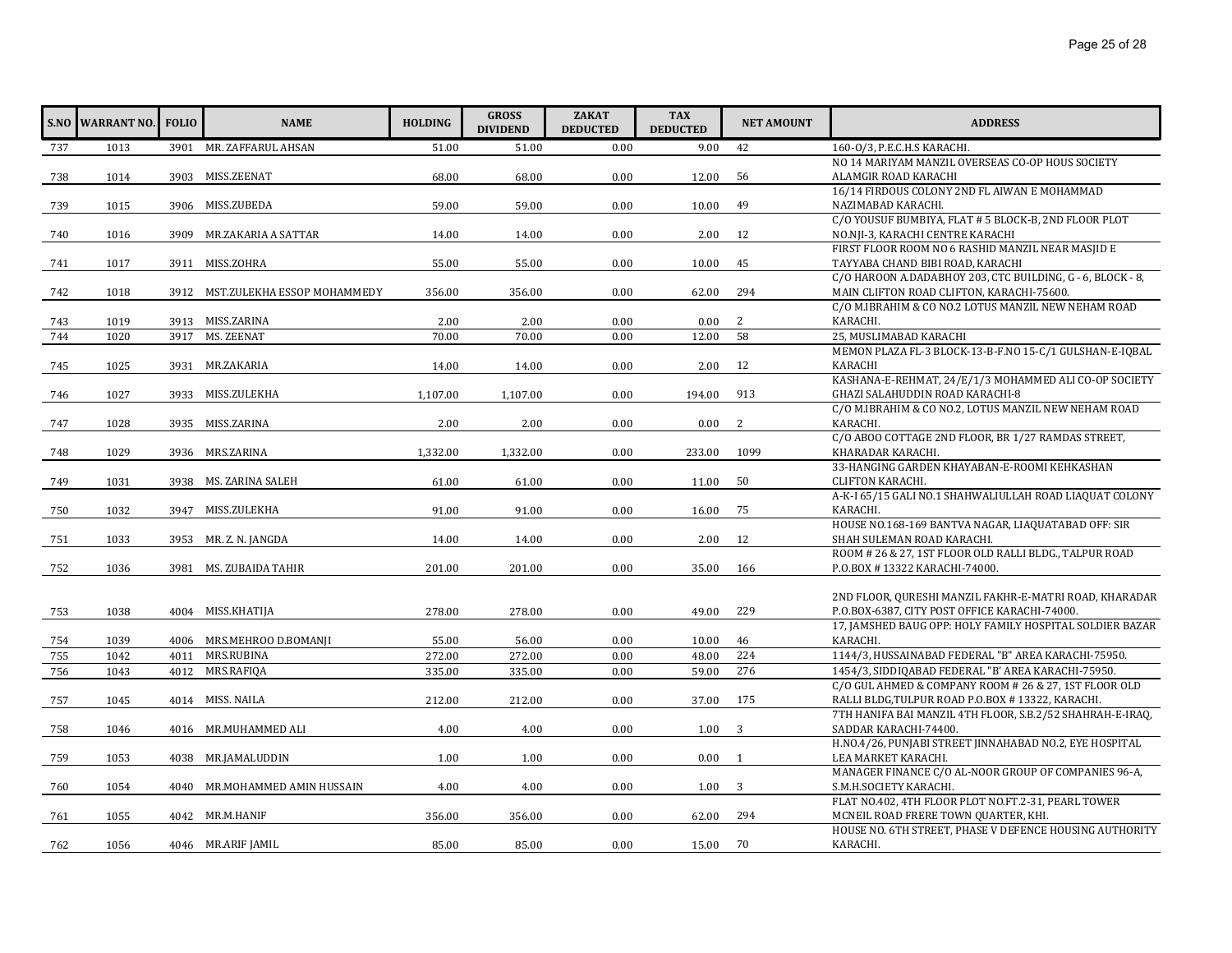|     | <b>S.NO WARRANT NO. FOLIO</b> |      | <b>NAME</b>                      | <b>HOLDING</b> | <b>GROSS</b><br><b>DIVIDEND</b> | <b>ZAKAT</b><br><b>DEDUCTED</b> | <b>TAX</b><br><b>DEDUCTED</b> | <b>NET AMOUNT</b> | <b>ADDRESS</b>                                            |
|-----|-------------------------------|------|----------------------------------|----------------|---------------------------------|---------------------------------|-------------------------------|-------------------|-----------------------------------------------------------|
|     |                               |      |                                  |                |                                 |                                 |                               |                   | RAJA MANSION, BLOCK #4 ROOM #7, YAKOOB KHAN ROAD NEW      |
| 763 | 1057                          |      | 4050 MRT.JEBUNISA                | 329.00         | 329.00                          | 0.00                            | 58.00                         | 271               | EIDGAH KARACHI.                                           |
|     |                               |      |                                  |                |                                 |                                 |                               |                   | RAJA MANSION, BLOCK #4 ROOM #7, YAKOOB KHAN ROAD NEAR     |
| 764 | 1058                          |      | 4051 MR.ARSHAD                   | 329.00         | 329.00                          | 0.00                            | 58.00                         | 271               | EIDGAH KARACHI.                                           |
|     |                               |      |                                  |                |                                 |                                 |                               |                   | FLAT NO.402, 4TH FLOOR PLOT NO.FT.2-31, PEARL TOWN MCNEIL |
| 765 | 1064                          |      | 4070 MISS.SAMINA                 | 301.00         | 301.00                          | 0.00                            | 53.00                         | 248               | ROAD FRERE TOWN QUARTER, KHI.                             |
|     |                               |      |                                  |                |                                 |                                 |                               |                   | RB-6/37, FLAT NO.2 GHULAM MUHD & SIDDIQUE BLDG. YOUSUF    |
| 766 | 1066                          | 4080 | MR.GHULAM MOHAMMED               | 409.00         | 410.00                          | 0.00                            | 72.00                         | 338               | STREET, GARI KHATA KARACHI.                               |
|     |                               |      |                                  |                |                                 |                                 |                               |                   | IRFAN TERRACE, FLAT NO.9 CHANDNI CHOWK STADIUM ROAD       |
| 767 | 1068                          |      | 4082 MR.S.M.AQEEL                | 369.00         | 370.00                          | 0.00                            | 64.00                         | 306               | KARACHI-74800.                                            |
|     |                               |      |                                  |                |                                 |                                 |                               |                   | A-126, BLOCK "C" GULSHAN-E-JAMAL RASHID MINHAS ROAD       |
| 768 | 1069                          |      | 4084 MR.HAFIZ CHARA              | 2.00           | 2.00                            | 0.00                            | 0.00                          | 2                 | KARACHI.                                                  |
| 769 | 1071                          | 4097 | MRS.REHANA                       | 38.00          | 38.00                           | 0.00                            | 7.00                          | 31                | 202, AFSHAN ARCADE BRITTO ROAD KARACHI-74800              |
| 770 | 1078                          |      | 4115 MR.SARFARAZ AHMED           | 38.00          | 38.00                           | 0.00                            | 7.00                          | 31                | O NO.37, AREA 51/B KORANGI TOWNSHIP KARACHI-74900.        |
|     |                               |      |                                  |                |                                 |                                 |                               |                   | HOUSE NO.168-169 BANTVA NAGAR, LIAQUATABAD OFF: SIR       |
| 771 | 1079                          |      | 4118 MS. SADDIYA                 | 361.00         | 361.00                          | 0.00                            | 63.00                         | 298               | SHAH SULEMAN ROAD KARACHI.                                |
|     |                               |      |                                  |                |                                 |                                 |                               |                   | QUARTER NO.37 AREA-51/B KORANGI TOWNSHIP KARACHI-         |
| 772 | 1082                          |      | 4126 MR.LAIQ YAR KHAN            | 2.00           | 2.00                            | 0.00                            | 0.00                          | 2                 | 74900.                                                    |
| 773 | 1092                          | 4163 | MR. MUHAMMAD AKRAM               | 2,090.00       | 2,090.00                        | 0.00                            | 366.00                        | 1724              | HOUSE NO.1, STREET NO.7 FAROOQ GUNJ LAHORE.               |
|     |                               |      |                                  |                |                                 |                                 |                               |                   | M.SIDDIQ MANZIL, 1ST FLOOR CHAND BIBI ROAD NANAKWADA      |
| 774 | 1094                          |      | 4170 MR. MUHAMMAD YOUNUS         | 404.00         | 404.00                          | 0.00                            | 71.00                         | 333               | KARACHI.                                                  |
|     |                               |      |                                  |                |                                 |                                 |                               |                   | HOUSE NO.A-342, BLOCK NO.07 SCHEME-36, GULISTAN-E-JOUHAR  |
| 775 | 1102                          |      | 4186 MS. SHAMIM RIZVI            | 908.00         | 908.00                          | 0.00                            | 158.00                        | 750               | KARACHI.                                                  |
|     |                               |      |                                  |                |                                 |                                 |                               |                   | HOUSE NO.A-342, BLOCK NO.07 SCHEME-36, GULISTAN-E-JOUHAR  |
| 776 | 1103                          |      | 4187 MS. SHAMIM RIZVI            | 594.00         | 594.00                          | 0.00                            | 104.00                        | 490               | KARACHI.                                                  |
|     |                               |      |                                  |                |                                 |                                 |                               |                   | BANTVA NAGAR, LIAQUATABAD OFF: SIR SHAH SULEMAN ROAD      |
| 777 | 1109                          |      | 4207 MR. MOHAMMAD OVAIS          | 329.00         | 329.00                          | 0.00                            | 58.00                         | 271               | KARACHI.                                                  |
|     |                               |      |                                  |                |                                 |                                 |                               |                   | ROOM NO.7, RAJA MANSION BLOCK-4, YAKOOB KHAN ROAD NEW     |
| 778 | 1110                          | 4208 | MR. M. ARSHAD R. MOON            | 329.00         | 329.00                          | 0.00                            | 58.00                         | 271               | EIDGAH KARACHI.                                           |
| 779 | 1111                          | 4209 | MR. FAISAL KHURSHEED             | 8.00           | 8.00                            | 0.00                            | 1.00                          | $\overline{7}$    | 73, KOKAN HOUSING SOCIETY HYDER ALI ROAD KARACHI.         |
|     |                               |      |                                  |                |                                 |                                 |                               |                   | UMER SILK HOUSE, SHOP NO.18 ANESS CLOTH MARKET NEW        |
| 780 | 1119                          |      | 4231 MR. MOHAMMED OMER           | 1425.00        | 1425.00                         | 0.00                            | 249.00                        | 1176              | NEHAM ROAD KARACHI-74000.                                 |
| 781 | 1120                          | 4238 | MS.NASRIN GUL                    | 34.00          | 34.00                           | 0.00                            | 6.00                          | 28                | HOUSE NO.1882/2 AZIZABAD, F.B.AREA KARACHI-75950.         |
| 782 | 1121                          | 4239 | MR.QAMAR JAWAID                  | 74.00          | 74.00                           | 0.00                            | 13.00                         | 61                | 1882/2, AZIZABAD F.B.AREA KARACHI-75950.                  |
| 783 | 1122                          | 4240 | <b>MS.SHAHEEN QAMAR</b>          | 38.00          | 38.00                           | 0.00                            | 7.00                          | 31                | 1882/2, AZIZABAD F.B.AREA KARACHI-75950.                  |
| 784 | 1124                          |      | 4245 MS. SH. BAKHTAWAR           | 97.00          | 97.00                           | 0.00                            | 17.00                         | 80                | 444, BAHADURABAD KARACHI.                                 |
|     |                               |      |                                  |                |                                 |                                 |                               |                   | BLOCK NO.P-II/3, 2ND FLOOR NEW JACOB LINE H. COMPLEX NEAR |
| 785 | 1125                          | 4252 | MS. FARIDA                       | 355.00         | 356.00                          | 0.00                            | 62.00                         | 294               | THANVI MASJID, LINES AREA KARACHI-74400                   |
| 786 | 1132                          | 4295 | MR. ABDUR RASHID KHAN TORU       | 2628.00        | 2628.00                         | 0.00                            | 460.00                        | 2168              | VILLAGE TORU TEH & DISTT: MARDAN                          |
|     |                               |      |                                  |                |                                 |                                 |                               |                   | APARTMENT NO.110 AHMAD RESIDENCY BLOCK-14, GULISTAN-E-    |
| 787 | 1142                          |      | 4320 MS. SHAMIM QAMAR            | 4.00           | 4.00                            | 0.00                            | 1.00                          | 3                 | JAUHAR KARACHI.                                           |
| 788 | 1143                          | 4325 | MS. SHAMSHAD BEGUM               | 34.00          | 34.00                           | 0.00                            | 6.00                          | 28                | 941/2, AZIZABAD F. B. AREA KARACHI.                       |
|     |                               |      |                                  |                |                                 |                                 |                               |                   | HOUSE NO.MR-5/45 GREEN HOUSE ALI AKBER STREET,            |
| 789 | 1156                          |      | 4356 MS. HALEEMA BAI             | 108.00         | 108.00                          | 0.00                            | 19.00                         | 89                | KHARADAR KARACHI.                                         |
|     |                               |      |                                  |                |                                 |                                 |                               |                   | FLAT NO.402, 4TH FLOOR PLOT NO.FT.2-31, PEARL TOWER       |
| 790 | 1157                          |      | 4357 MS. HAJRA                   | 356.00         | 356.00                          | 0.00                            | 62.00                         | 294               | MCNEIL ROAD FRERE TOWN QUARTER, KHI.                      |
|     |                               |      |                                  |                |                                 |                                 |                               |                   | 702, STOCK EXCHANGE BUILDING STOCK EXCHANGE ROAD          |
| 791 | 1180                          |      | 4401 MR. MUHAMMAD SIDDIQ SULEMAN | 49.00          | 49.00                           | 0.00                            | 9.00                          | 40                | KARACHI-74000.                                            |
| 792 | 1181                          |      | 4402 MR. FAISAL ZIKARIA          | 267.00         | 267.00                          | 0.00                            | 47.00                         | 220               | BANGLOW NO.8, BLOCK 7/8 HUSSAINI SOCIETY KARACHI.         |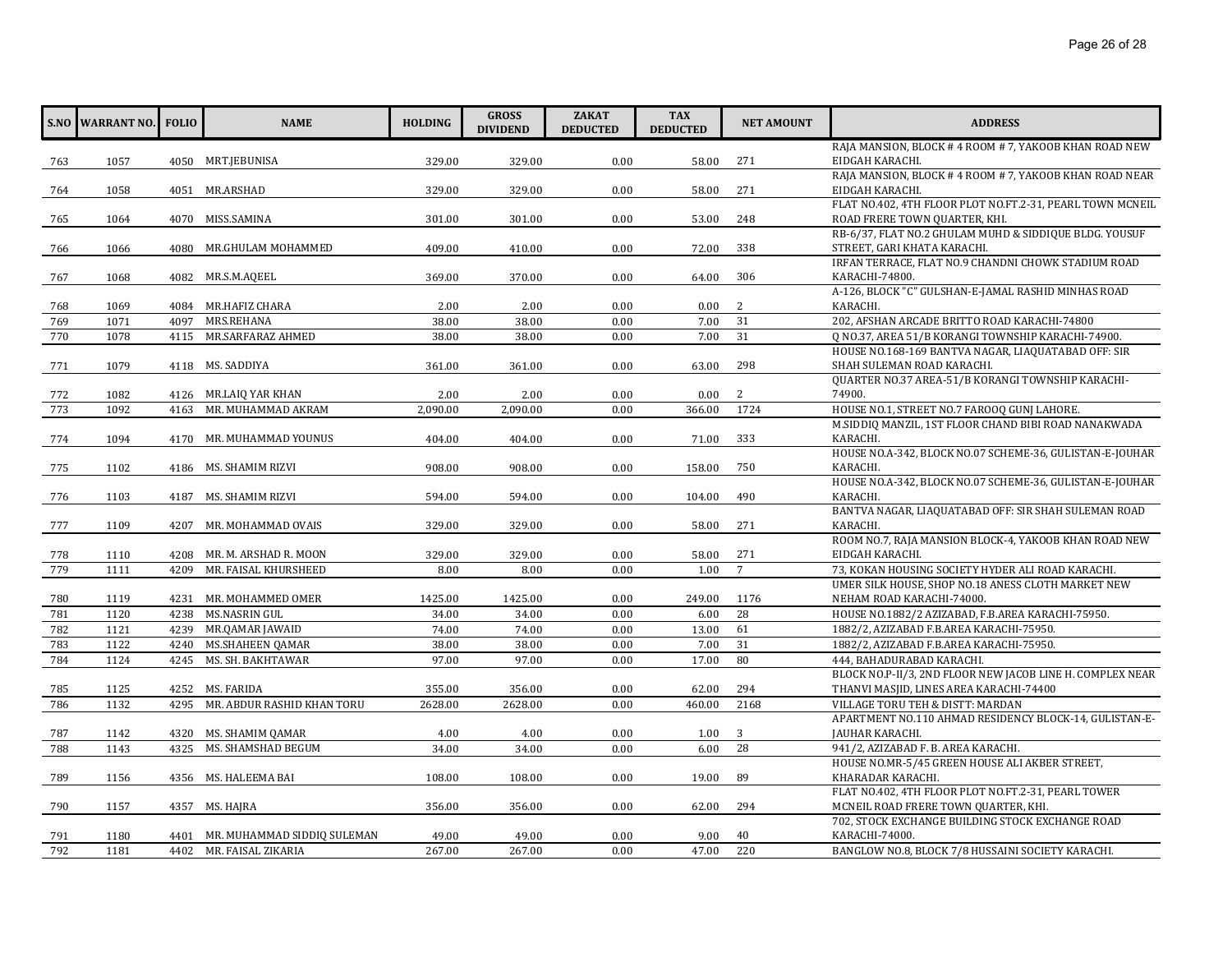|     | <b>S.NO WARRANT NO.</b> FOLIO |      | <b>NAME</b>                    | <b>HOLDING</b> | <b>GROSS</b><br><b>DIVIDEND</b> | <b>ZAKAT</b><br><b>DEDUCTED</b> | <b>TAX</b><br><b>DEDUCTED</b> | <b>NET AMOUNT</b> | <b>ADDRESS</b>                                                              |
|-----|-------------------------------|------|--------------------------------|----------------|---------------------------------|---------------------------------|-------------------------------|-------------------|-----------------------------------------------------------------------------|
|     |                               |      |                                |                |                                 |                                 |                               |                   | 603, KHATIZA ARCADE G.K-2/8, MOOSA STREET KHARADAR                          |
| 793 | 1182                          |      | 4404 MS. REHANA YOUSUF KODVAVI | 4.00           | 4.00                            | 0.00                            | 0.00                          | $\overline{4}$    | KARACHI.                                                                    |
|     |                               |      |                                |                |                                 |                                 |                               |                   |                                                                             |
| 794 | 1183                          |      | 4405 MR. MUBARAK LAKHANI       | 29.00          | 29.00                           | 0.00                            | 5.00                          | 24                | 7, RIZWAN GDNS G-25, BLOCK NO.8, CLIFTON KARACHI-75600.                     |
| 795 | 1184                          | 4406 | MR. MOHAMMED RAZA RAJANI       | 305.00         | 306.00                          | 0.00                            | 54.00                         | 252               | 202, AFSHAN ARCADE BRITTO ROAD KARACHI-74800.                               |
|     |                               |      |                                |                |                                 |                                 |                               |                   | 9, MOHAMMED ALI MANSION OFF: PARADISE HOTEL, SADDAR                         |
| 796 | 1186                          | 4408 | MR. EBRAHIM KAZI               | 94.00          | 94.00                           | 0.00                            | 16.00                         | 78                | KARACHI.                                                                    |
| 797 | 1187                          | 4409 | MR. ABDUL RAZZAK PIRACHA       | 32.00          | 32.00                           | 0.00                            | 6.00                          | 26                | 7-8, BLOCK-13/D GULSHAN-E-IOBAL KARACHI.                                    |
|     |                               |      |                                |                |                                 |                                 |                               |                   | QADRI MANZIL, 2/8 HASIM GHANCHI STREET ADJACENT RISALA                      |
| 798 | 1189                          |      | 4411 SHEIKH IBRAHIM A. RAHIM   | 47.00          | 48.00                           | 0.00                            | 8.00                          | 40                | POLICE STATION KARACHI.                                                     |
| 799 | 1190                          | 4412 | MR. BARKAT ALY                 | 216.00         | 216.00                          | 0.00                            | 38.00                         | 178               | 165 S, LALAONDE AVE ADDISION, IL 60101 U.S.A                                |
| 800 | 1191                          |      | 4414 MR. GHULAM AHMED ISMAIL   | 299.00         | 300.00                          | 0.00                            | 54.00                         | 246               | 194-K, BLOCK NO.2 P.E.C.H.S KARACHI.                                        |
| 801 | 1192                          |      | 4415 MR. GHULAM MOHAMMAD MALIK | 524.00         | 524.00                          | 0.00                            | 92.00                         | 432               | X-508, DEFENCE H. AUTHORITY LAHORE CANTT LAHORE.                            |
|     |                               |      |                                |                |                                 |                                 |                               |                   | 603, KHATIZA ARCADE GK-2/18, MOOSA STREET KHARADAR                          |
| 802 | 1193                          |      | 4416 MS. REHANA YOUSUF         | 11.00          | 12.00                           | 0.00                            | 3.00                          | 9                 | KARACHI.                                                                    |
|     |                               |      |                                |                |                                 |                                 |                               |                   | R.C-5/8, MOOSA DHANA BUILDING LALA DHANA STREET,                            |
| 803 | 1194                          |      | 4417 MR. MUZAMIL               | 34.00          | 34.00                           | 0.00                            | 6.00                          | 28                | GAZDARABAD KARACHI.                                                         |
|     |                               |      |                                |                |                                 |                                 |                               |                   | HOUSE NO.R-B-3/15 FLAT NO.3, ARSHI SQUARE BURNS ROAD                        |
| 804 | 1196                          |      | 4420 MS. NOOR-UN-NISSAH        | 391.00         | 391.00                          | 0.00                            | 68.00                         | 323               | KARACHI.                                                                    |
| 805 | 1197                          | 4421 | MR. MUHAMMAD NAVEED UDDIN      | 45.00          | 45.00                           | 0.00                            | 8.00                          | 37                | II-A-6/24, NAZIMABAD KARACHI-74600.                                         |
|     |                               |      |                                |                |                                 |                                 |                               |                   |                                                                             |
| 806 | 1199                          | 4423 | SQN/LDR (R) AHMED MUMTAZ       | 311.00         | 311.00                          | 0.00                            | 54.00                         | 257               | HOUSE NO.442, STREET NO.2 G-9/3, P.O.BOX NO.1462 ISLAMABAD.                 |
| 807 | 1200                          | 4424 | MR. KHALIQ KHAN TORU           | 326.00         | 326.00                          | 0.00                            | 57.00                         | 269               | HOUSE NO.6, STREET NO.5 G-6/3, ISLAMABAD.                                   |
|     |                               |      |                                |                |                                 |                                 |                               |                   | FLAT NO.5B, ISLAM PLAZA 2ND FLOOR, CIVIL HOSPITAL ROAD                      |
| 808 | 1201                          |      | 4426 MS. NASIM                 | 598.00         | 598.00                          | 0.00                            | 105.00                        | 493               | KARACHI.                                                                    |
| 809 | 1202                          | 4427 | MR. AMIN DAWOOD SALEH          | 165.00         | 165.00                          | 0.00                            | 29.00                         | 136               | STANDARD CHARTERED BANK P.O. BOX NO.999 DUBAI.                              |
| 810 | 1203                          | 4428 | MR. KARIM                      | 676.00         | 676.00                          | 0.00                            | 118.00                        | 558               | F-29, BLOCK NO.7 KDA SCHEME NO.5, CLIFTON KARACHI.                          |
|     |                               |      |                                |                |                                 |                                 |                               |                   | ROOM NO.712-713, 7TH FLOOR STOCK EXCHANGE BUILDING                          |
| 811 | 1205                          |      | 4431 MR. ABDUL REHMAN DURVESH  | 297.00         | 297.00                          | 0.00                            | 52.00                         | 245               | STOCK EXCHANGE ROAD KARACHI.                                                |
|     |                               |      |                                |                |                                 |                                 |                               |                   | 7, RIZWAN GARDENS G-25, BLOCK NO.8, CLIFTON KARACHI-                        |
| 812 | 1206                          |      | 4432 MR. MUBARAK LAKHANI       | 29.00          | 29.00                           | 0.00                            | 5.00                          | 24                | 745600.                                                                     |
|     |                               |      |                                |                |                                 |                                 |                               |                   | MILL MANAGER AL-KARAM TEX. MILLS (PVT) LTD LANDHI                           |
| 813 | 1207                          |      | 4433 MR. MUHAMMAD REHAN        | 59.00          | 59.00                           | 0.00                            | 10.00                         | 49                | KARACHI.                                                                    |
|     |                               |      |                                |                |                                 |                                 |                               |                   | ROOM NO.7, RAJA MANSION BLOCK NO.4, YAKOOB KHAN ROAD                        |
| 814 | 1211                          |      | 4439 MR. IMRAN                 | 297.00         | 297.00                          | 0.00                            | 52.00                         | 245               | NEW EIDGAH KARACHI.                                                         |
|     |                               |      |                                |                |                                 |                                 |                               | 294               | NO. 263, C.P. BERAR CO-OPERATIVE HOUSING SOCIETY DHORAJI                    |
| 815 | 1214                          |      | 4445 MS. HUMERA YOUSUF         | 356.00         | 356.00                          | 0.00                            | 62.00                         |                   | COLONY KARACHI.<br>NO. 263, C.P. BERAR CO-OPERATIVE HOUSING SOCIETY DHORAJI |
| 816 | 1215                          |      | 4446 HAJIANI KHATIJA           | 361.00         | 362.00                          | 0.00                            | 64.00                         | 298               | COLONY KARACHI.                                                             |
|     | 1217                          | 4452 | MR. ABDUL GHAFFAR              | 67.00          |                                 | 0.00                            | 12.00                         | 55                | A-98, BLOCK-18 GULSHAN-E-IQBAL KARACHI-75300.                               |
| 817 |                               |      |                                |                | 67.00                           |                                 |                               |                   | 54/3, KARACHI MEMON H. SOCIETY STADIUM ROAD LIAQUAT                         |
| 818 | 1219                          |      | 4455 MR. ABDUL WAHID           | 159.00         | 159.00                          | 0.00                            | 28.00                         | 131               | LIBRARY KARACHI.                                                            |
|     |                               |      |                                |                |                                 |                                 |                               |                   | A-98, BLOCK NO.18 GULSHAN-E-IQBAL NEAR KESC TRAINING                        |
| 819 | 1225                          |      | 4466 MS. HALIMA ABDUL GHAFFAR  | 360.00         | 360.00                          | 0.00                            | 63.00                         | 297               | CENTRE KARACHI-75300.                                                       |
|     |                               |      |                                |                |                                 |                                 |                               |                   | A-98, BLOCK NO.18 GULSHAN-E-IQBAL NEAR KESC TRAINING                        |
| 820 | 1226                          | 4467 | MS. RABIA ABDUL GHAFFAR        | 470.00         | 470.00                          | 0.00                            | 82.00                         | 388               | CENTRE KARACHI-75300.                                                       |
| 821 | 1227                          | 4469 | MR. IQBAL HAIDER ZAIDI         | 178.00         | 178.00                          | 0.00                            | 31.00                         | 147               | B-44, BLOCK NO.4-A GULSHAN-E-IQBAL KARACHI.                                 |
|     |                               |      |                                |                |                                 |                                 |                               |                   | RAJA MANSION, BLOCK NO.4/7 YAKOOB KHAN ROAD NEAR                            |
| 822 | 1232                          |      | 4475 MR. M. FAROOO             | 322.00         | 322.00                          | 0.00                            | 56.00                         | 266               | EIDGAH KARACHI.                                                             |
| 823 | 1235                          | 4479 | MR. MANZOOR ANWAR KHALIDI      | 789.00         | 790.00                          | 0.00                            | 138.00                        | 652               | 16/1, C-STREET, PHASE-5 D.H.A KARACHI-75500.                                |
|     |                               |      |                                |                |                                 |                                 |                               |                   |                                                                             |